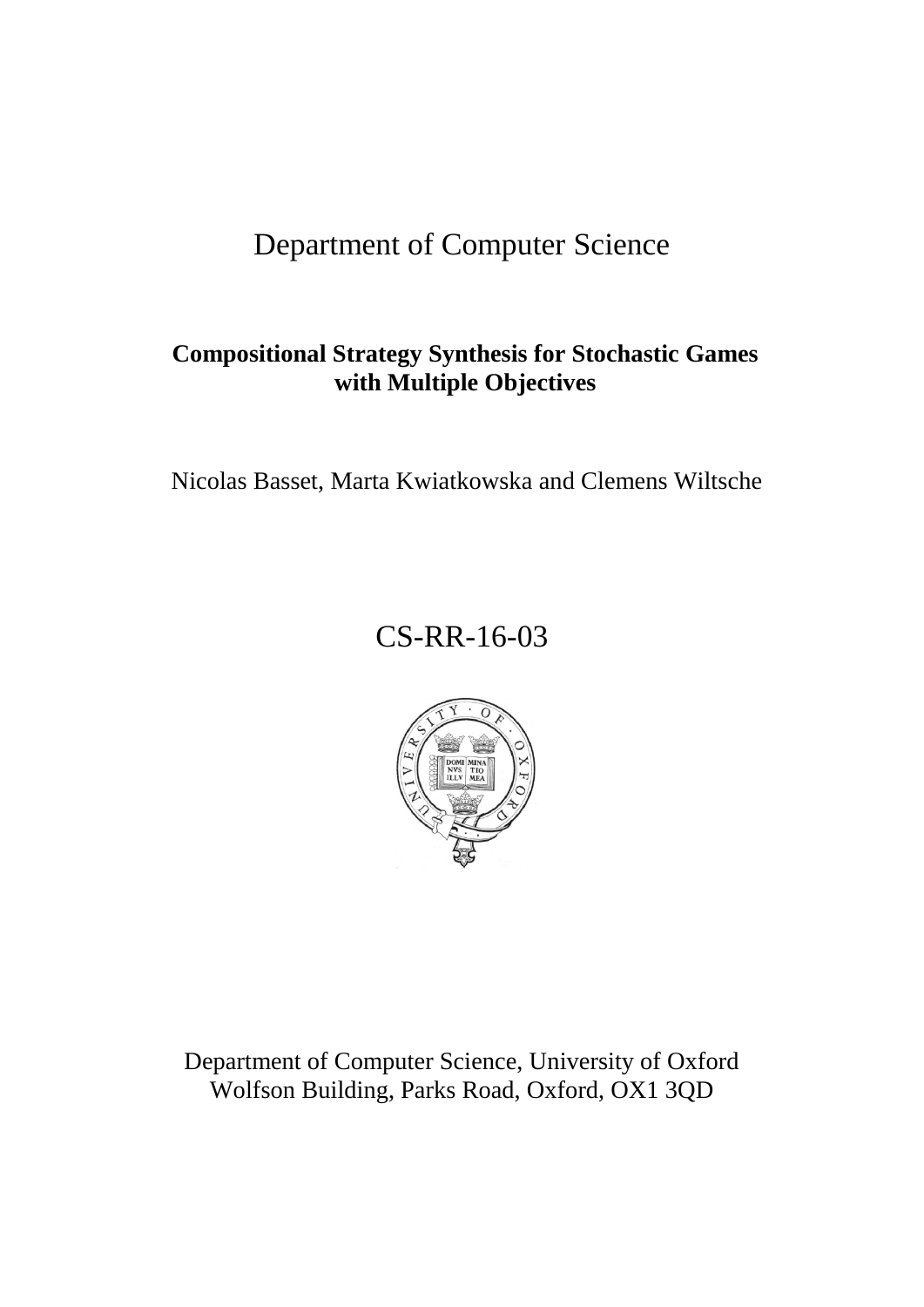# <span id="page-1-0"></span>Compositional Strategy Synthesis for Stochastic Games with Multiple Objectives

N. Basset<sup>a</sup>, M. Kwiatkowska<sup>a,\*</sup>, C. Wiltsche<sup>a</sup>

<sup>a</sup>Department of Computer Science, University of Oxford, United Kingdom

#### Abstract

Design of autonomous systems is facilitated by automatic synthesis of controllers from formal models and specifications. We focus on stochastic games, which can model interaction with an adverse environment, as well as probabilistic behaviour arising from uncertainties. Our contribution is twofold. First, we study long-run specifications expressed as quantitative multi-dimensional mean-payoff and ratio objectives. We then develop an algorithm to synthesise  $\varepsilon$ -optimal strategies for conjunctions of almost sure satisfaction for mean payoffs and ratio rewards (in general games) and Boolean combinations of expected mean-payoffs (in controllable multi-chain games). Second, we propose a compositional framework, together with assume-guarantee rules, which enables winning strategies synthesised for individual components to be composed to a winning strategy for the composed game. The framework applies to a broad class of properties, which also include expected total rewards, and has been implemented in the software tool PRISM-games.

#### Contents

|  | 1 Introduction  |                                                                                      |  |
|--|-----------------|--------------------------------------------------------------------------------------|--|
|  |                 |                                                                                      |  |
|  | 2 Preliminaries |                                                                                      |  |
|  |                 |                                                                                      |  |
|  |                 |                                                                                      |  |
|  |                 |                                                                                      |  |
|  |                 | 2.1.3 Discrete-time Markov chains 10                                                 |  |
|  |                 |                                                                                      |  |
|  |                 |                                                                                      |  |
|  |                 | 2.2.2 Determinising strategies $\ldots \ldots \ldots \ldots \ldots \ldots \ldots$ 13 |  |

<sup>∗</sup>Corresponding author

Email addresses: nicolas.basset@cs.ox.ac.uk (N. Basset),

Marta.Kwiatkowska@cs.ox.ac.uk (M. Kwiatkowska), clemens.wiltsche@cs.ox.ac.uk (C. Wiltsche)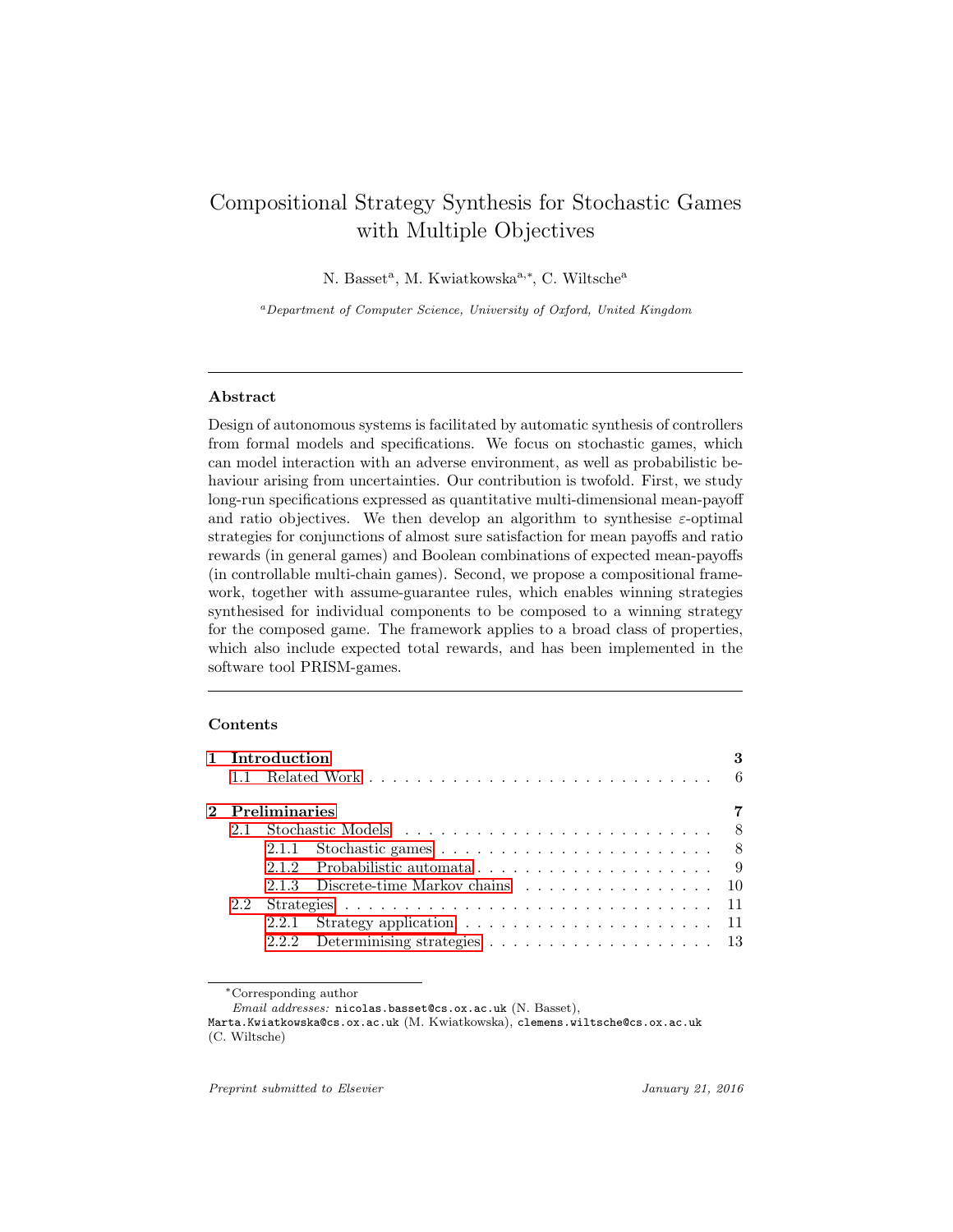|   | 2.3     |                                                                                    | 13     |
|---|---------|------------------------------------------------------------------------------------|--------|
|   |         | 2.3.1<br>Rewards and long-run behaviours                                           | 13     |
|   |         | 2.3.2<br>Specifications and objectives                                             | 14     |
|   |         | 2.3.3<br>Multi-objective queries and their Pareto sets                             | 15     |
|   |         | 2.3.4                                                                              | 16     |
|   |         | 2.3.5<br>Comparison of ratio rewards and mean payoffs $\dots \dots$                | 16     |
|   | 2.4     | A Two-Step Semantics for Stochastic Games                                          | 17     |
|   |         | First step: inducing the PA $\ldots \ldots \ldots \ldots \ldots$<br>2.4.1          | 17     |
|   |         | Second step: inducing the DTMC $\ldots \ldots \ldots \ldots$<br>2.4.2              | 18     |
| 3 |         | Conjunctions of Pmp Objectives                                                     | 19     |
|   | 3.1     |                                                                                    | 19     |
|   | $3.2\,$ |                                                                                    | 21     |
|   |         | $\varepsilon$ -optimality with finite DU Player $\diamondsuit$ strategies<br>3.2.1 | 21     |
|   |         | 3.2.2<br>Succinctness of SU strategies                                             | 22     |
|   | 3.3     | Inter-Reduction between Pmp and EE                                                 | 22     |
|   |         | 3.3.1<br>Finite Player $\Box$ strategies sufficient for $\mathsf{EE}$              | 22     |
|   |         | 3.3.2<br>Transforming between EE and Pmp                                           | 23     |
|   | 3.4     |                                                                                    | 23     |
|   |         | 3.4.1                                                                              | 24     |
|   |         | 3.4.2<br>Shortfall computation by iteration of a Bellman operator                  | 24     |
|   |         | The synthesis algorithm $\ldots \ldots \ldots \ldots \ldots \ldots$<br>3.4.3       | 27     |
|   |         |                                                                                    |        |
|   |         |                                                                                    |        |
| 4 |         | <b>Boolean Combinations for Expectation Objectives</b>                             | 29     |
|   | 4.1     | From Conjunctions to Arbitrary Boolean Combinations                                | 29     |
|   | 4.2     | Emp Objectives in Controllable Multichain Games                                    | $32\,$ |
|   |         | Controllable multichain games<br>4.2.1                                             | 33     |
|   |         | 4.2.2                                                                              | 34     |
|   |         | 4.2.3                                                                              | 36     |
| 5 |         | <b>Compositional Strategy Synthesis</b>                                            | 37     |
|   | 5.1     |                                                                                    | 37     |
|   |         | Normal form of a game<br>5.1.1                                                     | 37     |
|   |         | 5.1.2                                                                              | 38     |
|   | 5.2     |                                                                                    | 39     |
|   |         | 5.2.1                                                                              | 40     |
|   | 5.3     |                                                                                    | 40     |
|   |         | 5.3.1<br>Functional simulations $\dots \dots \dots \dots \dots \dots \dots \dots$  | 40     |
|   |         | 5.3.2<br>From PA composition to game composition $\ldots \ldots \ldots$            | 41     |
|   | 5.4     | <b>Composition Rules</b>                                                           | 41     |
|   |         | Verification rules for PAs<br>5.4.1                                                | $42\,$ |
|   |         | Under-approximating Pareto sets<br>5.4.2                                           | 43     |
|   | 5.5     | The Compositional Strategy Synthesis Method                                        | 43     |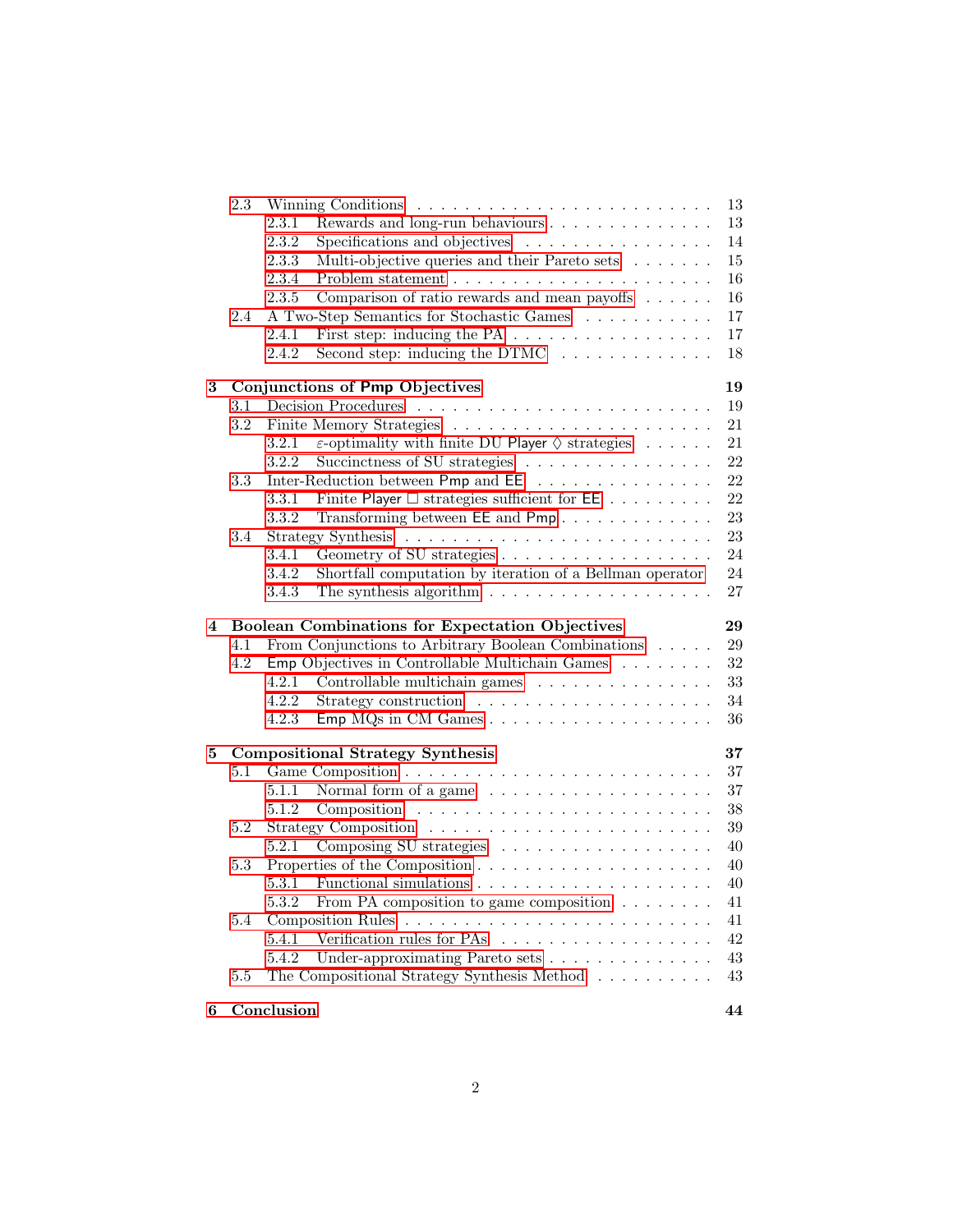| Appendix A                                                                                           | 49 |
|------------------------------------------------------------------------------------------------------|----|
|                                                                                                      | 49 |
|                                                                                                      | 50 |
|                                                                                                      | 52 |
| Appendix B                                                                                           | 52 |
|                                                                                                      | 52 |
|                                                                                                      | 53 |
|                                                                                                      | 55 |
|                                                                                                      | 61 |
|                                                                                                      | 61 |
| Appendix.B. $6 \ldots \ldots \ldots \ldots \ldots \ldots \ldots \ldots \ldots \ldots \ldots$         | 62 |
|                                                                                                      | 63 |
|                                                                                                      | 65 |
| Appendix B.9 $\ldots \ldots \ldots \ldots \ldots \ldots \ldots \ldots \ldots \ldots \ldots \ldots$   | 67 |
| Appendix.B.10. $\dots \dots \dots \dots \dots \dots \dots \dots \dots \dots \dots \dots \dots \dots$ | 69 |
| Appendix C                                                                                           | 70 |
|                                                                                                      | 70 |
|                                                                                                      | 70 |
|                                                                                                      | 71 |
|                                                                                                      | 71 |
|                                                                                                      | 71 |
|                                                                                                      | 72 |
|                                                                                                      | 73 |
|                                                                                                      | 73 |
| <b>Appendix D</b>                                                                                    | 77 |
|                                                                                                      | 77 |
|                                                                                                      |    |

# <span id="page-3-0"></span>1. Introduction

Game theory has found versatile applications in the past decades, in areas ranging from artificial intelligence, through modelling and analysis of financial markets, to control system design and verification. The game model consists of an arena with a number of positions and two or more players that move a token between positions, sometimes called games on graphs [\[26\]](#page-47-0). The rules of the game determine the allowed moves between positions, and a player's winning condition captures which positions or sequences of positions are desirable for the player. When a player decides on a move, but the next position is determined by a probability distribution, we speak of a stochastic game [\[53\]](#page-49-2). Since stochastic games can model probabilistic behaviour, they are particularly attractive for the analysis of systems that naturally exhibit uncertainty.

In this article we focus our attention on the development of correct-byconstruction controllers for autonomous systems via the synthesis of strategies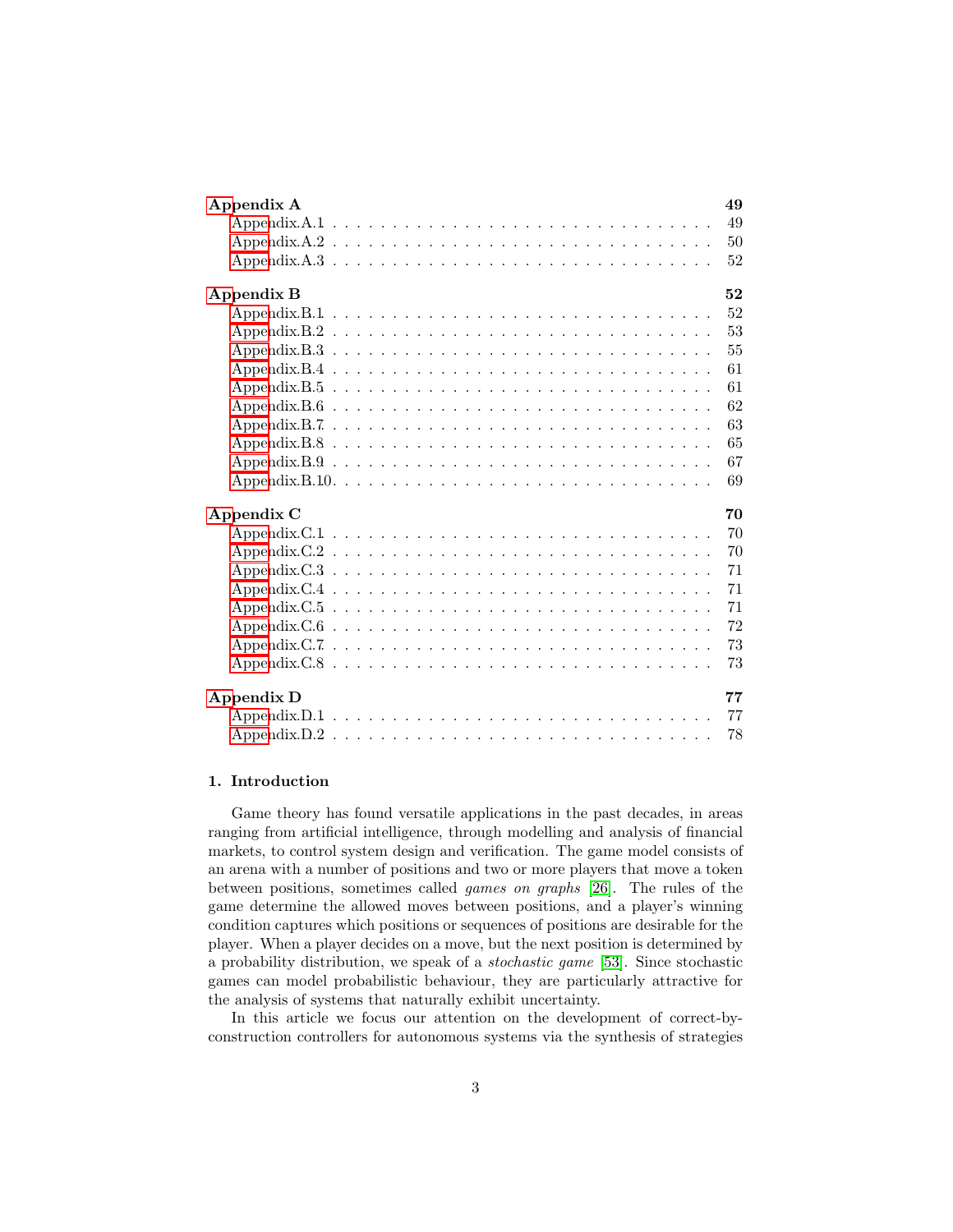that are winning for turn-based zero-sum stochastic games. When designing autonomous systems, often a critical element is the presence of an uncertain and adverse environment. The controllable parts are modelled as Player  $\Diamond$ , for which we want to find a strategy, while the non-cooperative behaviour of the environment is modelled as Player  $\Box$ . Modelling that Player  $\Box$  tries to spoil winning for Player  $\Diamond$  expresses that we do not make any assumptions on the environment, and hence a winning strategy for Player  $\Diamond$  has to be winning against all possible behaviours of the environment. We take the view that stochasticity models uncertain behaviour where we know the prior distribution, while nondeterminism models the situation where all options are available to the other player.

In addition to probabilities, one can also annotate the model with rewards to evaluate various quantities, for example profit or energy usage, by means of expectations. Often, not just a single objective is under consideration, but several, potentially conflicting, objectives must be satisfied, for example maximising both throughput and latency of a network. In our previous work [\[19,](#page-47-1) [20\]](#page-47-2), we studied *multi-objective* expected total reward properties for stochastic games with certain terminating conditions. Expected total rewards, however, are unable to express long-run average (also called mean-payoff) properties. Another important class of properties are ratio rewards [\[58\]](#page-49-3), with which one can state, e.g., speed (distance per time unit) or fuel efficiency (distance per unit of fuel). In this paper we extend the repertoire of reward properties for stochastic games by considering winning conditions based on long-run average and ratio rewards, both for expectation and almost sure satisfaction semantics. These can be expressed as single or multi-objective properties with upper or lower thresholds on the expected target reward to be achieved, for example "the average energy consumption does not exceed 100 units per hour almost surely", or "the expected number of passengers transported is at least 100 per hour, while simultaneously ensuring that the expected fuel consumption is at most 50 units per hour". Multi-objective properties allow us to explore trade-offs between objectives by analysing the Pareto curve. The difficulty with multi-objective strategy synthesis compared to verification is that the objectives cannot be considered in isolation, but the synthesised Player  $\Diamond$  strategy has to satisfy all simultaneously. Another issue is that monolithic strategy synthesis may be computationally infeasible, as a consequence of algorithmic complexity bounds [\[16,](#page-46-0) [20\]](#page-47-2).

We thus formulate a compositional framework for strategy synthesis, which allows us to derive a strategy for the composed system by synthesising only for the (smaller) individual components; see e.g. [\[13\]](#page-46-1) for an approach for nonstochastic systems. To this end we introduce a game composition operation  $(\|),$  which is closely related to that of probabilistic automata (PAs) in the sense of [\[52\]](#page-49-4). PAs correspond to stochastic games with only one player present, and can be used (i) for verification, to check whether all behaviours satisfy a specification (when only Player  $\square$  is present), and (ii) for *strategy synthesis*, to check whether there *exists* a strategy giving rise to behaviors satisfying a specification (when only Player  $\Diamond$  is present) [\[37\]](#page-48-0). In verification, the nondeterminism that is present in the PA models an adverse, uncontrollable, environment. By applying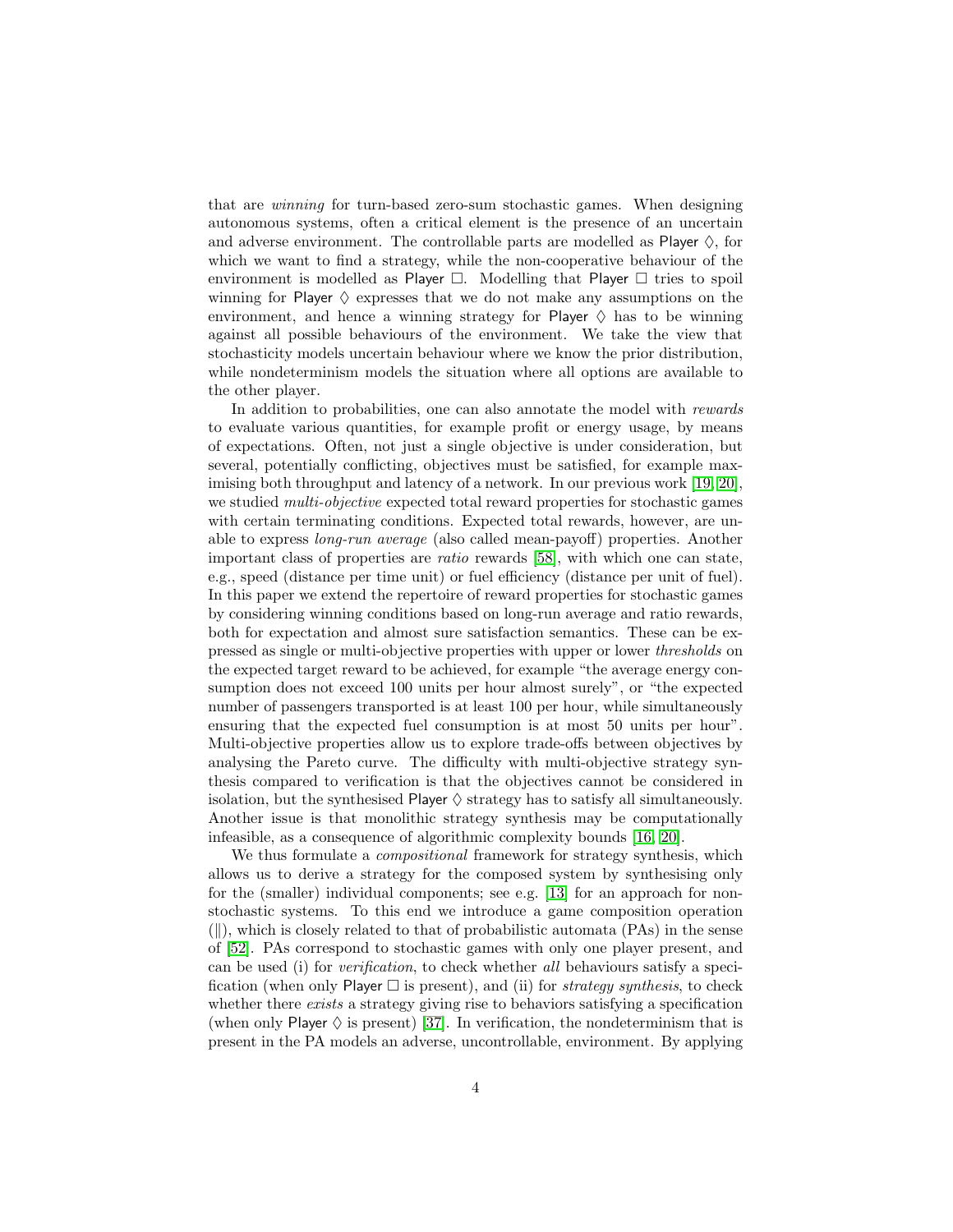a Player  $\diamond$  strategy to a game to resolve the controllable nondeterminism, we are left with a PA where only uncontrollable nondeterminism for Player  $\Box$  remains. This observation allows us to reuse rules for compositional PA verification, such as those in [\[36\]](#page-48-1), to derive synthesis rules for games. Similarly to [\[36\]](#page-48-1), which employs multi-objective property specifications to achieve compositional verification of PAs, multi-objective properties are crucial for compositional strategy synthesis, as elaborated below.

In our framework, we assume that the designer provides games  $\mathcal{G}^1, \mathcal{G}^2, \ldots$ representing components of a larger system, which is modelled as their composition  $\mathcal{G} = \mathcal{G}^1 \parallel \mathcal{G}^2 \parallel \cdots$ . By giving a local specification  $\varphi^i$  for each component game  $\mathcal{G}^i$ , we deduce global specifications  $\varphi$  for the composed game  $\mathcal{G}$ , so that, given local strategies  $\pi^i$  achieving the respective specifications  $\varphi^i$ , the global specification  $\varphi$  is satisfied in  $\mathcal G$  by applying the local strategies. We deduce the global specifications independently of the synthesised strategies, by instead deducing the global specification  $\varphi$  from the local specifications  $\varphi^i$  using compositional verification rules, that is, rules for systems without controllable nondeterminism (such as PAs) to determine whether  $\varphi$  holds for all strategies given that, for each component  $\mathcal{G}^i$ ,  $\varphi^i$  holds for all strategies. In Theorem [15](#page-41-2) we show that, whenever there is a PA verification rule deducing  $\varphi$  from  $\varphi^i$ , then there is a corresponding synthesis rule for games, justifying the use of local strategies for  $\varphi^i$  in the composed game  $\mathcal G$  to achieve  $\varphi$ .

The compositional synthesis problem is thus reduced to finding the local strategies  $\pi^i$  achieving  $\varphi^i$ , which is the classical monolithic strategy synthesis question from (quantitative) objectives that are compatible with the composition rules. By allowing general Boolean combinations of objectives, we can, for example, synthesise for one component a strategy satisfying an objective  $\varphi^A$ , and for a second component a strategy that satisfies an objective  $\varphi^G$  under the assumption  $\varphi^A$ , that is, the implication  $\varphi^A \to \varphi^G$ , so that the global specification that these strategies satisfy is  $\varphi^G$ .

Contributions. The paper makes the following main contributions.

- Section [3:](#page-19-0) We show that the strategy synthesis problem for conjunctions of almost sure mean payoffs, which maintain several mean payoffs almost surely above the corresponding thresholds, is in co-NP (Corollary [2\)](#page-21-2) and present a synthesis algorithm for  $\varepsilon$ -optimal strategies (Theorem [7\)](#page-28-0).
- Section [4:](#page-29-0) For expectation objectives, we show how to reduce synthesis problems for Boolean combinations to those for conjunctions (Theorem [8\)](#page-30-0), which allows us to obtain  $\varepsilon$ -optimal strategies for Boolean combinations of expected mean-payoff objectives (Theorem [14\)](#page-36-1) in a general class of controllable multi-chain (CM) games that we introduce.
- Section [5:](#page-37-0) We develop a composition of stochastic games that synchronises on actions, together with composition rules that allow winning strategies synthesised for individual components to be composed to a winning strategy for the composed game (Theorem [15\)](#page-41-2).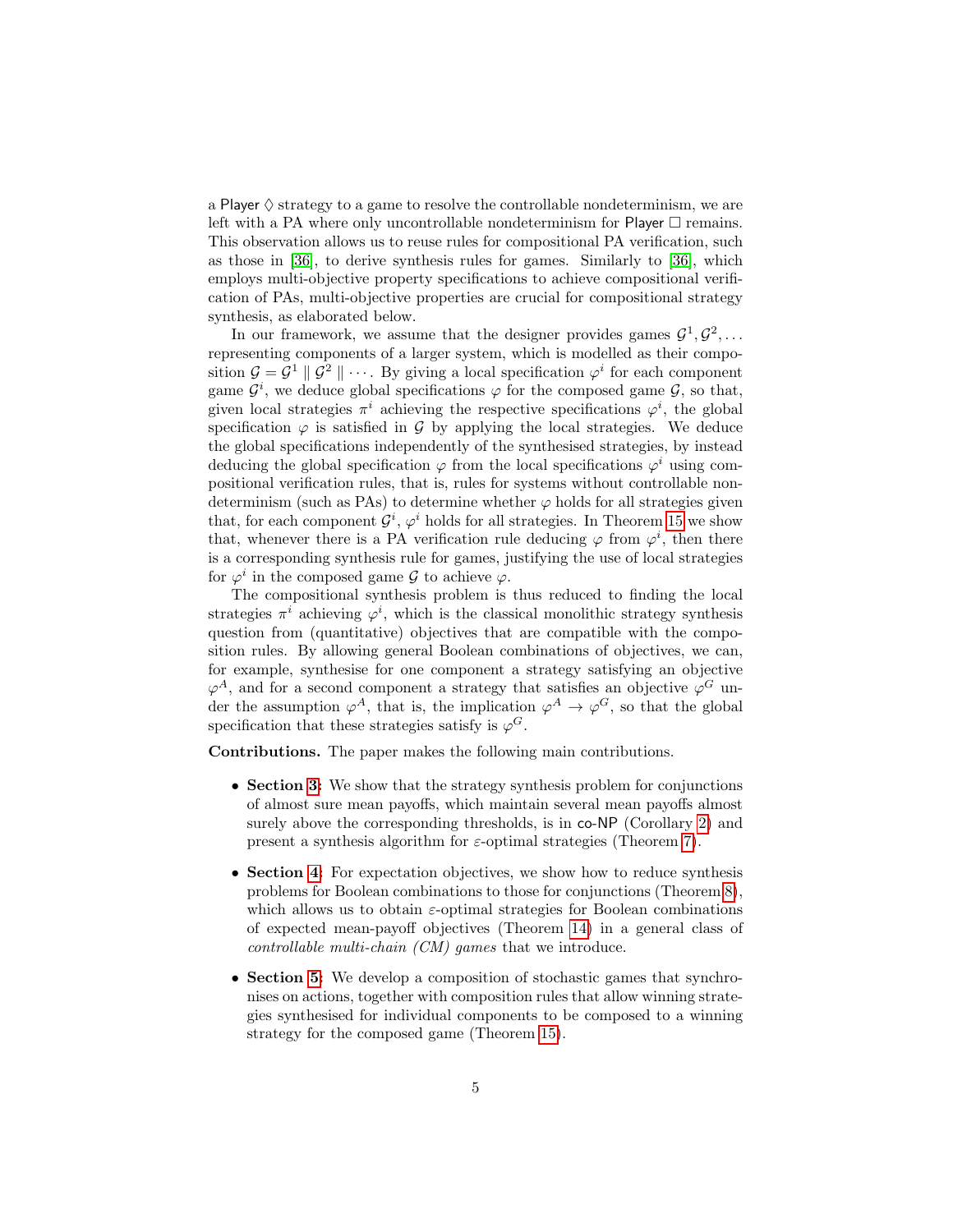Previous Work. Preliminary versions of this work appeared as [\[4\]](#page-45-0) for synthesis of  $\varepsilon$ -optimal strategies for multi-objective mean payoff, and as [\[5\]](#page-46-2) for the compositional framework. We additionally draw inspiration for Boolean combinations from [\[19\]](#page-47-1). By introducing controllable multichain games, we can synthesise Boolean combinations of long-run objectives, which allows more general assume-guarantee rules than in [\[5,](#page-46-2) [4\]](#page-45-0). Further, due to our decision procedure, we can present the semi-algorithm of [\[4\]](#page-45-0) as an algorithm.

The techniques presented here have been implemented in the tool PRISMgames 2.0 [\[38\]](#page-48-2), a new release of PRISM-games [\[17\]](#page-46-3). The implementation supports compositional assume-guarantee synthesis for long-run properties studied here, as well as total expected reward properties of [\[19,](#page-47-1) [20\]](#page-47-2). PRISM-games has been employed to analyse several case studies in autonomous transport and energy management, see e.g. [\[60,](#page-49-5) [55,](#page-49-6) [39\]](#page-48-3) and references therein.

# <span id="page-6-0"></span>1.1. Related Work

Multi-objective strategy synthesis. Our work generalises multi-objective strategy synthesis for MDPs by introducing nondeterminism arising from an adversarial environment. Previous research on multi-objective synthesis for MDPs discusses PCTL [\[3\]](#page-45-1), total discounted and undiscounted expected rewards [\[59,](#page-49-7) [15,](#page-46-4) 29,  $\omega$ -regular properties [\[27\]](#page-47-4), expected and threshold satisfaction of meanpayoffs [\[6,](#page-46-5) [14\]](#page-46-6), percentile satisfaction of mean-payoffs [\[48,](#page-49-8) [14\]](#page-46-6), as well as conditional expectations for total rewards [\[1\]](#page-45-2); recent work on mixing types of objectives appeared in [\[10,](#page-46-7) [47\]](#page-48-4).

In contrast to the case for MDPs, synthesis for games needs to take into account the uncontrollable Player  $\Box$ . For non-stochastic games, multi-objective synthesis has recently been discussed in the context of mean-payoff and energy games [\[8,](#page-46-8) [11\]](#page-46-9), for mean-payoffs and parity conditions [\[16,](#page-46-0) [9\]](#page-46-10), and robust meanpayoffs [\[57\]](#page-49-9). Non-zero-sum games in the context of assume-guarantee synthesis arise in [\[13\]](#page-46-1). For stochastic games, PCTL objectives are the subject of [\[7\]](#page-46-11). The special case of precisely achieving a total expected reward is discussed in [\[18\]](#page-47-5), which is extended to Boolean combinations and LTL specifications for stopping games in [\[19,](#page-47-1) [20,](#page-47-2) [55\]](#page-49-6). Under stationary strategies and recurrence assumptions on the game, [\[54\]](#page-49-10) approximate mean-payoff conjunctions. Non-zero-sum stochastic games for more than two players, where each player has a single discounted expected total reward objective, are discussed in [\[41\]](#page-48-5).

Stochastic games with shift-invariant objectives. To formulate our decision problem for almost-sure satisfaction of conjunctions of mean-payoff objectives (Corollary [2\)](#page-21-2), we rephrase this multi-objective property in terms of shift-invariant winning condition studied in [\[32\]](#page-47-6) and [\[33\]](#page-48-6). These papers state general properties about qualitative determinacy (there is always a winner) and half-positionality (one player needs only memoryless deterministic strategies) for a general class of games, in which the winning condition (possibly multiobjective) is shift-invariant. [\[32\]](#page-47-6) also consider the problem of satisfaction probability being above an arbitrary given threshold, which is more general than the problem of almost-sure satisfaction considered here. In fact, [\[32\]](#page-47-6) explain how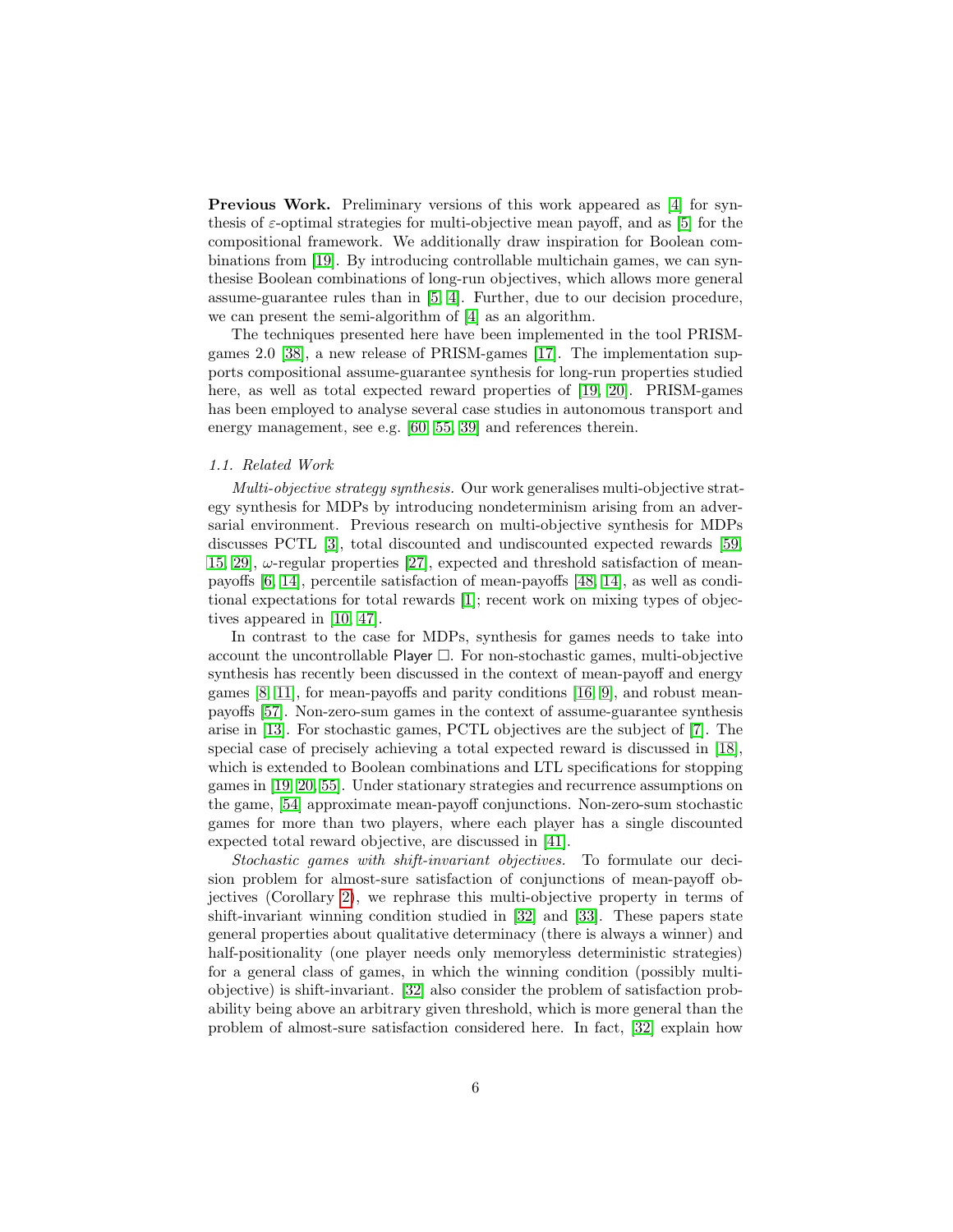to solve the former problem using an oracle for the latter, but were not concerned with synthesis nor  $\varepsilon$ -optimal winning strategies. We believe that ideas could be borrowed from [\[32\]](#page-47-6) to extend our synthesis algorithm from almost sure satisfaction to arbitrary threshold satisfaction.

Compositional modelling and synthesis. Our compositional framework requires a notion of parallel composition of components, so that composing winning strategies of the components yields a winning strategy for the composition. Several notions of parallel composition of non-stochastic games have been proposed, for example [\[31\]](#page-47-7), but player identity is not preserved in the composition. In [\[30\]](#page-47-8) the strategies of the components have to agree in order for the composed game not to deadlock. Similarly, the synchronised compositions in [\[42\]](#page-48-7) and [\[43\]](#page-48-8) require the local strategies to ensure that the composition never deadlocks.

Composition of probabilistic systems is studied for PAs in [\[52\]](#page-49-4), where, however, no notion of players exists. Compositional approaches that distinguish between controllable and uncontrollable events include [\[25\]](#page-47-9) and probabilistic input/output automata (PIOA) [\[21\]](#page-47-10). However, when synthesising strategies concurrent games have to be considered, as there is no partitioning of states between players. In contrast, we work with turn-based games and define a composition that synchronises on actions, similarly to that for PAs [\[52\]](#page-49-4). This is reminiscent of single-threaded interface automata (STIA) [\[24\]](#page-47-11) that enforce a partition between running and waiting states, which we here interpret as Player  $\Diamond$  and Player  $\Box$  respectively.

The problem of synthesising systems from components whose composition according to a fixed architecture satisfies a given global LTL specification is undecidable [\[44\]](#page-48-9). Strategies in the components need to accumulate sufficient knowledge in order to make choices that are consistent globally, while only being able to view the local history, as discussed in [\[35\]](#page-48-10). In our setting, each strategy is synthesised on a single component, considering all other components as black boxes, and hence adversarial. Assume-guarantee synthesis is a convenient way of encoding assumptions on other components and the overall environment in the local specifications; see [\[13\]](#page-46-1) for a formulation as non-zero-sum non-stochastic games.

#### <span id="page-7-0"></span>2. Preliminaries

In this section we introduce notations and definitions for stochastic games, their strategies and winning conditions. We work with two representations of strategies, (standard) deterministic update and stochastic update of [\[6\]](#page-46-5), and prove that they are equally powerful if their memory size is not restricted. We then define strategy application and discuss behaviour of stochastic games under strategies. In particular, we define the induced probabilistic automata and Markov chains obtained through strategy application. First, we give general notation used in the article and refer to [\[49,](#page-49-11) [50\]](#page-49-12) for basic concepts of topology and probability theory.

Probability distributions. A distribution on a countable set  $Q$  is a function  $\mu: Q \to [0,1]$  such that  $\sum_{q \in Q} \mu(q) = 1$ ; its support is the set supp $(\mu) \stackrel{\text{def}}{=} \{q \in$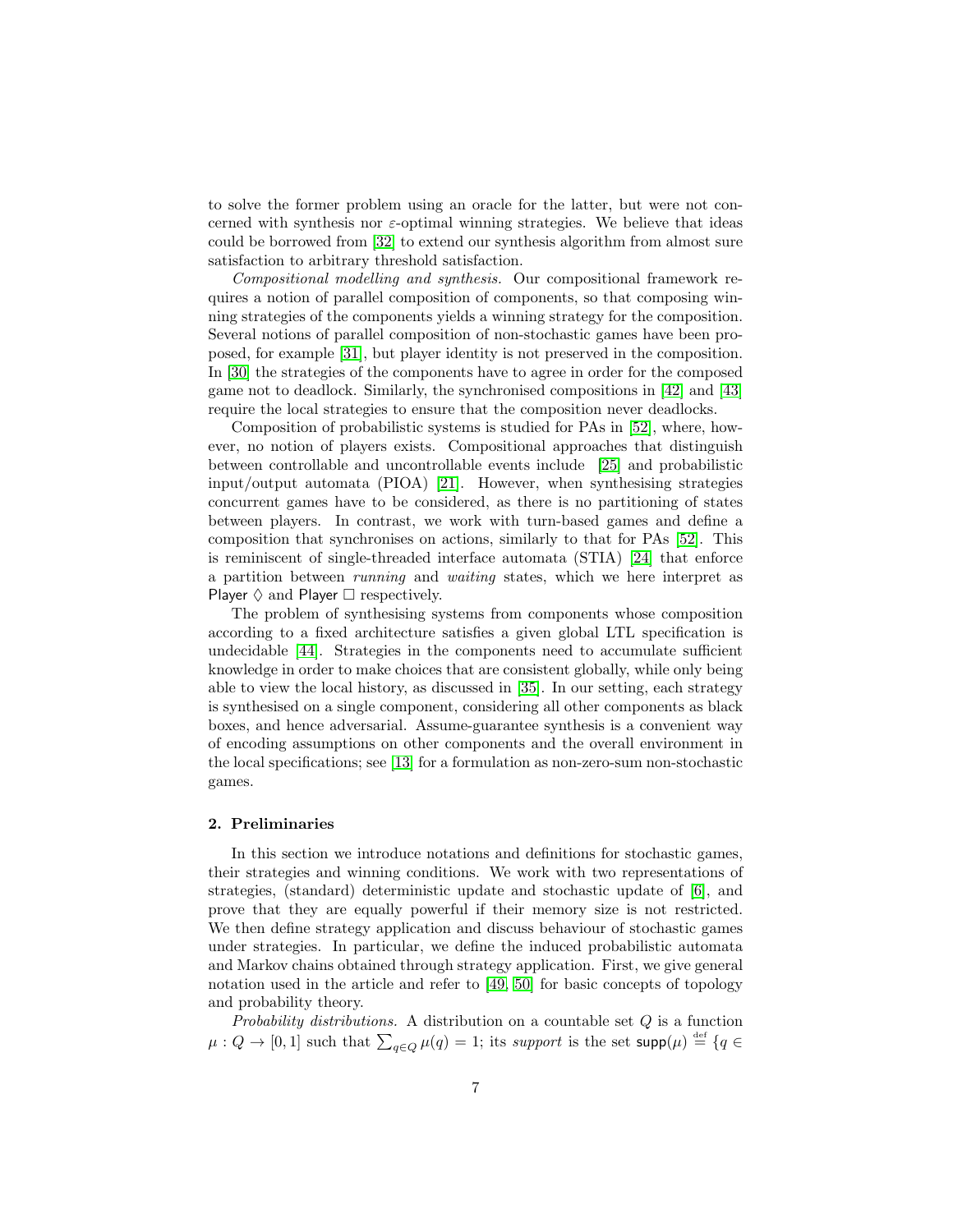<span id="page-8-2"></span>

Figure 1: An example game. Moves and states for Player  $\diamond$  and Player  $\square$  are respectively shown as  $\bigcirc$ ,  $\Diamond$  and  $\Box$ . States are annotated with a two-dimensional reward structure. Moves (also called stochastic states) are labelled with actions.

 $Q | \mu(q) > 0$ . We denote by  $D(Q)$  the set of all distributions over Q with finite support. A distribution  $\mu \in D(Q)$  is *Dirac* if  $\mu(q) = 1$  for some  $q \in Q$ , and if the context is clear we just write q to denote such a distribution  $\mu$ .

The vector space  $\mathbb{R}^n$ . When dealing with multi-objective queries comprising n objectives, we operate in the vector space  $\mathbb{R}^n$  of dimension n over the field of reals  $\mathbb{R}$ , one for each objective, and consider optimisation along *n* dimensions. We use the standard vector dot product  $(\cdot)$  and matrix multiplication. We use the uniform norm  $\|\vec{x}\|_{\infty} \stackrel{\text{def}}{=} \max_{i=1..n} |x_i|$  and the corresponding notion of distance between vectors. For a set  $X \subseteq \mathbb{R}^n$ , we denote by  $conv(X)$  its convex hull, that is, the smallest convex set containing  $X$ . We use the partial order on  $\mathbb{R}^n$  defined for every  $\vec{x}, \vec{y} \in \mathbb{R}^n$  by  $\vec{x} \leq \vec{y}$  if, for every  $1 \leq i \leq n$ ,  $x_i \leq y_i$ . The *downward closure* of a set X is defined as  $\mathsf{dwc}(X) \stackrel{\text{def}}{=} {\{\vec{y} \in \mathbb{R}^n \mid \exists \vec{x} \in X \cdot \vec{y} \leq \vec{x}\}}.$ Its upward closure is  $\textsf{upc}(X) \stackrel{\text{def}}{=} {\{\vec{y} \in \mathbb{R}^n \mid \exists \vec{x} \in X \cdot \vec{x} \leq \vec{y}\}}$ . We denote by  $\textsf{C}(X)$ the set of *extreme points* of  $dwc(X)$  for a closed convex set X.

# <span id="page-8-0"></span>2.1. Stochastic Models

We give the definition of stochastic games and discuss their relationship to probabilistic automata in the sense of [\[52\]](#page-49-4).

#### <span id="page-8-1"></span>2.1.1. Stochastic games

Primarily, we consider turn-based action-labelled stochastic two-player games (henceforth simply called games), which distinguish two types of nondeterminism, each controlled by a separate player. Player  $\diamondsuit$  represents the controllable part for which we want to synthesise a strategy, while Player  $\Box$  represents the uncontrollable environment.

**Definition 1.** A game G is a tuple  $\langle S, (S_{\Diamond}, S_{\Box}, S_{\bigcirc}), \varsigma, A, \chi, \Delta \rangle$ , where S is a nonempty, countable set of states partitioned into Player  $\diamondsuit$  states  $S_{\diamondsuit}$ , Player  $\square$ states  $S_{\Box}$ , and stochastic states  $S_{\bigcirc}$ ;  $\varsigma \in D(S_{\Diamond} \cup S_{\Box})$  is an initial distribution; A is a set of actions;  $\chi : S_{\bigcirc} \to A \cup \{\tau\}$  is a (total) labelling function; and  $\Delta$ :  $S \times S \rightarrow [0, 1]$  is a transition function, such that  $\Delta(s, t) = 0$  for all  $s, t \in S \setminus \cup S_{\Box}$ ,  $\Delta(s,t) \in \{0,1\}$  for all  $s \in S_{\Diamond} \cup S_{\Box}$  and  $t \in S_{\bigcirc}$ , and  $\sum_{t \in S_{\Diamond} \cup S_{\Box}} \Delta(s,t) = 1$  for all  $s \in S_{\bigcirc}$ .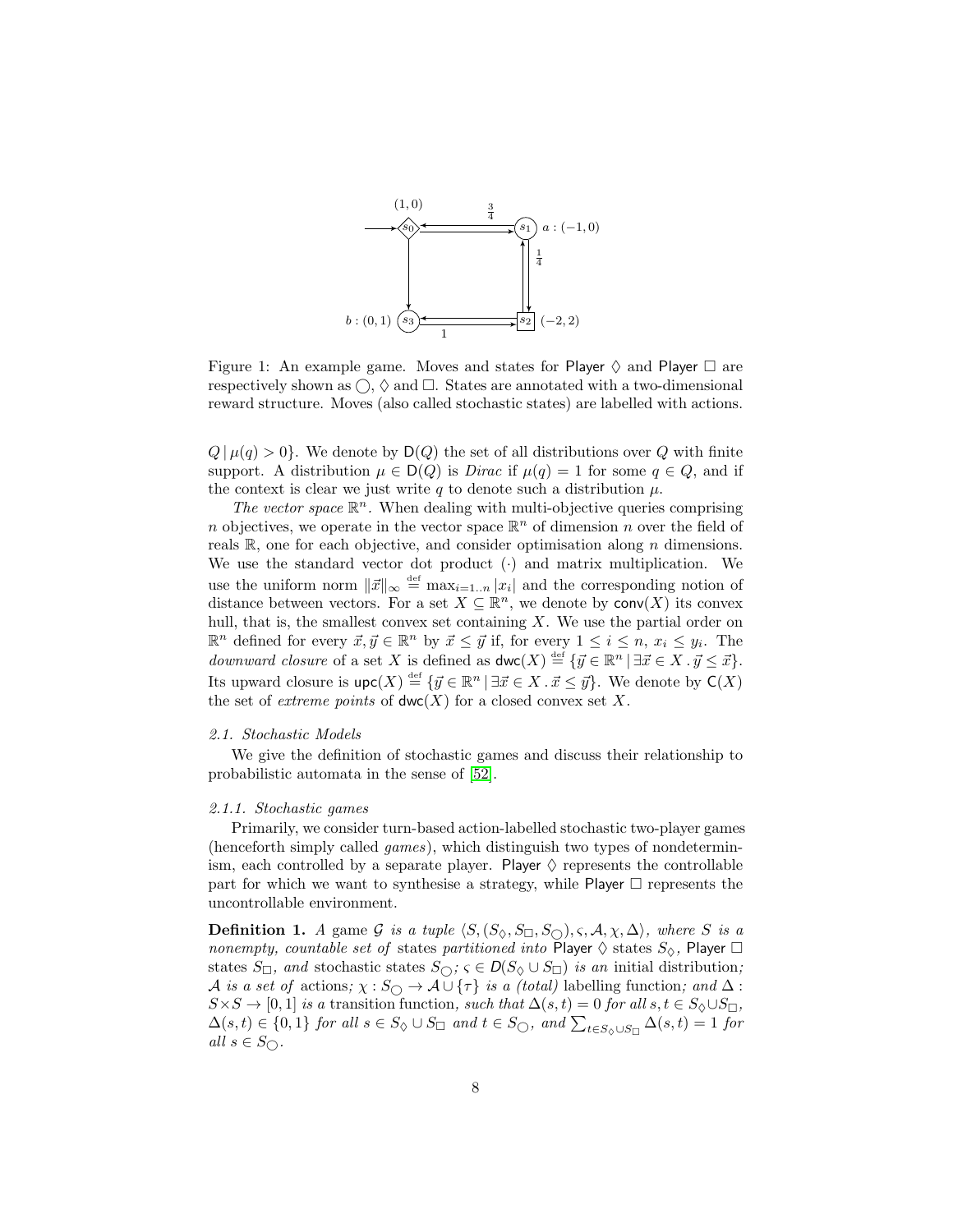<span id="page-9-1"></span>

Figure 2: An example PA.

We call  $S_{\Diamond} \cup S_{\Box}$  the player states. Define the successors of  $s \in S$  as  $\Delta(s) \stackrel{\text{def}}{=}$  $\{t \in S \mid \Delta(s,t) > 0\}$ . For stochastic states s, we sometimes write  $s = (a,\mu)$ (called *move*), where  $a \stackrel{\text{def}}{=} \chi(s)$ , and  $\mu(t) = \Delta(s, t)$  for all  $t \in S$ . If  $\Delta(s, (a, \mu))$ 0, we write  $s \stackrel{a}{\longrightarrow} \mu$  for the *transition* labelled by  $a \in \mathcal{A} \cup \{\tau\}$ , called an atransition. The action labels  $a \in \mathcal{A}$  on transitions model observable behaviours, whereas  $\tau$  can be seen as internal: it is not synchronised in the composition that we formulate in this paper. A move  $(a, \mu)$  is incoming to a state s if  $\mu(s) > 0$ , and is *outgoing* from a state s if  $s \stackrel{a}{\longrightarrow} \mu$ .

We remark that we work with *finite* games; more precisely, all our statements are for finite stochastic games, except for the induced PAs which may be infinite. In the rest of this paper, if not explicitly stated otherwise, we assume that games have no deadlocks, that is,  $|\Delta(s)| \geq 1$  for every  $s \in S$ .

A path  $\lambda = s_0 s_1 s_2 \dots$  is a (possibly infinite) sequence of states such that, for all  $i \geq 0$ ,  $\Delta(s_i, s_{i+1}) > 0$ . Note that paths of games alternate between player and stochastic states. Given a finite path  $\lambda = s_0 s_1 \dots s_N$ , we write last  $(\lambda) = s_N$ , and write  $|\lambda| = N + 1$  for the length of  $\lambda$ . We denote the set of finite (infinite) paths of a game  $\mathcal G$  by  $\Omega_{\mathcal G}^{\text{fin}}(\Omega_{\mathcal G})$ , and by  $\Omega_{\mathcal G,\Diamond}^{\text{fin}}(\Omega_{\mathcal G,\Box}^{\text{fin}})$  the set of finite paths ending in a Player  $\Diamond$  (Player  $\Box$ ) state.

A finite (infinite) trace is a finite (infinite) sequence of actions. Given a path  $\lambda$ , its trace trace( $\lambda$ ) is the sequence of actions that label moves along  $\lambda$ , where we elide  $\tau$ . We write  $\mathcal{A}^*$  (resp.  $\mathcal{A}^{\omega}$ ) for the set of finite (resp. infinite) sequences over A.

**Example [1](#page-8-2).** Figure 1 shows a stochastic game, where Player  $\Diamond$  and Player  $\Box$ states are respectively shown as  $\Diamond$  and  $\Box$ , and moves as  $\bigcirc$ . A path of the game is  $s_0s_1s_0s_3s_2s_3$  and its trace is abb.

#### <span id="page-9-0"></span>2.1.2. Probabilistic automata

If  $S_{\lozenge} = \emptyset$  then the game is a probabilistic automaton (PA) [\[52\]](#page-49-4), which we sometimes write as  $\langle S, (S_{\Box}, S_{\bigcirc}), \varsigma, A, \chi, \Delta \rangle$ . The model considered here is due to Segala [\[52\]](#page-49-4), and should not be confused with Rabin's probabilistic automata [\[46\]](#page-48-11). Segala's PAs have strong compositionality properties, as discussed in [\[56\]](#page-49-13).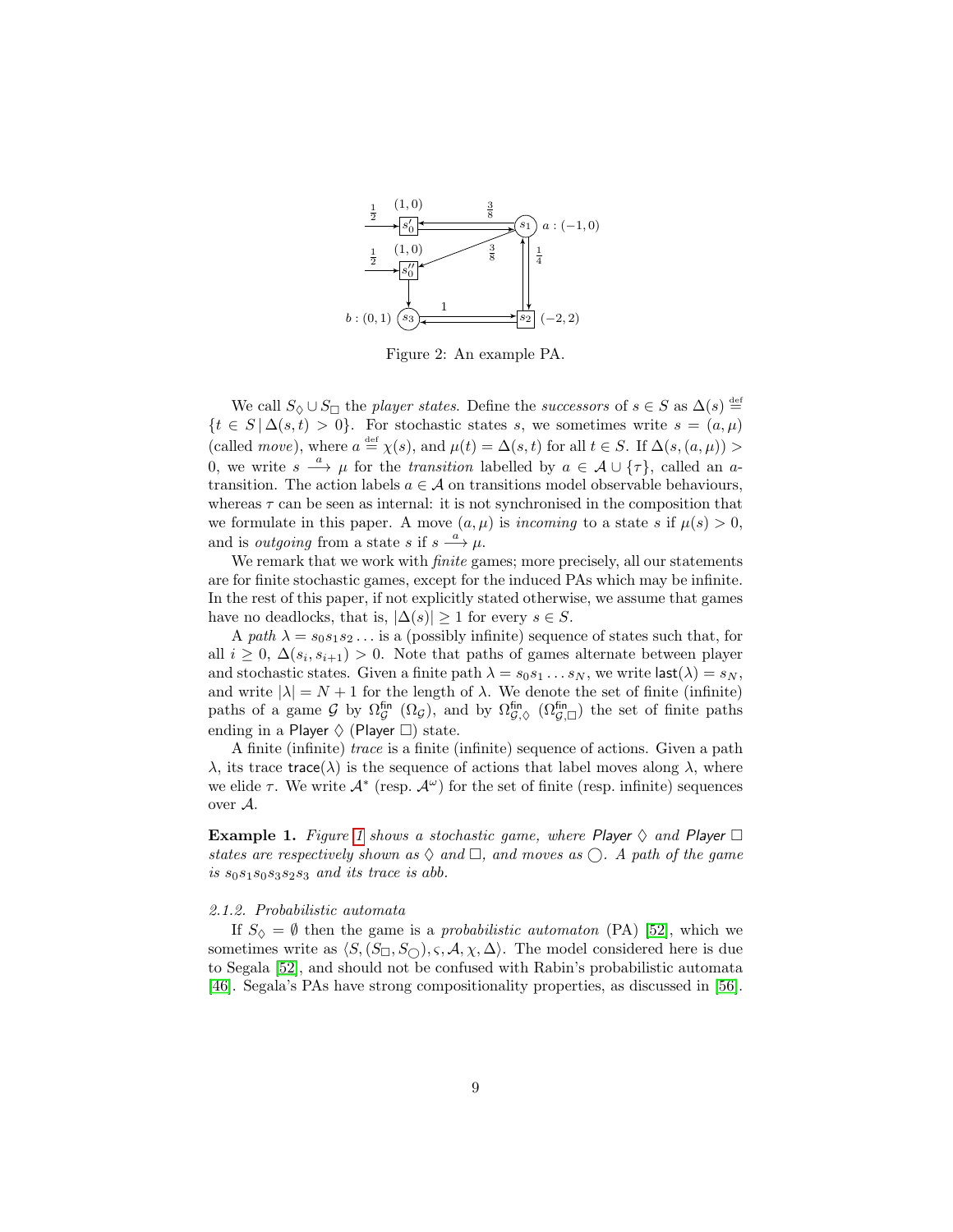<span id="page-10-2"></span>

Figure 3: An example DTMC. The labelling function is partial: only  $s_1$  and  $s_3$ have labels.

Note that, in contrast to Markov decision processes<sup>[1](#page-10-1)</sup>, we allow PAs to have several moves associated to each action, and similarly for games. An example PA is shown in Figure [2.](#page-9-1)

An end component (EC) is a sub-PA that is closed under the transition relation and strongly connected. Formally, an EC  $\mathcal E$  of a PA  $\mathcal M$  is a pair  $(S_{\mathcal E}, \Delta_{\mathcal E})$ with  $\emptyset \neq S_{\mathcal{E}} \subseteq S$  and  $\emptyset \neq \Delta_{\mathcal{E}} \subseteq \Delta$ , such that (i) for all  $s \in S_{\mathcal{E}} \cap S_{\bigcirc}$ ,  $\sum_{t \in S_{\Box}} \Delta_{\mathcal{E}}(s,t) = 1$ ; (ii) for all  $s \in S_{\mathcal{E}}$ ,  $\Delta_{\mathcal{E}}(s,t) > 0$  only if  $t \in S_{\mathcal{E}}$ ; and (iii) for all  $s, t \in S_{\mathcal{E}}$ , there is a finite path  $s_0 s_1 \dots s_l \in \Omega_{\mathcal{M}}^{\text{fin}}$  within  $\mathcal{E}$  (that is,  $s_i \in S_{\mathcal{E}}$  for all  $0 \leq i \leq l$ , such that  $s_0 = s$  and  $s_l = t$ . An end component is a maximal end component (MEC) if it is maximal with respect to the pointwise subset ordering.

#### <span id="page-10-0"></span>2.1.3. Discrete-time Markov chains

In contrast to games and PAs, the discrete-time Markov chain model contains no nondeterminism.

**Definition 2.** A discrete-time Markov chain (DTMC) D is a tuple  $\langle S, \varsigma, \mathcal{A}, \chi, \Delta \rangle$ , where S is a nonempty, countable set of states,  $\varsigma \in D(S)$  is an initial distribution on states,  $A$  is a finite alphabet of action,  $\chi : S \to A$  is a partial labelling function and  $\Delta$  is a transition function such that  $\sum_{t \in S} \Delta(s, t) = 1$ .

An example DTMC is shown in Figure [3.](#page-10-2)

Note that, as opposed to games and PAs, there are no player states in DTMCs but only stochastic states. The labelling function is partial to allow for states that correspond to stochastic states of a game, which are labelled, as opposed to states that correspond to player states of a game, which are unlabelled (see Example [2](#page-12-0) below). Note also that DTMCs cannot have deadlocks.

Paths and traces of DTMCs are defined as for games, where the set of finite (infinite) paths is denoted by  $\Omega_{\mathcal{D}}^{\text{fin}}$  (resp.  $\Omega_{\mathcal{D}}$ ).

<span id="page-10-1"></span> $1<sup>1</sup>$ A Markov decision process (MDP) is a PA where all successors of any player state have pairwise distinct labels.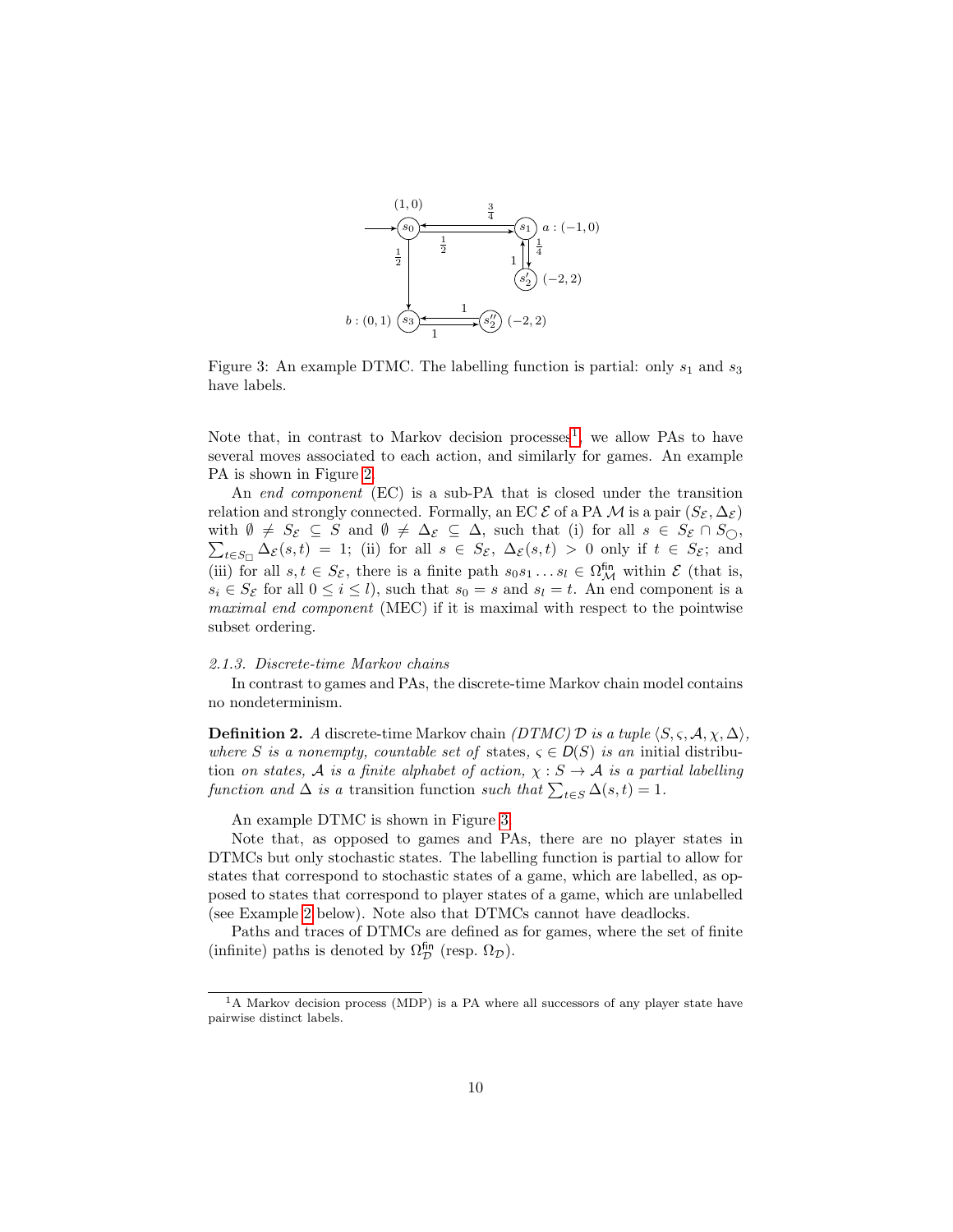# <span id="page-11-0"></span>2.2. Strategies

Nondeterminism for each player is resolved by a strategy, which keeps internal memory that can be updated stochastically. For the remainder of this section, fix a game  $\mathcal{G} = \langle S, (S_{\Diamond}, S_{\Box}, S_{\bigcirc}), \varsigma, \mathcal{A}, \chi, \Delta \rangle$ .

**Definition 3.** A strategy  $\pi$  of Player  $\Diamond$  is a tuple  $\langle \mathfrak{M}, \pi_c, \pi_u, \pi_d \rangle$ , where  $\mathfrak{M}$  is a countable set of memory elements;  $\pi_c : S_{\Diamond} \times \mathfrak{M} \to D(S_{\bigcirc})$  is a choice function s.t.  $\pi_c(s, \mathfrak{m})(a, \mu) > 0$  only if  $s \stackrel{a}{\longrightarrow} \mu; \pi_u : \mathfrak{M} \times S \to D(\mathfrak{M})$  is a memory update function; and  $\pi_d : S_{\Diamond} \cup S_{\Box} \rightarrow D(\mathfrak{M})$  is an initial distribution on  $\mathfrak{M}$ . A strategy  $\sigma$  of Player  $\Box$  is defined analogously.

We will sometimes refer to Player  $\Diamond$  strategy as a *controller*. For a given strategy, the game proceeds as follows. It starts in a player state with memory sampled according to the initial distribution. Every time a (stochastic) state s is entered, both players update their current memory m and n according to these states; the updated memory  $\mathfrak{m}'$  and  $\mathfrak{n}'$  are  $\pi_{\mathfrak{u}}(\mathfrak{m},s)(\mathfrak{m}')$  and  $\pi_{\mathfrak{u}}(\mathfrak{n},s)(\mathfrak{n}')$ . Once the memory is updated, if  $s$  is a stochastic state then the next state is picked randomly according to the probability  $t \mapsto \Delta(s, t)$ ; otherwise, s is a player state and the next stochastic state t is chosen according to the distribution  $\pi_{\mathsf{c}}(s, \mathfrak{m}')$ when  $s \in S_{\lozenge}$ , and according to  $\sigma_{\mathbf{c}}(s, \mathfrak{n}')$  if  $s \in S_{\square}$ .

If the memory update function maps to Dirac distributions, we speak of deterministic memory update (DU) strategies, and sometimes use the alternative, equivalent, formulation where  $\pi$  :  $\Omega_{\mathcal{G}, \Diamond}^{\text{fin}} \to D(S_{\bigcirc})$  is a function such that  $\pi(\lambda)(a,\mu) > 0$  only if  $\textsf{last}(\lambda) \stackrel{a}{\longrightarrow} \mu$  for all  $\lambda \in \Omega_{\mathcal{G},\Diamond}$  (and symmetrically for Player  $\square$ ). If we want to emphasise that memory might not be deterministically updated, we speak of stochastic memory update (SU) strategies. The set of Player  $\Diamond$  (resp. Player  $\Box$ ) strategies is denoted by  $\Pi$  (resp.  $\Sigma$ ), and we use superscripts DU and fin to refer to DU and finite (memory) strategies, respectively. If a DU strategy can be represented with only one memory element and its choice functions maps to a Dirac distribution in every state, it is called *memoryless* deterministic (MD).

#### <span id="page-11-1"></span>2.2.1. Strategy application

<span id="page-11-3"></span>**Definition 4.** Given a game  $\mathcal{G} = \langle S, (S_{\Diamond}, S_{\Box}, S_{\bigcirc}), \varsigma, \mathcal{A}, \chi, \Delta \rangle$ , Player  $\Diamond$  strategy π and Player  $\Box$  strategy  $\sigma$ , we define the induced DTMC  $\mathcal{G}^{\pi,\sigma} = \langle S', \varsigma', \mathcal{A}, \chi', \Delta' \rangle$ , where  $S' \subseteq S \times \mathfrak{M} \times \mathfrak{N}$  is defined as the set of reachable states from  $\textsf{supp}(\varsigma')$ through  $\Delta'$  defined as follows. For every  $s \in \text{supp}(\varsigma)$ ,  $\varsigma'(s, \mathfrak{m}, \mathfrak{n}) = \pi_d(s)(\mathfrak{m})\pi_d(s)(\mathfrak{n})$ and  $\Delta'$  is such that

<span id="page-11-2"></span>
$$
\Delta'((s,\mathfrak{m},\mathfrak{n}),(s',\mathfrak{m}',\mathfrak{n}')) = \pi_u(\mathfrak{m},s')(\mathfrak{m}') \cdot \sigma_u(\mathfrak{n},s')(\mathfrak{n}') \cdot \begin{cases} \pi_c(s,\mathfrak{m})(s') & \text{if } s \in S_\Diamond \\ \sigma_c(s,\mathfrak{n})(s') & \text{if } s \in S_\Box \\ \Delta(s,s') & \text{if } s \in S_\bigcirc \end{cases} \tag{1}
$$

The labelling function  $\chi'$  is defined by  $\chi'(s, \mathfrak{m}, \mathfrak{n}) = \chi(s)$  for every  $s \in S_{\bigcirc}$ .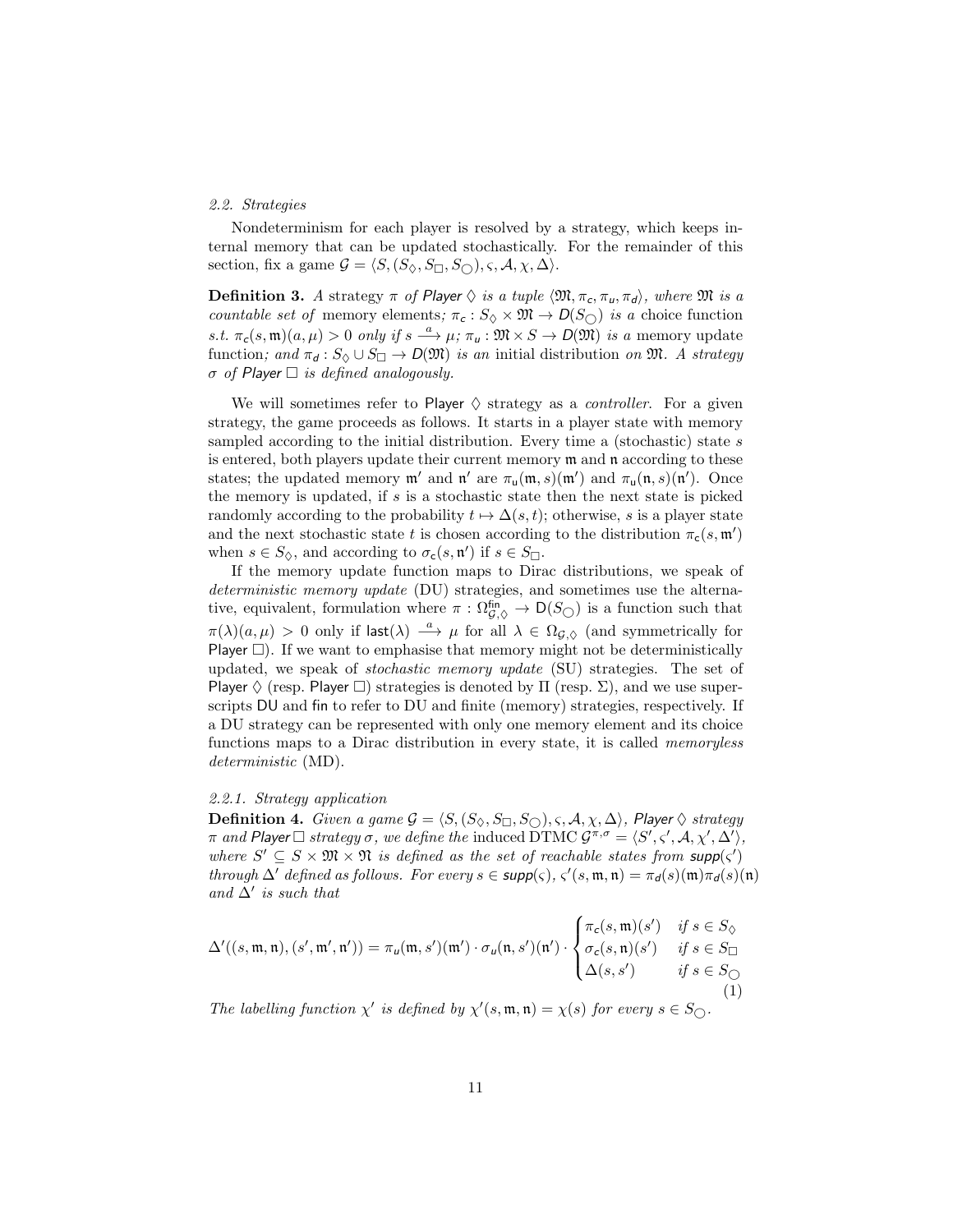The first two terms of the right-hand side of [\(1\)](#page-11-2) correspond to the memory updates, while the last term corresponds to the probability of moving from one state to another depending on the type of the current state.

Note that paths of the induced DTMC include memory. We introduce a mapping  $\text{path}_{\mathcal{G}}((s_0, \mathfrak{m}_0, \mathfrak{n}_0) \cdots (s_n, \mathfrak{m}_n, \mathfrak{n}_n)) = s_0 \cdots s_n$  to retrieve paths of the game from paths of the induced DTMC.

<span id="page-12-0"></span>Example 2. Figure [3](#page-10-2) shows the induced DTMC from the stochastic game of Figure [1](#page-8-2) by the two strategies described below. The Player  $\Diamond$  strategy is memoryless (let m its single memory element); it randomises amongst the successors of  $s_0$  with the same probability  $\frac{1}{2}$ . The Player  $\Box$  strategy decides in state  $s_2$  to go to the state visited just before entering  $s_2$ . It hence requires only two memory elements,  $\mathfrak n$  and  $\mathfrak n'$ . The current memory element is always  $\mathfrak n$  except when  $s_2$  is chosen from  $s_3$ , where it is updated to  $\mathfrak{n}'$ . For the sake of readability we denote by  $s_i$  the state  $(s_i, \mathfrak{m}, \mathfrak{n})$  for  $i \neq 2$ , by  $s'_2 = (s_2, \mathfrak{m}, \mathfrak{n}')$  and  $s''_2 = (s_2, \mathfrak{m}, \mathfrak{n})$ . For  $instance, path_{\mathcal{G}}(s_0s_1s_0s_3s'_2s_3) = s_0s_1s_0s_3s_2s_3.$ 

Similarly, given a PA M and a Player  $\Box$  strategy  $\sigma$ , one can define an induced DTMC  $\mathcal{M}^{\sigma}$  and a mapping path  $_M$ , where a generic path of the induced PA is of the form  $\kappa = (s_0, \mathfrak{n}_0) \cdots (s_n, \mathfrak{n}_n)$  and is mapped to  $\mathsf{path}_\mathcal{M}(\kappa) \stackrel{\text{def}}{=} s_0 \cdots s_n$ . Note that the maps  $\text{path}_{\mathcal{M}}$  and  $\text{path}_{\mathcal{G}}$  preserve the lengths of the paths.

We define the (standard) probability measure on paths of a DTMC  $\mathcal{D} =$  $\langle S, \varsigma, \mathcal{A}, \chi, \Delta \rangle$  in the following way. The *cylinder set* of a finite path  $\lambda \in \Omega_{\mathcal{D}}^{fin}$ (resp. trace  $w \in \mathcal{A}^*$ ) is the set of infinite paths (resp. traces) with prefix  $\lambda$ (resp. w). For a finite path  $\lambda = s_0 s_1 ... s_n \in \Omega_{\mathcal{D}}^{f_{\text{in}}}$  and a distribution  $\vartheta \in D(S)$ , we define  $\mathbb{P}_{\mathcal{D}, \vartheta}(\lambda)$ , the measure of its cylinder set weighted by the distribution  $\vartheta$ , by  $\mathbb{P}_{\mathcal{D},\vartheta}(\lambda) \stackrel{\text{def}}{=} \vartheta(s_0) \prod_{i=0}^{n-1} \Delta(s_i, s_{i+1}).$  If  $\vartheta = \varsigma$ , i.e. the initial distribution, we omit it and just write  $\mathbb{P}_{\mathcal{D}}$ . Given a PA M and a strategy  $\sigma$ , one can define for every path  $\lambda$  the measure of its cylinder set by  $\mathbb{P}^{\sigma}_{\mathcal{M}}(\lambda) \stackrel{\text{def}}{=} \sum {\mathbb{P}}_{\mathcal{M}^{\sigma}}(\lambda') | \text{path}_{\mathcal{M}}(\lambda') =$  $\lambda$ . Similarly, given a game G and a pair of strategies  $\pi, \sigma$ , define for every path  $\lambda$  the measure  $\mathbb{P}_{\mathcal{G}}^{\pi,\sigma}(\lambda) \stackrel{\text{def}}{=} \sum \{ \mathbb{P}_{\mathcal{G}^{\pi,\sigma}}(\lambda') \, | \, \mathsf{path}_{\mathcal{G}}(\lambda') = \lambda \}.$ 

We introduce the remaining definitions for a generic model (game, PA or DTMC) together with the probability measure  $\mathbb P$  on its paths. Given a finite trace w, paths $(w)$  denotes the set of minimal finite paths with trace w, i.e.  $\lambda \in \mathsf{paths}(w)$  if trace( $\lambda$ ) = w and there is no path  $\lambda' \neq \lambda$  with trace( $\lambda'$ ) = w and  $\lambda'$  being a prefix of  $\lambda$ . The measure of the cylinder set of w is  $\tilde{\mathbb{P}}(w) \stackrel{\text{def}}{=}$ and  $\lambda'$  being a prefix of  $\lambda$ . The measure of the cylinder set of w is  $\mathbb{P}(w) \stackrel{\text{def}}{=} \sum_{\lambda \in \text{paths}(w)} \mathbb{P}(\lambda)$ , and we call  $\tilde{\mathbb{P}}$  the *trace distribution* induced by  $\mathbb{P}$ . The measures uniquely extend to infinite paths due to Carathéodory's extension theorem. We denote by  $\mathbb{E}[\vec{\rho}]$  the expectation wrt P of a measurable function  $\vec{\rho}$  over infinite paths, that is,  $\int \vec{\rho}(\lambda) d\mathbb{P}(\lambda)$ , and use the same lower- and upper-script notation for  $\mathbb E$  and  $\mathbb P$ , for instance  $\mathbb E_{\mathcal D,\vartheta}$  denotes expectation wrt  $\mathbb P_{\mathcal D,\vartheta}$ .

Given a subset  $T \subseteq S$ , let  $\mathbb{P}(\mathsf{F}^{=k} T) \stackrel{\text{def}}{=} \sum {\mathbb{P}(\lambda) | \lambda = s_0 s_1 \dots s.t. s_k \in T \wedge \mathbb{P}(\lambda)}$  $\forall i < k \, . \, s_i \notin T$  the probability to reach T in exactly k steps, and by  $\mathbb{P}(\mathsf{F}T) \stackrel{\text{def}}{=} \sum \{\mathbb{P}(\lambda) \mid \lambda = s_0 s_1 \dots s \text{.t. } \exists i \, . \, s_i \in T\}$  the probability to eventually reach T.  $\sum {\{\mathbb{P}(\lambda) | \lambda = s_0 s_1 \dots s.t. \exists i \cdot s_i \in T\}}$  the probability to eventually reach T.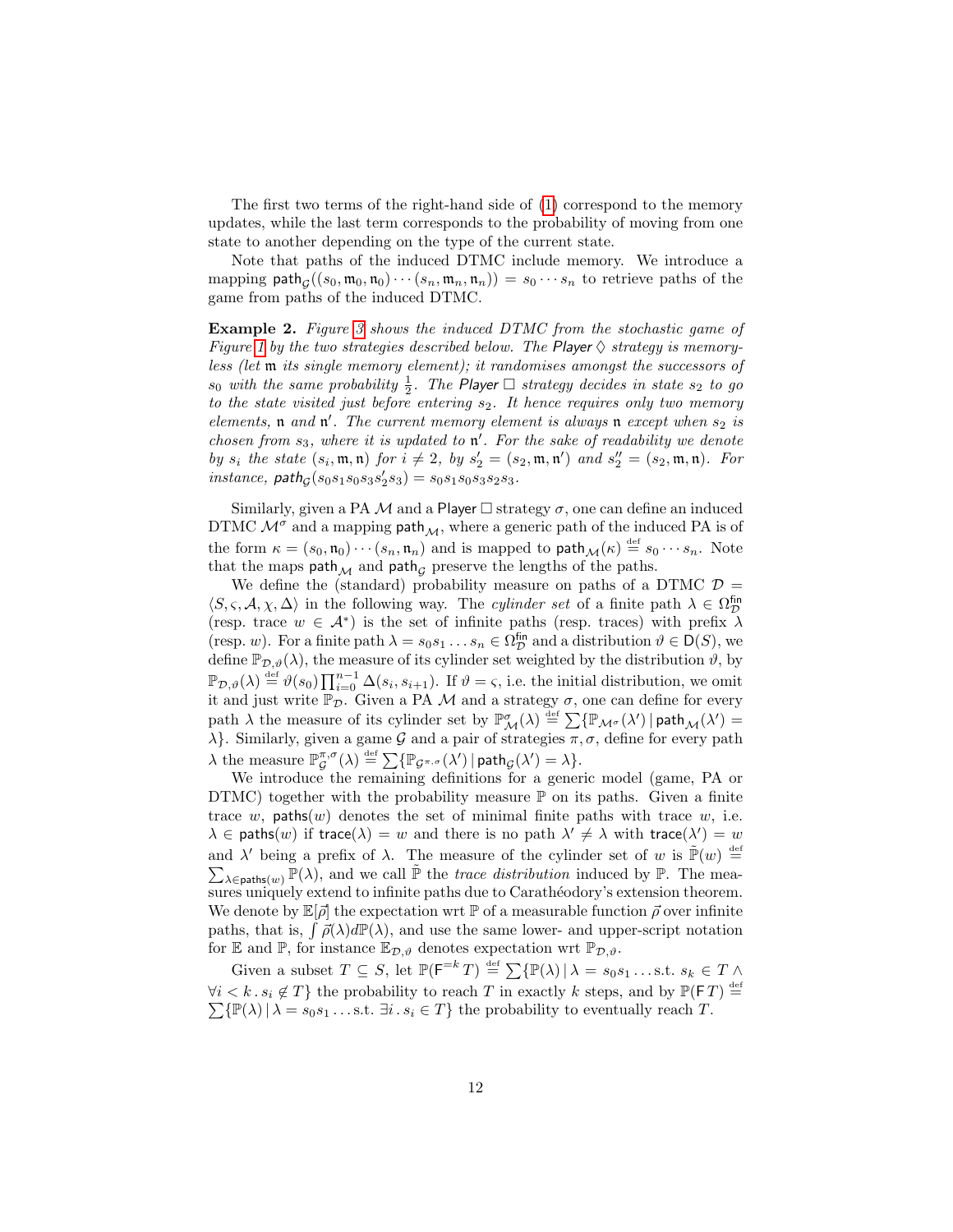#### <span id="page-13-0"></span>2.2.2. Determinising strategies

In this section we show that SU and DU strategies are equally powerful if the memory size is not restricted (Proposition [1\)](#page-13-3). The memory elements of the determinised strategies are distributions over memory elements of the original strategy. Such distributions can be interpreted as the belief the other player has about the memory element, knowing only the history and the rules to update the memory, while the actual memory based on sampling is kept secret. The term belief is inspired by the study of partially observable Markov decision processes. At any time, the belief attributes to a memory element m the probability of m under the original strategy given the history.

**Definition 5.** Given an SU strategy  $\pi = \langle \mathfrak{M}, \pi_c, \pi_u, \pi_d \rangle$ , we define its determinised strategy  $\bar{\pi} = \langle \mathfrak{D}(\pi), \bar{\pi_c}, \bar{\pi_u}, \bar{\pi_d} \rangle$ , where  $\mathfrak{D}(\pi) \subseteq D(\mathfrak{M})$  is a countable set called the belief space defined as the reachable beliefs from the initial beliefs  $\bar{\pi}_d(s)$  under belief updates  $\bar{\pi}_u$  along paths of the game defined as follows. The initial belief in a state is the initial memory distribution in this state:

$$
\bar{\pi}_d(s) \stackrel{\text{def}}{=} \pi_d(s).
$$

Any belief  $\mathfrak d$  is updated according to a state s' as follows:

$$
\bar{\pi}_u(\mathfrak{d},s')(\mathfrak{m}') \stackrel{\text{def}}{=} \sum_{\mathfrak{m}\in \mathfrak{M}} \mathfrak{d}(\mathfrak{m}) \cdot \pi_u(\mathfrak{m},s')(\mathfrak{m}').
$$

The choice of a state s' is made according to a belief  $\mathfrak d$  as follows:

$$
\bar{\pi}_{c}(s,\mathfrak{d})(s') \stackrel{\text{def}}{=} \sum_{\mathfrak{m}\in\mathfrak{M}} \mathfrak{d}(\mathfrak{m})\pi_{c}(s,\mathfrak{m})(s').
$$

Note that determinising a finite memory SU strategy can lead to either a finite or an infinite memory DU strategy.

We can now state the main result of this section, namely, that the original and the determinised strategy give exactly the same semantics. They are indistinguishable from the Player  $\Box$  viewpoint.

<span id="page-13-3"></span>**Proposition 1.** Given a game G and two strategies  $\pi, \sigma$ , it holds that  $\mathbb{P}_{\mathcal{G}}^{\pi,\sigma}$  =  $\mathbb{P}_{\mathcal{G}}^{\bar{\pi},\sigma}$ , where  $\bar{\pi}$  is the determinisation of  $\pi$ .

This proposition is proved in [Appendix A.1.](#page-49-1) We do not need to consider the determinisation of Player  $\Box$  strategies. Note, however, that it could be defined in the same way, and using Proposition [1](#page-13-3) twice (once for each player) yields  $\mathbb{P}^{\pi,\sigma}_{\mathcal{G}}=\mathbb{P}^{\bar{\pi},\overline{\sigma}}_{\mathcal{G}}.$ 

# <span id="page-13-1"></span>2.3. Winning Conditions

# <span id="page-13-2"></span>2.3.1. Rewards and long-run behaviours

A reward structure of a game G is a function  $r : S \to \mathbb{R}$ ; it is defined on actions  $\mathcal{A}_r \subseteq \mathcal{A}$  if  $r(a,\mu) = r(a,\mu')$  for all moves  $(a,\mu), (a,\mu') \in S_{\bigcirc}$  such that  $a \in \mathcal{A}_r$ , and  $r(s) = 0$  otherwise. r straightforwardly extends to induced DTMCs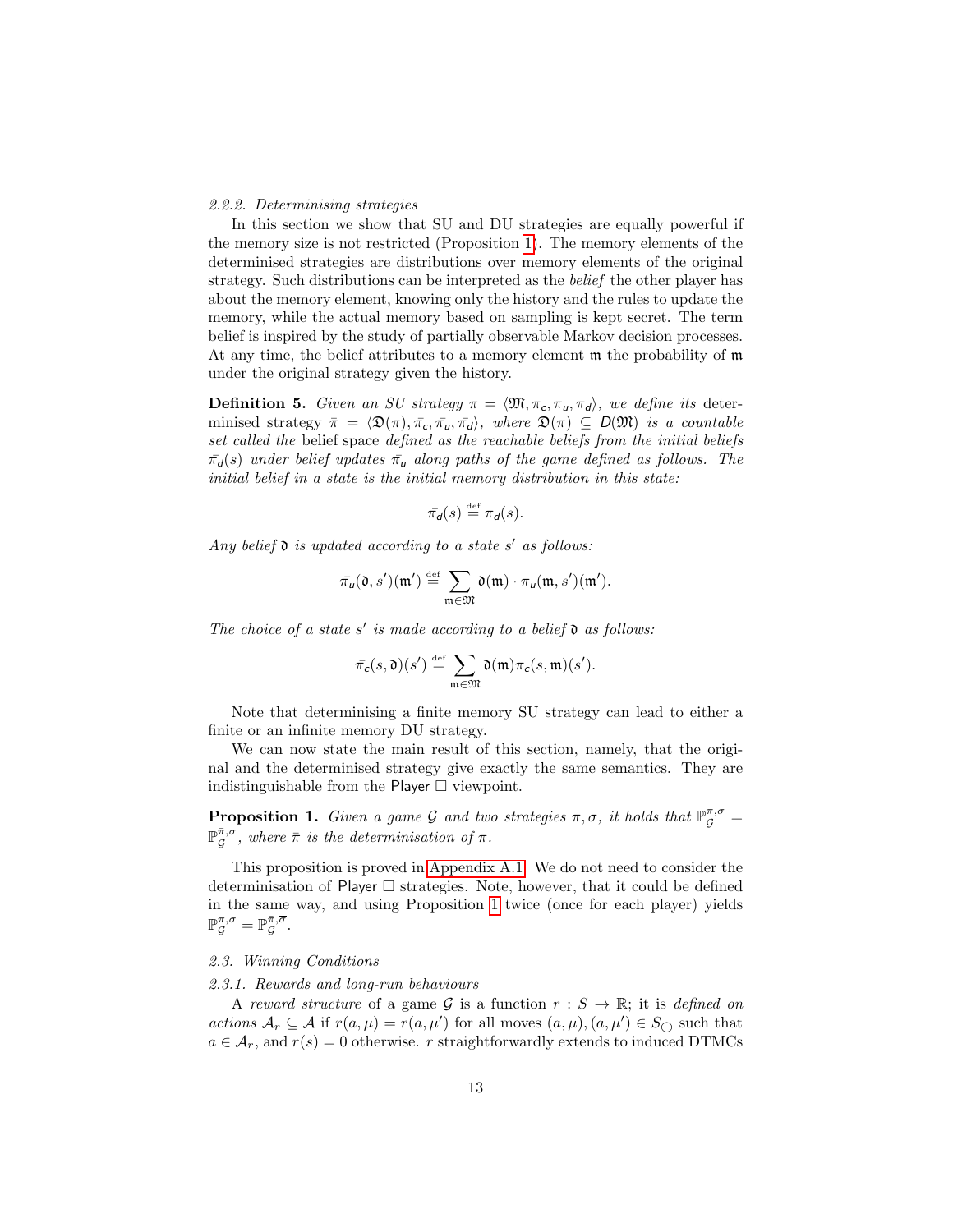via  $r(s) = r(\text{path}_{\mathcal{G}}(s))$  for  $s \in S_{\mathcal{G}^{\pi,\sigma}}$ . Given reward structures r and r', define the reward structure  $r + r'$  by  $(r + r')(s) \stackrel{\text{def}}{=} r(s) + r'(s)$  for all  $s \in S$ , and, given  $v \in \mathbb{R}$ , define  $r + v$  by  $(r + v)(s) \stackrel{\text{def}}{=} r(s) + v$  for all  $s \in S$ .

For a path  $\lambda = s_0 s_1 \dots$  (of a game or DTMC) and a reward structure r, we define  $\mathsf{rew}^N(r)(\lambda) \stackrel{\text{def}}{=} \sum_{i=0}^N r(s_i)$ , and similarly for traces if r is defined on actions. We use the following types of reward:

- the average reward (mean-payoff) is  $mp(r)(\lambda) \stackrel{\text{def}}{=} \underline{\lim}_{N \to \infty} \frac{1}{N+1}$ rew $N(r)(\lambda)$ ;
- the *ratio reward* is  $\mathsf{ratio}(r/c)(\lambda) \stackrel{\text{def}}{=} \underline{\lim}_{N \to \infty} \mathsf{rew}^N(r)(\lambda) / (1 + \mathsf{rew}^N(c)(\lambda)),$ where  $c$  is a *weakly positive* reward structure, that is, it is non-negative and there exists  $c_{\min} > 0$  such that  $\mathbb{P}_{\mathcal{G}}^{\pi,\sigma}(\textsf{mp}(c) > c_{\min}) = 1$  for all  $\pi$  and σ.

Example 3. Let r and c be the first and second component of the reward structure of the game shown in Figure [1.](#page-8-2) The reward structure c is weakly positive because, under every pair of strategies,  $s_2$  or  $s_3$  are visited with positive fre-quency. In the induced DTMC shown in Figure [3,](#page-10-2) every path  $\lambda$  that begins with  $s_0s_1s_0s_3s_2's_3$  has cumulative rewards after 6 steps equal to  $\mathsf{rew}^6(r)(\lambda) =$  $r(s_0) + r(s_1) + r(s_0) + r(s_3) + r(s_2'') + r(s_3) = 1 + (-1) + 1 + 0 + (-2) + 0 = -1$ and rew<sup>6</sup>(c)( $\lambda$ ) = 4, leading to a ratio of rew<sup>6</sup>(r)( $\lambda$ )/(1 + rew<sup>6</sup>(c)( $\lambda$ )) = -1/5 after 6 steps.

If a DTMC  $D$  has a finite state space, the limit inferior  $(\lim)$  of the average and ratio rewards can be replaced by the true limit, as it is almost surely defined (see Lemma [15](#page-51-0) and [16](#page-51-1) in [Appendix A.2\)](#page-50-0). Ratio rewards ratio( $r/c$ ) generalise average rewards  $mp(r)$  since, to express the latter, we can let  $c(s) = 1$  for all states s of  $\mathcal{G}$ , see [\[58\]](#page-49-3).

#### <span id="page-14-0"></span>2.3.2. Specifications and objectives

A specification  $\varphi$  on a model (game, PA, or DTMC) is a predicate on its path distributions. We call  $\pi$  winning for  $\varphi$  in  $\mathcal G$  if, for every Player  $\Box$  strategy  $\sigma$ ,  $\mathbb{P}_{\mathcal{G}}^{\pi,\sigma}$  satisfies  $\varphi$ . We say that  $\varphi$  is *achievable* if such a winning strategy exists, written  $\mathcal{G} \models \varphi$ . A specification  $\varphi$  on a PA M is *satisfied* if, for every Player  $\Box$ strategy  $\sigma$ ,  $\mathbb{P}^{\sigma}_{\mathcal{M}}$  satisfies  $\varphi$ , which we write  $\mathcal{M} \models \varphi$ . A specification  $\varphi$  on a DTMC D is *satisfied* if  $\mathbb{P}_{\mathcal{D}}$  satisfies  $\varphi$ , which we write  $\mathcal{D} \models \varphi$ . A specification  $\varphi$ is defined on traces of A if  $\varphi(\tilde{\mathbb{P}}) = \varphi(\tilde{\mathbb{P}}')$  for all  $\mathbb{P}, \mathbb{P}'$  such that  $\tilde{\mathbb{P}}(w) = \tilde{\mathbb{P}}'(w)$  for all traces  $w \in \mathcal{A}^*$ . We consider the following *objectives*, which are specifications with single-dimensional reward structures.

| Semantics             | Reward      | Syntax            | Definition                                      |
|-----------------------|-------------|-------------------|-------------------------------------------------|
| (a.s.) satisfaction   | mean payoff | Pmp(r)(v)         | $\mathbb{P}(\mathsf{mp}(r) \geq v) = 1$         |
| $(a.s.)$ satisfaction | ratio       | Pratio $(r/c)(v)$ | $\mid \mathbb{P}(\text{ratio}(r/c) \geq v) = 1$ |
| expectation           | mean payoff | Emp(r)(v)         | $\mathbb{E}[\mathsf{mp}(r)] \geq v$             |
| expectation           | ratio       | Eratio $(r/c)(v)$ | $\mathbb{E}[\text{ratio}(r/c)] \geq v$          |

Note that, when inducing a DTMC, the reward structure is carried over and the mean-payoff and ratio reward are not affected; hence, specifications defined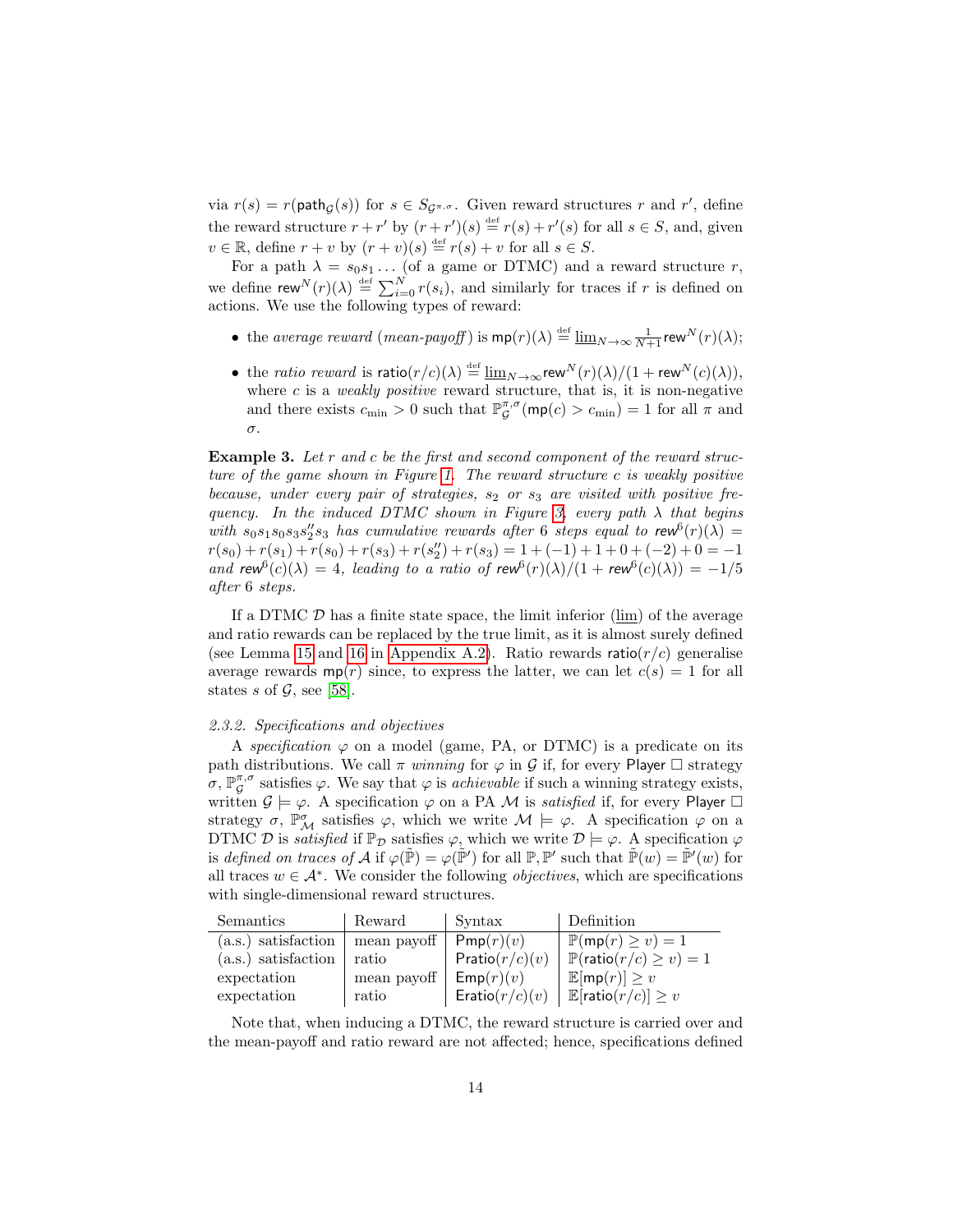for games are also naturally carried over to the induced models. In particular, a Player  $\Diamond$  strategy  $\pi$  of a game  $\mathcal G$  is winning for a specification  $\varphi$  if and only if, for every Player  $\Box$  strategy  $\sigma$ ,  $\mathcal{G}^{\pi,\sigma} \models \varphi$ . The same remark holds for induced PAs  $\mathcal{G}^{\pi}$  defined in Section [2.4](#page-17-0) below.

The objective  $Pmp(r)(v)$  (resp.  $Emp(r)(v)$ ) is equivalent to  $Pmp(r-v)(0)$ (resp.  $Emp(r-v)(0)$ ), i.e. with the rewards shifted by  $-v$ . Hence, if not otherwise stated, we assume without loss of generality that mean-payoff objectives have target 0 and write Pmp(r) (resp.  $Emp(r)$ ). An objective with target v is  $\varepsilon$ achievable if, for all  $\varepsilon > 0$ , the objective is achievable with target  $v - \varepsilon$  by some strategy, which we call  $\varepsilon$ -*optimal*. We can replace the non-strict inequality in an  $\varepsilon$ -achievable objective by a strict inequality, and retain  $\varepsilon$ -achievability. We hence define for expectations  $\neg Emp(r)(v) \stackrel{\text{def}}{=} Emp(-r)(-v)$  and  $\neg Eratio(r/c)(v) \stackrel{\text{def}}{=}$ Eratio( $-r/c$ )( $-v$ ). We do not consider negating a.s. satisfaction objectives here.

Additionally, we consider *expected energy (EE) objectives*, which we use as an auxiliary tool in strategy synthesis. A DTMC  $D$  satisfies the EE objective  $\mathsf{EE}(r)$  if there exists a finite *shortfall*  $v_0$ , such that, for every state s of  $\mathcal{D}$ ,  $\mathbb{E}_{\mathcal{D},s}$ [rew $N(r) \geq v_0$  for all  $N \geq 0$ .

We recall known results about strategies in PAs and games.

Lemma 1 (Theorem 9.1.8 in [\[45\]](#page-48-12)). In finite PAs, MD strategies suffice to achieve single-dimensional Emp objectives.

<span id="page-15-1"></span>**Lemma 2** (see Section 2.1.1 of [\[34\]](#page-48-13)). Given a game G, and a set  $A \subseteq S$ , the set of states A' from which Player  $\Diamond$  can reach A almost surely is computable in polynomial time. Moreover, an MD strategy  $\pi$  reaching almost surely A from any state of  $A'$  is computable in polynomial time.

#### <span id="page-15-0"></span>2.3.3. Multi-objective queries and their Pareto sets

A multi-objective query (MQ)  $\varphi$  is a Boolean combination of objectives and its truth value is defined inductively on its syntax. Given an MQ with  $n$  thresholds  $v_1, v_2, \ldots$ , call  $\vec{v} = (v_1, v_2, \ldots)$  the target vector. Denote by  $\varphi[\vec{x}]$  the MQ  $\varphi$ , where, for all i, the bound  $v_i$  is replaced by  $x_i$ . An MQ  $\varphi$  is a *conjunctive query* (CQ) if it is a conjunction of objectives. The notation  $Pmp(\vec{r})(\vec{v})$ ,  $Emp(\vec{r})(\vec{v})$ stands for the CQ  $\bigwedge_{i=1}^{n} \text{Pmp}(r_i)(v_i)$  and  $\bigwedge_{i=1}^{n} \text{Emp}(r_i)(v_i)$ , respectively. The notation Pratio $(\vec{r}/\vec{c})(\vec{v})$ , Eratio $(\vec{r}/\vec{c})(\vec{v})$  stands for the CQ  $\bigwedge_{i=1}^{n}$  Pratio $(r_i/c_i)(v_i)$ and  $\bigwedge_{i=1}^n$  Eratio $(r_i/c_i)(v_i)$ , respectively. We write  $\vec{\varepsilon}$  to denote the vector  $(\varepsilon, \varepsilon, \ldots, \varepsilon)$ , and, if the context is clear, we use  $\varepsilon$  instead of  $\vec{\varepsilon}$ .

The Pareto set Pareto( $\varphi$ ) of an MQ  $\varphi$  is the topological closure of the set of achievable vectors. Alternatively, this set can be defined as the set of approximable target vectors, namely, the vectors  $\vec{v}$  such that, for every  $\varepsilon$ , the target vector  $\varphi[\vec{v} - \varepsilon]$  is achievable. We denote by Pareto<sub>FDU</sub> $(\varphi)$  the subset of Pareto( $\varphi$ ) concerning achievability by a finite DU strategy.

In some of our results, we consider only finite memory adversaries. We denote by Pareto<sub>FDU,FSU</sub> $(\varphi)$  the topological closure of the set of vectors achievable against finite SU strategies by finite DU strategies. Note that a Pareto set is equal to its downward closure. More precisely, we distinguish three regions in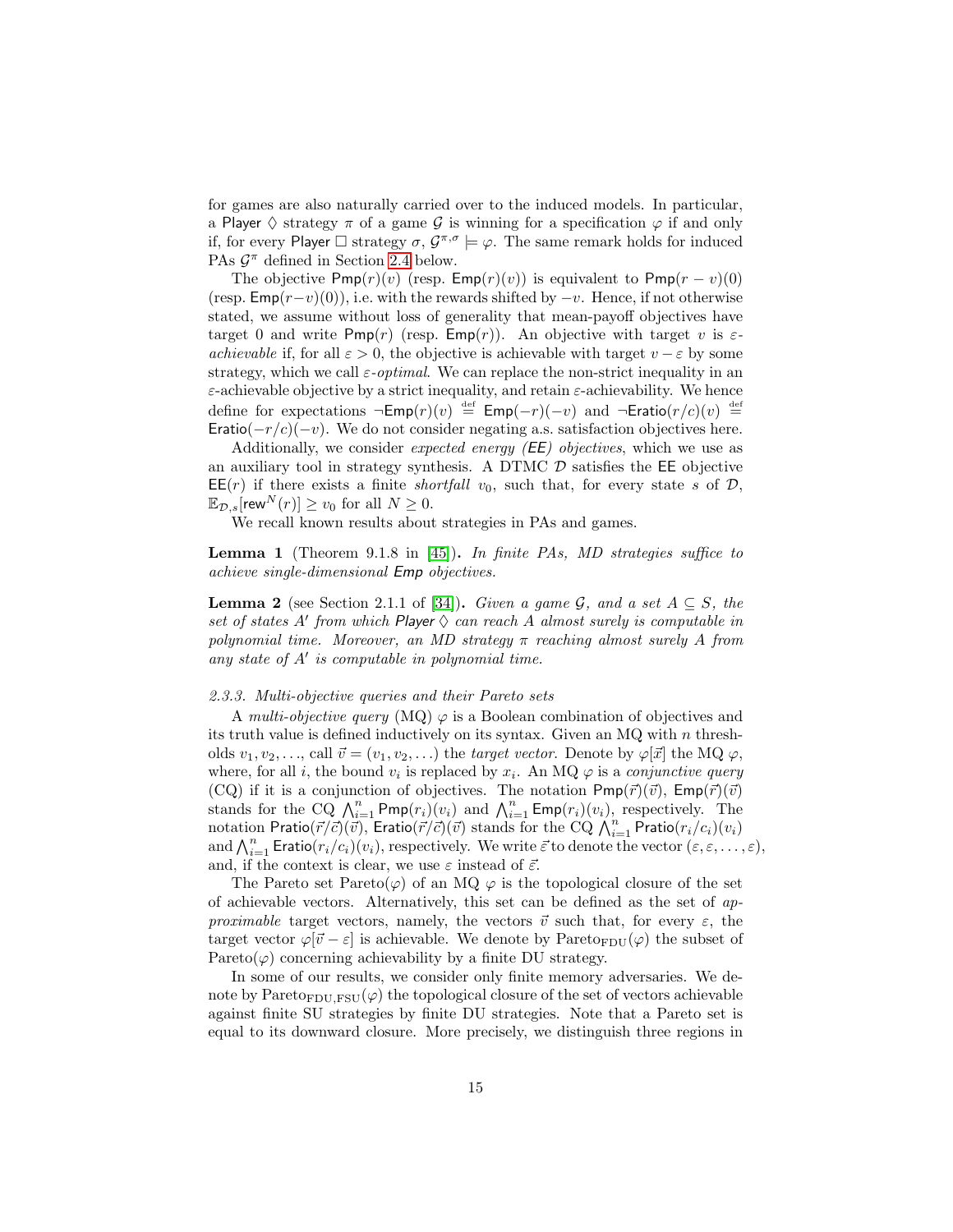<span id="page-16-2"></span>

Figure 4: Left: A game. Right: Its Pareto sets for Pmp (hashed) and Emp (grey). Vector  $\vec{v}_L \stackrel{\text{def}}{=} (-1/2, 1/2)$  (resp.  $\vec{v}_R \stackrel{\text{def}}{=} (1/2, -1/2)$ ) and its downward closure  $dwc({\vec{v}_L})$  is achieved by the MD strategy that chooses a (resp. b) in  $s_0$ . For  $p \in (0, 1)$  the strategy that chooses a with probability p and b with probability  $1-p$  achieves  $\mathsf{Emp}(\vec{r})(p\vec{v}_L + (1-p)\vec{v}_R)$  but it achieves only  $\mathsf{Pmp}(\vec{r})(\min(\vec{v}_L, \vec{v}_R)).$ where the minimum is taken componentwise.

a Pareto set, the interior of the Pareto set where vectors are achievable; the boundary of a Pareto set, usually called the Pareto frontier, where vectors are approximable but may not be achievable; and the complement of the Pareto set, where vectors are not achievable.

<span id="page-16-3"></span>**Remark 1.** For every game and reward structure r, if a strategy  $\pi$  is winning for Pmp( $\vec{r}$ ) then it is winning for  $Emp(\vec{r})$ . In particular, Pareto(Pmp( $\vec{r}$ ))  $\subseteq$  $Pareto(\text{Emp}(\vec{r}))$  and  $Pareto_{FDU}(Pmp(\vec{r})(\vec{v})) \subseteq Pareto_{FDU}(Emp(\vec{r}))$  but the converse inclusions do not hold in general. The same remark holds when replacing mean-payoff by ratio rewards.

Indeed, given a probability distribution on paths, if the mean payoff is almost surely above a threshold then the expected mean payoff is also above this threshold, leading to the inclusion claimed. Figure [4](#page-16-2) provides an example where the inclusion is strict.

#### <span id="page-16-0"></span>2.3.4. Problem statement

We are mainly interested in the following *synthesis problem*: given a quantitative specification  $\varphi$ , an approximable target vector and a positive real  $\varepsilon$ , synthesise an  $\varepsilon$ -optimal strategy for this vector. To obtain achievable specifications, we are also interested in (under-approximating) the Pareto set to provide a choice of approximable targets as input to the synthesis problem. Specifically, we seek to compute, for every  $\varepsilon > 0$ ,  $\varepsilon$ -tight under-approximations of Pareto sets where, given two subsets  $X, Y$  of  $\mathbb{R}^n$ ,  $\overline{X}$  is an  $\varepsilon$ -tight under-approximation of Y if  $Y \subseteq X$  and for every  $x \in X$  there is  $y \in Y$  such that  $||x - y||_{\infty} \leq \varepsilon$ .

#### <span id="page-16-1"></span>2.3.5. Comparison of ratio rewards and mean payoffs

We now discuss the relationship between different classes of specifications. Firstly, note that ratio rewards are defined on traces, since we can control which actions are counted in the denominator, and are therefore well suited to our compositional synthesis framework described in Section [5](#page-37-0) that is tailored to such properties. On the other hand, average rewards  $\underline{\lim}_{N\to\infty}\frac{1}{N+1}$ rew<sup>N</sup>(r)( $\lambda$ ) are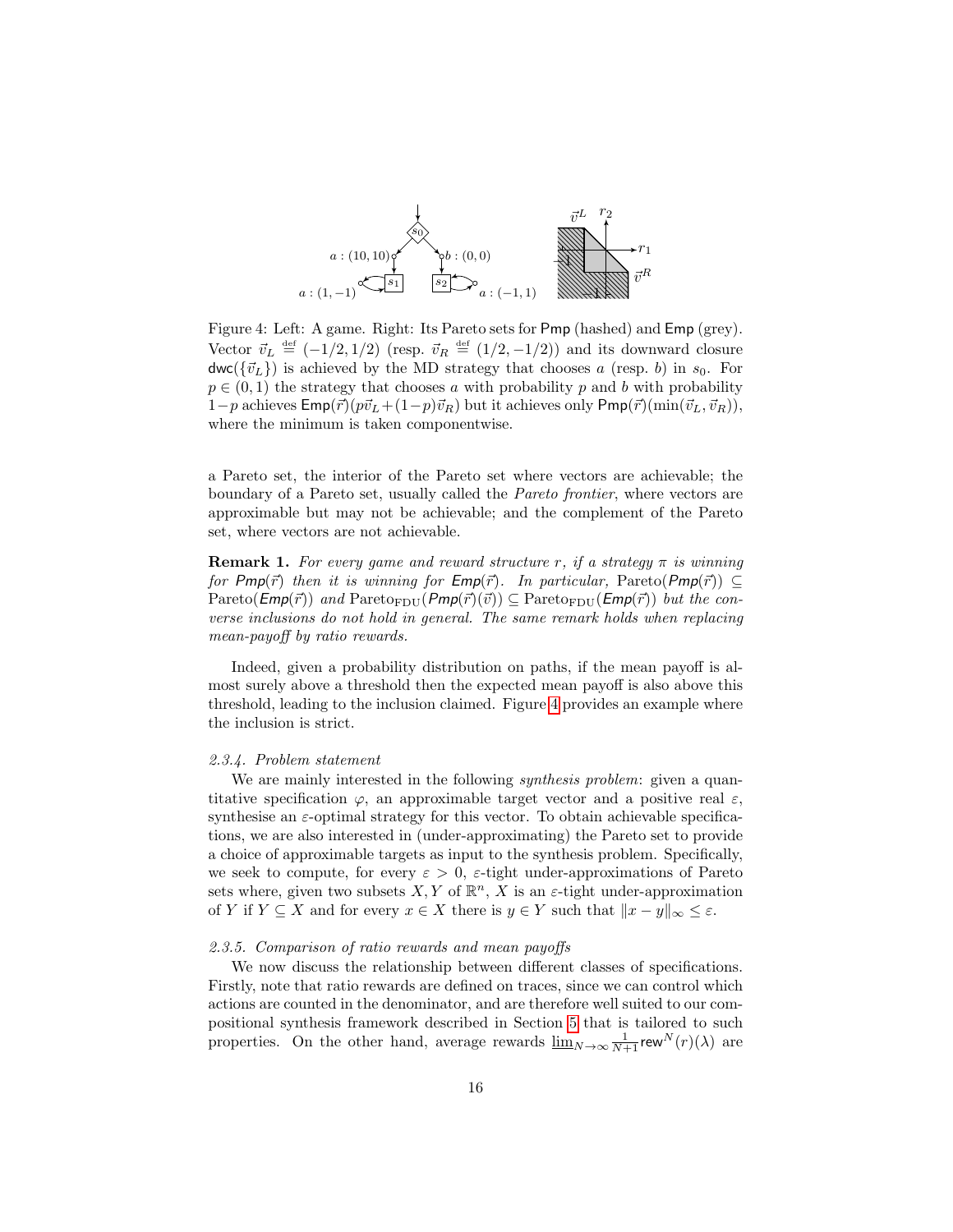not defined over traces in general, since the divisor  $(N + 1)$  counts the steps in the game, irrespective of whether the specification takes them into account. Hence, when composing systems by interleaving transitions, the additional actions counted in the denominator of the ratio reward, in between these originally counted, skew the value of the average rewards.

However, Pratio and Pmp are inter-reducible in the following sense, and we will use this fact in Section [4](#page-29-0) to obtain a reduction for expected mean payoffs.

**Proposition 2.** A strategy  $\pi$  is winning for Pratio( $\vec{r}/\vec{c}$ )( $\vec{v}$ ) if and only if it is winning for  $Pmp(\vec{r} - \vec{v} \bullet \vec{c})(0)$  where, for every dimension i and state s,  $[\vec{r} - \vec{v} \bullet \vec{c}]_i(s) = r_i(s) - v_i c_i(s).$ 

This proposition is proved in [Appendix A.3.](#page-52-0)

# <span id="page-17-0"></span>2.4. A Two-Step Semantics for Stochastic Games

PAs arise naturally from games when one considers fixing only the Player  $\diamond$ strategy, and then checking against all Player  $\Box$  strategies if it is winning. Later in the paper, for instance in Theorem [15,](#page-41-2) we will show how to automatically lift results from the PA (and MDP) world to the game domain (from the literature or proved here). For this, we will need to map strategies of the induced PA to Player  $\Box$  strategies of the original game. To facilitate the lifting, we adopt a two-step semantics defined as follows. In the first step we apply a Player  $\diamond$ strategy to a game, leading to an induced PA. Then, in the second step, we apply a Player  $\square$  strategy to the induced PA, resulting in a probability measure that is the same as that obtained by applying both strategies simultaneously (Proposition [3\)](#page-18-1).

#### <span id="page-17-1"></span>2.4.1. First step: inducing the PA

We consider a DU Player  $\Diamond$  strategy  $\pi$  (note that this is without loss of generality by Proposition [1\)](#page-13-3). The induced PA  $\mathcal{G}^{\pi}$  essentially corresponds to the game where  $\pi$  has been applied. The memory of Player  $\diamondsuit$  is encoded in the states of the induced PA as depicted in Figure [5.](#page-18-2) To allow alternation between stochastic and Player  $\Box$  states in the induced PA, we transform each Player  $\diamond$ state s' into several Player  $\Box$  states, each of the form  $(s', s'')$ , corresponding to the choice of  $s'' \in S_{\bigcirc}$  as a successor of s'. Any incoming transition  $s \to s'$ of the game is thus replaced by several transitions in the PA, each of the form  $s \to (s', s'')$  with probability given as a product of  $\Delta(s, s')$  and the probability of  $s''$  given by  $\pi_c$  in  $s'$ . Formally, the induced PA is defined as follows.

**Definition 6.** Let  $\mathcal{G} = \langle S, (S_{\Diamond}, S_{\Box}, S_{\Diamond}), \varsigma, \mathcal{A}, \chi, \Delta \rangle$  be a game and let  $\pi$  be a Player  $\Diamond$  DU strategy. The induced PA  $G^{\pi}$  is  $\langle S', (S'_{\Box}, S'_{\bigcirc}), \varsigma', \mathcal{A}, \chi', \Delta' \rangle$ , where  $S'_\Box \subseteq (S_\Box \cup S_\Diamond \times S_\bigcirc) \times \mathfrak{M}$  and  $S'_\bigcirc \subseteq S_\bigcirc \times \mathfrak{M}$  are defined inductively as the reachable states from the initial distribution  $\zeta'$ , defined by  $\zeta'(s, \pi_d(s)) = \zeta(s)$ ; and through the transition relation  $\Delta'$  defined as follows. Given states  $\mathfrak{s} \in S'$  of the form  $(s, \mathfrak{m})$  and  $\mathfrak{t} \in S'$  of the form  $(t, \mathfrak{m}')$  or  $((t, t'), \mathfrak{m}')$ ,  $\Delta'(\mathfrak{s}, \mathfrak{t})$  is not null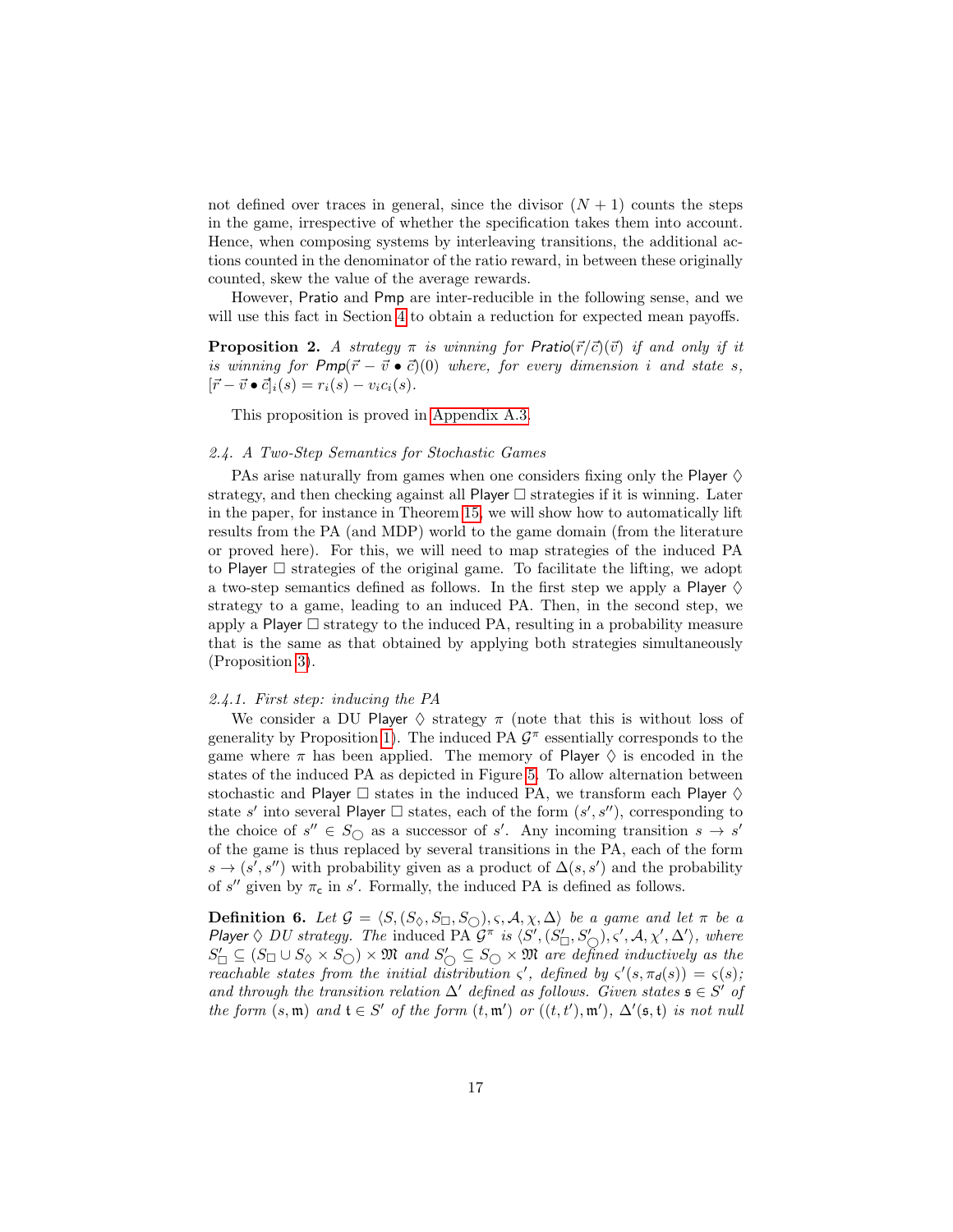<span id="page-18-2"></span>

Figure 5: Stochastic game  $G$  (left) and induced PA  $G^{\pi}$  (right). Memory elements are represented on the right of each state of the game, and encoded in the states of the PA. At  $s_1$  with memory  $\mathfrak{m}_1$ , the strategy  $\pi$  plays a and b with probability  $p_1$  and  $p_2$ , respectively.

only if  $m' = \pi_u(m, t)$  and is defined by

$$
\Delta'(\mathfrak{s},\mathfrak{t}) \stackrel{\text{def}}{=} \Delta(s,t) \cdot \left\{ \begin{array}{ll} \pi_c(t,\mathfrak{m}')(t') & \text{if } t \stackrel{\text{def}}{=} (t,t') \in S_{\Diamond} \times S_{\bigcirc}; \\ 1 & \text{otherwise} \end{array} \right.
$$

Every state of the form  $((s, s'), \mathfrak{m})$  has only one successor (thus taken with probability 1), which is  $(s', \pi_u(\mathfrak{m}, s'))$ . The labelling function is defined by  $\chi'(\mathfrak{s}) = \chi(s)$ for  $s \in S_{\bigcirc}$ .

Example 4. Figure [2](#page-9-1) shows the PA induced from the game of Figure [1](#page-8-2) by the memoryless strategy that randomises in  $s_0$  between  $s_1$  and  $s_3$  with the same probability  $\frac{1}{2}$ , as in Example [2.](#page-12-0) The single memory element  $\mathfrak m$  is omitted for the sake of readability and states  $((s_0, s_1), \mathfrak{m}), ((s_0, s_3), \mathfrak{m})$  are called  $s'_0$  and  $s''_0$ respectively.

Remark 2. The induced PA corresponding to a finite DU strategy has a finite state space, which was not the case with the definition of [\[5\]](#page-46-2). We rely on this fact to prove numerous results in the paper.

# <span id="page-18-0"></span>2.4.2. Second step: inducing the DTMC

Given a game G and a DU strategy  $\pi$ , every strategy  $\sigma$  of the induced PA  $\mathcal{G}^{\pi}$  induces a DTMC  $(\mathcal{G}^{\pi})^{\sigma}$ . One can define a mapping, still denoted by  $\mathsf{path}_{\mathcal{G}}$ , from paths of this DTMC to the game. Formally, every state of the DTMC is of the form  $((s, \mathfrak{m}), \mathfrak{n})$  or  $(((s, s'), \mathfrak{m}), \mathfrak{n})$ , which is mapped by path<sub>g</sub> to s.

An associated probability measure can thus be defined by

$$
\mathbb{P}_\mathcal{G}^{(\pi,\sigma)}(\lambda) \stackrel{\text{def}}{=} \sum \{ \mathbb{P}_{(\mathcal{G}^\pi)^\sigma}(\lambda') \, | \, \mathsf{path}_{\mathcal{G}}(\lambda') = \lambda \},
$$

called the two-step semantics.

<span id="page-18-1"></span>The two-step semantics is justified by Proposition [3,](#page-18-1) showing equivalence with the original semantics of Definition [4.](#page-11-3)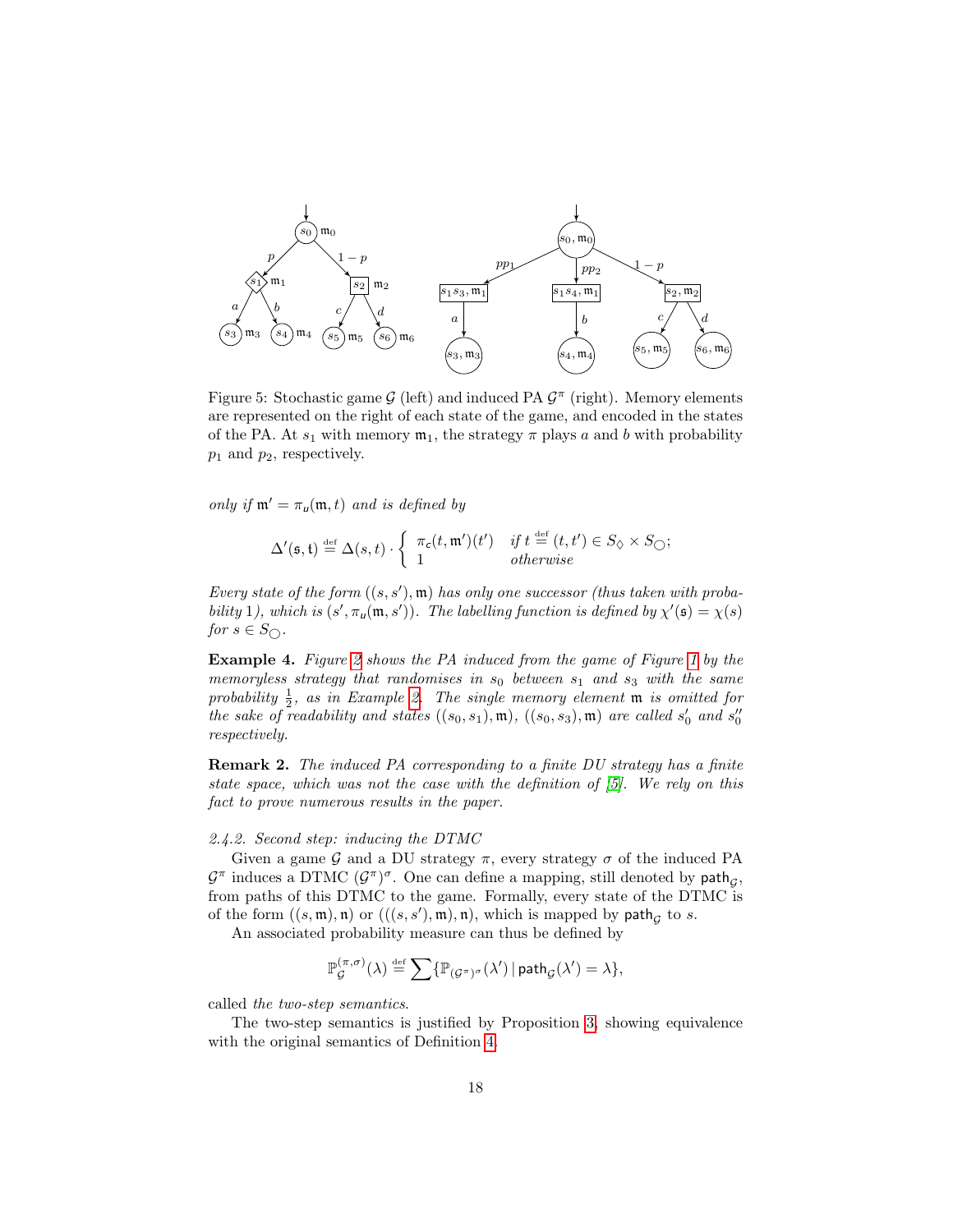Proposition 3 (Equivalence of semantics). The two-step semantics is equivalent to the semantics of the game of Definition  $\lambda$  in the following sense. Let G be a game and  $\pi$  a DU strategy, then for every strategy  $\sigma$  in G (resp.  $\sigma'$  in  $\mathcal{G}^{\sigma}$ ) one can build a strategy  $\sigma'$  in  $\mathcal{G}^{\sigma}$  (resp.  $\sigma$  in  $\mathcal{G}$ ) such that  $\mathbb{P}_{\mathcal{G}}^{\pi,\sigma} = \mathbb{P}_{\mathcal{G}}^{(\pi,\sigma')}$ ιπ,σ).<br>G Moreover, if  $\pi$  has finite memory, then  $\sigma$  has finite memory if and only if  $\sigma'$ has finite memory.

To build a Player  $\Box$  strategy  $\sigma$  in a game from a strategy  $\sigma'$  in the induced PA, it suffices to simulate the deterministic memory of  $\pi$  (available from the state of the induced PA) in the memory of  $\sigma$ . If the strategies  $\pi$  and  $\sigma'$  are finite then so is the memory of  $\sigma$ . The other direction is straightforward; if  $\sigma$  is a strategy in a game, then one can use it in an induced PA without even taking care of the memory of  $\pi$ .

# <span id="page-19-0"></span>3. Conjunctions of Pmp Objectives

In this section we consider conjunctions of Pmp objectives, which maintain several mean payoffs almost surely above the corresponding thresholds. We first show in Corollary [2](#page-21-2) that we can decide which player wins in co-NP time. Next, to synthesise strategies, we introduce a reduction to expected energy (EE) objectives in Lemma [5.](#page-23-2) We then construct succinct  $\varepsilon$ -optimal finite SU strategies in Theorem [7.](#page-28-0)

# <span id="page-19-1"></span>3.1. Decision Procedures

In this section we present our decidability result of the achievability problem for Pmp CQs, based on a general class of objectives defined via shift-invariant submixing functions. A function  $\varrho : \Omega_{\mathcal{G}} \to \mathbb{R}$  is shift-invariant if  $\forall \kappa \in \Omega_{\mathcal{G}}^{\text{fin}}, \lambda \in$  $\Omega_{\mathcal{G}} \cdot \varrho(\kappa \lambda) = \varrho(\lambda)$ . A function  $\varrho : \Omega_{\mathcal{G}} \to \mathbb{R}$  is submixing if, for all  $\kappa, \kappa', \lambda \in \Omega_{\mathcal{G}}$ such that  $\lambda$  is an interleaving of  $\kappa$  and  $\kappa'$ , it holds that  $\rho(\lambda) \leq \max\{\varrho(\kappa), \varrho(\kappa')\}.$ Given a measurable function  $\rho$ , we write  $P(\rho)$  for the objective  $P(\rho \ge 0) = 1$ .

We obtain a co-NP algorithm by studying the strategies Player  $\Box$  needs to win for Pmp objectives against Player  $\Diamond$ , and using that the games are qualitatively determined for Pmp objectives. We have from [\[33\]](#page-48-6) that MD strategies suffice for Player  $\diamondsuit$  to win for single-dimensional shift-invariant submixing functions.

<span id="page-19-2"></span>**Theorem 1** (Theorem V.2 of [\[33\]](#page-48-6)). Let G be a game, let  $\varrho : \Omega_{\mathcal{G}} \to \mathbb{R}$  be measurable, shift-invariant and submixing. Then Player  $\diamondsuit$  has an MD strategy  $\tilde{\pi}$  such that  $\inf_{\sigma} \mathbb{E}_{\mathcal{G}}^{\tilde{\pi},\sigma}[\varrho] = \sup_{\pi} \inf_{\sigma} \mathbb{E}_{\mathcal{G}}^{\pi,\sigma}[\varrho].$ 

<span id="page-19-3"></span>Further, a game G with specification  $\varphi$  is qualitatively determined if either Player  $\diamondsuit$  has a winning strategy, or Player  $\square$  has a spoiling strategy. It is called Player  $\Box$ -positional if the following implication holds: if Player  $\Box$  has a spoiling strategy then it has an MD spoiling strategy.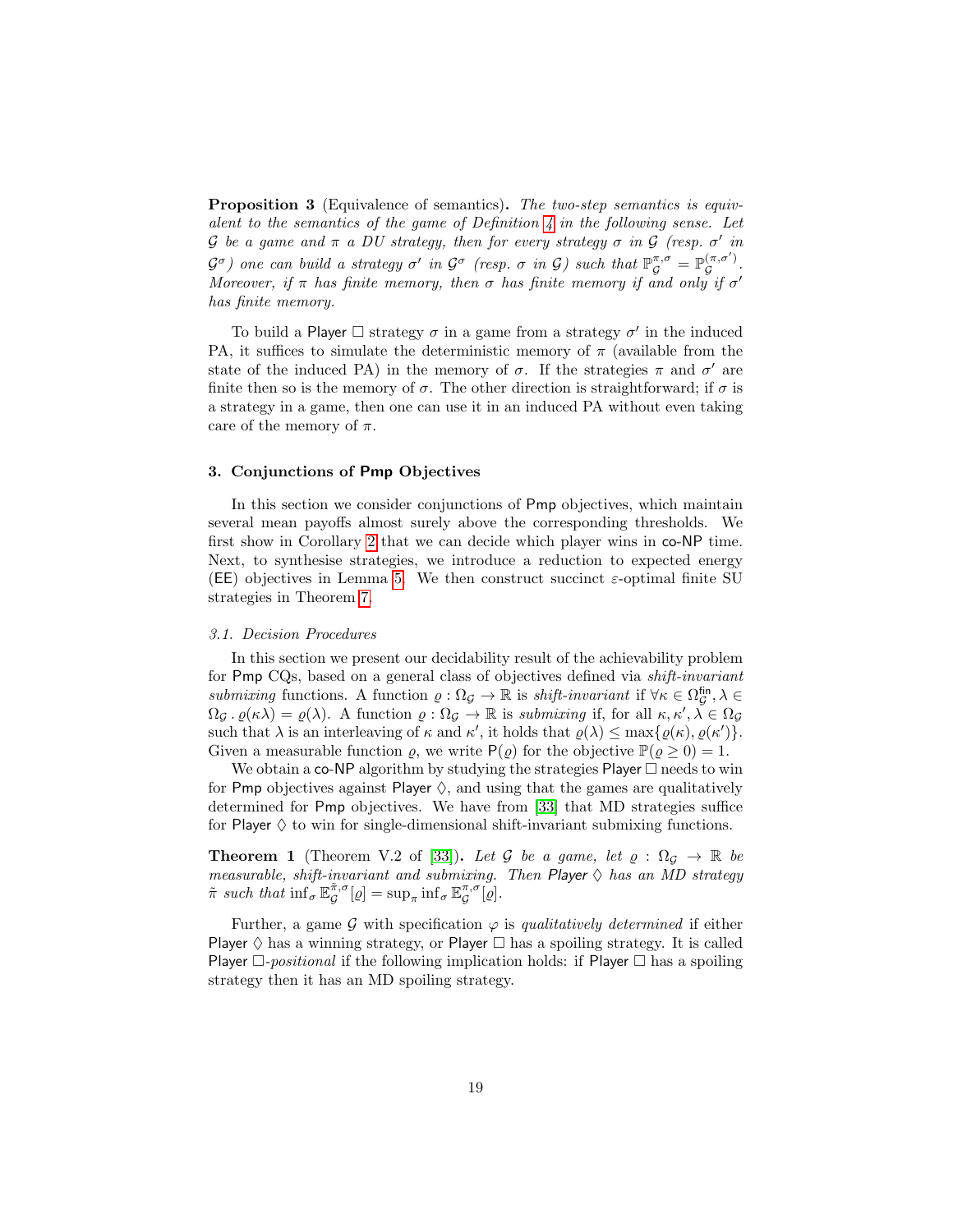**Theorem 2** (Theorem 7 of [\[32\]](#page-47-6)). Stochastic games with shift-invariant winning condition are qualitatively determined.<sup>[2](#page-20-0)</sup>

Given a measurable subset A of  $\Omega_{\mathcal{G}}$ , we denote by  $1_A$  its indicator function, that is,  $1_A(\lambda) \stackrel{\text{def}}{=} 1$  if  $\lambda \in A$  and 0 otherwise.

<span id="page-20-1"></span>**Lemma 3.** Let  $\varrho_1, \ldots, \varrho_n$  be shift-invariant submixing functions, and let  $A \stackrel{\text{def}}{=}$  $\{\lambda \mid \exists i \,.\, -\rho_i(\lambda) < v_i\}.$  The function  $1_A$  is shift-invariant and submixing.

*Proof.* Since  $\varrho_i$  is shift-invariant for all i, also  $1_A$  is shift-invariant. We now show that  $1_A$  is submixing. Let  $\lambda, \kappa, \kappa' \in \Omega_{\mathcal{G}}$  such that  $\lambda$  is an interleaving of  $\kappa$  and  $\kappa'$ . If  $1_A(\kappa) = 1$  or  $1_A(\kappa') = 1$  then  $1_A(\lambda) \le \max\{1_A(\kappa), 1_A(\kappa')\}.$ Otherwise,  $1_A(\kappa) = 1_A(\kappa') = 0$ , that is,  $-\varrho_i(\kappa) \ge v_i$  and  $-\varrho_i(\kappa') \ge v_i$  for all *i*. Since  $\varrho_i$  is submixing,  $\varrho_i(\lambda) \leq \max\{\varrho_i(\kappa), \varrho_i(\kappa')\}\)$ , for all *i*. Then, for all *i*,  $v_i \le \min\{-\varrho_i(\kappa), -\varrho_i(\kappa')\} \le -\varrho_i(\lambda)$ . Thus,  $1_A(\lambda) = 0 \le \max\{1_A(\kappa), 1_A(\kappa')\}$ as expected.  $\Box$ 

<span id="page-20-2"></span>**Theorem 3.** A game G with specification  $P(-\vec{\rho})$ , where  $\rho_1, \ldots, \rho_n$  are shiftinvariant submixing functions, is  $Player \square-positional$ .

*Proof.* Assume that Player  $\Box$  has a spoiling strategy  $\sigma$ . It means that for every Player  $\Diamond$  strategy  $\pi$ , it holds that  $\mathbb{E}_{\mathcal{G}}^{\pi,\sigma}[1_A] > 0$  with A as in Lemma [3.](#page-20-1) Since, by Lemma [3,](#page-20-1)  $1_A$  is submixing and shift-invariant, by Theorem [1](#page-19-2) (via switching players), there exists an MD Player  $\Box$  strategy  $\tilde{\sigma}$  in  $\mathcal G$  such that  $\forall \pi$  .  $\mathbb E^{\pi,\tilde{\sigma}}_{{\mathcal{G}}}[1_A]>0,$ concluding the proof.

**Theorem 4.** Let G be a game with a specification  $\varphi$  qualitatively determined and Player  $\Box$ -positional. If for PAs M with specification  $\varphi$  the problem  $\exists \sigma, \mathcal{M}^{\sigma} \models \varphi$ is in the time-complexity class A, then the problem  $\exists \pi . \forall \sigma . \mathcal{G}^{\pi,\sigma} \models \varphi$  is in co-NP if  $A \subseteq$  co-NP, and in A if  $A \supseteq$  co-NP.

Proof. By qualitative determinacy, the decision problem of interest is equivalent  $\forall \sigma \ldotp \exists \pi \ldotp \mathcal{G}^{\pi,\sigma} \models \varphi$ . The answer is negative exactly if  $\exists \sigma \ldotp \forall \pi \ldotp \mathcal{G}^{\pi,\sigma} \models \neg \varphi$ , which is equivalent to deciding whether some MD strategy  $\sigma$  satisfies  $\forall \pi \cdot \mathcal{G}^{\pi,\sigma} \models \neg \varphi$ . Such an MD spoiling strategy  $\sigma$  can be guessed in polynomial time. To decide  $\forall \pi \ldotp \mathcal{G}^{\pi,\sigma} \models \neg \varphi$ , it suffices to decide its negation  $\exists \pi \ldotp \mathcal{G}^{\pi,\sigma} \models \varphi$ , and this problem is in the class A. The overall complexity is hence the maximum complexity of co-NP and A.  $\Box$ 

Using Theorems [2](#page-19-3) and [3,](#page-20-2) we obtain the following corollary.

**Corollary 1.** Let G be game, let  $\varrho_1, \ldots, \varrho_n$  be shift-invariant submixing functions, and suppose the problem whether there exists a strategy  $\sigma$  for a PA M such that  $\mathcal{M}^{\sigma}$  satisfies  $P(-\vec{Q})$  is in the time-complexity class A. The problem  $\exists \pi \ldotp \forall \sigma \ldotp \mathcal{G}^{\pi,\sigma} \models P(-\vec{\varrho})$  is in co-NP if  $A \subseteq$  co-NP, and in A if  $A \supseteq$  co-NP.

<span id="page-20-0"></span> $^{\rm 2}$  This result was originally stated for the weaker assumption of tail conditions, see the discussion in III.B. of [\[33\]](#page-48-6).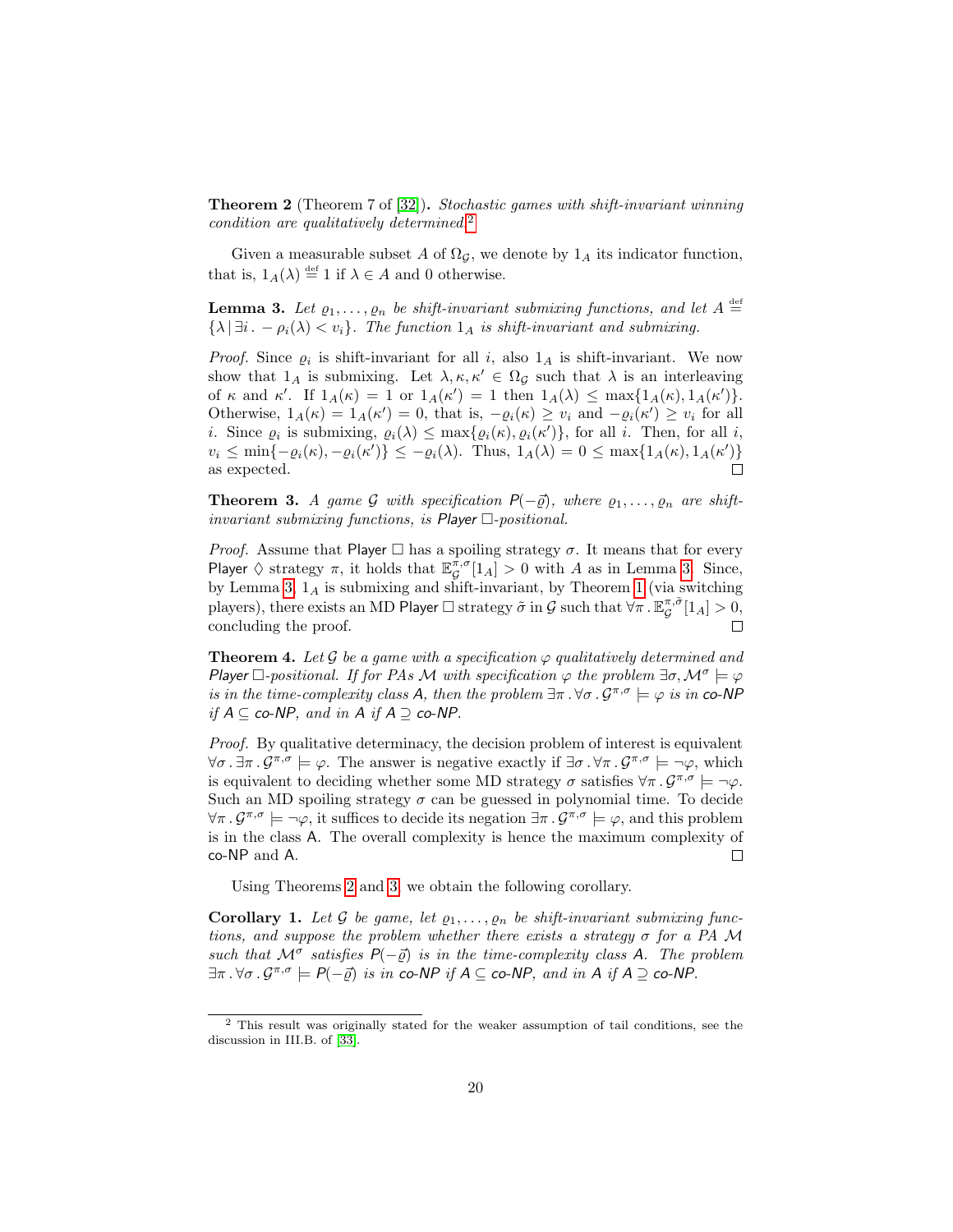

<span id="page-21-3"></span>Figure 6: Player  $\Diamond$  needs infinite memory to win optimally for  $\mathsf{Pmp}(\vec{r})(\frac{1}{4},\frac{1}{4})$ , but finite-memoryDU strategies are sufficient for  $\varepsilon$ -optimality for MDPs ([\[6\]](#page-46-5)) and for stochastic games as we show in Theorem [13](#page-36-2) (example taken from [\[6\]](#page-46-5)).

Applying this to mean-payoff, we get the following corollary.

<span id="page-21-2"></span>Corollary 2. The Pmp CQ achievability problem is in co-NP.

*Proof.* We use the previous results and the fact that the problem  $\exists \sigma$ . Pmp( $\vec{r}$ ) is decidable in polynomial time for PAs, by virtue of B.3 of [\[6\]](#page-46-5).  $\Box$ 

Finally, we consider the complexity of Pareto set computation for Pmp CQs. We approximate the Pareto set of an *n*-dimensional conjunction,  $Pmp(\vec{r})$ , via gridding, by some grid-size  $\varepsilon$ , the set of targets in the hyperrectangle  $\{\vec{v} \in$  $\mathbb{R}^n \, | \, \forall i \, . \, -\rho^* \leq v_i \leq \rho^* \},$  where  $\rho^* \stackrel{\text{def}}{=} \max_{i,s \in S} |r_i(s)|$ . At every such point  $\vec{v}$  in the grid, we call the co-NP decision procedure of Corollary [2,](#page-21-2) and hence obtain an  $\varepsilon$ -approximation of the Pareto set by taking the downward closure of the set of achievable points. There are  $\rho^*/\varepsilon$  sections per dimension, and  $2^{|S|}$  strategies to be checked with the polynomial-time oracle of B.3. in [\[6\]](#page-46-5), and so we obtain the following theorem.

**Theorem 5.** An  $\varepsilon$ -approximation of the Pareto set Pareto( $Pmp(\vec{r})$ ), for an ndimensional conjunction of Pmp objectives, can be computed using  $\mathcal{O}((\rho^*/\varepsilon)^n)$ calls to the co-NP oracle of Corollary [2.](#page-21-2)

#### <span id="page-21-0"></span>3.2. Finite Memory Strategies

In general, infinite memory might be required to achieve a multi-objective query: in the game in Figure [6,](#page-21-3) Player  $\diamond$  has to play the transitions between  $s_0$  and  $s_1$  in order to achieve  $\textsf{Pmp}(\vec{r})\left(\frac{1}{4},\frac{1}{4}\right)$ , but can only do so optimally if in the limit these transitions are never played; this fact holds already for MDPs, see [\[6\]](#page-46-5). Nevertheless, we are able to show that finite-memory DU strategies are sufficient for  $\varepsilon$ -optimality for stochastic games, see Theorem [13.](#page-36-2) For MDPs, this was proved in [\[6\]](#page-46-5). We work with SU strategies, which can be exponentially more succinct than DU strategies, and were shown to be equally powerful if the memory is not restricted in Proposition [1.](#page-13-3)

# <span id="page-21-1"></span>3.2.1.  $\varepsilon$ -optimality with finite DU Player  $\Diamond$  strategies

The following theorem states that Player  $\Diamond$  can achieve any target  $\varepsilon$ -optimally with a finite DU strategy if it is achievable by an arbitrary Player  $\diamond$  strategy.

<span id="page-21-4"></span>**Theorem 6.** Given a game and a multi-dimensional reward structure  $\vec{r}$ , then it holds that  $\text{Pareto}(\text{Pmp}(\vec{r})) = \text{Pareto}_{\text{FDU}}(\text{Pmp}(\vec{r})).$ 

This theorem is proved in [Appendix B.1.](#page-52-2)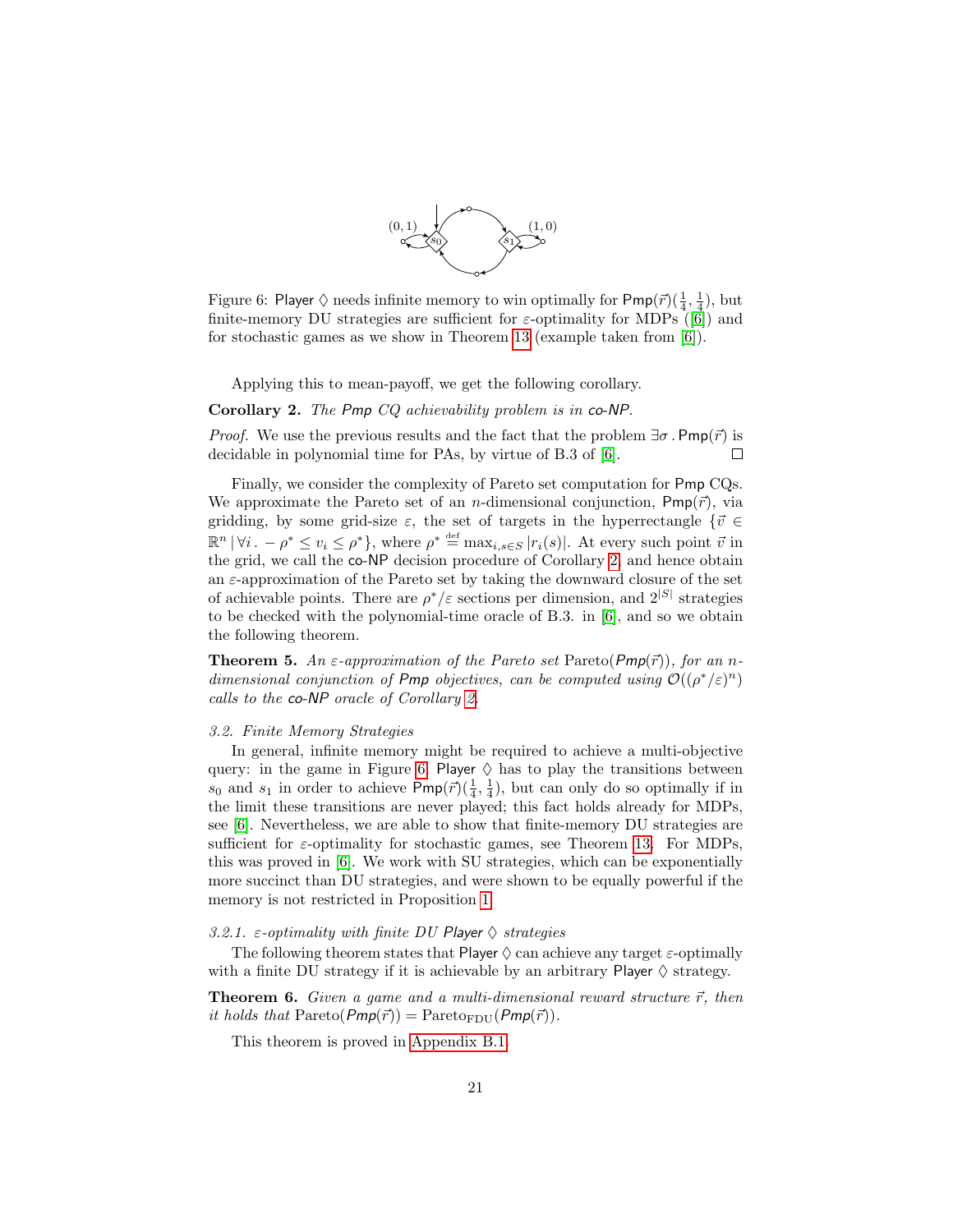#### <span id="page-22-0"></span>3.2.2. Succinctness of SU strategies

We justify our use of SU strategies by showing that they can be exponentially more succinct than DU strategies.

Proposition 4. Finite SU strategies can be exponentially more succinct than finite DU strategies for expected and almost sure mean-payoff.

The proof method is based on similar results in [\[16,](#page-46-0) [55\]](#page-49-6). The proof is included in [Appendix B.2.](#page-53-0)

#### <span id="page-22-1"></span>3.3. Inter-Reduction between Pmp and EE

We demonstrate in this section how strategy synthesis for almost sure meanpayoff objectives reduces to synthesis for expected energy objectives, under  $\varepsilon$ optimality. Our use of energy objectives is inspired by [\[16\]](#page-46-0), where non-stochastic games are considered. We first show that for finite DU strategies of Player  $\diamondsuit$  it is sufficient to consider finite Player  $\Box$  strategies.

# <span id="page-22-2"></span>3.3.1. Finite Player  $\Box$  strategies sufficient for EE

We explain the intuition behind the reduction. When Player  $\diamond$  fixes a finite DU strategy  $\pi$ , aiming to satisfy a conjunction of EE objectives, then the aim of Player  $\Box$  is to spoil at least one objective in the finite induced PA  $\mathcal{G}^{\pi}$ . In the following we use boldface notation for vectors over the state space, reserving the arrow notation for vectors over the reward dimensions. Let  $\mathcal{M} = \langle S, (S_{\Box}, S_{\bigcirc}), \varsigma, \mathcal{A}, \chi, \Delta \rangle$  be a PA, and let r be a single-dimensional reward structure. For a given Player  $\Box$  strategy  $\sigma$ , write  $\Delta^{\sigma}$  for the transition function of the induced DTMC  $\mathcal{M}^{\sigma}$ . The sequence of expected non-truncated energies is inductively defined by  $e_{s,\mathfrak{m}}^0 \stackrel{\text{def}}{=} 0$ , and, for all  $k > 0$ ,

$$
e_{s,\mathfrak{m}}^k\stackrel{\text{def}}{=} r(s)+\sum_{(t,\mathfrak{m}')\in\Delta^{\sigma}(s,\mathfrak{m})}\Delta^{\sigma}((s,\mathfrak{m}),(t,\mathfrak{m}'))\cdot e_{t,\mathfrak{m}'}^{k-1},
$$

for all states  $(s, \mathfrak{m})$  of  $\mathcal{M}^{\sigma}$ . Player  $\square$  spoils if for every shortfall  $v_0$  there exists a state  $(s, \mathfrak{m})$  such that  $e_{s,\mathfrak{m}}^k \leq v_0$ . To witness whether Player  $\Box$  can spoil, without needing to induce the DTMC  $\mathcal{M}^{\sigma}$ , we also define the sequence  $(\mathbf{u}^{k})_{k\geq0}$  of *single*dimensional truncated energy, parametrised by states of the PA M. That is, for all states s of M put  $u_s^0 \stackrel{\text{def}}{=} 0$ , and, for every  $k > 0$ , we define

$$
u_s^{k+1} \stackrel{\text{def}}{=} \begin{cases} \min(0, r(s) + \min_{t \in \Delta(s)} u_t^k) & \text{if } s \in S_{\square} \\ \min(0, r(s) + \sum_{t \in \Delta(s)} \Delta(s, t) u_t^k) & \text{if } s \in S_{\square} \end{cases} \tag{2}
$$

<span id="page-22-3"></span>One can see by induction that  $(\mathbf{u}^k)_{\geq 0}$  is a non-increasing sequence. We denote by  $\mathbf{u}^*$  its limit in  $(\mathbb{R}_{\leq 0} \cup \{-\infty\})^{|S|}$ . Let  $S_{\text{fin}}$  (resp.  $S_{\infty}$ ) be the set of states s of M such that  $u_s^*$  is finite (resp. infinitely negative). We now show that  $S_{\infty} \neq \emptyset$ witnesses that Player  $\Box$  can spoil the EE objective with a finite strategy.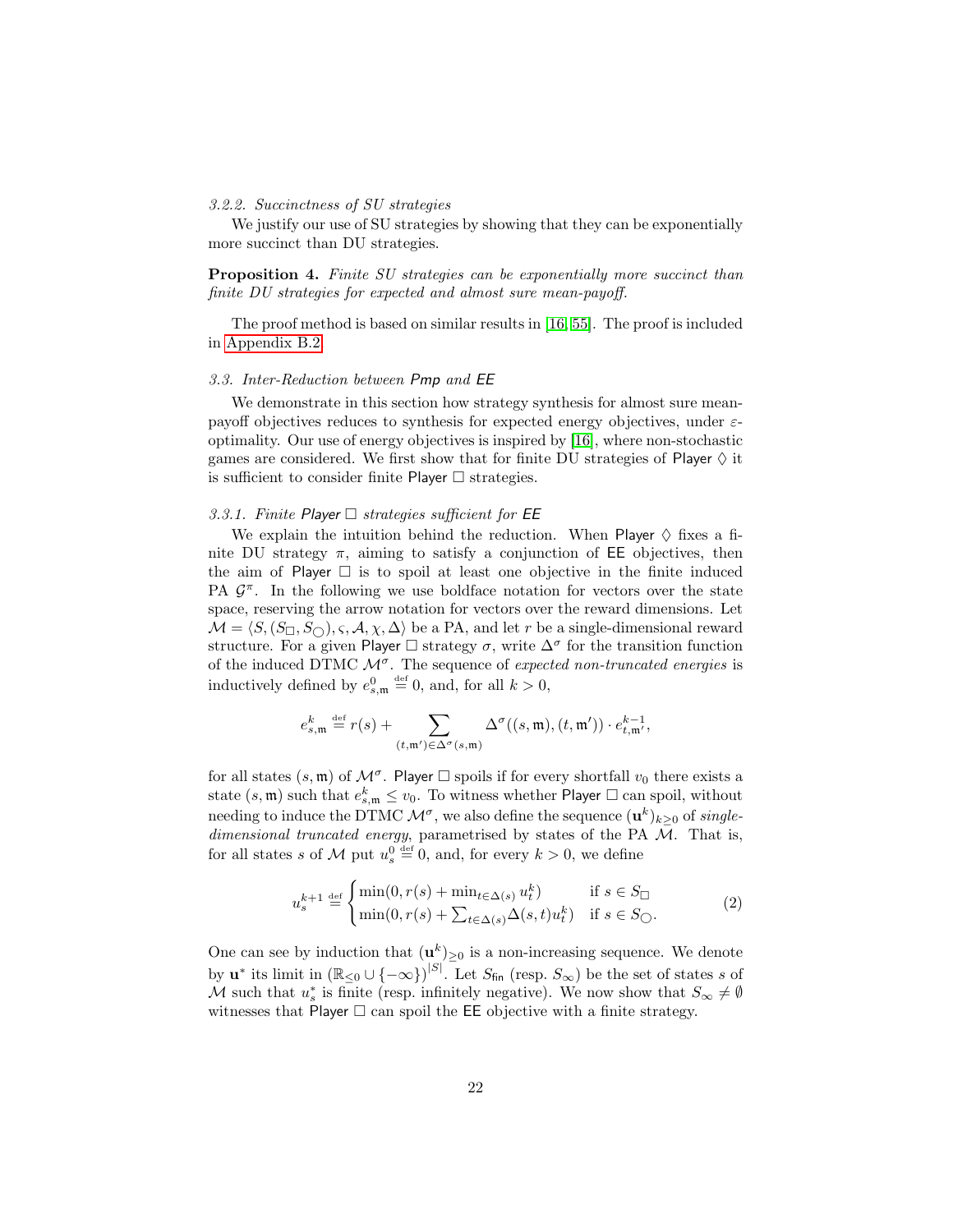**Proposition 5.** Let M be a finite PA with a one-dimensional reward structure r. If  $S_{\infty} \neq \emptyset$ , then Player  $\Box$  has a finite strategy to spoil  $\mathsf{EE}(r - \varepsilon)$ , for every  $\varepsilon > 0$ .

The proof proceeds by showing that, for  $k$  large enough and for states in  $S_{\infty} \neq \emptyset$ , there is no cut-off used to define  $(\mathbf{u}^k)$ , and hence  $(\mathbf{u}^k)$  satisfies the same linear equations as the expected non-truncated energy  $(e^k)$ , see [Appendix](#page-55-0) [B.3.](#page-55-0)

We also require the following lemma proved in [Appendix B.4.](#page-61-0)

<span id="page-23-3"></span>**Lemma 4.** If Player  $\Box$  can spoil  $EE(r)$ , in a finite PA with a one-dimensional reward structure r, then  $S_{\infty} \neq \emptyset$ .

Finally, with the help of Lemma [4](#page-23-3) and Proposition [5,](#page-22-3) we can show that it is sufficient to consider finite memory Player  $\Box$  strategies for EE objectives.

**Proposition 6.** Let  $\pi$  be a finite DU Player  $\Diamond$  strategy. If  $\pi$  wins for  $EE(\vec{r} - \vec{\varepsilon})$ for some  $\varepsilon > 0$  against all finite Player  $\Box$  strategies, then it wins for  $\mathsf{EE}(\vec{r})$  for all Player  $\Box$  strategies.

*Proof.* We show the contrapositive. Assume the strategy  $\pi$  loses for  $EE(\vec{r})$ against an arbitrary strategy of Player  $\Box$ . Then there is a coordinate r of the rewards  $\vec{r}$  such that Player  $\Box$  wins  $\overline{EE}(r)$  in the induced PA  $\mathcal{G}^{\pi}$ . By Lemma [4](#page-23-3) this implies that  $S_{\infty} \neq \emptyset$ , which by Proposition [5](#page-22-3) yields that Player  $\square$  spoils  $\mathsf{EE}(r-\varepsilon)$ , and hence  $\mathsf{EE}(\vec{r}-\vec{\varepsilon})$  for every  $\varepsilon$ , with a finite memory strategy.  $\Box$ 

#### <span id="page-23-0"></span>3.3.2. Transforming between EE and Pmp

We are now ready to show that EE and Pmp objectives are equivalent up to  $\varepsilon$ -achievability, and the proof is included in [Appendix B.5.](#page-61-1)

<span id="page-23-2"></span>**Lemma 5.** Given a finite strategy  $\pi$  for Player  $\diamondsuit$ , the following hold:

(i) if  $\pi$  achieves  $EE(\vec{r})$ , then  $\pi$  achieves  $Pmp(\vec{r})$ ; and

(ii) if  $\pi$  is DU and achieves  $Pmp(\vec{r})$ , then  $\pi$  achieves  $EE(\vec{r}+\vec{\varepsilon})$  for all  $\varepsilon > 0$ .

The above reduction to energy objectives enables the formulation of our main method, see Theorem [7](#page-28-0) below, for computing strategies achieving  $\mathsf{EE}(\vec{r} + \vec{\varepsilon})$ , and hence, by virtue of Lemma [5\(](#page-23-2)i), deriving  $\varepsilon$ -optimal strategies for Pmp( $\vec{r}$ ). Lemma [5\(](#page-23-2)ii) guarantees completeness of our method, in the sense that, for any target  $\vec{v}$  such that  $Pmp(\vec{r})(\vec{v})$  is achievable, we compute an  $\varepsilon$ -optimal strategy. If  $Pmp(\vec{r})(\vec{v})$  is not achievable, it is detected by the decision procedure of Corollary [2.](#page-21-2)

#### <span id="page-23-1"></span>3.4. Strategy Synthesis

This section describes the strategy synthesis method and proceeds as follows. We first show in Section [3.4.1](#page-24-0) that strategies that can be geometrically represented via what we call an  $\varepsilon$ -consistent memory mapping are  $\varepsilon$ -optimal for EE objectives (and hence for Pmp objectives as shown in the previous section). We describe the synthesis algorithm in Section [3.4.3,](#page-27-0) which is based on the construction of a memory mapping obtained by iterating a Bellman operator studied in Section [3.4.2.](#page-24-1)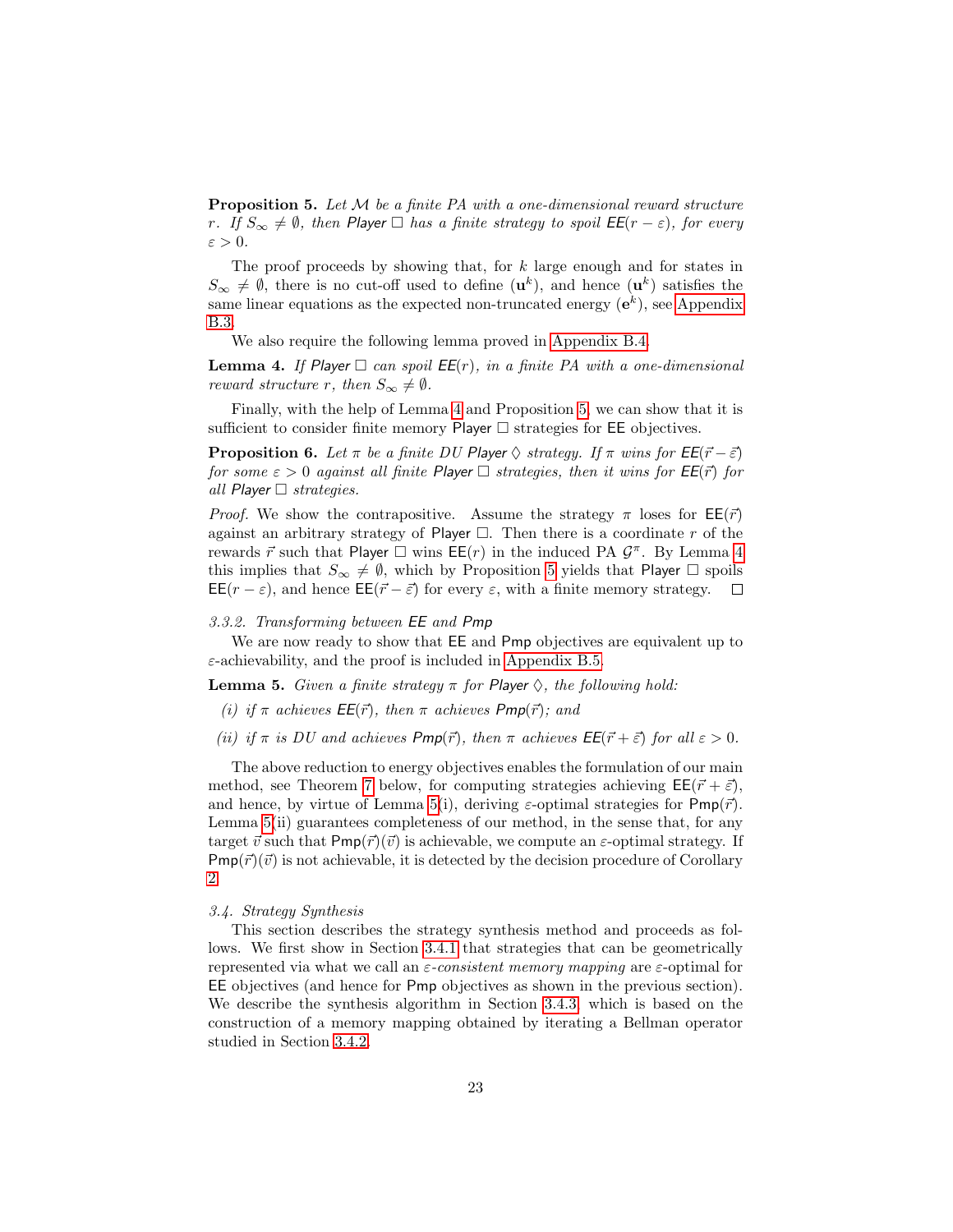# <span id="page-24-0"></span>3.4.1. Geometry of SU strategies

Given a strategy  $\pi$  and an *n*-dimensional reward structure  $\vec{r}$ , a memory mapping is a partial function  $f_{\pi} : \mathfrak{M} \times S \to \mathbb{R}^n$ ; we typically abbreviate  $f_{\pi}(\mathfrak{m}, s) =$  $\vec{m}_s$ . A memory mapping is  $\varepsilon$ -consistent for  $\vec{v}_0$  if  $\sum_s \varsigma(s) \sum_{\mathfrak{m} \in \mathfrak{M}} \pi_{\mathsf{d}}(s)(\mathfrak{m}) \vec{\mathfrak{m}}_s \geq$  $\vec{v}_0$ , and, for all  $s \in S$ ,  $s' \in \Delta(s)$ ,  $\mathfrak{m} \in \mathfrak{M}$ ,

$$
\sum_{t \in \Delta(s)} \pi_{\mathsf{c}}(s, \mathfrak{m})(t) \cdot \vec{\mathfrak{a}}(t, \mathfrak{m}) \geq \vec{\mathfrak{m}}_s - \vec{r}(s) - \varepsilon \quad \text{if } s \in S_{\Diamond},
$$
  

$$
\vec{\mathfrak{a}}(s', \mathfrak{m}) \geq \vec{\mathfrak{m}}_s - \vec{r}(s) - \varepsilon \quad \text{if } s \in S_{\Box},
$$
  

$$
\sum_{t \in \text{supp}(\mu)} \mu(t) \cdot \vec{\mathfrak{a}}(t, \mathfrak{m}) \geq \vec{\mathfrak{m}}_s - \vec{r}(s) - \varepsilon \quad \text{if } s = (a, \mu) \in S_{\bigcirc},
$$

where  $\vec{\mathfrak{a}}(t, \mathfrak{m}) \stackrel{\text{def}}{=} \sum_{\mathfrak{m}' \in \mathfrak{M}} \pi_{\mathfrak{u}}(\mathfrak{m}, t)(\mathfrak{m}') \cdot \vec{\mathfrak{m}}'_t$ .

<span id="page-24-2"></span>**Lemma 6.** Let  $\pi$  be a strategy. If there is a memory mapping that is  $\varepsilon$ -consistent for  $\vec{v}_0$ , then  $\pi$  achieves  $EE(\vec{r} + \vec{\varepsilon})$ .

This lemma is proved in [Appendix B.6.](#page-62-0)

#### <span id="page-24-1"></span>3.4.2. Shortfall computation by iteration of a Bellman operator

Before we introduce the Bellman operator, we outline the construction of the space that it acts on. Note that, in a game with a specification consisting of n objectives, we need to keep a set of n-dimensional real-valued vectors for each of the  $|S|$  states and moves, where each such n-dimensional vector  $\vec{v}$ intuitively corresponds to an achievable target for multi-dimensional truncated energy. Thus, we require that each element of our space is an  $|S|$ -dimensional vector of subsets of  $\mathbb{R}^n$ .

Formally, the construction is as follows. Given  $M \geq 0$  and a set  $A \subseteq$  $\mathbb{R}^n$ , define the *M*-downward closure of A by  $\mathsf{dwc}(A) \cap \text{Box}_M$ , where  $\text{Box}_M \stackrel{\text{def}}{=}$  $[-M, 0]$ <sup>n</sup>. The set of convex closed M-downward-closed subsets of  $\mathbb{R}^n$  is denoted by  $\mathcal{P}_{c,M}$  and endowed with the partial order  $\subseteq$  defined by  $A \subseteq B$  if  $\textsf{dwc}(B) \subseteq$  $\mathsf{dwc}(A)$ . For a set  $X \subseteq (\mathbb{R}^n)^{|S|}$  and state s, we denote by  $X_s$  the sth component of X. We define the space  $\mathcal{C}_M \stackrel{\text{def}}{=} \mathcal{P}_{c,M}^{[S]}$  and endow it with the product partial order  $\subseteq$  defined by  $Y \subseteq X$  if, for every  $s \in S, Y_s \subseteq X_s$ . The set  $\perp_M \stackrel{\text{def}}{=} \text{Box}_M^{|S|}$ is a bottom element for this partial order (that is, for all  $X \in \mathcal{C}_M$ ,  $\perp_M \sqsubseteq X$ ). More precisely, we have an algebraic characterisation of  $\mathcal{C}_M$  as a complete partial order (CPO) shown in [Appendix B.7.](#page-63-0)

# **Proposition 7.**  $(C_M, \subseteq)$  is a complete partial order.

We now define operations on the CPO  $\mathcal{C}_M$ . Given  $A, B \in \mathcal{P}_{c,M}$ , let  $A +$  $B \stackrel{\text{def}}{=} {\{\vec{x} + \vec{y} \mid \vec{x} \in A, \vec{y} \in B\}}$  (the *Minkowski sum*). Given  $A \in \mathcal{P}_{c,M}$ , let  $\alpha \times A \stackrel{\text{def}}{=} {\alpha \cdot \vec{x} \, | \, \vec{x} \in A}$  for  $\alpha \in \mathbb{R}$ , and let  $A + \vec{x} \stackrel{\text{def}}{=} {\{\vec{x}' + \vec{x} \, | \, \vec{x}' \in A\}}$  for  $\vec{x} \in \mathbb{R}^n$ . Given  $Y \in \mathcal{C}_M$ , which is a vector of sets, define  $[Y + \vec{y}]_s \stackrel{\text{def}}{=} Y_s + \vec{y}$ .

The Bellman operator  $F_M$ . In games, in order to construct Player  $\diamond$  strategies for EE objectives, we consider the truncated energy for multi-dimensional rewards, which we capture via a Bellman operator  $F_{M,G}$  over the CPO  $\mathcal{C}_M$ , parameterised by  $M \geq 0$ . Our operator  $F_{M,\mathcal{G}}$  is closely related to the operator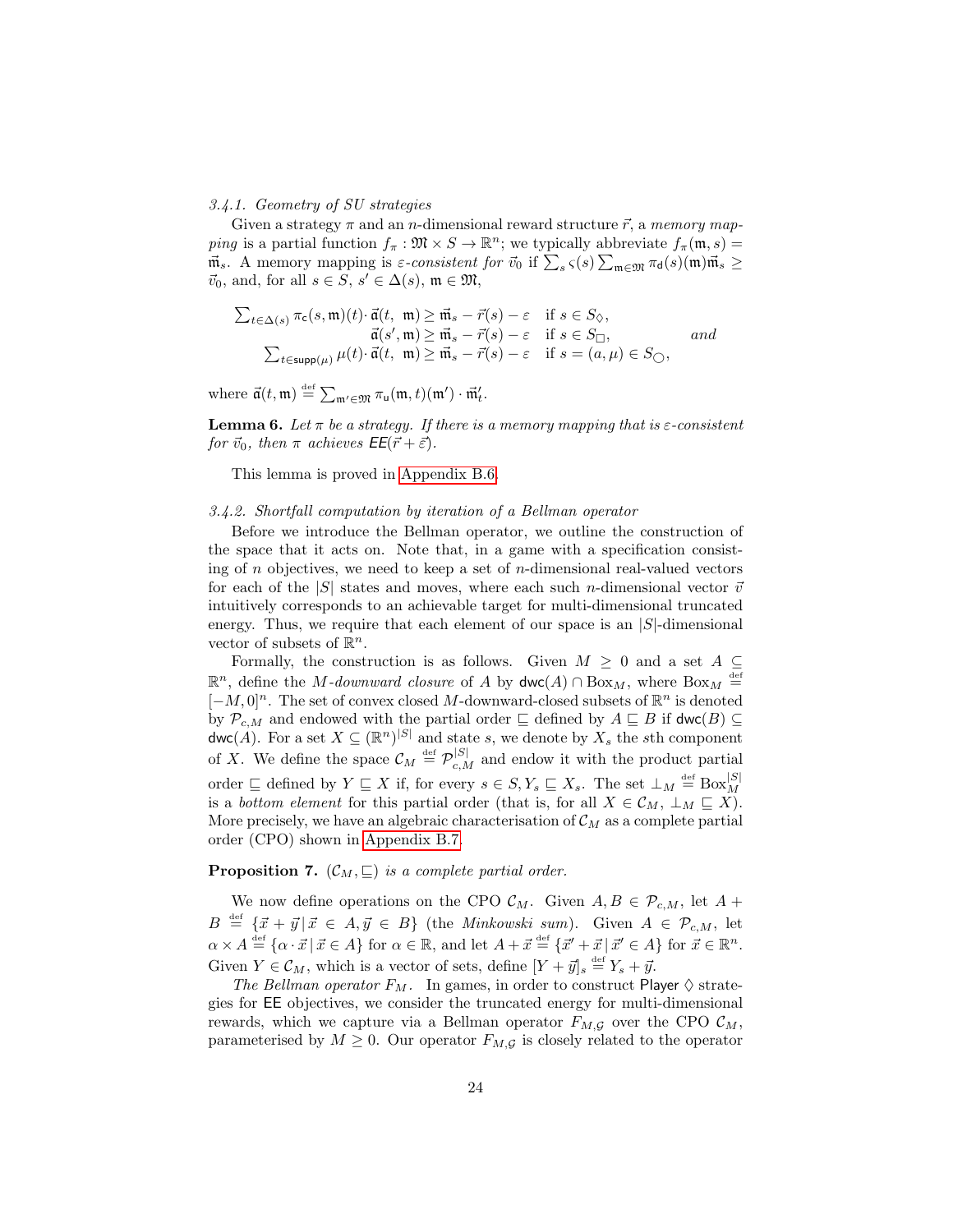<span id="page-25-0"></span>

Figure 7: Example games  $\mathcal{G}^1$  (left) and  $\mathcal{G}^2$  (centre), with their composition  $\mathcal{G}$ (right). All distributions are uniform.

for expected total rewards in [\[19\]](#page-47-1), but here we cut off values outside of  $Box_M$ , similarly to the controllable predecessor operator of [\[16\]](#page-46-0) for computing energy in non-stochastic games. Bounding with  $M$  allows us to use a geometric argument to upper-bound the number of iterations of our operator (Proposition [10](#page-27-1) below), replacing the finite lattice arguments of [\[16\]](#page-46-0). We define the operator  $F_{M,\mathcal{G}}: \mathcal{C}_M \to \mathcal{C}_M$  by

$$
\left[F_{M,\mathcal{G}}(X)\right]_s \stackrel{\text{def}}{=} \text{Box}_M \cap \text{dwc} \left(\vec{r}(s) + \begin{cases} \text{conv}(\bigcup_{t \in \Delta(s)} X_t) & \text{if } s \in S_{\Diamond} \\ \bigcap_{t \in \Delta(s)} X_t & \text{if } s \in S_{\Box} \\ \sum_{t \in \Delta(s)} \Delta(s,t) \times X_t & \text{if } s \in S_{\Diamond} \end{cases}\right),
$$

for all  $s \in S$ . If the game G is clear from context, we write just  $F_M$ . The operator  $F_M$  computes the expected truncated energy Player  $\Diamond$  can achieve in the respective state types. In  $s \in S_{\lozenge}$ , Player  $\lozenge$  can achieve the values in successors (union), and can randomise between them (convex hull). In  $s \in S_{\square}$ , Player  $\diamond$  can achieve only values that are in all successors (intersection), since Player  $\Box$  can pick arbitrarily. Lastly, in  $s \in S_{\bigcirc}$ , Player  $\Diamond$  can achieve values with the prescribed distribution.

Fixpoint of  $F_M$ . A fixpoint of  $F_M$  is an element  $Y \in \mathcal{C}_M$  such that  $F_M(Y) =$ Y. We show that iterating  $F_M$  on  $\perp_M$  converges to the least fixpoint of  $F_M$ .

<span id="page-25-1"></span>**Proposition 8.**  $F_M$  is order-preserving, and the increasing sequence  $F_M^k(\perp_M)$ converges to fix( $F_M$ ) defined by  $[\text{fix}(F_M)]_s \stackrel{\text{def}}{=} [\bigcap_{k \geq 0} F_M^k(\bot_M)]_s$ . Further, fix( $F_M$ ) is the unique least fixpoint of  $F_M$ .

This proposition is a consequence of Scott continuity of  $F_M$  and the Kleene fixpoint theorem. For the proof see [Appendix B.7.](#page-63-0)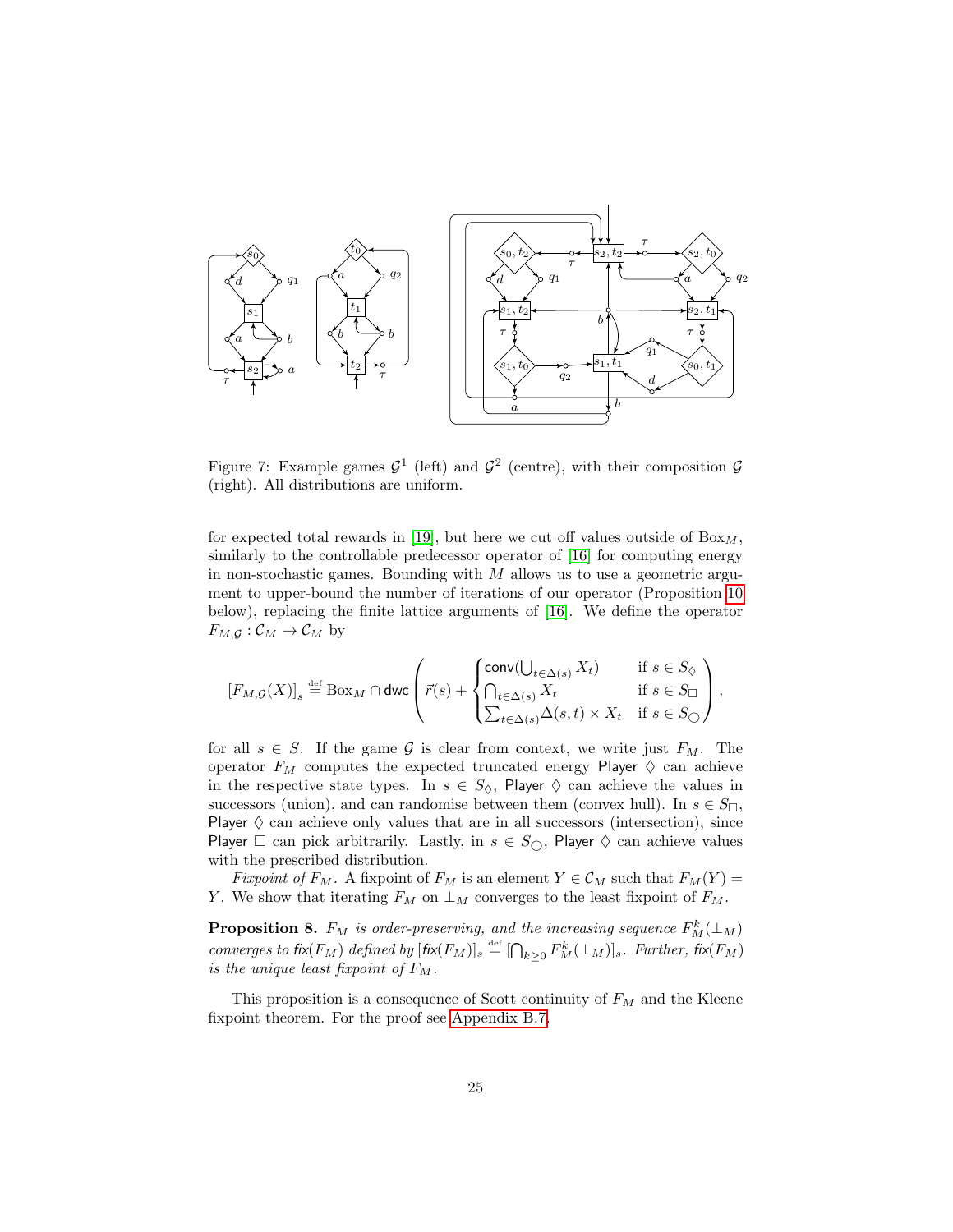<span id="page-26-0"></span>

Figure 8: Fixpoint for  $F_M$  in  $\mathcal{G}^2$  of Figure [7.](#page-25-0) For easier reference, moves are given state names. Each state s has an associated set  $fix(F_M)(s)$  pointed to by the blue (dashed) arrows, we do not show the box  $B\alpha_{M}$ . A partial memory mapping is annotated at the corner points.

**Example 5.** In Figure [8](#page-26-0) we show the fixpoint fix( $F_M$ ) for game  $\mathcal{G}^2$  of Figure [7](#page-25-0) for the reward structures  $r'_1$  and  $r'_3$  defined by  $r'_1(a) = -\frac{3}{4}$ ,  $r'_1(b) = \frac{1}{4}$ ,  $r'_3(a) = \frac{3}{4}$ ,  $r'_3(a) = -\frac{1}{4}$ , and zero otherwise.

Non-emptiness of the fixpoint. Non-emptiness of the fixpoint of  $F_M$  for some  $M > 0$  is a sufficient condition for computing an  $\varepsilon$ -optimal strategy. To show the completeness of our method, stated in Theorem [7](#page-28-0) below, we ensure in the following proposition that, when an  $\varepsilon$ -optimal strategy exists, then the fixpoint of  $F_M$  for some  $M > 0$  is non-empty.

<span id="page-26-1"></span>**Proposition 9.** For every  $\varepsilon > 0$ , if  $EE(\vec{r} - \vec{\varepsilon})$  is achievable by a finite DU strategy, then  $[\text{fix}(F_M)]_s \neq \emptyset$  for every  $s \in \text{supp}(\varsigma)$  for some  $M \geq 0$ .

This proposition is proved in [Appendix B.8.](#page-65-0)

An  $\varepsilon$ -approximation of the fixpoint. We approximate fix( $F_M$ ) in a finite number of steps, and thus compute the set of shortfall vectors required for Player  $\diamond$  to win for  $\mathsf{EE}(\vec{r} + \vec{\varepsilon})$  given  $\varepsilon > 0$ . By Proposition [8,](#page-25-1) the fixpoint  $f_{\mathsf{IX}}(F_M)$  is the limit of  $F_M^k(\perp_M)$  as  $k \to \infty$ . We let  $X^k \stackrel{\text{def}}{=} F_M^k(\perp_M)$ . Hence, by applying  $F_M$  k times to  $\perp_M$  we compute the sets  $X_s^k$  of shortfall vectors at state s, so that, for any  $\vec{v}_0 \in X_s^k$ , Player  $\diamondsuit$  can keep the expected energy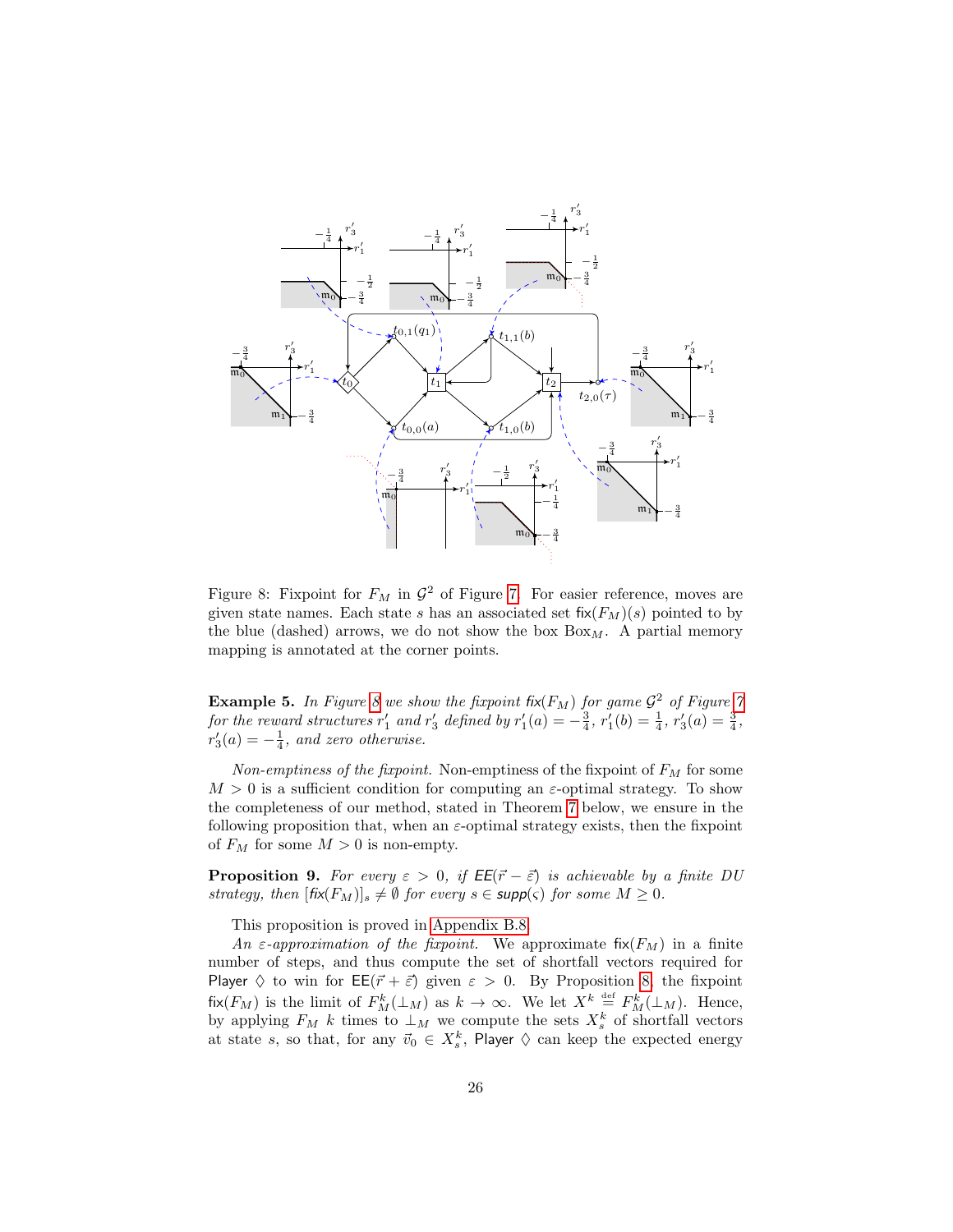<span id="page-27-2"></span>

Figure 9: Illustration of the fixpoint computation for a state s with successors  $t_1, t_2$ , and rewards  $r_1(s) = 0.5$  and  $r_2(s) = 0$ .

above  $\vec{v}_0$  during k steps of the game. We illustrate this fixpoint computation in Figure [9:](#page-27-2) at iteration k, the set  $X_s^k$  of possible shortfalls until k steps is computed from the corresponding sets  $X_t^{k-1}$  for successors t of s at iteration  $k-1$ . The values are restricted to be within Box<sub>M</sub>, so that obtaining an empty set at a state s in the value iteration is an indicator of divergence at s. Moreover, given some  $\varepsilon > 0$ , if, after a finite number of iterations k, successive sets  $X^{k+1}$ and  $X^k$  satisfy  $X^{k+1} + \varepsilon \subseteq X^k$  and  $X_s^k \neq \emptyset$  for every  $s \in \text{supp}(\varsigma)$ , then we can construct a finite-memory strategy achieving  $EE(\vec{r} + \vec{\varepsilon})$ . The strategies use memory corresponding to the extreme points  $\mathsf{C}(X_s^k)$ .

In Proposition [10](#page-27-1) below we state a bound on the number of steps  $k$  necessary to obtain  $X^{k+1} + \varepsilon \sqsubseteq X^k$ .

<span id="page-27-1"></span>**Proposition 10.** Given M,  $\varepsilon > 0$ , and a sequence  $(X^k)_{k \geq 0}$  over  $\mathcal{C}_M$  such that  $X^k \subseteq X^{k+1}$  for every  $k \geq 0$ , there exists  $k \leq k^{**} \stackrel{\text{def}}{=} \left[ n((\lceil \frac{M}{\varepsilon} \rceil + 1)^2 + 2) \right]^{|S|}$ , such that  $X^{k+1} + \varepsilon \sqsubseteq X^k$ .

This proposition is proved in [Appendix B.9](#page-67-0) using Theorem 4.5.2 of [\[51\]](#page-49-14) on graphs.

#### <span id="page-27-0"></span>3.4.3. The synthesis algorithm

The synthesis algorithm for Pmp CQs (Algorithm [1\)](#page-1-0) computes an SU strategy by constructing it together with an  $\varepsilon$ -consistent memory mapping.

Construction of the memory mapping. We define a Player  $\Diamond$  strategy  $\pi$ achieving  $\mathsf{EE}(\vec{r} + \vec{\varepsilon})$  in a game  $\mathcal{G} = \langle S, (S_{\Diamond}, S_{\Box}, S_{\Box}), \varsigma, \mathcal{A}, \chi, \Delta \rangle$ , for a given  $\varepsilon \geq 0$ . Let  $X \in \mathcal{C}_M$ , and denote by  $T_X \subseteq S$  the set of states and moves s for which  $[F_M(X)]_s \neq \emptyset$ . For any point  $\vec{p} \in X_s$ , there is some  $\vec{q} \geq \vec{p}$  that can be obtained by a convex combination of extreme points  $C(X_s)$ , and so the strategy we construct uses  $C(X_s)$  as memory, randomising to attain the convex combination  $\vec{q}$ . We define  $\pi = \langle \mathfrak{M}, \pi_{\mathsf{c}}, \pi_{\mathsf{u}}, \pi_{\mathsf{d}} \rangle$  as follows.

- $\mathfrak{M} \stackrel{\text{def}}{=} \bigcup_{s \in T_X} \{ (s, \vec{p}) \, | \, \vec{p} \in \mathsf{C}(X_s) \};$
- $\pi_d$  is defined by  $\pi_d(s) = (s, \vec{q}_0^s)$  for any  $s \in T_X$  and arbitrary  $\vec{q}_0^s \in C(X_s)$ ;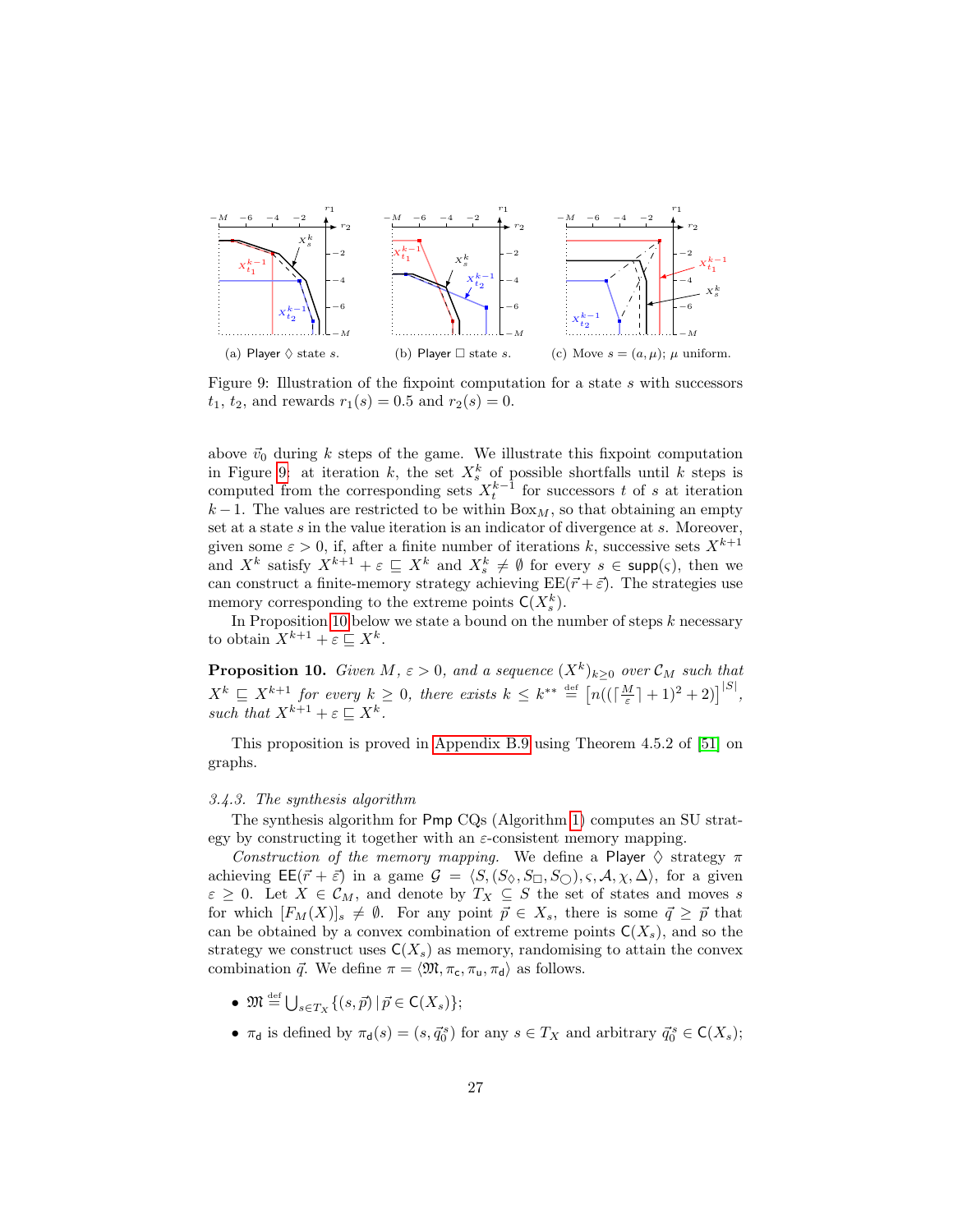<span id="page-28-1"></span>

Figure 10: Strategy constructed from the fixpoint in Figure [8,](#page-26-0) using the memory mapping shown therein.

• The update  $\pi_u$  and next move function  $\pi_c$  are defined as follows: at state s with memory  $(s, \vec{p})$ , for all  $t \in \Delta(s)$ , pick n vectors  $\vec{q}_i^t \in \mathsf{C}(X_t^k)$  for  $1 \leq i \leq n$  and distributions  $\beta^t \in D([1, n])$ , such that

for  $s \in S_{\Diamond}$ :  $\exists \alpha \in D(\Delta(s) \cap T_X)$ .  $\sum_{t} \alpha(t) \cdot \sum_{i} \beta^t(i) \cdot \vec{q}_i^t \geq \vec{p} - \vec{r}(s) - \varepsilon$ , for  $s \in S_{\square}$ :<br>  $\forall t \in \Delta(s) \cdot \sum_{i} \beta^{t}(i) \cdot \vec{q}_{i}^{t} \geq \vec{p} - \vec{r}(s) - \varepsilon,$ for  $s \in S_{\bigcirc}$ , with  $s = (a, \mu): \sum_{t \in \text{supp}(\mu)} \mu(t) \cdot \sum_{i} \beta^{t}(i) \cdot \vec{q}_{i}^{t} \geq \vec{p} - \vec{r}(s) - \varepsilon$ ,

and let, for all  $t \in \Delta(s) \cap T_X$ ,

$$
\pi_u((s,\vec{p}),t)(t,\vec{q}_i^t) \stackrel{\text{def}}{=} \beta^t(i) \quad \text{for all } i
$$
  

$$
\pi_c(s,(s,\vec{p}))(t) \stackrel{\text{def}}{=} \alpha(t) \quad \text{if } s \in S_{\Diamond}.
$$

Example 6. In Figure [10](#page-28-1) we give the strategy constructed from the fixpoint  $fix(F_M)$  shown in Figure [8.](#page-26-0)

We now show that the strategy  $\pi$  defined above is well defined if  $F_M(X)+\varepsilon \sqsubseteq$ X for  $X \in \mathcal{C}_M$ , and achieves  $\mathsf{EE}(\vec{r} + \vec{\varepsilon})$  if  $[F_M(X)]_s \neq \emptyset$  for every  $s \in \mathsf{supp}(\varsigma)$ .

<span id="page-28-2"></span>**Lemma 7.** Let  $\varepsilon \geq 0$ , let  $X \in \mathcal{C}_M$ , and let  $f_\pi(s, \vec{p}) \stackrel{\text{def}}{=} \vec{p}$  be the memory mapping for the Player  $\Diamond$  strategy  $\pi$  defined above. If  $F_M(X) + \varepsilon \sqsubseteq X$  and  $[F_M(X)]_s \neq \emptyset$ for every  $s \in \text{supp}(\varsigma)$ , then  $f_{\pi}$  is  $\varepsilon$ -consistent for M.

Proof of this lemma can be found in [Appendix B.10.](#page-69-0)

<span id="page-28-0"></span>The Algorithm. We can now summarise our synthesis algorithm. Given a game G, a reward structure  $\vec{r}$  with target  $\vec{v}$ , and  $\varepsilon > 0$ , Algorithm [1](#page-1-0) computes a strategy winning for  $Pmp(\vec{r})(\vec{v} - \varepsilon)$ . The algorithm terminates if the specification is achievable, as a large enough value for  $M$  in  $Box_M$  exists according to Proposition [9,](#page-26-1) and, if the specification is not achievable, this is captured by our decision procedure of Corollary [2.](#page-21-2) Note, however, that before starting the algorithm we do not have an a-priori bound on M.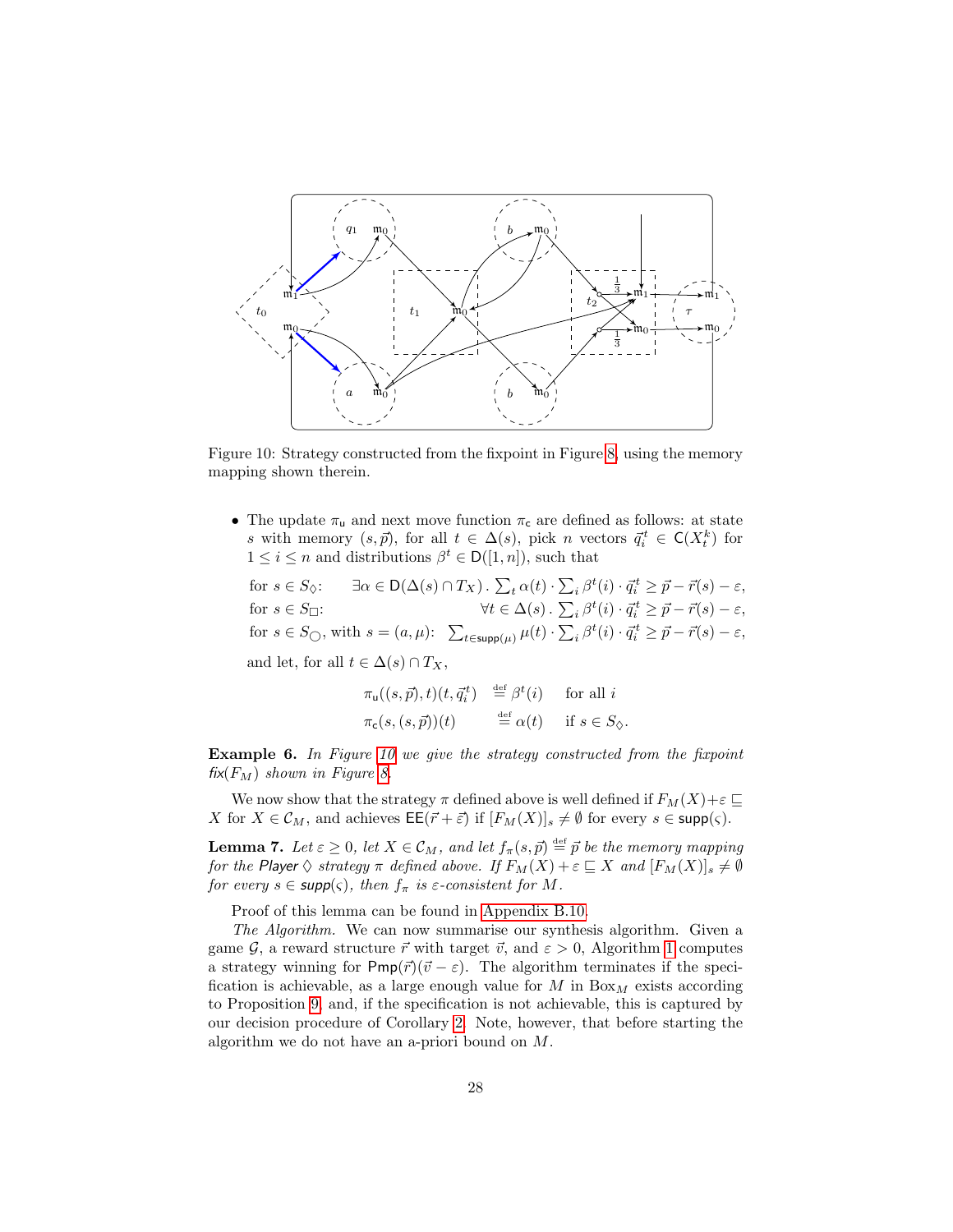Algorithm 1 PMP Strategy Synthesis

|     | 1: function SYNTHPMP $(\mathcal{G}, \vec{r}, \vec{v}, \varepsilon)$                                                   |
|-----|-----------------------------------------------------------------------------------------------------------------------|
| 2:  | if Corollary 2 for $Pmp(\vec{r}-\vec{v})$ yields no then return null;                                                 |
| 3:  | else                                                                                                                  |
| 4:  | Set the reward structure to $\vec{r} - \vec{v} + \frac{\varepsilon}{2}$ ; $M \leftarrow 2$ ; $X \leftarrow \perp_M$ ; |
| 5:  | while true do                                                                                                         |
| 6:  | while $F_M(X) + \frac{\varepsilon}{2} \not\sqsubseteq X$ do                                                           |
| 7:  | $X \leftarrow F_M(X);$                                                                                                |
| 8:  | <b>if</b> $[F_M(X)]_s \neq \emptyset$ for every $s \in \text{supp}(\varsigma)$ then                                   |
| 9:  | Construct $\pi$ for $\frac{\varepsilon}{2}$ using Lemma 7; return $\pi$ ;                                             |
| 10: | else                                                                                                                  |
| 11: | $M \leftarrow M^2$ ; $X \leftarrow \perp_M$ ;                                                                         |

**Theorem 7.** Algorithm [1](#page-1-0) terminates, returning a finite  $\varepsilon$ -optimal strategy for  $Pmp(\vec{r})(\vec{v})$  if it is achievable, and returning null otherwise.

*Proof.* The case when  $Pmp(\vec{r} - \vec{v})$  is not achievable is covered by Corollary [2.](#page-21-2) Suppose  $\mathsf{Pmp}(\vec{r}-\vec{v})$  is achievable then, by Theorem [6,](#page-21-4)  $\mathsf{Pmp}(\vec{r}-\vec{v}-\frac{\varepsilon}{8})$  is achievable by a finite DU strategy. By Lemma [5](#page-23-2) (ii), the objective  $\mathsf{EE}(\vec{r}-\vec{v}+\frac{\xi}{4})$  is achievable by a finite DU strategy. Applying Proposition [9](#page-26-1) with  $\vec{r}' \stackrel{\text{def}}{=} \vec{r} - \vec{v} + \frac{\varepsilon}{4} + \varepsilon'$  and  $\varepsilon' = \frac{\varepsilon}{4}$ , we have that there exists an M such that, for every  $s \in \text{supp}(\varsigma)$ ,  $[\text{fix}(F_M)]_s$  is nonempty for the reward structure  $\vec{r} - \vec{v} + \frac{\epsilon}{2}$ . The condition in Line [8](#page-1-0) is then satisfied. Further, due to the bound  $M$  on the size of the box  $Box<sub>M</sub>$  in the value iteration, the inner loop terminates after a finite number of steps, as shown in Proposition [10.](#page-27-1) Then, by Lemma [7](#page-28-2) and Lemma [6,](#page-24-2) the strategy constructed in Line [9](#page-1-0) (with degradation factor  $\frac{\varepsilon}{2}$  for the reward  $\vec{r}-\vec{v}+\frac{\vec{\varepsilon}}{2}$ ) satisfies  $\mathsf{EE}(\vec{r}-\vec{v}+\vec{\varepsilon})$ , and hence, using Lemma [5\(](#page-23-2)*i*), we have  $\mathsf{Pmp}(\vec{r})(\vec{v}-\vec{\varepsilon})$ .  $\Box$ 

#### <span id="page-29-0"></span>4. Boolean Combinations for Expectation Objectives

In this section we consider Boolean combinations of expectation objectives. First, in Section [4.1](#page-29-1) we show how to transform Boolean combinations of a general class of expectation objectives to conjunctions of the same type of objective. Then, in Section [4.2,](#page-32-0) we show how to synthesise strategies for Emp objectives using Pmp objectives for games with the *controllable multichain* property. These two main results of this section then allow us to synthesise ( $\varepsilon$ -optimally) strategies for arbitrary Boolean combinations of Emp objectives.

#### <span id="page-29-1"></span>4.1. From Conjunctions to Arbitrary Boolean Combinations

In this section we consider generic expectation objectives of the form  $\mathbb{E}[\rho] \geq$ u and their Boolean combinations. We only require that the function  $\rho$  is *integrable*, that is, for every pair of strategies  $\pi$  and  $\sigma$ ,  $\mathbb{E}_{\mathcal{G}}^{\pi,\sigma}[\rho]]$  is well-defined and finite. A function  $\varrho$  is called *globally bounded* by B if, for every  $\pi$  and  $\sigma$ ,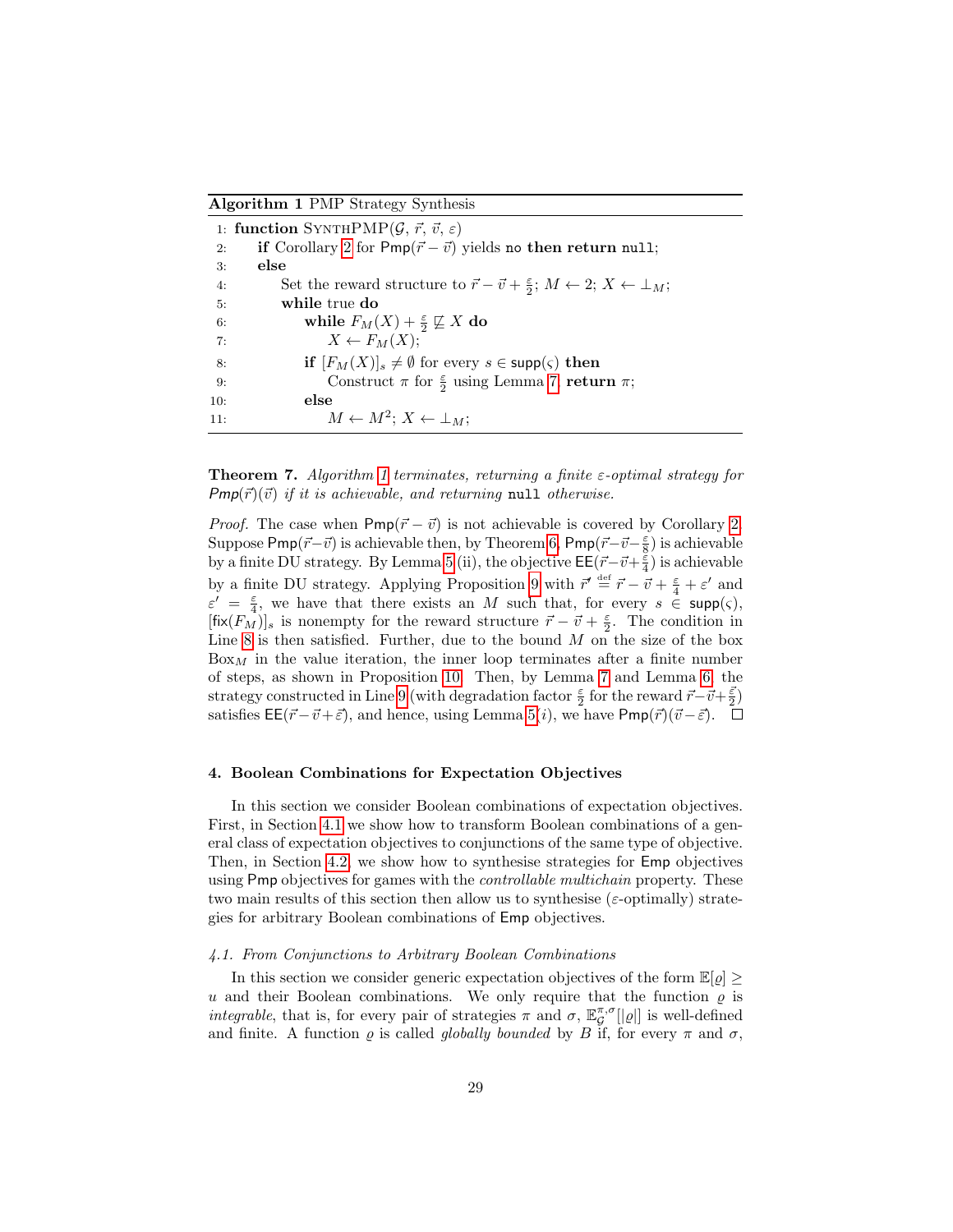$\mathbb{E}_{\mathcal{G}}^{\pi,\sigma}[|\varrho|] \leq B$ . Given *n* integrable functions  $\varrho_i : \Omega_{\mathcal{G}} \to \mathbb{R}$  for  $1 \leq i \leq n$  and a target vector  $\vec{u} \in \mathbb{R}^n$ , we denote by  $\mathsf{E}(\vec{\varrho})(\vec{u})$  the conjunction of objectives  $\bigwedge_{i=1}^n \mathbb{E}[\varrho_i] \geq u_i.$ 

We are mainly interested in the following objectives, expressible in terms of integrable and globally bounded functions.

- The expected total rewards in stopping games. They were studied in [\[19,](#page-47-1) [20\]](#page-47-2), where a preliminary and specialised version of the results of this section was presented.
- The expected mean-payoff objectives. A global bound for this objective is  $B = \max_{S} r(s)$ .
- The expected ratio rewards. They are particularly well suited to our compositional framework, as they are defined on traces and admit synthesis methods for Boolean combinations. A global bound for ratio $(r/c)$  is  $B = \max_{S} r(s)/c_{\min}$ . This result is proved in [Appendix C.1.](#page-70-1)

We establish that Boolean combinations of expectation objectives reduce to conjunctions of linear combinations of expectation objectives. Any Boolean combination of objectives can be converted to conjunctive normal form (CNF), that is, of the form  $\bigwedge_{i=1}^n \bigvee_{j=1}^{m_i} \mathbb{E}_{\mathcal{G}}^{\pi,\sigma}[\varrho_{i,j}] \geq u_{i,j}$ . The total number of objectives is denoted by  $\mathcal{N} \triangleq \sum_{i=1}^{n} m_i$ . We denote by  $\vec{u}_i$  the vector whose jth component is  $u_{i,j}$  for  $1 \leq j \leq m_i$  and by  $\vec{u} = (\vec{u}_1, \ldots, \vec{u}_n) \in \mathbb{R}^N$  the concatenation of all the  $\vec{u}_i$  for  $1 \leq i \leq n$ . We use the same notational convention for other vectors (e.g. the vector of weights  $\vec{x}$  below) and the reward structure  $\vec{\rho}$ . Given two vectors  $\vec{u}, \vec{x} \in \mathbb{R}^{\mathcal{N}},$  we denote by  $\vec{x} \cdot_n \vec{u} \stackrel{\text{def}}{=} (\vec{x}_1 \cdot \vec{u}_1, \dots, \vec{x}_n \cdot \vec{u}_n)$ .

<span id="page-30-0"></span>**Theorem 8.** Let G be a game, let  $\vec{q}_i : \Omega_{\mathcal{G}} \to \mathbb{R}^{m_i}$  be integrable functions, and  $\vec{u}_i \in \mathbb{R}^{m_i}$ , for  $1 \leq i \leq n$  and let  $\pi$  be a Player  $\diamondsuit$  strategy. The following propositions are equivalent:

- There exist non-zero weight vectors  $\vec{x}_i \in \mathbb{R}_{\geq 0}^{m_i}$  for  $1 \leq i \leq n$  such that  $\pi$  is winning for  $E(\vec{x} \cdot_n \vec{q}) (\vec{x} \cdot_n \vec{u})$ ;
- $\pi$  is winning for  $\psi = \bigwedge_{i=1}^{n} \bigvee_{j=1}^{m_i} \mathbb{E}[\varrho_{i,j}] \geq u_{i,j}$ .

Here winning means either winning against all strategies or winning against all finite memory strategies.

The theorem is a straightforward consequence of the following lemma that shows how disjunctions of expectation objectives reduce to single-dimensional expectation objectives.

**Lemma 8.** Given a game  $\mathcal{G}$ , an integrable function  $\vec{\varrho} : \Omega_{\mathcal{G}} \to \mathbb{R}^m$ , a target  $\vec{u} \in \mathbb{R}^m$ , and a Player  $\Diamond$  strategy  $\pi$ , there is a non-zero vector  $\vec{x} \in \mathbb{R}^m_{\geq 0}$  such that  $\varphi = \mathbb{E}_{\mathcal{G}}^{\pi,\sigma}[\vec{x}\cdot\vec{\varrho}] \geq \vec{x}\cdot\vec{u} \; holds \, for \; all \; (finite) \; \sigma \; \textit{if} \; and \; only \; \textit{if} \; \psi = \bigvee_{j=1}^{m}\mathbb{E}_{\mathcal{G}}^{\overline{\pi},\sigma}[\varrho_{j}] \geq u_{j}$ holds for all (finite)  $\sigma$ .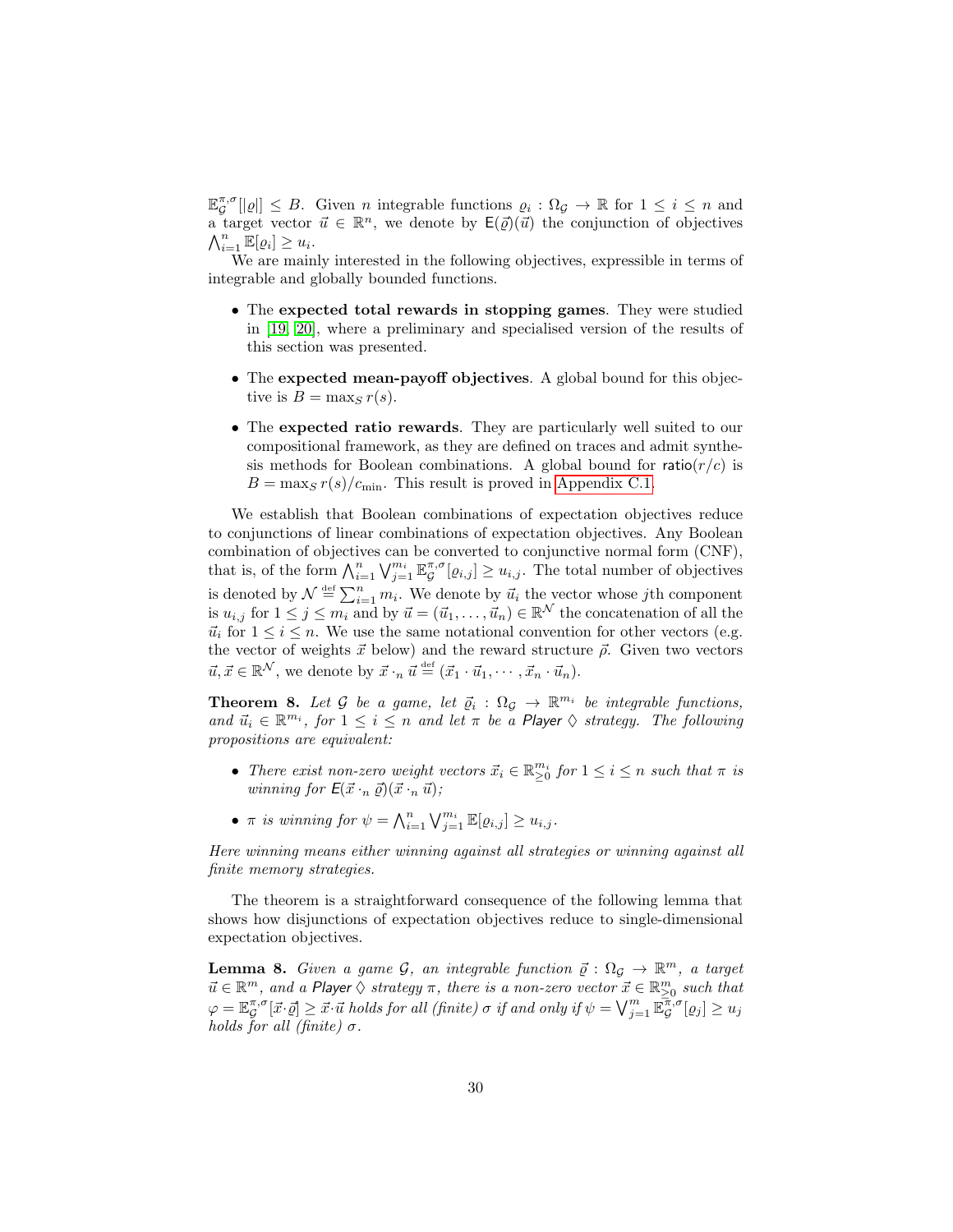*Proof.* The proof method is based on a similar result in [\[19\]](#page-47-1). Fix a strategy  $\pi$ .

"If" direction. Assume  $\pi$  achieves  $\psi$ . Let  $U \stackrel{\text{def}}{=} \text{upc}(\{\vec{y} \in \mathbb{R}^m \mid \exists \sigma \cdot \mathbb{E}_{\mathcal{G}}^{\pi,\sigma}[\vec{\varrho}] =$  $\vec{y}$ ). Note that this set is convex. Indeed, for every two vectors  $\vec{y}_1, \vec{y}_2 \in U$  and weight p one can construct a strategy for  $p\vec{y}_1 + (1 - p)\vec{y}_2$  by choosing, with the initial memory distribution, with probability p to play a strategy for  $\vec{y}_1$  and with probability  $1 - p$  to play a strategy for  $\vec{y}_2$ . Moreover, the strategy is finite if constructed from finite strategies. Since  $\pi$  achieves  $\psi$ , there is a j satisfying  $y_i \geq u_j$  for every  $\vec{y} \in U$ . We have that  $\vec{u} \notin \text{int}(U)$  where  $\text{int}(U)$  is the interior of U. Suppose otherwise, then there is  $\varepsilon > 0$  s.t.  $\vec{u} - \vec{\varepsilon} \in U$ , contradicting that for all  $\vec{y} \in U$  there is a j satisfying  $y_j \geq u_j$  (take  $\vec{y} = \vec{u} - \vec{\varepsilon}$  to derive the contradiction  $u_j - \vec{\varepsilon} \ge u_j$ ). By the separating hyperplane theorem (Theorem 11.3 of [\[49\]](#page-49-11)), there is a non-zero vector  $\vec{x} \in \mathbb{R}^m$ , such that for all  $\vec{w} \in U, \vec{w} \cdot \vec{x} \geq \vec{u} \cdot \vec{x}$ . We now show  $\vec{x} \geq 0$ . Assume for the sake of contradiction that  $x_j < 0$  for some j. Take any  $\vec{w} \in U$ , let  $d = \vec{w} \cdot \vec{x} - \vec{u} \cdot \vec{x} \geq 0$ , and let  $\vec{w}'$  be the vector obtained from  $\vec{w}$  by replacing the jth coordinate with  $w_j + \frac{d+1}{-x_j}$ . Since  $\frac{d+1}{-x_j}$  is positive and U is upwards closed in  $\mathbb{R}^m$ , we have  $\vec{w}' \in U$ . So

$$
\vec{w}' \cdot \vec{x} = \sum_{h=1}^{m} w'_h \cdot x_h = -(d+1) + \sum_{h=1}^{m} w_h \cdot x_h = -(d+1) + \vec{w} \cdot \vec{x} = \vec{u} \cdot \vec{x} - 1,
$$

implying  $\vec{u} \cdot \vec{x} > \vec{w}' \cdot \vec{x}$ , which contradicts  $\vec{w}' \in U$ .

Now fix a strategy  $\sigma$ . Since  $\mathbb{E}_{\mathcal{G}}^{\pi,\sigma}[\mathcal{Q}] \in U$ , it follows that  $\mathbb{E}_{\mathcal{G}}^{\pi,\sigma}[\vec{x} \cdot \varrho] = \vec{x} \cdot$  $\mathbb{E}_{\mathcal{G}}^{\pi,\sigma}[\vec{\varrho}] \geq \vec{x} \cdot \vec{u}.$ 

"Only If" direction. Assume there is a non-zero vector  $\vec{x} \in \mathbb{R}^m_{\geq 0}$  such that π achieves  $\varphi$ . Assume for the sake of contradiction that π does not achieve  $\psi$ . Fix  $\sigma$  such that  $\neg(\mathbb{E}_{\mathcal{G}}^{\pi,\sigma}[\varrho_j] \geq u_j)$  for all j, which exists by assumption. Since  $\vec{x}$  is such that  $\pi$  achieves  $\varphi$ , we have  $\vec{x} \cdot \mathbb{E}_{\mathcal{G}}^{\pi,\sigma}[\vec{\varrho}] = \mathbb{E}_{\mathcal{G}}^{\pi,\sigma}[\vec{x} \cdot \vec{\varrho}] \geq \vec{x} \cdot \vec{u}$ . Because  $\vec{x}$  is non-zero and has no negative components, there must be a j such that  $\mathbb{E}_{\mathcal{G}}^{\pi,\sigma}[\varrho_j] \geq u_j$ , a contradiction.  $\Box$ 

The above theorem enables us to transfer results from conjunctions of linear combinations to Boolean combinations of objectives. In particular, we state below two transfer theorems, one for Pareto sets and the other for strategy synthesis.

For the remainder of this section we continue with the same notation as above. We now show how to compute, for every  $\varepsilon > 0$ , an  $\varepsilon$ -tight underapproximation of the Pareto set of  $\psi$  when one knows how to compute  $\varepsilon$ -tight under-approximations of the Pareto set of  $E(\vec{x} \cdot n \vec{\varrho})$  and when the functions  $\varrho_{ij}$  are globally bounded by a constant B. We denote by  $P_{\varepsilon}(\vec{x})$  an  $\varepsilon$ -tight under-approximation of Pareto( $E(\vec{x} \cdot n \vec{\varrho})$ ). We define Grid, the set of vectors  $\vec{x} \in [0, 1+\varepsilon/(4B)]^N$ , such that each  $\vec{x}_i$  is non-zero, has norm satisfying  $\|\vec{x}_i\|_{\infty} \in$  $[1 - \varepsilon/(4B), 1 + \varepsilon/(4B)]$  and whose components are multiples of  $\varepsilon/(4B)$ .

The first transfer theorem, proved in [Appendix C.2,](#page-70-2) is for Pareto sets.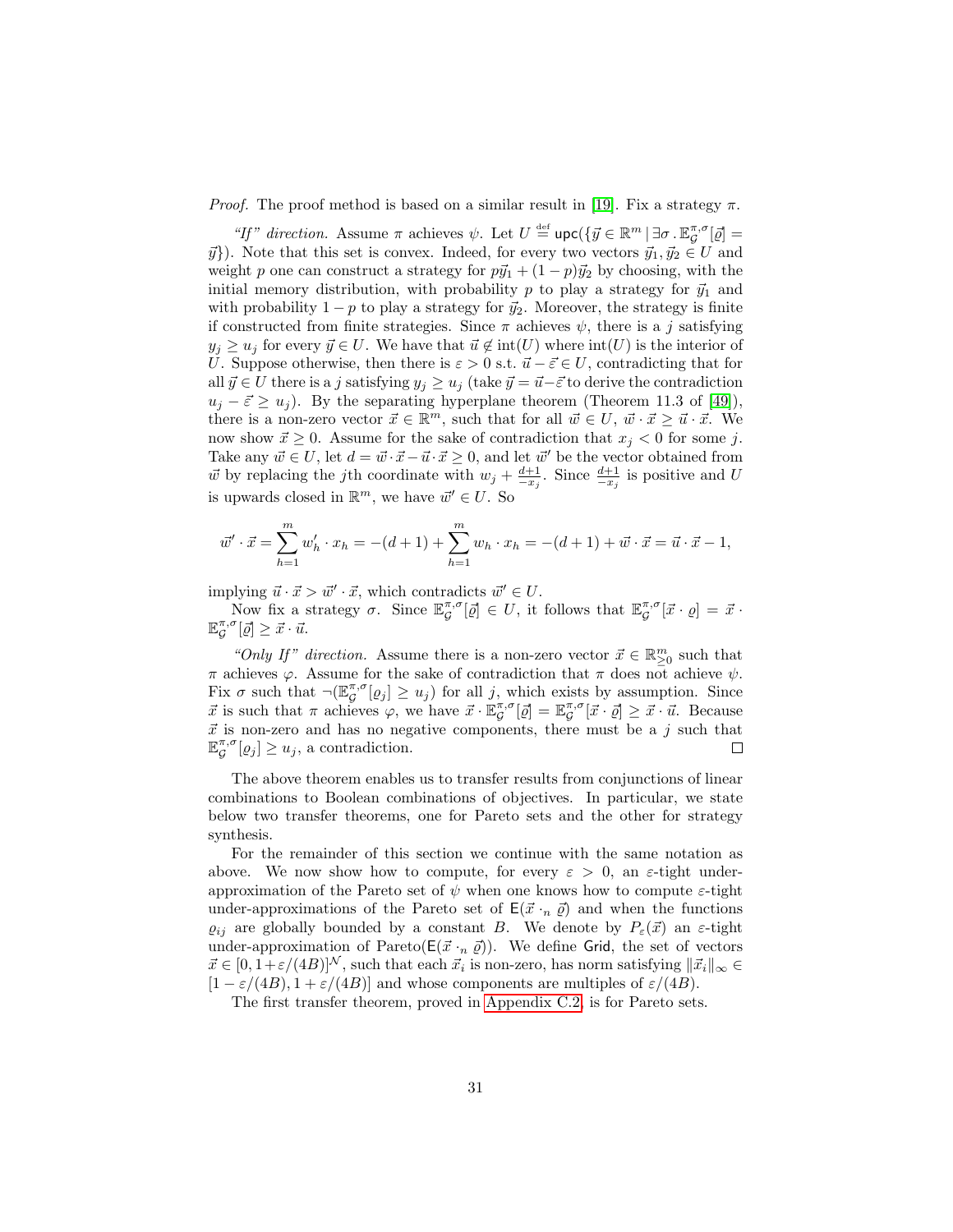**Theorem 9.** The following set is an  $\varepsilon$ -tight under-approximation of the Pareto set of  $\bigwedge_{i=1}^n \bigvee_{j=1}^{m_i} \mathbb{E}[\varrho_{i,j}] \geq u_{i,j}$ :

$$
\bigcup_{\vec{x}\in \mathsf{Grid}} \{\vec{u}\in \mathbb{R}^{\mathcal{N}} \mid \vec{x}\cdot_n \vec{u} \in P_{\varepsilon}(\vec{x})\}.
$$

The second transfer theorem deals with  $\varepsilon$ -optimal synthesis. Proof can be found in [Appendix C.3.](#page-71-0)

**Theorem 10.** If we know how to compute an  $\varepsilon$ -optimal strategy for  $E(\vec{x} \cdot n \vec{\varrho})(\vec{v})$ for every  $\vec{x}$ , then we can compute an  $\varepsilon$ -optimal strategy for  $\bigwedge_{i=1}^{n} \bigvee_{j=1}^{m} \mathbb{E}[e_{i,j}] \geq$  $u_{i,j}$ .

Another consequence of Theorem [8](#page-30-0) is that synthesis for Pmp CQs enables us to synthesise strategies that are winning for Boolean combinations of expected ratio objectives against every finite strategy.

<span id="page-32-1"></span>**Theorem 11.** Let G be a game. For  $1 \leq i \leq n$ , let  $\vec{r}_i : S \to \mathbb{R}^{m_i}$  be  $m_i$ -dimensional reward structures,  $c_i$  be one-dimensional weakly positive reward structures,  $\vec{u}_i \in \mathbb{R}^{m_i}$  and  $\vec{x}_i \in \mathbb{R}^{m_i}$  non-null weight vectors. Let  $\psi \stackrel{\text{def}}{=}$  $\bigwedge_{i=1}^n \bigvee_{j=1}^{m_i} \mathbb{E}(\textsf{ratio}(r_{i,j}/c_i)) \geq u_{i,j}$  and  $\varphi_{\vec{x}} \stackrel{\text{def}}{=} \bigwedge_{i=1}^n \mathbb{P}(\textsf{mp}(\vec{x}_i \cdot \vec{r}_i - (\vec{x}_i \cdot \vec{u}_i)c_i) \geq 0$  $0) = 1.$  Every finite strategy winning for  $\varphi_{\vec{x}}$  is winning for  $\psi$  against finite strategies. For every  $\varepsilon > 0$ , there exists  $\varepsilon' > 0$  such that every  $\varepsilon'$ -optimal strategy for  $\varphi_{\vec{x}}$  is  $\varepsilon$ -optimal for  $\psi$  against finite strategies.

For the proof see [Appendix C.4.](#page-71-1)

**Example [7](#page-25-0).** Consider the game  $\mathcal{G}^1$  depicted in Figure 7 with the MQ  $\varphi^1[(\frac{1}{4}, \frac{9}{8})] =$ Eratio( $r_1/c$ )(1/4) ∨ Eratio( $r_2/c$ )(9/8). Consider the weight vector (1,  $\frac{2}{3}$ ) and define the single-objective reward structure  $r'$  by

$$
r'(a) = (1, \frac{2}{3}) \cdot (r_1(a), r_2(a)) - ((1, \frac{2}{3}) \cdot (\frac{1}{4}, \frac{8}{8}))c(a) = 0
$$
  
\n
$$
r'(b) = (1, \frac{2}{3}) \cdot (r_1(b), r_2(b)) - ((1, \frac{2}{3}) \cdot (\frac{1}{4}, \frac{9}{8}))c(b) = -\frac{1}{3}
$$
  
\n
$$
r'(d) = (1, \frac{2}{3}) \cdot (r_1(d), r_2(d)) - ((1, \frac{2}{3}) \cdot (\frac{1}{4}, \frac{9}{8}))c(d) = \frac{2}{3},
$$

and zero everywhere else. Then, by Theorem [11,](#page-32-1) every winning strategy for  $Pmp(r')$  is winning for  $\varphi^1[(\frac{1}{4},\frac{9}{8})]$  against finite memory strategies. The optimal strategy for Player  $\Diamond$  here clearly is to always take d. To spoil, the best Player  $\Box$ can do is play b, but, due to the distribution, the expected number of times b is taken is at most  $\sum_{k\geq 0} 2^{-k} = 2$  before a is taken again, balancing exactly the mean-payoff to zero. Hence, Player  $\Diamond$  wins for  $Pmp(r')$ , and also for  $\varphi^1[(\frac{1}{4},\frac{9}{8})]$ .

#### <span id="page-32-0"></span>4.2. Emp Objectives in Controllable Multichain Games

We now consider synthesis of Boolean combinations of Emp objectives. Our methods are based on the observation that Pmp and Emp are equivalent in MECs of PAs. We define the class of controllable multichain (CM) games, in which Player  $\Diamond$  can approximate any distribution between the possible MECs (cf. Lemma [12\)](#page-35-0); therefore, we can construct strategies that induce PAs with a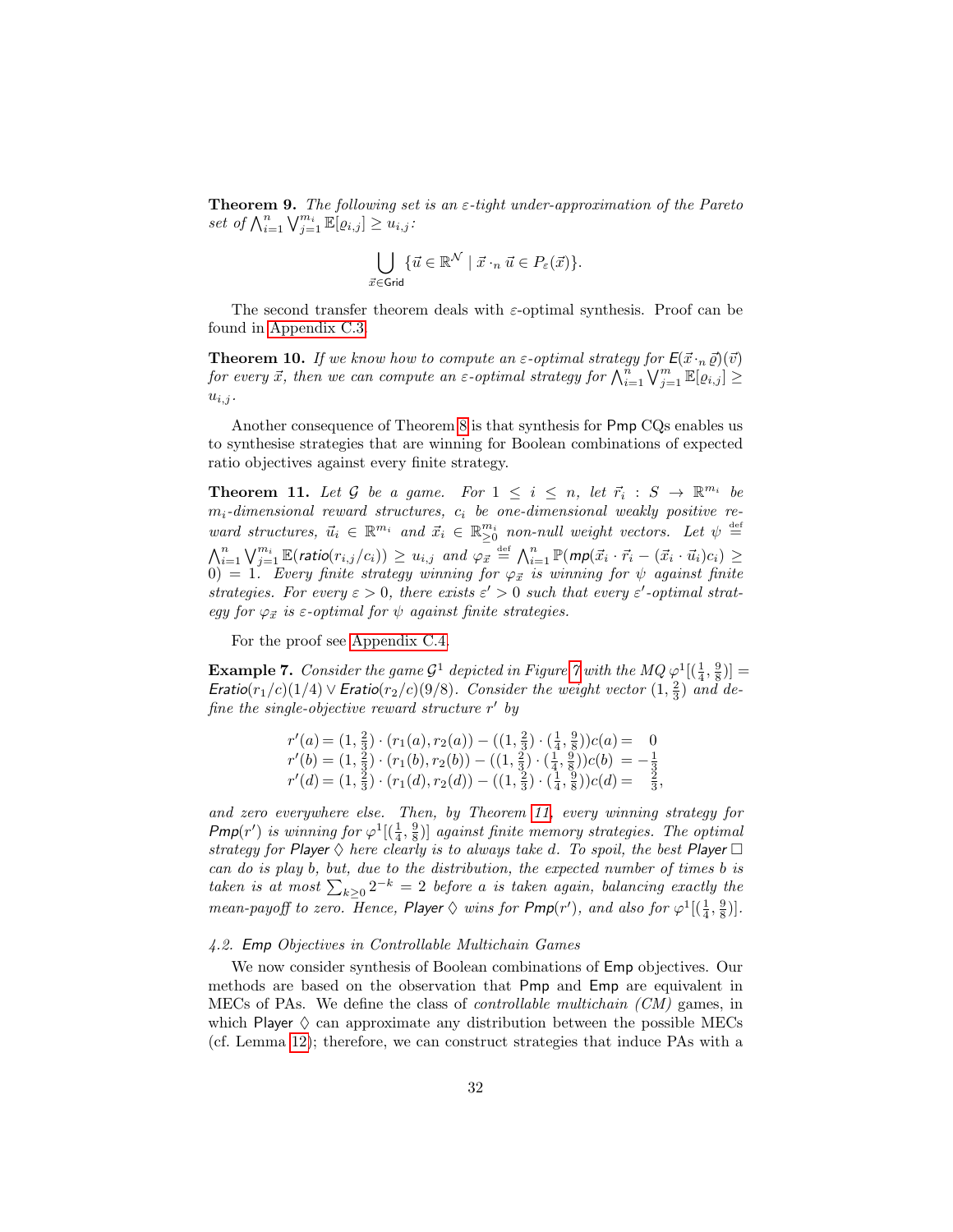single MEC. Strategies synthesised for Pmp straightforwardly carry over to Emp (Remark [1\)](#page-16-3). The main result of this section is a completeness result, showing that, if  $\textsf{Emp}(\vec{r})$  is  $\varepsilon$ -achievable by a finite DU strategy, then we can synthesise a  $\varepsilon$ -optimal strategy for Pmp( $\vec{r}$ ).

First we note that, in the special case where an induced PA contains only a single MEC, achievability for Emp and Pmp coincide. The lemma is proved in [Appendix C.5.](#page-71-2)

**Lemma 9.** If a PA contains only one MEC, then it achieves  $Emp(\vec{r})$  against finite strategies if and only if it achieves  $Pmp(\vec{r})$  against finite strategies.

We define, for each MEC  $\mathcal E$  of an induced PA, the worst possible meanpayoff  $\vec{z}^{\mathcal{E}}$  as follows. Given an *n*-dimensional reward structure  $\vec{r}$ , and a MEC  $\mathcal{E} = (V, U)$  of a PA M, we define the vector  $\vec{z}^{\mathcal{E}} = (z_1^{\mathcal{E}}, \dots, z_n^{\mathcal{E}})$  by

$$
\mathsf{z}_{i}^{\mathcal{E}} \stackrel{\text{def}}{=} \min_{t \in S_{\mathcal{E}}} \inf_{\sigma} \mathbb{E}_{\mathcal{E},t}^{\sigma}[\mathsf{mp}(r_{i})] = \min_{t \in S_{\mathcal{E}}} \inf_{\sigma} \mathbb{E}_{\mathcal{E},t}^{\sigma} \left[ \underline{\lim}_{N \to \infty} \frac{\mathsf{rew}^{N-1}(r_{i})}{N} \right] \tag{3}
$$

Note that Pmp( $\vec{r}$ ) is satisfied if and only if  $\vec{z}^{\varepsilon} \geq \vec{0}$  for every  $\mathcal{E}$ , because Player  $\Box$  can reach any MEC with positive probability. A weaker condition is satisfied when  $\textsf{Emp}(\vec{r})$  is satisfied. In that case, there is a distribution  $\gamma$  over MECs, such that  $\sum_{\mathcal{E}} \gamma(\mathcal{E}) \vec{z}^{\mathcal{E}} \geq \vec{0}$  (Lemma [10\)](#page-33-1).

The idea underlying the definition of controllable multichain games (introduced below) is to make all the MECs of an induced PA almost-surely reachable from each other, so that then the distribution  $\gamma$  can be realised by Player  $\Diamond$  by the frequencies of visits of each  $\mathcal E$  in a new strategy, as formalised in Lemma [12.](#page-35-0) The strategy constructed  $\varepsilon$ -optimally achieves  $\textsf{Emp}(\vec{r})$ , and induces a PA with a single MEC, and hence also satisfies  $Pmp(\vec{r})$  *ε*-optimally.

<span id="page-33-1"></span>**Lemma 10.** Let M be a finite PA for which  $Emp(\vec{r})$  is satisfied and let  $\mathfrak{E}$  be the set of MECs in M. Then there exists  $\gamma \in D(\mathfrak{E})$  such that  $\sum_{\mathcal{E} \in \mathfrak{E}} \gamma(\mathcal{E}) \vec{z}^{\mathcal{E}} \geq \vec{0}$ .

This lemma is proved in [Appendix C.6.](#page-72-0)

#### <span id="page-33-0"></span>4.2.1. Controllable multichain games

A game G is *irreducible* if, for all finite DU Player  $\Diamond$  strategies  $\pi$ , the induced PA  $\mathcal{G}^{\pi}$  with states  $S_{\mathcal{G}^{\pi}}$  and transitions  $\Delta_{\mathcal{G}^{\pi}}$  forms a single MEC  $(S_{\mathcal{G}^{\pi}}, \Delta_{\mathcal{G}^{\pi}})$ . We define a *subgame*  $H$  of a game  $G = \langle S, (S_{\diamondsuit}, S_{\square}, S_{\circsuit}), \varsigma, A, \chi, \Delta \rangle$  as a game  $\langle S',(S'_{\diamondsuit},S'_{\square},S'_{\square}),s'_{\mathsf{init}},\mathcal{A},\chi',\Delta'\rangle$ , such that  $S'\subseteq S;S'_{\diamondsuit}\subseteq S_{\diamondsuit};S'_{\square}\subseteq S_{\square};S'_{\bigcirc}\subseteq S$  $S_{\bigcirc}; s'_{\text{init}} \in S'_{\Diamond} \cup S'_{\Box}$  is the unique initial state (the initial distribution is Dirac);  $\chi' \subseteq \chi$ ;  $\Delta' \subseteq \Delta$ ; and where  $s \in S'$  if and only if s is reachable from  $s'_{\text{init}}$  via  $\Delta'$ . A subgame H is Player  $\Box$ -closed if, for all  $s \in S'_{\Box}$ , all transitions  $s \stackrel{\cdots}{\longrightarrow} \mu$  in G are also in H, i.e.  $s {\xrightarrow{\alpha}}' \mu$ , and so Player  $\Box$  cannot escape from H. An irreducible Player  $\Box$ -closed subgame of  $\mathcal G$  is called an *irreducible component* (IC) of  $\mathcal G$ . A game  $\mathcal G$  is a controllable multichain (CM) game if each IC  $\mathcal H$  of  $\mathcal G$  is reachable almost surely from any state  $s \in S$  of  $\mathcal{G}$ , see Figure [11.](#page-34-1)

Theorem 12. The problem of whether a game is CM is in co-NP.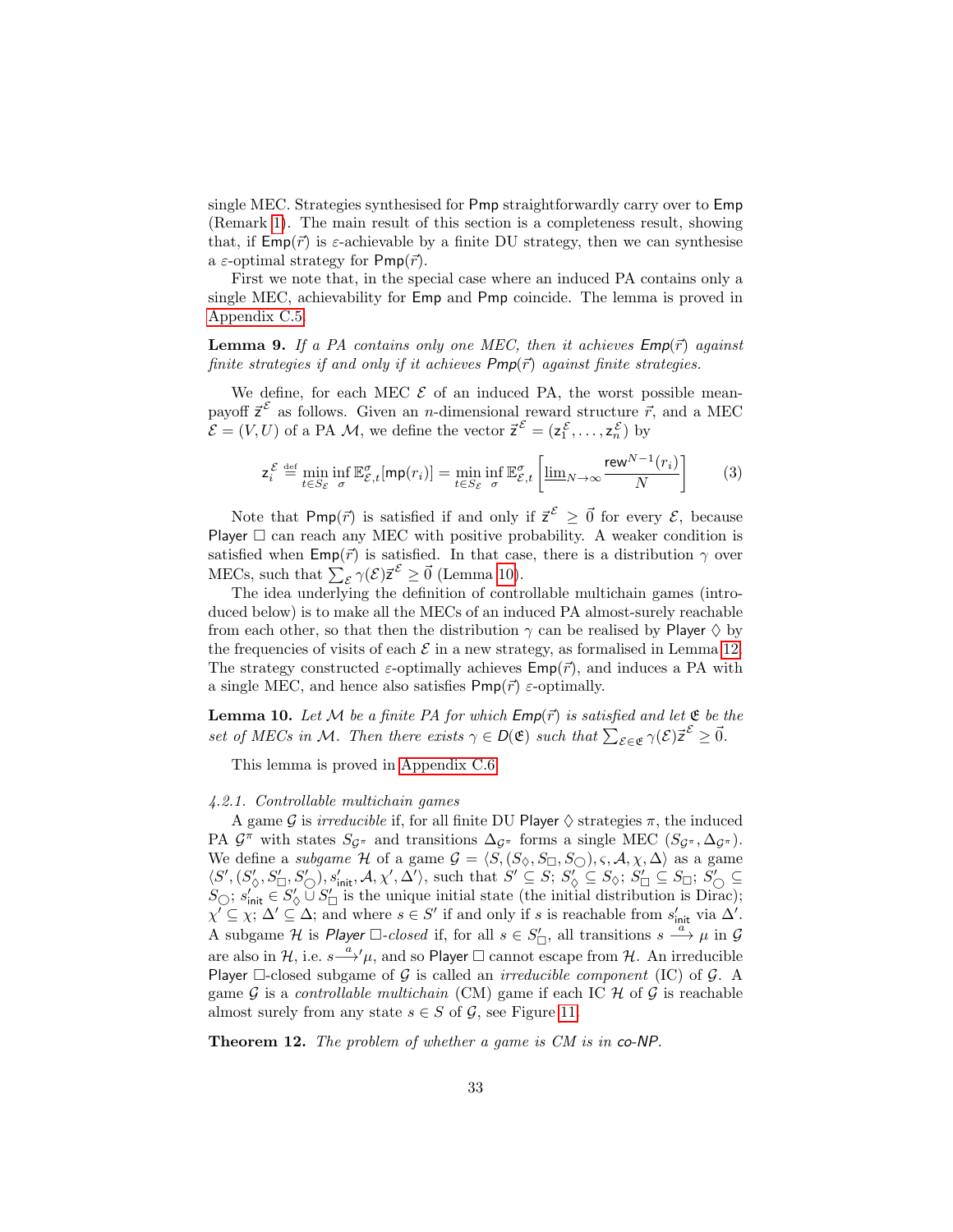<span id="page-34-1"></span>

Figure 11: CM game (left) and non-CM game (right). ICs are annotated using dashed rectangles; note that ICs can overlap, as opposed to MECs in PAs. On the right, the IC containing only  $t_1$  cannot be reached by Player  $\diamond$  from  $t_2$ ; Player  $\diamond$  can achieve an expectation by randomising between  $t_1$  and  $t_2$ , but, for almost-sure satisfaction, cooperation with Player  $\Box$  is required to not loop in  $t_0$ .

*Proof.* A game is not a CM game if it has an IC  $H$  and a state  $s \in S_{\mathcal{G}}$ , such that  $H$  is not reachable almost surely from s. One can guess in polynomial time such a subgame  $H$  and a state s, and check in polynomial time whether  $H$  is an IC, and whether  $\mathcal H$  is not reachable almost surely from s (Lemma [2\)](#page-15-1). Hence, the problem lies in co-NP.  $\Box$ 

The main property we use below is that, for any CM game and any finite DU strategy, MECs in the induced PA are almost surely reachable from everywhere in the PA. This property is in fact equivalent to the definition of CM games as stated in the following lemma. Given a MEC  $\mathcal{E} = (S_{\mathcal{E}}, \Delta_{\mathcal{E}})$  of an induced PA  $\mathcal{G}^{\pi}$ , define the set  $S_{\mathcal{G},\mathcal{E}}$  of  $\mathcal{G}$ -states s occurring in  $\mathcal{E}$  (we recall that states of  $\mathcal{E}$ are of the form  $(s, \mathfrak{m})$  or  $((s, s'), \mathfrak{m})$ . We have the following lemma, which is proved in [Appendix C.7.](#page-73-0)

<span id="page-34-2"></span>**Lemma 11.** A game  $\mathcal G$  is a CM game if and only if, for every finite DU strategy  $\pi$ , for every MEC  $\mathcal{E}$  of  $\mathcal{G}^{\pi}$ ,  $S_{\mathcal{G},\mathcal{E}}$  is almost surely reachable from every state of s.

While a Player  $\Diamond$  strategy  $\pi$  achieving an Emp CQ may randomise between several MECs, a strategy  $\pi$  for Pmp CQ must be winning in every reached MEC. Given a strategy  $\pi$  achieving  $\mathsf{Emp}(\vec{r})$  in a CM game  $\mathcal{G}$ , we can construct a strategy  $\pi$  that  $\varepsilon$ -achieves Pmp( $\vec{r}$ ), by inducing a single MEC in  $\mathcal{G}^{\pi}$ , and simulating the distribution over the MECs in  $\mathcal{G}^{\pi}$ .

#### <span id="page-34-0"></span>4.2.2. Strategy construction

We construct  $\underline{\pi}$  by looping between MECs, where each MEC  $\mathcal{E}_l$  is of a PA  $\mathcal{G}^{\pi^l}$  and has an associated finite step count  $N_l$ .

Since G is CM, from each  $s \in S_G$ , each MEC  $\mathcal E$  can be reached almost surely by an MD strategy  $\pi^{\mathcal{E}} : S \to S_{\bigcirc}$  (see Lemma [11](#page-34-2) and Lemma [2\)](#page-15-1). We first explain the intuition of our construction of  $\pi$ . We start  $\pi$  by playing  $\pi^{\mathcal{E}_1}$ , the MD strategy to reach  $\mathcal{E}_1$ . As soon as  $\mathcal{E}_1$  is reached,  $\underline{\pi}$  switches to  $\pi^1$ , which is played for  $N_1$  steps, that is,  $\pi$  stays inside  $\mathcal{E}_1$  for  $N_1$  steps. Then, from whatever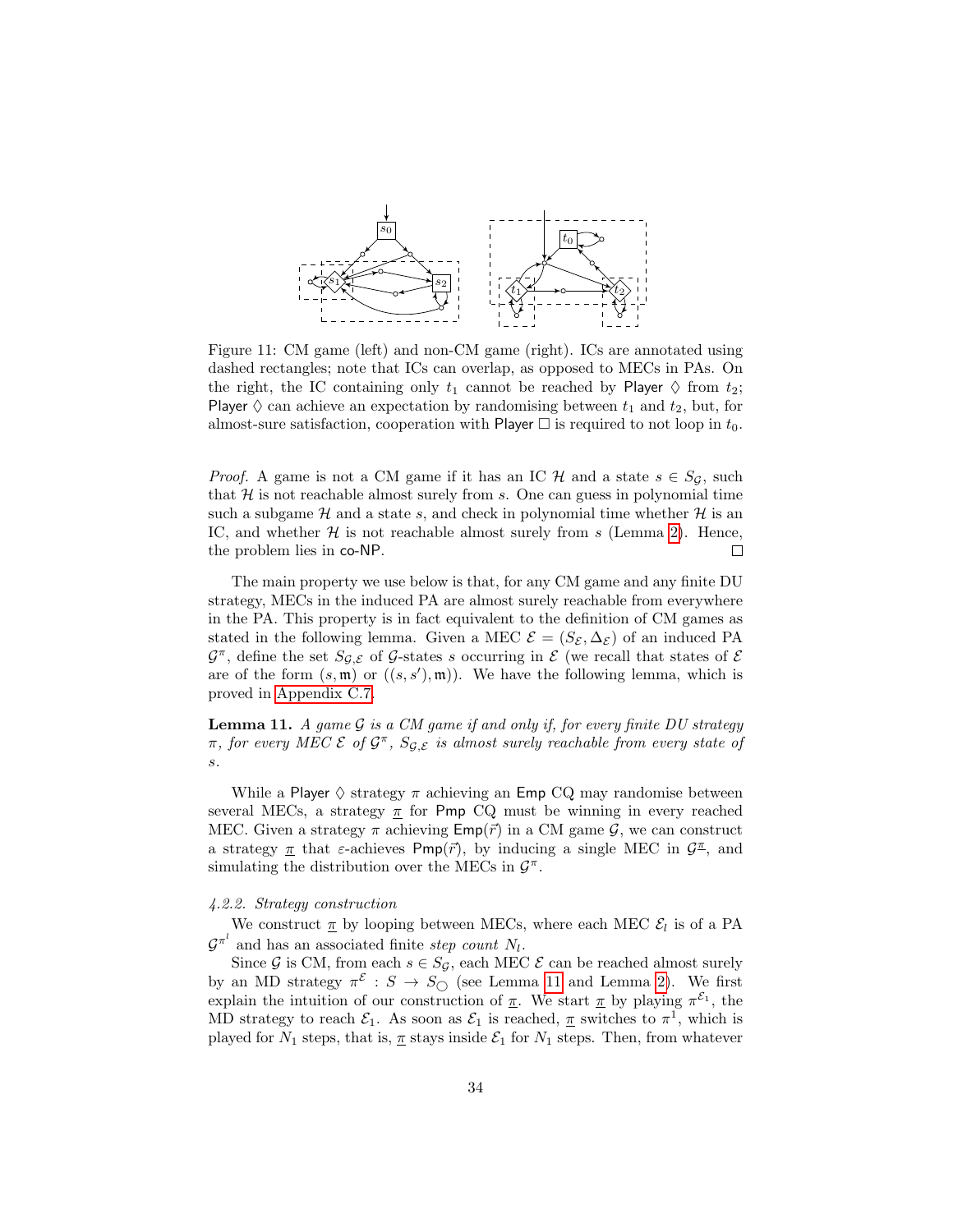<span id="page-35-1"></span>

Figure 12: Illustrating the strategy  $\pi$  to simulate the distribution  $\gamma$  between MECs  $\mathcal{E}_1, \mathcal{E}_2, \ldots, \mathcal{E}_L$ .

state s in  $\mathcal{E}_1$  the game is in,  $\underline{\pi}$  plays  $\pi^{\mathcal{E}_2}$ , and then in a similar fashion switches to  $\pi^2$  for  $N_2$  steps within  $\mathcal{E}_2$ . This continues until  $\mathcal{E}_L$  is reached, at which point π goes back to  $\mathcal{E}_1$  again. The strategy π keeps track in memory of whether it is going to a MEC  $\mathcal{E}$ , denoted  $\triangleright \mathcal{E}$ , or whether it is at a MEC  $\mathcal{E}$  and has played j steps, denoted  $j@{\mathcal{E}}$ . We emphasise that the strategies are finite DU. See Figure [12](#page-35-1) for an illustration of  $\pi$ .

**Definition 7.** Let  $\pi^l = \langle \mathfrak{M}^l, \pi_c^l, \pi_u^l, \pi_d^l \rangle$  be finite DU Player  $\Diamond$  strategies, for  $1 \leq l \leq L$ , with respective MECs  $\mathcal{E}_l$  and step counts  $N_l$ . The step strategy  $\underline{\pi}$  is defined as  $\langle \underline{\mathfrak{M}}, \underline{\pi}_c, \underline{\pi}_u, \underline{\pi}_d \rangle$ , where

$$
\underline{\mathfrak{M}} \stackrel{\text{def}}{=} (\mathfrak{M} \times \{ j \mathfrak{Q} \mathcal{E}_l \mid l \leq L, j \leq N_l \}) \cup \bigcup_{l=1}^L \{ \triangleright \mathcal{E}_l \},
$$

and where, for all  $s, t, u \in S_{\mathcal{G}}, l \leq L, j \leq N_l$ , and  $\mathfrak{m} \in \mathfrak{M}$ ,

$$
\underline{\pi}_d(s) \stackrel{\text{def}}{=} \begin{cases}\n\triangleright \mathcal{E}_1 & \text{if } s \notin S_{\mathcal{G}, \mathcal{E}_1} \\
(\pi_d^1(s), 0 \oplus \mathcal{E}_1) & \text{if } s \in S_{\mathcal{G}, \mathcal{E}_1} \\
\end{cases}
$$
\n
$$
\underline{\pi}_u(\triangleright \mathcal{E}_l, t) \stackrel{\text{def}}{=} \begin{cases}\n\triangleright \mathcal{E}_l & \text{if } t \notin S_{\mathcal{G}, \mathcal{E}_l} \\
(\pi_d^l(t), 0 \oplus \mathcal{E}_l) & \text{if } t \in S_{\mathcal{G}, \mathcal{E}_l} \\
\end{cases}
$$
\n
$$
\underline{\pi}_u((\mathfrak{m}, j \oplus \mathcal{E}_l), s) \stackrel{\text{def}}{=} \begin{cases}\n\triangleright \mathcal{E}_{l'} & \text{if } j = N_l \text{ and } l' = 1 + (l \mod L) \\
(\pi_u^l(\mathfrak{m}, s), j + 1 \oplus \mathcal{E}_l) & \text{if } j < N_l\n\end{cases}
$$
\n
$$
\underline{\pi}_c(s, \triangleright \mathcal{E}_l)(u) \stackrel{\text{def}}{=} \pi^{\mathcal{E}_l}(s)(u)
$$
\n
$$
\underline{\pi}_c(s, (\mathfrak{m}, j \oplus \mathcal{E}_l))(t) \stackrel{\text{def}}{=} \pi^l(s, \mathfrak{m})(t).
$$

The following lemma justifies that, for appropriate choices of the step counts  $N_l$ , the strategy  $\underline{\pi}$  approximates a distribution between MECs of  $\mathcal{G}^{\pi}$ , while only inducing a single MEC in  $\mathcal{G}^{\pi}$ .

<span id="page-35-0"></span>**Lemma 12.** Let G be a CM game, let  $\pi^l$  be finite DU strategies with associated MECs  $\mathcal{E}_l$  of  $\mathcal{G}^{\pi^l}$ , for  $1 \leq l \leq L$ , and let  $\mathfrak E$  be the set of MECs  $\{\mathcal{E}_l | l \leq l \leq L\}$ . Then, for all  $\gamma \in D(\mathfrak{E})$  and  $\varepsilon > 0$ , there exists a finite DU strategy  $\underline{\pi}$  such that  $\mathcal{G}^{\pi}$  contains only one MEC, and for all finite Player  $\Box$  strategies  $\sigma$ 

$$
\mathbb{E}_{\mathcal{G}}^{\overline{\pi},\sigma}[mp(\vec{r})] \geq \sum_{\mathcal{E}\in\mathfrak{E}} \gamma(\mathcal{E}) \vec{z}^{\mathcal{E}} - \varepsilon.
$$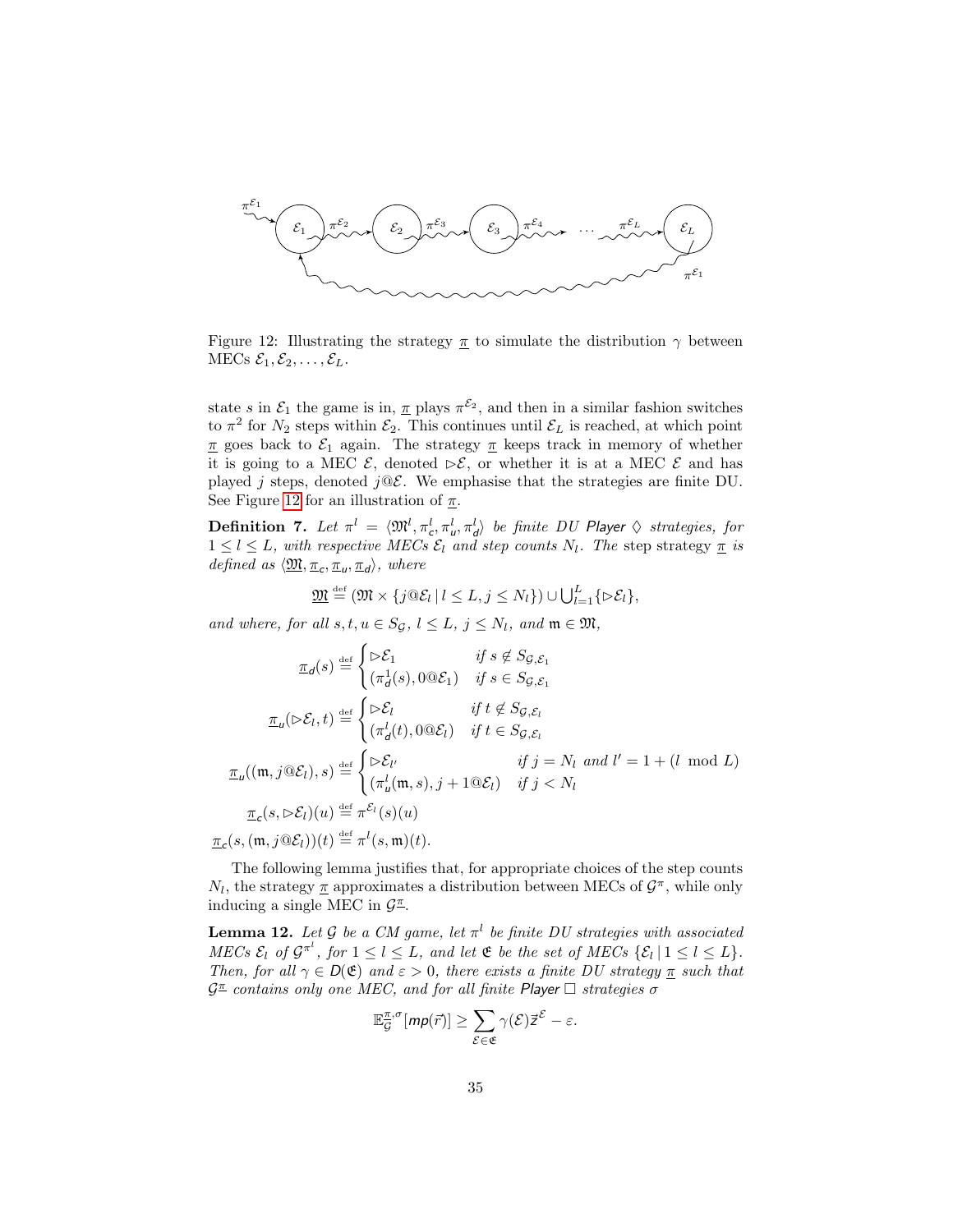For the proof of the above lemma see [Appendix C.8.](#page-73-0)

We now show in Theorem [13,](#page-36-0) the main result of this section, that in CM games, for any  $\varepsilon > 0$ , we can find a strategy  $\pi$  that achieves  $\mathsf{Pmp}(\vec{r}+\varepsilon)$  whenever  $\mathsf{Emp}(\vec{r})$  is achievable. The  $\varepsilon$  degradation is unavoidable for finite strategies, due to the need for infinite memory in general, see Figure [6.](#page-21-0) Here, the strategy  $\pi$  has to minimise the transient contribution, which only vanishes if the step counts  $N_l$  go to infinity.

<span id="page-36-0"></span>Theorem 13. In CM games, it holds that

 $Pareto_{FDU,FSU}(Emp(\vec{r})) = Pareto_{FDU}(Emp(\vec{r})) = Pareto(Pmp(\vec{r}))$ 

Proof. By Theorem [6](#page-21-1) and Remark [1](#page-16-0) it holds that

 $Pareto(Pmp(\vec{r})) = Pareto_{FDU}(Pmp(\vec{r})) \subseteq Pareto_{FDU}(Emp(\vec{r})) \subseteq Pareto_{FDU,FSU}(Emp(\vec{r}))$ .

It then remains to show that  $Pareto_{FDU,FSU}(Emp(\vec{r})) \subseteq Pareto(Pmp(\vec{r}))$ . For this purpose, it suffices to show that if a finite DU strategy  $\pi$  achieves  $\mathsf{Emp}(\vec{r})$ against finite Player  $\Box$  strategies then, for all  $\varepsilon > 0$ , there is a finite DU strategy  $\pi$  achieving Pmp( $\vec{r}+\vec{\varepsilon}$ ). We find a winning strategy  $\pi$  such that the induced PA  $\mathcal{G}^{\mathcal{I}}$  contains only a single MEC (which is reached w.p. 1, potentially via some transient states). Then we apply Lemma [9](#page-33-0) to conclude that  $\pi$  also wins for Pmp. Let  $\varepsilon > 0$  and let  $\pi$  be a finite DU strategy such that  $\mathcal{G}^{\pi} \models \text{Emp}(\vec{r})$ . The induced PA  $\mathcal{G}^{\pi}$  contains a set  $\mathfrak{E}$  of L MECs. If  $L = 1$ , we let  $\pi = \pi$ . If, on the other hand,  $L > 1$ , we construct a strategy  $\pi$  such that  $\mathcal{G}^{\pi} \models \text{Emp}(\vec{r} + \vec{\varepsilon})$  as follows. First, from Lemma [10,](#page-33-1) we obtain a distribution  $\gamma$  such that  $\sum_{\mathcal{E} \in \mathfrak{E}} \gamma(\mathcal{E}) \vec{z}^{\mathcal{E}} \geq \vec{0}$ . We then apply Lemma [12](#page-35-0) with  $\pi^l = \pi$  for each MEC  $\mathcal{E}_l \in \mathcal{G}^{\pi}$ , to find a strategy  $\pi$ , so that  $\mathcal{G}^{\pi}$  contains only one MEC, and for all finite Player  $\Box$  strategies  $\sigma$ , it holds that

$$
\mathbb{E}_{\mathcal{G}}^{\pi,\sigma}[\mathsf{mp}(\vec{r})] \geq \sum_{l=1}^{L} \gamma(\mathcal{E}_{l}) \vec{z}^{\mathcal{E}_{l}} - \varepsilon \geq -\varepsilon.
$$

We conclude that  $\pi$  achieves  $Pmp(\vec{r} + \vec{\varepsilon})$  using Lemma [9.](#page-33-0)

 $\Box$ 

#### 4.2.3. Emp MQs in CM Games

We can now summarise the results of this section in Theorem [14,](#page-36-1) which allows us to synthesise  $\varepsilon$ -optimal strategies for **Emp** objectives in CM games.

<span id="page-36-1"></span>**Theorem 14.** In CM games with  $\mathsf{Emp}\ MQs\ \psi$ , one can solve the two following problems using the algorithms for Pmp CQs.

- 1. Compute an  $\varepsilon$ -tight under-approximation of the Pareto set Pareto<sub>FDU,FSU</sub>( $\psi$ ).
- 2. Synthesise a strategy winning against every finite strategy for every target vector  $\vec{u}$  such that  $\vec{u} + \vec{\varepsilon} \in$  Pareto<sub>FDU,FSU</sub> $(\psi)$ .
- *Proof.* 1. According to Theorem [9,](#page-31-0) it suffices to determine, for every  $\vec{x} \in$ Grid, an  $\varepsilon$ -tight under-approximation of Pareto<sub>FDU,FSU</sub>( $E(\vec{x} \cdot_n m p(\vec{r}))$ ). By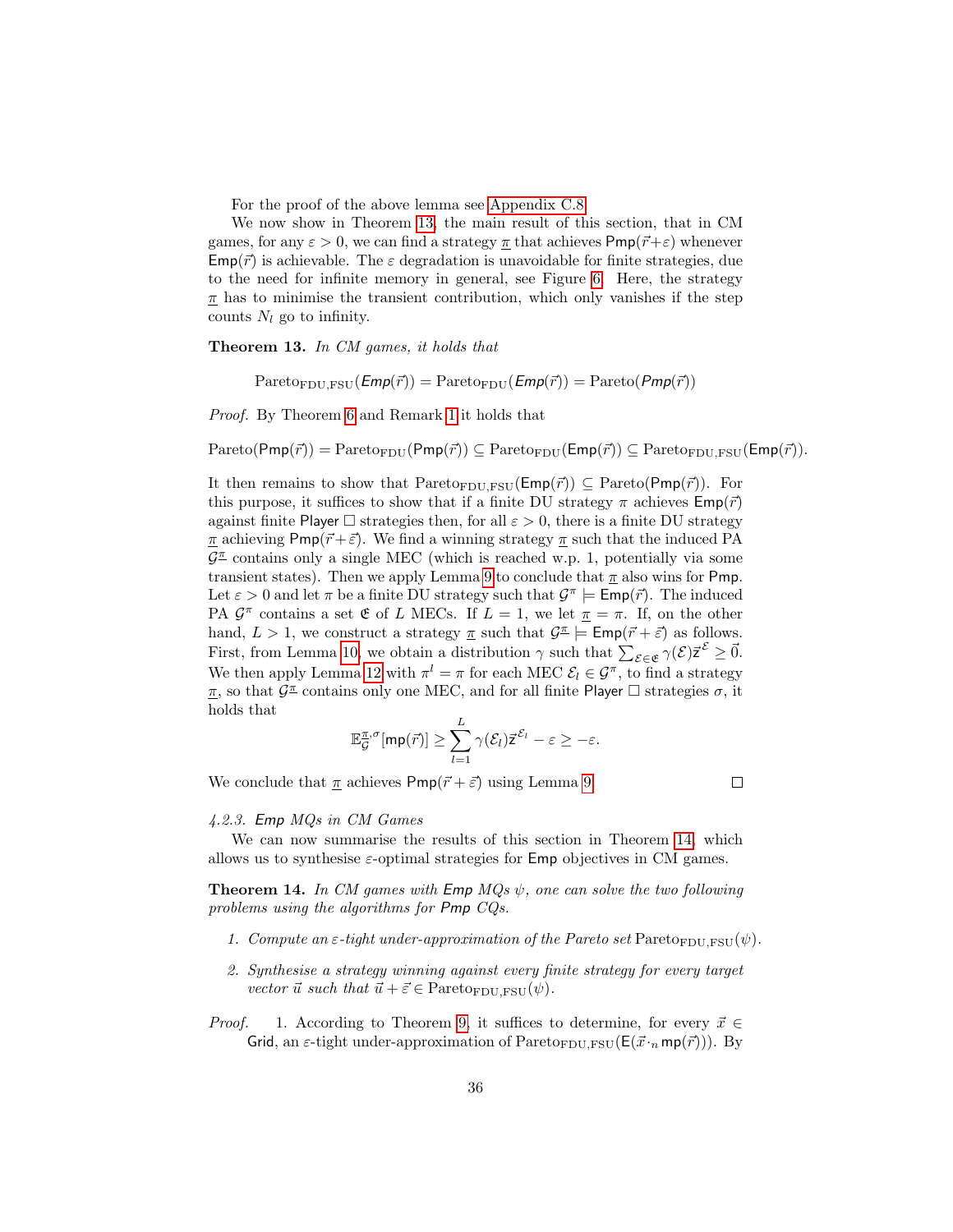Proposition [13](#page-36-0) and Theorem 13 we have  $\text{Pareto}_{\text{FDU},\text{FSU}}(E(\vec{x} \cdot_n \text{mp}(\vec{r})))$  = Pareto<sub>FDU,FSU</sub>( $\textsf{Emp}(\vec{x} \cdot_n \vec{r})$ ) = Pareto( $\textsf{Pmp}(\vec{x} \cdot_n \vec{r})$ ). By Theorem [5,](#page-21-2)  $\varepsilon$ -tight under-approximation can be computed for these sets.

2. According to Theorem [10,](#page-32-0) it suffices to solve the synthesis problem for  $E(\vec{x} \cdot_n m p(\vec{r}))$ . Take a vector in Pareto<sub>FDU,FSU</sub> $(E(\vec{x} \cdot_n m p(\vec{r}))) =$  Pareto(Pmp( $\vec{x} \cdot_n$  $\vec{r}$ ), then with Algorithm [1](#page-1-0) we synthesise a finite strategy winning for Pmp( $\vec{x} \cdot_n \vec{r}$ )(- $\varepsilon$ ), and hence for Emp( $\vec{x} \cdot_n \vec{r}$ )(- $\varepsilon$ ). This strategy is also winning against any finite Player  $\Box$  strategy for  $E(\vec{x} \cdot_n mp(\vec{r}))$  thanks to Proposition [13.](#page-51-0)

 $\Box$ 

#### 5. Compositional Strategy Synthesis

In this section we develop our framework for compositional strategy synthesis. We consider synthesis rules of the form

$$
\frac{(\mathcal{G}^i)^{\pi^i} \models \bigwedge_{j=1}^m \varphi_j^i \quad i \in I}{(\|_{i \in I} \mathcal{G}^i)^{\|_{i \in I} \pi^i} \models \varphi},
$$

which hold for all Player  $\Diamond$  strategies  $\pi^i$ . Thus, strategies  $\pi^i$  synthesised for the components  $\mathcal{G}^i$  yield a strategy  $\|_{i\in I} \pi^i$  for the composed game  $\|_{i\in I} \mathcal{G}^i$ . We develop the game and strategy composition operators  $(\|)$ , and show how to instantiate sound synthesis rules. Note that, in this section, we allow deadlocks in the composed games.

#### 5.1. Game Composition

We provide a synchronising composition of games so that controllability is preserved for Player  $\diamondsuit$ , that is, actions controlled by Player  $\diamondsuit$  in the components are controlled by Player  $\Diamond$  in the composition. Our composition is inspired by interface automata [\[24\]](#page-47-0), which have a natural interpretation as (concurrent) games. Each component game is endowed with an alphabet of actions  $A$ , where synchronisation on *shared actions* in  $\mathcal{A}^1 \cap \mathcal{A}^2$  is viewed as a (blocking) communication over ports, as in interface automata, though for simplicity we do not distinguish inputs and outputs. Synchronisation is multi-way and we do not impose input-enabledness of IO automata [\[21\]](#page-47-1). Strategies can choose between moves, and so, within a component, nondeterminism in Player  $\diamond$  states is completely controlled by Player  $\Diamond$ . In our game composition, synchronisation is over actions only, and hence the choice between several moves with the same action is hidden to other components.

#### 5.1.1. Normal form of a game

The first step of our composition ensures games are in normal form. We can transform every game into its corresponding normal form, which does not affect achievability of specifications defined on traces.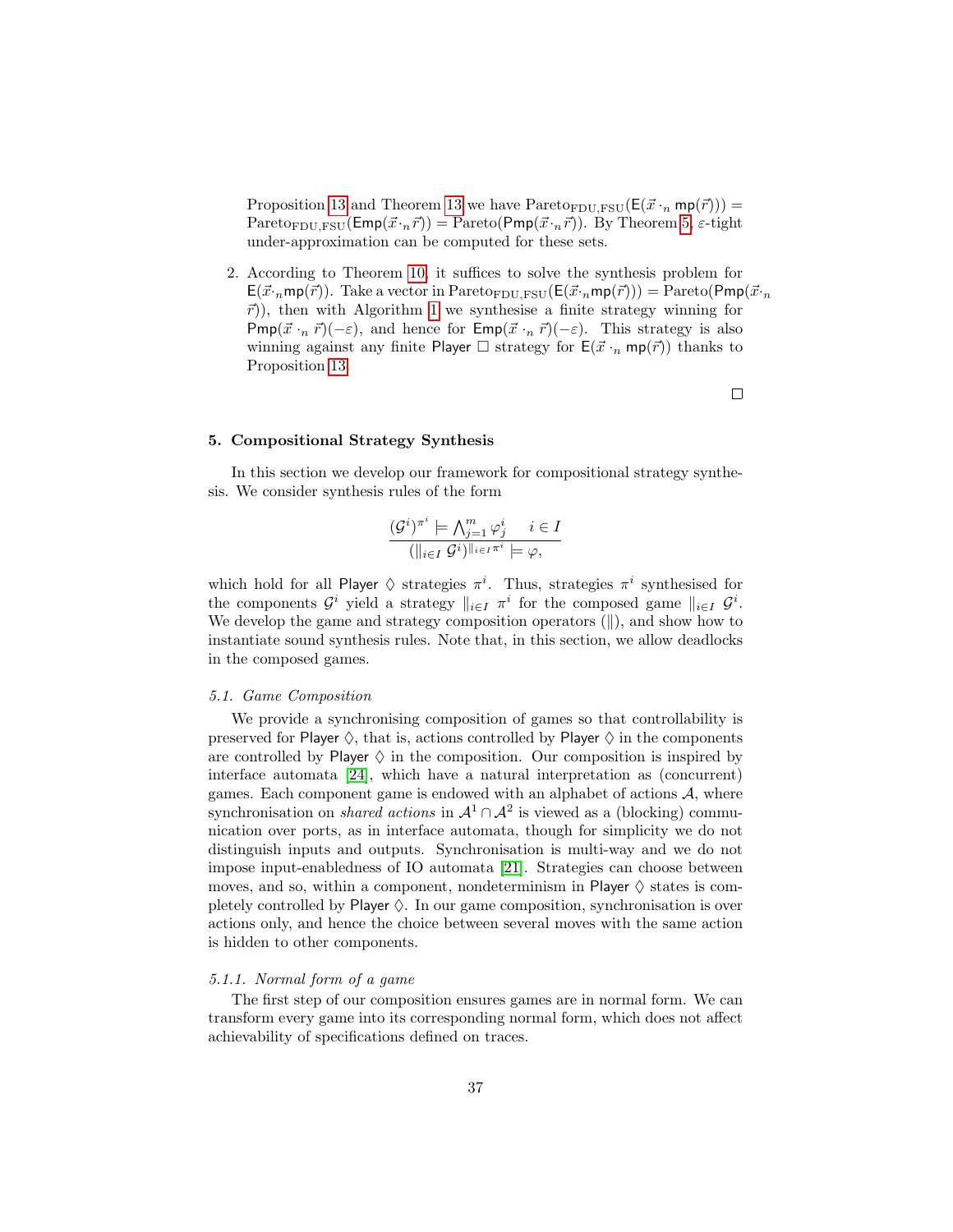**Definition 8.** A game is in normal form if every  $\tau$ -transition  $s \stackrel{\tau}{\longrightarrow} \mu$  is from a Player  $\Box$  state s to a Player  $\Diamond$  state s' with a Dirac distribution  $\mu = s'$ ; and every Player  $\Diamond$  state s can only be reached by an incoming move  $(\tau, s)$ .

In particular, every distribution  $\mu$  of a non- $\tau$ -transition, as well as the initial distribution, assigns probability zero to all Player  $\diamondsuit$  states. Given a game  $\mathcal G$ without  $\tau$ -transitions, one can construct its normal form by splitting every state  $s \in S_{\lozenge}$  into a Player  $\square$  state  $\overline{s}$  and a Player  $\lozenge$  state  $\underline{s}$ , such that (a) the incoming (resp. outgoing) moves of  $\bar{s}$  (resp.  $\underline{s}$ ) are precisely the incoming (resp. outgoing) moves of s, with every Player  $\Diamond$  state  $t \in S_{\Diamond}$  replaced by  $\overline{t}$ ; and (b) the only outgoing (resp. incoming) move of  $\bar{s}$  (resp.  $\underline{s}$ ) is  $(\tau, \underline{s})$ . Intuitively, at  $\bar{s}$  the game is idle until Player  $\Box$  allows Player  $\Diamond$  to choose a move in <u>s</u>. Hence, any strategy for a game carries over naturally to its normal form, and for specifications defined on traces we can operate w.l.o.g. with normal-form games. Also,  $\tau$  can be considered as a scheduling choice. In the transformation to normal form, at most one such scheduling choice is introduced for each Player  $\Box$  state, but in the composition several scheduling choices may be present at a Player  $\Box$  state, so that Player  $\Box$  resolves nondeterminism arising from concurrency.

#### 5.1.2. Composition

Given games  $\mathcal{G}^i$ ,  $i \in I$ , in normal form with respective player states  $S^i_{\Diamond} \cup S^i_{\Box}$ , the set of player states  $S_{\Diamond} \cup S_{\Box}$  of the composition is a subset of the Cartesian product  $\prod_{i\in I} S^i_{\Diamond} \cup S^i_{\Box}$ . Due to the normal form, each state  $\vec{s} \in S_{\Diamond} \cup S_{\Box}$  contains either no Player  $\Diamond$  component, in which case  $\vec{s} \in S_{\Box}$ , or contains exactly one Player  $\Diamond$  component, in which case  $\vec{s} \in S_{\Diamond}$ . We denote by  $s^i$  the *i*th component of  $\vec{s} \in \prod_{i \in I} S^i$ . We denote by  $\vec{\mu}$  the product distribution of  $\mu^i \in D(S^i)$  for  $i \in I$ , defined on  $\prod_{i\in I} S^i$  by  $\vec{\mu}(\vec{s}) \stackrel{\text{def}}{=} \prod_{i\in I} \mu^i(s^i)$ . We say that a transition  $\vec{s} \stackrel{a}{\longrightarrow} \vec{\mu}$ *involves* the *i*th component if  $s^i \stackrel{a}{\longrightarrow} \mu^i$ , otherwise the state remains the same  $\mu^{i}(s^{i}) = 1$ . Note that, due to the normal form,  $\vec{\zeta}$  for the composed game is such that supp( $\zeta$ )  $\subseteq S_{\square}$ . We define the set of actions *enabled* in a state s by  $\mathsf{En}(s) \stackrel{\text{def}}{=} \{a \in \mathcal{A} \mid \exists \mu \, . \, s \stackrel{a}{\longrightarrow} \mu\}.$ 

**Definition 9.** Given normal-form games  $G^i = \langle S^i, (S^i_{\diamondsuit}, S^i_{\square}, S^i_{\diamondsuit}), \varsigma^i, \mathcal{A}^i, \chi^i, \Delta^i \rangle$ ,  $i \in I$ , their composition is the game  $||_{i \in I}$   $G^i \stackrel{\text{def}}{=} \langle S, (S_{\Diamond}, S_{\Box}, S_{\bigcirc}), \prod_{i \in I} \varsigma^i, \bigcup_{i \in I} \mathcal{A}^i, \chi, \Delta \rangle$ , where the sets of Player  $\Diamond$  and Player  $\Box$  states

$$
S_{\Diamond} \subseteq \{ \vec{s} \in \prod_{i \in I} (S_{\Diamond}^i \cup S_{\Box}^i) \, | \, \exists ! \iota \, . \, s^{\iota} \in S_{\Diamond}^{\iota} \} \qquad \text{and} \qquad S_{\Box} \subseteq \prod_{i \in I} S_{\Box}^i,
$$

are defined inductively to contain the reachable states, where  $S_{\bigcirc}$ ,  $\chi$ , and  $\Delta$  are defined via

- $\vec{s} \stackrel{a}{\longrightarrow} \vec{\mu}$  for  $a \neq \tau$  if at least one component is involved and the involved components are exactly those with a in their action alphabet, and if  $\vec{s}$  is a Player  $\Diamond$  state then its only Player  $\Diamond$  component  $\mathcal{G}^i$  is involved; and
- $\vec{s} \stackrel{\tau}{\longrightarrow} \vec{t}$  if exactly one component  $\mathcal{G}^i$  is involved,  $\vec{s} \in S_{\Box}$ , and  $\mathsf{En}(\vec{t}) \neq \emptyset$ .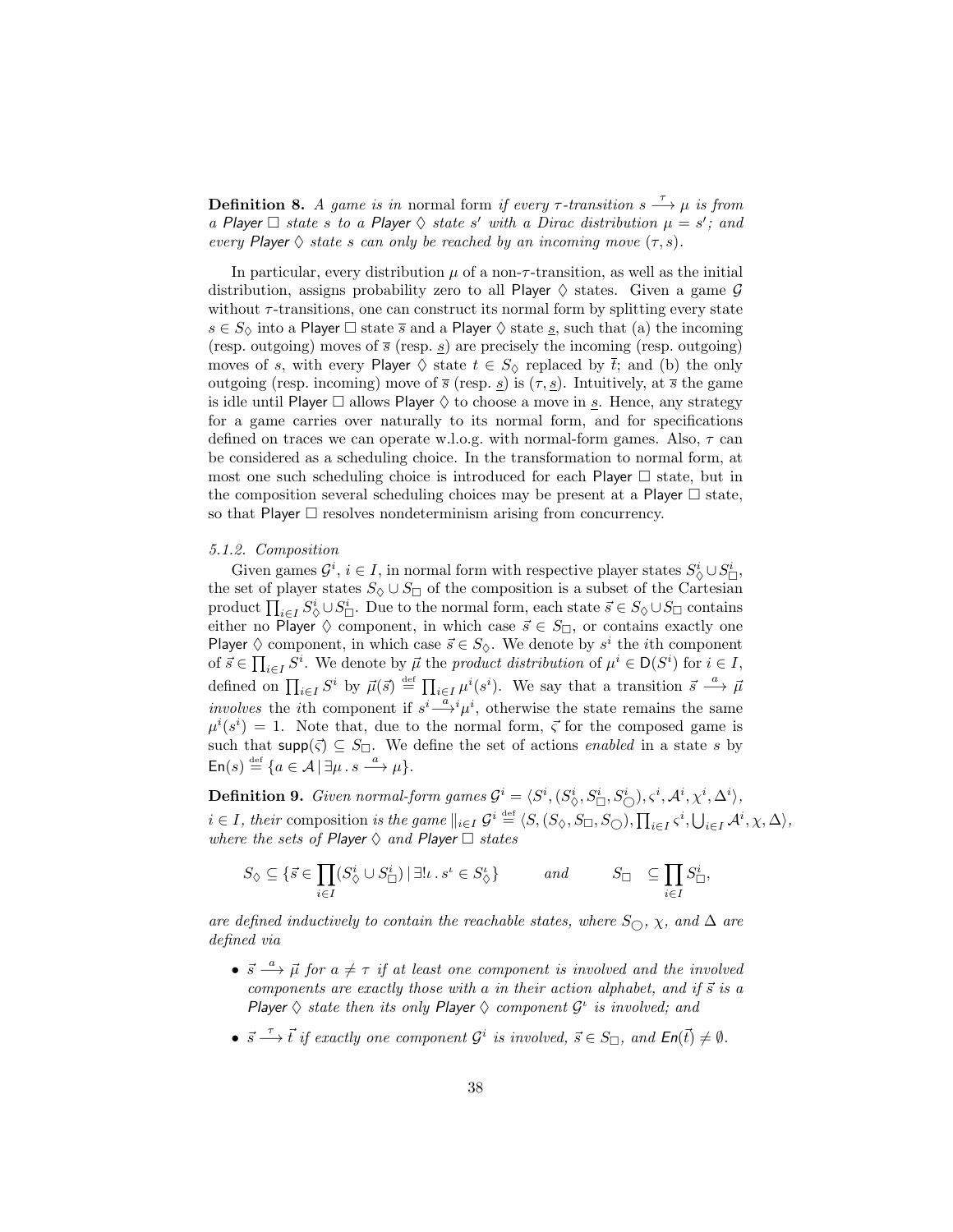We take the view that the identity of the players must be preserved through composition to facilitate synthesis, and thus Player  $\diamond$  actions of the individual components are controlled by a single Player  $\Diamond$  in the composition. Player  $\Box$ in the composition acts as a scheduler, controlling which component advances and, in Player  $\square$  states, selecting among available actions, whether synchronised or not. Synchronisation in Player  $\Diamond$  states means that Player  $\Diamond$  in one component may indirectly control some Player  $\Box$  actions in another component. In particular, we can impose assume-guarantee contracts at the component level, so that Player  $\diamond$  of different components can cooperate to achieve a common goal: in one component Player  $\Diamond$  satisfies the goal B under an assumption A on its environment behaviour (i.e.  $A \rightarrow B$ ), while Player  $\Diamond$  in the other component ensures that the assumption is satisfied, against all Player  $\Box$  strategies.

Under specifications defined on traces, our game composition is both associative and commutative, facilitating a modular model development. We define the relation  $\simeq$  between games so that  $\mathcal{G}^1 \simeq \mathcal{G}^2$  means that, for all specifications  $\varphi$  defined on traces,  $\mathcal{G}^1 \models \varphi$  if and only if  $\mathcal{G}^2 \models \varphi$ .

**Proposition 11.** Given normal-form games  $\mathcal{G}^1$ ,  $\mathcal{G}^2$  and  $\mathcal{G}^3$ , we have  $\mathcal{G}^1$  ||  $\mathcal{G}^2 \simeq \mathcal{G}^2 \parallel \mathcal{G}^1$  (commutativity), and  $(\mathcal{G}^1 \parallel \mathcal{G}^2) \parallel \mathcal{G}^3 \simeq \mathcal{G}^1 \parallel (\mathcal{G}^2 \parallel \mathcal{G}^3) \models \varphi$ ( associativity).

Our composition is closely related to PA composition [\[52\]](#page-49-0), with the added condition that in Player  $\diamondsuit$  states the Player  $\diamondsuit$  component must be involved. As PAs are games without Player  $\diamondsuit$  states, the game composition restricted to PAs is the same as classical PA composition. The condition  $\text{En}(t) \neq \emptyset$  for  $\tau$ -transitions ensures that a Player  $\diamond$  state is never entered if it were to result in deadlock introduced by the normal form transformation. Deadlocks that were present before the transformation are still present in the normal form. In the composition of normal form games,  $\tau$ -transitions are only enabled in Player  $\Box$  states, and Player  $\Diamond$  states are only reached by such transitions; hence, composing normal form games yields a game in normal form.

**Example 8.** The game in Figure  $\gamma$  (right) is the composition of the two games on the left, which are already in normal form. Actions a and b are synchronised. Player  $\Box$  controls b in both  $s_1$  and  $t_1$ , and so in the composition Player  $\Box$  controls b at  $(s_1, t_1)$ . Player  $\Box$  controls a in  $s_1$  and  $s_2$ , but Player  $\Diamond$  controls a in  $t_0$ , and so it is controlled by Player  $\Diamond$  in  $(s_1, t_0)$  and  $(s_2, t_0)$  in the composition.

#### 5.2. Strategy Composition

For compositional synthesis, we assume the following compatibility condition on component games, which is analogous to that for single-threaded interface automata [\[24\]](#page-47-0): we require that moves controlled by Player  $\diamond$  in one game are enabled and fully controlled by Player  $\diamond$  in the composition.

**Definition 10.**  $Games (G^i)_{i\in I}$  are compatible if, for every Player  $\diamondsuit$  state  $\vec{s} \in S_{\diamondsuit}$ in the composition with  $s^i \in S^i_{\zeta}$ , if  $s^i \stackrel{a}{\longrightarrow} \mu^i$  then there is exactly one distribution  $\vec{\nu}$ , denoted by  $\langle \mu^{\iota} \rangle_{\vec{s},a}$ , such that  $\vec{s} \stackrel{a}{\longrightarrow} \vec{\nu}$  and  $\nu^{\iota} = \mu^{\iota}$ . (That is, for  $i \neq \iota$  such that  $a \in \mathcal{A}^i$ , there exists exactly one a-transition enabled in  $s^i$ .)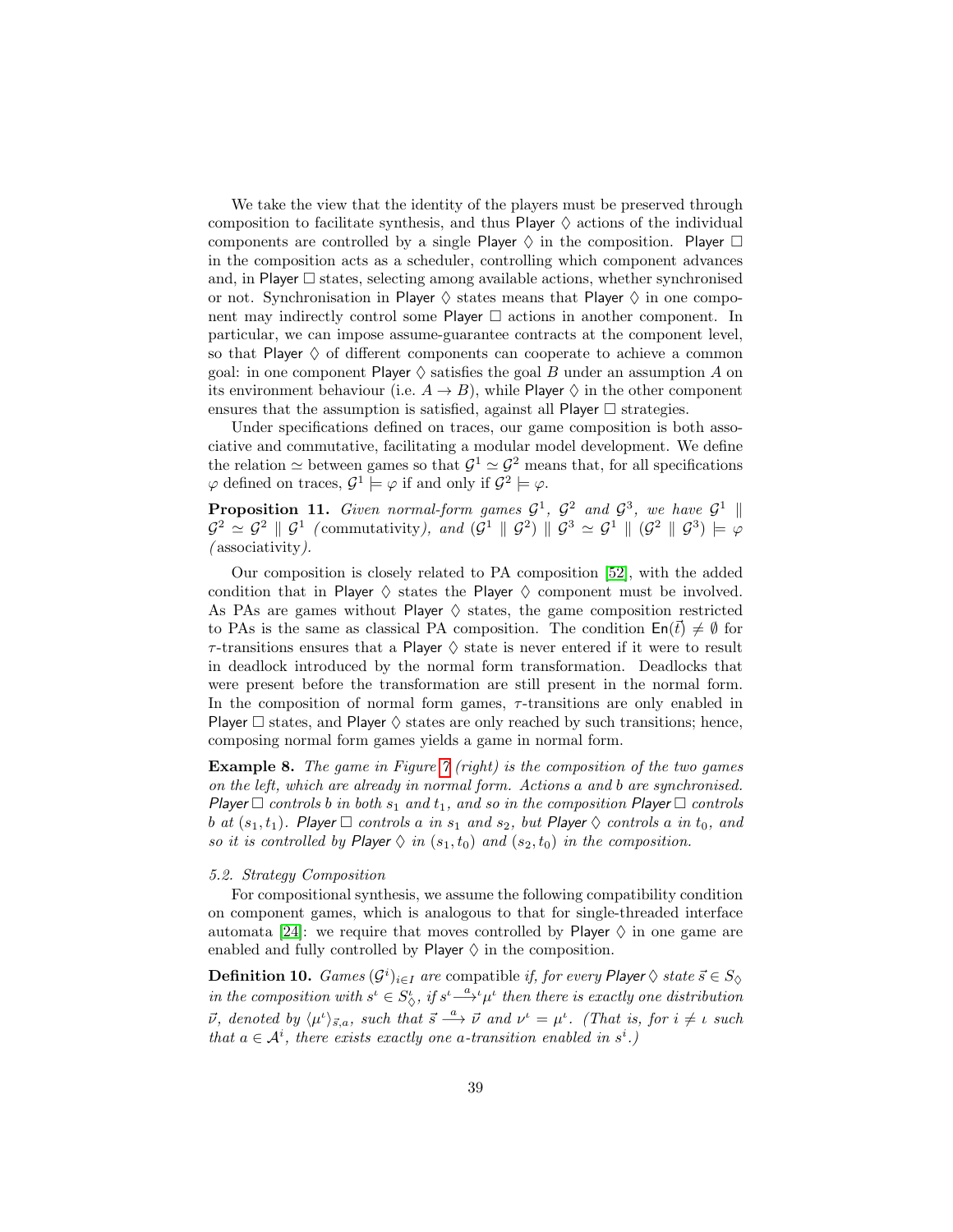#### 5.2.1. Composing SU strategies

The memory update function of the composed SU strategy ensures that the memory in the composition is the same as if the SU strategies were applied to the games individually. We assume w.l.o.g. that from the current memory element m one can recover the current state denoted  $s(\mathfrak{m})$ . We let  $\Gamma(\vec{\mathfrak{m}}, \vec{s})$  be the set of indices of components that update their memory according to a new (stochastic) state formally defined by

$$
\Gamma(\vec{\mathfrak{m}}, \vec{s}) = \begin{cases} \{i \in I \mid s^i \neq s(\mathfrak{m}^i)\} & \text{if } \vec{s} \in S_{\Diamond} \cup S_{\Box} \\ \{i \in I \mid a \in \mathcal{A}_i\} & \text{if } \vec{s} = (a, \vec{\mu}) \in S_{\bigcirc} \text{ s.t. } a \neq \tau \\ \{i\} & \text{if } \vec{s} = (\tau, \vec{t}) \in S_{\bigcirc} \text{ s.t. } s^i \in S_{\Diamond}^i \end{cases}
$$

**Definition 11.** The composition of Player  $\Diamond$  strategies  $\pi^i = \langle \mathfrak{M}^i, \pi^{u,i}, \pi^{c,i}, \pi^{d,i} \rangle$ ,  $i \in I$ , for compatible games is  $||_{i \in I} \pi^i \stackrel{\text{def}}{=} \langle \prod_{i \in I} \mathfrak{M}^i, \pi_c, \pi_u, \pi_d \rangle$ , where

$$
\pi_{\mathsf{c}}(\vec{s}, \vec{\mathfrak{m}})(a, \langle \mu^{\iota} \rangle_{\vec{s}, a}) \stackrel{\text{def}}{=} \pi^{\mathsf{c}, \iota}(s^{\iota}, \mathfrak{m}^{\iota})(a, \mu^{\iota}) \qquad \text{whenever } s^{\iota} \in S^{\iota}_{\diamondsuit}
$$
  
\n
$$
\pi_{\mathsf{u}}(\vec{\mathfrak{m}}, \vec{s})(\vec{\mathfrak{n}}) \stackrel{\text{def}}{=} \prod_{i \in \Gamma(\vec{\mathfrak{m}}, \vec{s})} \pi^{\mathsf{u}, i}(\mathfrak{m}^{i}, s^{i})(\mathfrak{n}^{i}) \qquad \text{whenever } \mathfrak{m}^{i} = \mathfrak{n}^{i} \text{ for } i \neq \Gamma(\vec{\mathfrak{m}}, \vec{s})
$$
  
\n
$$
\pi_{\mathsf{d}}(\vec{s}) \stackrel{\text{def}}{=} \prod_{i \in I} \pi^{\mathsf{d}, i}(s^{i}).
$$

Remark 3. In the above definition, product was defined on SU strategies, as this provides a more compact encoding than with DU strategies. Recall that SU and DU strategies are equally powerful (Proposition [1\)](#page-13-0). For the proofs one can consider w.l.o.g. only products of DU strategies since, when given SU strategies, the product of their determinisation equals the determinisation of their product.

Strategy composition is commutative and associative.

**Proposition 12.** Given compatible normal-form games  $\mathcal{G}^1$ ,  $\mathcal{G}^2$  and  $\mathcal{G}^3$ , and strategies  $\pi^1$ ,  $\pi^2$  and  $\pi^3$ , we have  $(\mathcal{G}^1 \parallel \mathcal{G}^2)^{\pi^1 \parallel \pi^2} \simeq (\mathcal{G}^2 \parallel \mathcal{G}^1)^{\pi^2 \parallel \pi^1}$  (commutativity), and  $((\mathcal{G}^1 \parallel \mathcal{G}^2) \parallel \mathcal{G}^3)^{(\pi^1 \parallel \pi^2) \parallel \pi^3} \simeq (\mathcal{G}^1 \parallel (\mathcal{G}^2 \parallel \mathcal{G}^3))^{(\pi^1 \parallel (\pi^2 \parallel \pi^3))}$  (associativity).

Note that strategy composition can be implemented efficiently by storing the individual strategies and selecting the next move and memory update of the strategies corresponding to the components  $\Gamma(\text{act}(\vec{m}), \vec{s})$  involved in the respective transitions.

## 5.3. Properties of the Composition

We now show that synthesising strategies for compatible individual components is sufficient to obtain a composed strategy for the composed game.

#### 5.3.1. Functional simulations

We introduce functional simulations, which are a special case of classical PA simulations [\[52\]](#page-49-0), and show that they preserve specifications over traces. Intuitively, a PA  $\mathcal{M}'$  functionally simulates a PA  $\mathcal M$  if all behaviours of  $\mathcal M$  are present in  $\mathcal{M}'$ , and if strategies translate from  $\mathcal M$  to  $\mathcal M'$ . Given a distribution  $\mu$ , and a partial function  $\mathcal{F}: S \to S'$  defined on the support of  $\mu$ , we write  $\overline{\mathcal{F}}(\mu)$ for the distribution defined by  $\overline{\mathcal{F}}(\mu)(s') \stackrel{\text{def}}{=} \sum_{\mathcal{F}(s) = s'} \mu(s)$ .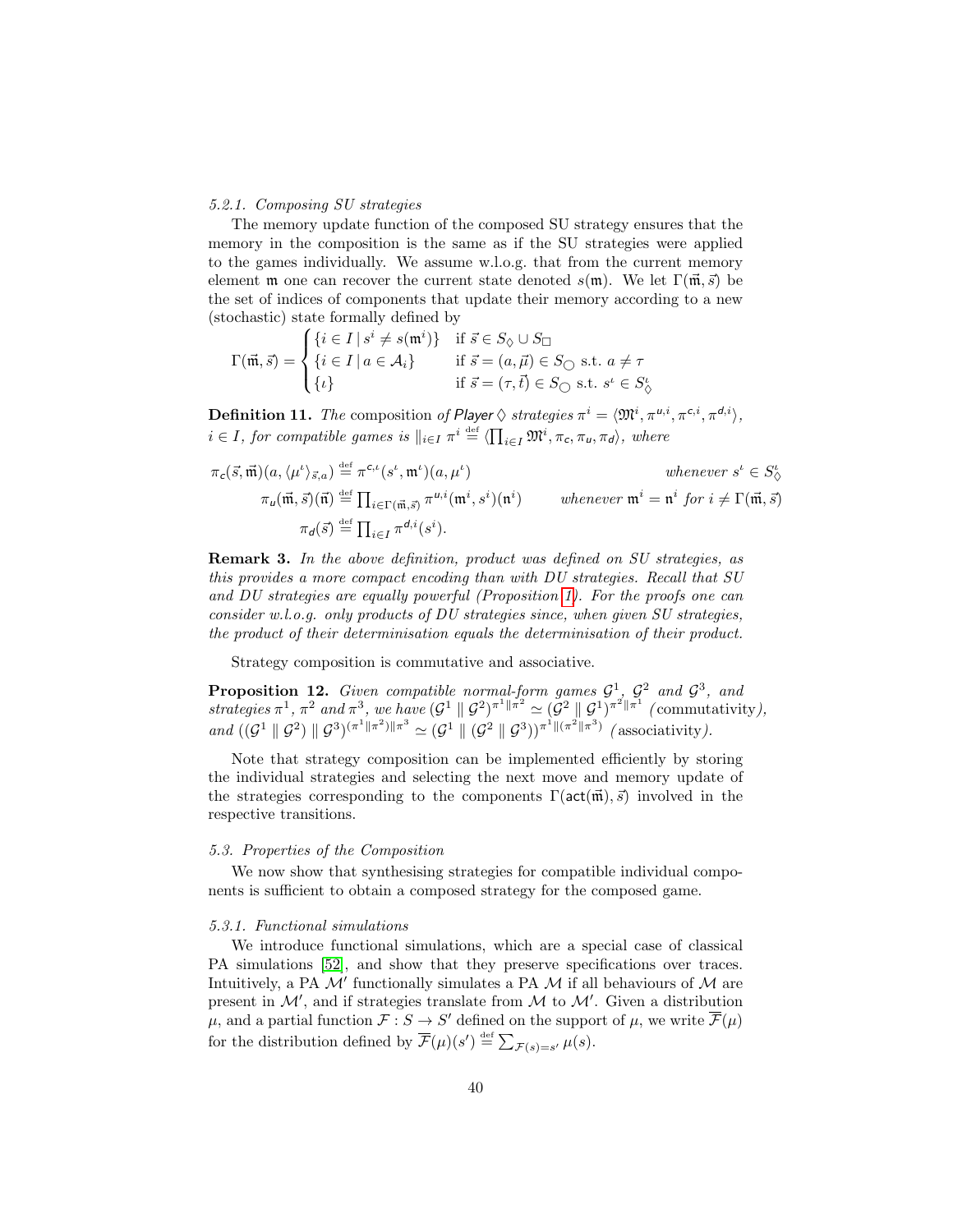**Definition 12.** A functional simulation from a PA  $M$  to a PA  $M'$  is a partial function  $\mathcal{F}: S \to S'$  such that

$$
(F1) \ \overline{\mathcal{F}}(\varsigma) = \varsigma'; \ and
$$

(F2) if  $s \stackrel{a}{\longrightarrow} \mu$  in M then  $\mathcal{F}(s) \stackrel{a}{\longrightarrow} \overline{\mathcal{F}}(\mu)$  in M'.

<span id="page-41-0"></span>**Lemma 13.** Given a functional simulation from a PA  $M$  to a PA  $M'$  and a specification  $\varphi$  defined on traces, for every (finite) strategy  $\sigma$  there is a (finite) strategy  $\sigma'$  such that  $({\cal M}')^{\sigma'} \models \varphi \Leftrightarrow {\cal M}^{\sigma} \models \varphi$ .

We have included the proof of this lemma in [Appendix D.1.](#page-77-0)

5.3.2. From PA composition to game composition

When synthesising a strategy  $\pi^i$  for each component  $\mathcal{G}^i$ , we can induce the PAs  $(G^{i})^{\pi^{i}}$ , and compose them to obtain the composed PA  $||_{i\in I} (G^{i})^{\pi^{i}}$ . However, in our synthesis rule we are interested in the PA  $(\|_{i\in I} \mathcal{G}^i)^{\|_{i\in I}\pi^i}$ , which is constructed by first composing the individual components, and then applying the composed Player  $\diamond$  strategy. The following lemma exhibits a functional simulation between such PAs, which together with Lemma [13](#page-41-0) allows us to develop our synthesis rules for specifications defined on traces.

<span id="page-41-2"></span>**Lemma 14.** Given compatible normal form games  $(G<sup>i</sup>)<sub>i\in I</sub>$ , and Player  $\diamondsuit$  strategies  $(\pi^i)_{i \in I}$ , there is a functional simulation from  $(\|_{i \in I} \mathcal{G}^i)^{\|\cdot\|_{i \in I} \pi^i}$  to  $\|_{i \in I} (\mathcal{G}^i)^{\pi^i}$ .

Proof can be found in [Appendix D.2.](#page-78-0) In general, there is no simulation in the other direction, as in the PA composition states that were originally Player  $\diamond$ states can no longer be distinguished.

## 5.4. Composition Rules

Our main result for compositional synthesis is that any verification rule for PAs gives rise to a synthesis rule for games with the same side conditions, shown in Theorem [15](#page-41-1) below. The idea is to induce PAs from the games using the synthesised strategies, apply PA rules, and, using Lemma [14,](#page-41-2) lift the result back into the game domain.

<span id="page-41-1"></span>**Theorem 15.** Given a rule  $\mathfrak{P}$  for PAs  $\mathcal{M}^i$  and specifications  $\varphi^i_j$  and  $\varphi$  defined on traces, then the rule  $\mathfrak G$  holds for all Player  $\Diamond$  strategies  $\pi^i$  of compatible games  $\mathcal{G}^i$  with the same action alphabets as the corresponding PAs, where

$$
\mathfrak{P}\equiv\frac{\mathcal{M}^i\models\varphi^i_j\quad j\in J\quad i\in I}{\parallel_{i\in I}\mathcal{M}^i\models\varphi,}\qquad and\qquad \mathfrak{G}\equiv\frac{(\mathcal{G}^i)^{\pi^i}\models\bigwedge_{j\in J}\varphi^i_j\quad i\in I}{(\parallel_{i\in I}\mathcal{G}^i)\parallel_{i\in I}\pi^i\models\varphi}.
$$

*Proof.* For all  $i \in I$ , let  $\mathcal{G}^i$  be games, and let  $\pi^i$  be respective Player  $\diamond$  strategies such that  $(\mathcal{G}^i)^{\pi^i} \models \bigwedge_{j \in J} \varphi^i_j$ . By applying the PA rule  $\mathfrak{P}$  with the PAs  $\mathcal{M}^i \stackrel{\text{def}}{=}$  $(\mathcal{G}^i)^{\pi^i}$ , where  $\mathcal{M}^i \models \bigwedge_{j \in J} \varphi^i_j$  for all  $i \in I$  from how the strategies  $\pi^i$  were picked, we have that  $\|_{i\in I}$   $\mathcal{M}^i \models \varphi$ . From Lemma [14,](#page-41-2) there is a functional simulation from  $(\|_{i\in I} \mathcal{G}^i)^{\|\cdot\|_{i\in I}}$  to  $\|_{i\in I} \mathcal{G}^i)^{\pi^i}$ . Since  $\|_{i\in I} \mathcal{G}^i)^{\pi^i} \models \varphi$ , applying Lemma [13](#page-41-0) yields  $(\|_{i\in I} \mathcal{G}^i)^{\|_{i\in I} \pi^i} \models \varphi.$  $\Box$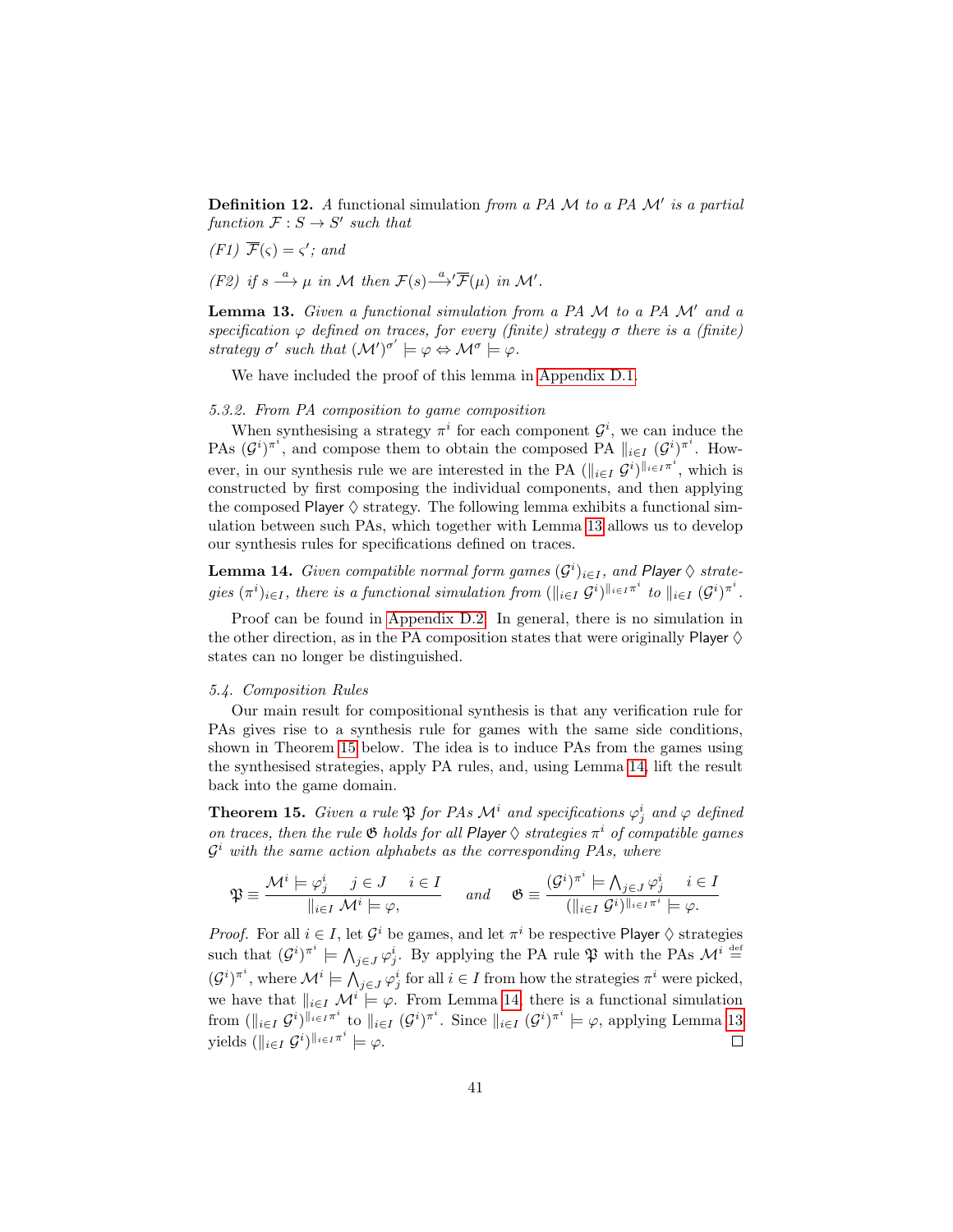Monolithic synthesis is performed for components  $\mathcal{G}^i$ ,  $i \in I$ , by obtaining for each  $i$  a Player  $\Diamond$  strategy  $\pi^i$  for  $\mathcal{G}^i \models \bigwedge_{j \in J} \varphi^i_j.$  We apply  $\mathfrak{P}$  with  $\mathcal{M}_i \stackrel{\text{\tiny def}}{=} (\mathcal{G}^i)^{\pi^i}$ (which never has to be explicitly constructed) to deduce that  $||_{i \in I} \pi^i$  is a winning strategy for Player  $\Diamond$  in  $\Vert_{i\in I}$   $\mathcal{G}^i$ . The rules can be applied recursively, making use of associativity of the game and strategy composition.

Note that, for each choice, the composed strategy takes into account the history of only one component, which is less general than using the history of the composed game. Hence, it may be possible that a specification is achievable in the composed game, while it is not achievable compositionally. Our rules are therefore sound but not complete, even if the PA rules  $\mathfrak P$  are complete.

#### 5.4.1. Verification rules for PAs

We develop PA assume-guarantee rules for specifications defined on traces. Our rules are based on those in [\[36\]](#page-48-0), but we emphasise that Theorem [15](#page-41-1) is applicable to any PA rule. Given a composed PA  $\mathcal{M} = ||_{i \in I} \mathcal{M}^i$ , a strategy  $\sigma$  is fair if each component makes progress infinitely often with probability 1 [\[2\]](#page-45-0). We write  $M \models^{\mathsf{u}} \varphi$  if, for all fair strategies  $\sigma \in \Sigma$ ,  $\mathcal{M}^{\sigma} \models \varphi$ . Note that a specification defined on traces remains defined on traces under fairness. In games, fairness is imposed only on Player  $\Box$ , and for a single component fairness is equivalent to requiring deadlock-freedom. Our game composition does not guarantee freedom from deadlocks, that is, states without outgoing moves. However fair, Player  $\Box$ strategies avoid reaching deadlocks and hence yield induced DTMC without deadlocks. If deadlocks are unavoidable then the set of fair Player  $\Box$  strategies is empty; in that case the synthesis problem is trivial: every Player  $\diamond$  strategy satisfies any specification under fairness.

**Theorem 16.** Given compatible PAs  $\mathcal{M}^1$  and  $\mathcal{M}^2$ , specifications  $\varphi^G$ ,  $\varphi^{G_1}$ ,  $\varphi^{G_2}, \varphi^{A_1}$  and  $\varphi^{A_2}$  defined on traces of  $\mathcal{A}_G, \mathcal{A}_{G_1} \subseteq \mathcal{A}^1$ ,  $\mathcal{A}_{G_2} \subseteq \mathcal{A}^2$ ,  $\mathcal{A}_{A_1}, \mathcal{A}_{A_2} \subseteq$  $\mathcal{A}^1 \cap \mathcal{A}^2$ , then the following rules are sound:

$$
\begin{array}{ccc}\nM^{1} & \models^{u} \varphi^{G_{1}} & M^{1} & \models^{u} (\varphi^{A_{1}} \to \varphi^{G}) \land \varphi^{A_{2}} \\
M^{2} & \models^{u} \varphi^{G_{2}} & \text{and} & (\text{Asym}) \frac{\mathcal{M}^{2} & \models^{u} \varphi^{A_{2}} \to \varphi^{A_{1}}}{\mathcal{M}^{1} \parallel \mathcal{M}^{2} \models^{u} \varphi^{G}} \\
\hline\n\end{array}
$$

.

*Proof.* Let  $\mathcal{M} = \mathcal{M}^1 \parallel \mathcal{M}^2$ . We first recall concepts of projections from [\[36\]](#page-48-0). Given a state  $s = (s^1, s^2)$  of M, the projection of s onto  $\mathcal{M}^i$  is  $s \upharpoonright_{\mathcal{M}^i} \stackrel{\text{def}}{=} s^i$ , and for a distribution  $\mu$  over states of M we define its projection by  $\mu\upharpoonright_{\mathcal{M}^i}(s^i) \stackrel{\text{def}}{=}$ for a distribution  $\mu$  over states of M we define its projection by  $\mu \upharpoonright_{\mathcal{M}^i} (s^i) \stackrel{\text{def}}{=} \sum_{s \upharpoonright_{\mathcal{M}^i} = s^i} \mu(s)$ . Given a path  $\lambda$  of M, the projection of  $\lambda$  onto  $\mathcal{M}^i$ , denoted by  $\lambda|_{\mathcal{M}^i}$ , is the path obtained from  $\lambda$  by projecting each state and distribution, and removing all moves with actions not in the alphabet of  $\mathcal{M}^i$ , together with the subsequent states. Given a strategy  $\sigma$  of M, its projection  $\sigma|_{\mathcal{M}^i}$  onto  $\mathcal{M}^i$ is such that, for any finite path  $\lambda^i$  of  $\mathcal{M}^i$  and transition  $\mathsf{last}(\lambda^i) \stackrel{\alpha}{\longrightarrow} \mu^i$ ,

$$
\sigma{\upharpoonright}_{\mathcal{M}^i}(\lambda^i)(a,\mu^i)\stackrel{\mathrm{def}}{=}\sum_{\lambda{\upharpoonright}_{\mathcal{M}^i}=\lambda^i}\ \sum_{\mu{\upharpoonright}_{\mathcal{M}^i}=\mu^i} \mathbb{P}^{\sigma}_{\mathcal{M}}(\lambda)\cdot \sigma(\lambda)(a,\mu)/\mathbb{P}^{\sigma{\upharpoonright}_{\mathcal{M}^i}}_{\mathcal{M}^i}(\lambda^i)
$$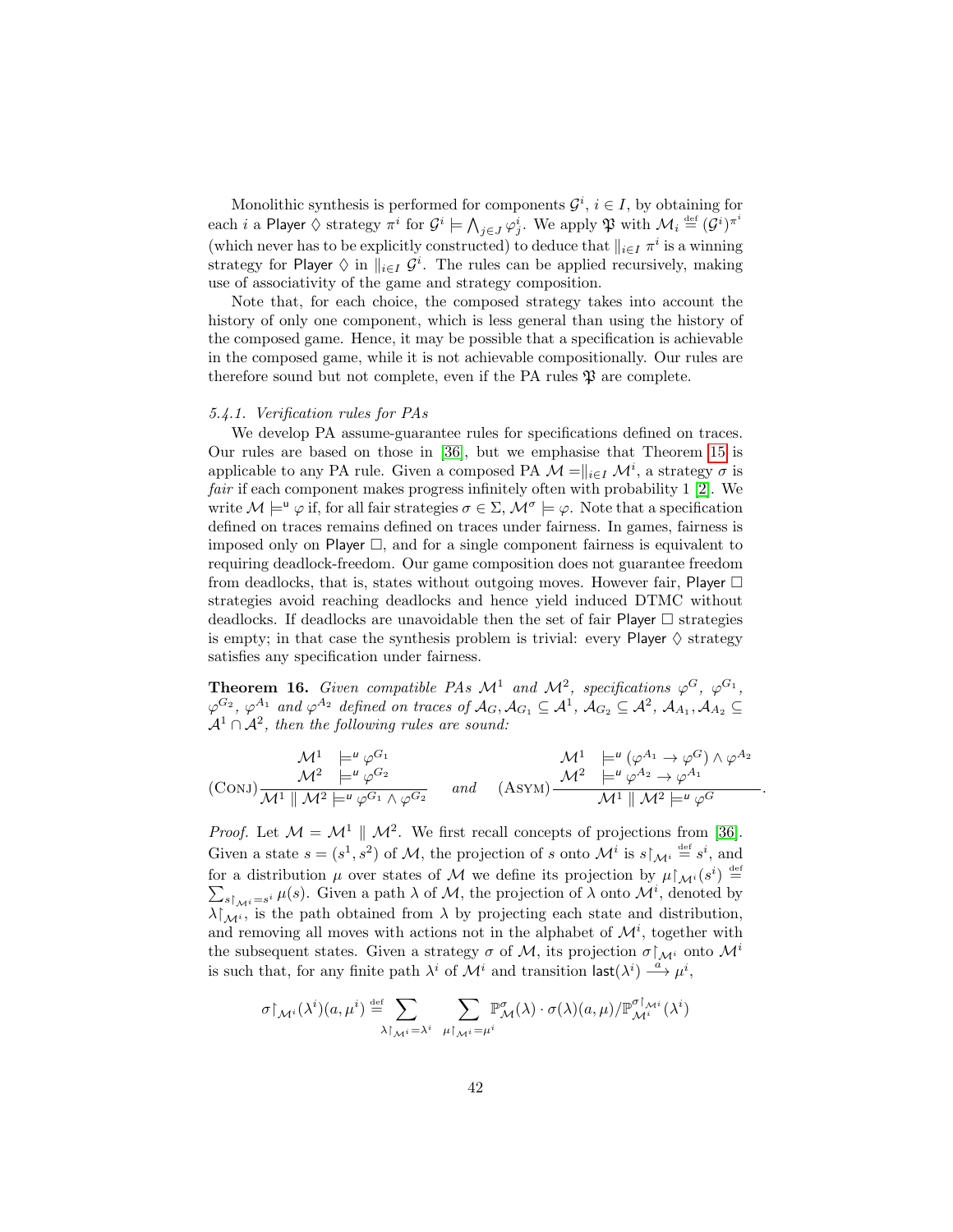From Lemma 7.2.6 in [\[52\]](#page-49-0), for any trace w over actions  $A \subseteq \mathcal{A}^i$  we have  $\mathbb{P}^{\sigma}_{\mathcal{M}}(w) =$  $\mathbb{P}^{\sigma\uparrow_{\mathcal{M}^i}}_{\mathcal{M}^i}(w)$ . Therefore, if  $\varphi$  is defined on traces of  $\mathcal{A} \subseteq \mathcal{A}^i$ , we have that  $\mathcal{M}^{\sigma} \models$  $\varphi \Leftrightarrow \varphi(\mathbb{P}^{\sigma}_{\mathcal{M}}) \Leftrightarrow \varphi(\mathbb{P}^{\sigma^{i}\restriction_{\mathcal{M}^{i}}}) \Leftrightarrow (\mathcal{M}^{i})^{\sigma^{i}\restriction_{\mathcal{M}^{i}}} \models \varphi.$ 

Take any fair strategy  $\sigma$  of M. From Lemma 2 in [\[36\]](#page-48-0), the projections  $\sigma|_{\mathcal{M}^2}$  and  $\sigma|_{\mathcal{M}^1}$  are fair. For the (CONJ) rule, we have that  $\mathcal{M}^i \models^{\mathsf{u}} \varphi^{\mathcal{G}_i}$ implies  $(M^i)^{\sigma}$ <sub>M<sup>i</sup></sub>  $\models \varphi^{G_i}$ , since  $\sigma|_{M^i}$  is fair; this in turn implies  $M^{\sigma} \models \varphi^{G_i}$ , since  $\mathcal{A}_{G^i} \subseteq \mathcal{A}^i$ . Since  $\sigma$  was an arbitrary fair strategy of M, this implies  $\mathcal{M} \models^{\mathsf{u}} \varphi^{G_1} \wedge \varphi^{G_2}$ . For the (ASYM) rule, applying the (CONJ) yields  $\mathcal{M} \models^{\mathsf{u}}$  $(\varphi^{A_1} \to \varphi^G) \wedge \varphi^{A_2} \wedge (\varphi^{A_2} \to \varphi^{A_1}),$  which reduces to  $\mathcal{M} \models^{\mathsf{u}} \varphi^G$ .

### 5.4.2. Under-approximating Pareto sets

We now describe how to pick the targets of the specifications  $\varphi^i$  in a compo-sitional rule, such as from Theorem [15,](#page-41-1) so that  $\varphi$  in the conclusion of the rule is achievable. To this end, we compositionally compute an under-approximation of the Pareto set for  $\varphi$ ; we illustrate this approach in an example in Section [5.5](#page-43-0) below.

Consider N reward structures,  $r_1, \ldots, r_N$ , and objectives  $\varphi^i$ ,  $i \in I$ , over these reward structures for respective games  $G<sup>i</sup>$ , as well as an objective  $\varphi$ , over the same reward structures, for the composed game  $\mathcal{G} = ||_{i \in I} G^i$ . Note that, for each  $1 \leq j \leq N$ , the reward structure  $r_j$  may be present in several objectives  $\varphi^i$ . Let  $P^i$  be an under-approximation of the Pareto set for  $G^i \models \varphi^i$ , for  $i \in I$ , and so each point  $\vec{v}^{(i)} \in P^i$  represents a target vector for the MQ  $\varphi^i[\vec{v}^{(i)}]$  achievable in the game  $G^i$ .

For a set  $P^i$ , define the *lifting*  $\uparrow P^i$  to all N reward structures by  $\uparrow P^i \stackrel{\text{def}}{=} \{ \vec{v} \in$  $\mathbb{R}^N$  | the coordinates of  $\vec{v}$  appearing in  $\varphi^i$  are in  $P^i$ }. The set  $P' \stackrel{\text{def}}{=} \bigcap_{i \in I} \uparrow P^i$ is the set of target vectors for all  $N$  reward structures, which are consistent with achievability of all objectives  $\varphi^i$  in the respective games. The projection  $\downarrow P'$  of P' onto the space of reward structures appearing in  $\varphi$  then yields an under-approximation of the Pareto set P for  $\varphi$  in the composed game  $\mathcal{G}$ , that is,  $\downarrow P' \subseteq P$ . A vector  $\vec{v} \in \downarrow P'$  can be achieved by instantiating the objectives  $\varphi^i$  with any targets  $\vec{v}^{(i)}$  in P' that match  $\vec{v}$ .

### <span id="page-43-0"></span>5.5. The Compositional Strategy Synthesis Method

Our method for compositional strategy synthesis, based on monolithic synthesis for individual component games, is summarised as follows:

- <span id="page-43-1"></span>(S1) User Input: A composed game  $\mathcal{G} = ||_{i \in I} \mathcal{G}^i$ , MQs  $\varphi^i$ ,  $\varphi$ , and matching PA rules for use in Theorem [15.](#page-41-1)
- <span id="page-43-3"></span>(S2) First Stage: Obtain under-approximations of Pareto sets  $P^i$  for  $\mathcal{G}^i \models \varphi^i$ , and compute the compositional under-approximated Pareto set  $\downarrow P'$ .
- <span id="page-43-4"></span>(S3) User Feedback: Pick targets  $\vec{v}$  for the global specification  $\varphi$  from  $\downarrow P'$ ; matching targets  $\vec{v}^{(i)}$  for  $\varphi^i$  can be picked automatically from  $P^i$ .
- <span id="page-43-2"></span>(S4) Second Stage: Synthesise strategies  $\pi^i$  for  $\mathcal{G}^i \models \varphi^i[\vec{v}^{(i)}]$ .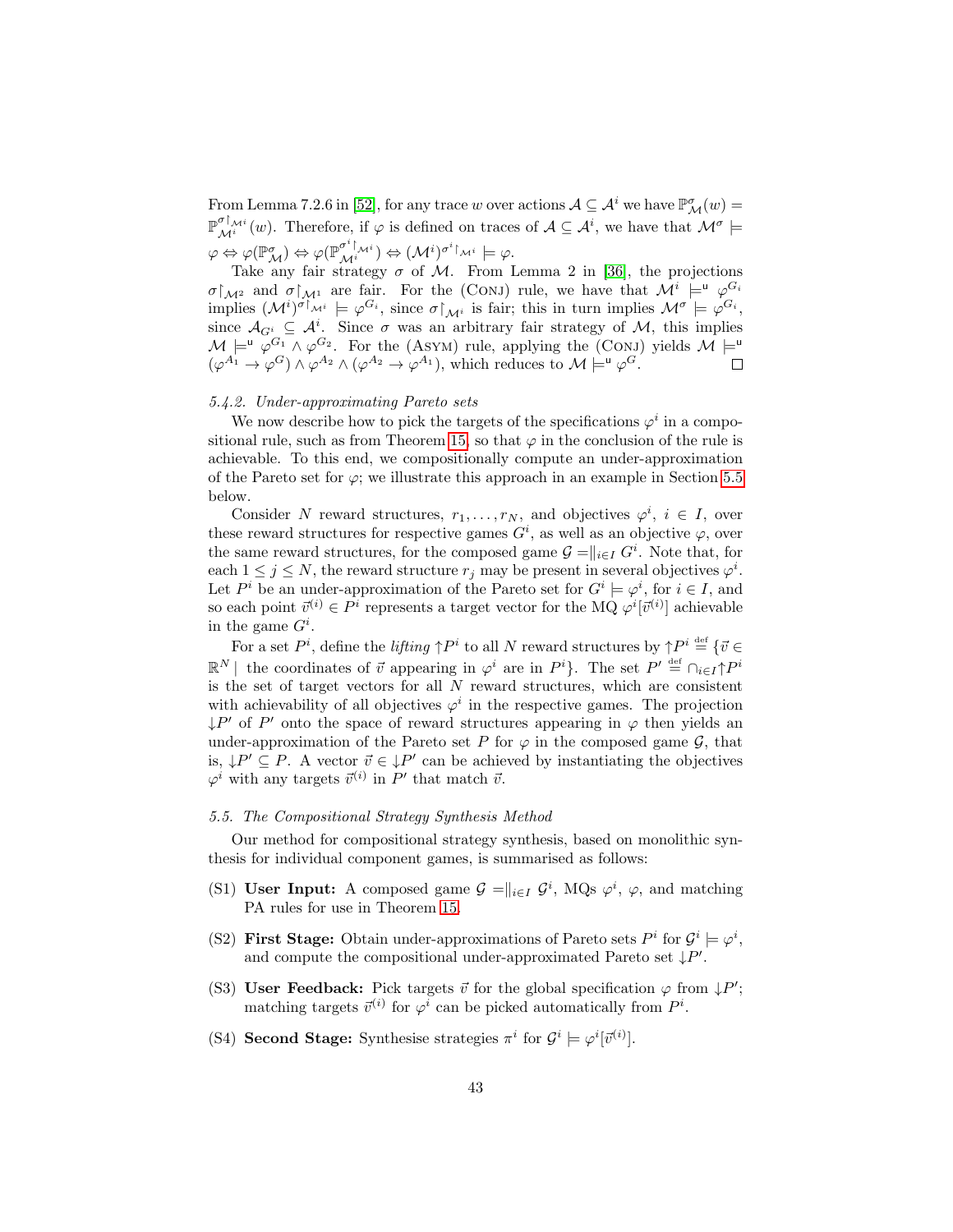<span id="page-44-1"></span>

Figure 13: Pareto sets for example games in Figure [7.](#page-25-0) Specifications are given beneath the respective sets. The rightmost figure shows the compositional Pareto set,  $\downarrow P'$ , as well as the oblique projections of  $P^1$  and  $P^2$  for reference.

<span id="page-44-0"></span>(S5) **Output:** The strategy  $\|_{i \in I} \pi^i$ , winning for  $\mathcal{G} \models \varphi[\vec{v}]$  by Theorem [15.](#page-41-1)

Steps ([S1\)](#page-43-1), ([S4\)](#page-43-2) and ([S5\)](#page-44-0) are sufficient if the targets are known, while ([S2\)](#page-43-3) and ([S3\)](#page-43-4) are an additional feature enabled by the Pareto set computation.

Example 9. Consider again the (controllable multichain) games in Figure [7.](#page-25-0) We want to find a strategy for the composition  $G \stackrel{\text{def}}{=} G^1 \parallel G^2$  (right) by compositional synthesis for the components  $G^1$  (left) and  $G^2$  (centre). We give an example of steps  $(S1)$  to  $(S3)$ . We consider reward structures  $r_1, r_2, r_3$ and c, and the MQs  $\varphi^1 =$  Eratio( $-r_1/c$ )( $-v_1$ )  $\to$  Eratio( $r_2/c$ )( $v_2$ ) for  $\mathcal{G}^1$ , and  $\varphi^2 = \mathsf{E}$ ratio $(-r_1/c)(-v_1) \wedge \mathsf{E}$ ratio $(-r_3/c)(-v_3)$  for  $\mathcal{G}^3$ . The global specification is  $\varphi =$  Eratio( $r_2/c$ )( $v_2$ )  $\wedge$  Eratio( $-r_3/c$ )( $-v_3$ ) for G. This constitutes the inputs in step ([S1\)](#page-43-1).

For step ([S2\)](#page-43-3), under-approximations of the Pareto sets for  $\mathcal{G}^1$  and  $\mathcal{G}^2$  are shown in Figure [13](#page-44-1) (left) and (centre) respectively, together with the compositionally obtained under-approximated Pareto set  $\downarrow$  P' for G (right). In step ([S3\)](#page-43-4), if we want, for example, to find a strategy satisfying  $\varphi$  with  $(v_2, v_3) = (\frac{9}{8}, \frac{3}{4})$ , we look up a value for  $v_1$  that is consistent with both  $P^1$  and  $P^2$ , as indicated by the dashed lines in Figure [13](#page-44-1) (left) and (centre), and we find  $v_1 = \frac{1}{4}$  to be consistent for both components. In step  $4$ ) we synthesise strategies for the MQs  $\varphi^1[(\frac{1}{4},\frac{9}{8})]$  for  $\mathcal{G}^1$  and  $\varphi^2[(\frac{1}{4},\frac{3}{4})]$  for  $\mathcal{G}^2$ . In  $\mathcal{G}^1$  the strategy  $\pi^1$  always plays d (as explained in Example [7\)](#page-32-1), and the strategy  $\pi^2$  for  $\mathcal{G}^2$  is illustrated in Figure [10.](#page-28-0) Finally, we return the composed strategy  $\pi = \pi^1 \parallel \pi^2$  in step ([S5\)](#page-44-0).

### 6. Conclusion

We presented a compositional framework for strategy synthesis in stochastic games, where winning conditions are specified as multi-dimensional long-run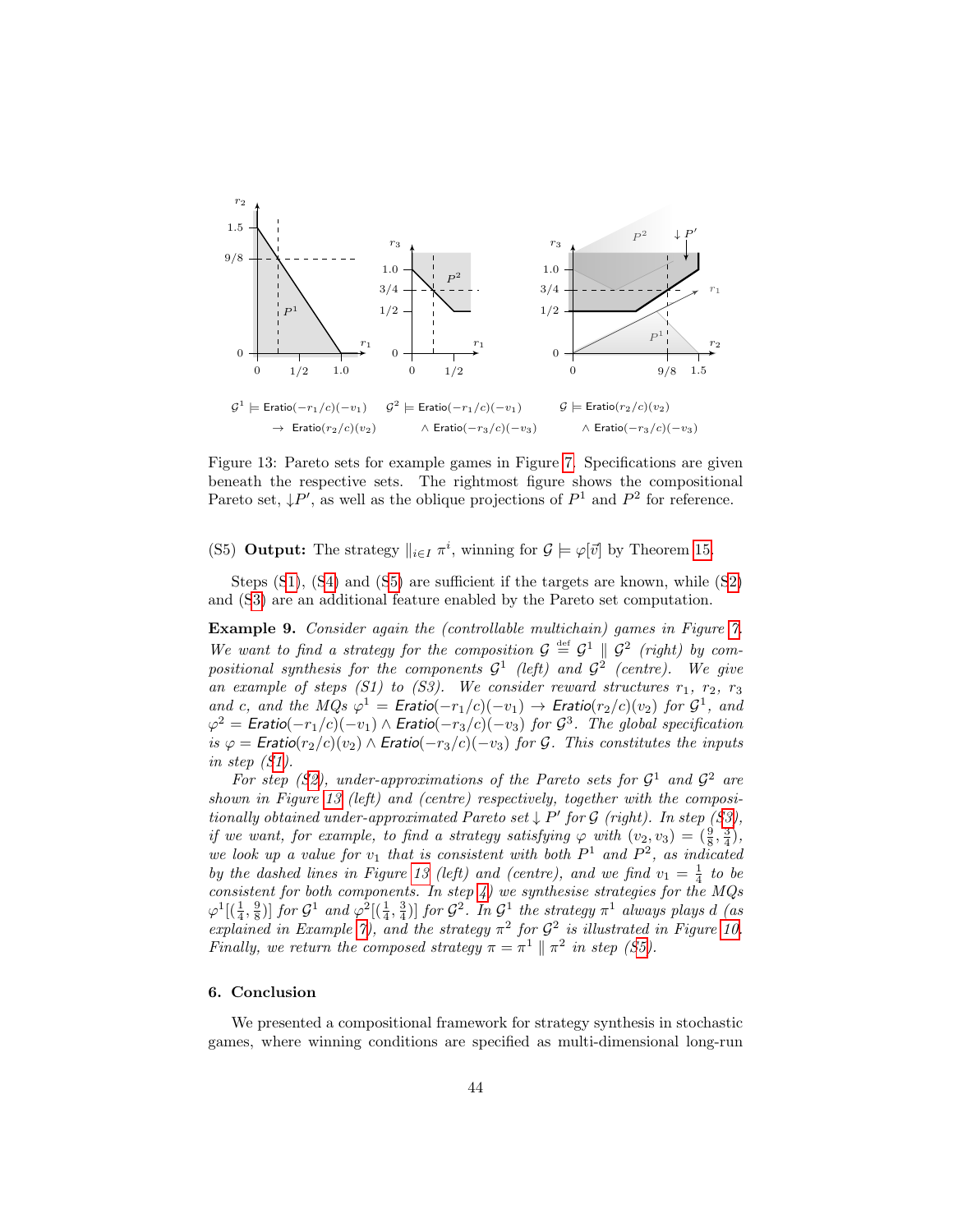objectives. The algorithm proposed in Theorem [7](#page-28-1) constructs succinct  $\varepsilon$ -optimal stochastic memory update strategies, and we show how such winning strategies for component games can be composed to be winning for the composed game. Since building the composed game is not necessary in order to synthesise a strategy to control it, our approach enhances scalability. However, this is at a cost of restricting the class of strategies. The techniques have been implemented and applied to several case studies, as reported separately in [\[38,](#page-48-1) [5,](#page-46-0) [4,](#page-45-1) [60\]](#page-49-1).

Our compositional framework applies to all specifications defined on traces, which include almost-sure and expected ratio rewards treated here, as well as expected total rewards studied in [\[19,](#page-47-2) [20\]](#page-47-3), but not mean payoffs. Nevertheless, the ability to synthesise strategies for mean payoffs at the component level is useful because, as we showed in Proposition [2](#page-17-0) and Theorem [11,](#page-32-2) these enable us to synthesise strategies for conjunctions of almost-sure ratio rewards and Boolean combinations of expected ratio rewards that are well suited to the compositional approach. We anticipate that our framework is sufficiently general to permit further specifications defined on traces, such as Büchi specifications or ratio rewards with arbitrary satisfaction thresholds, but the problem of synthesising winning strategies for such specifications for individual components remains open.

As future work, we intend to investigate satisfaction objectives with arbitrary probability thresholds, and believe that this is possible using ideas from [\[32\]](#page-47-4). We would also like to adopt a unifying view between expectation and satisfaction objectives as done for MDPs in [\[14\]](#page-46-1). Finally, the compositional framework could be augmented by automatically decomposing games and specifications given a rule schema.

Acknowledgements. The authors thank Vojtěch Forejt, Stefan Kiefer, Benoît Barbot and Dave Parker for helpful discussions. The authors are partially supported by ERC Advanced Grant VERIWARE and EPSRC Mobile Autonomy Programme Grant.

### References

- [1] C. Baier, C. Dubslaff, S. Kl¨uppelholz, and L. Leuschner. Energy-utility analysis for resilient systems using probabilistic model checking. In Petri Nets, pages 20–39. Springer, 2014.
- <span id="page-45-0"></span>[2] C. Baier, M. Größer, and F. Ciesinski. Quantitative analysis under fairness constraints. In ATVA, volume 5799 of LNCS, pages 135–150. Springer, 2009.
- [3] C. Baier, M. Größer, M. Leucker, B. Bollig, and F. Ciesinski. Controller synthesis for probabilistic systems (extended abstract). In IFIP TCS, volume 155, pages 493–506. Springer, 2004.
- <span id="page-45-1"></span>[4] N. Basset, M. Kwiatkowska, U. Topcu, and C. Wiltsche. Strategy synthesis for stochastic games with multiple long-run objectives. In TACAS, volume 9035 of LNCS, pages 256–271. Springer, 2015.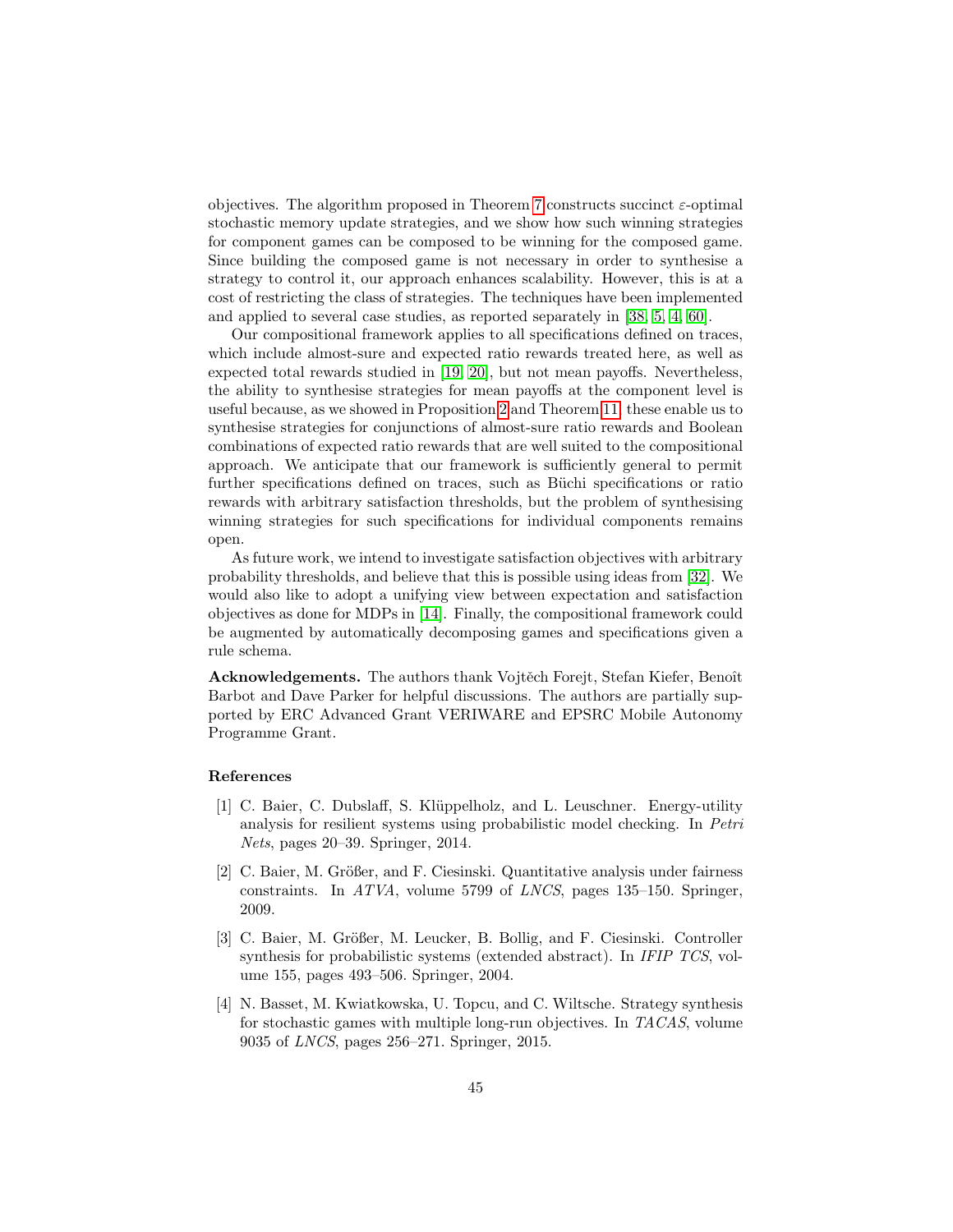- <span id="page-46-0"></span>[5] N. Basset, M. Kwiatkowska, and C. Wiltsche. Compositional controller synthesis for stochastic games. In CONCUR, volume 8704 of LNCS, pages 173–187. Springer, 2014.
- [6] T. Brázdil, V. Brožek, K. Chatterjee, V. Forejt, and A. Kučera. Two views on multiple mean-payoff objectives in Markov decision processes. LMCS, 10(4), 2014.
- [7] T. Brázdil, V. Brožek, V. Forejt, and A. Kučera. Stochastic games with branching-time winning objectives. In LICS, pages 349–358. ACM/IEEE, 2006.
- [8] T. Brázdil, P. Jančar, and A. Kučera. Reachability games on extended vector addition systems with states. In ICALP, volume 6199 of LNCS, pages 478–489. Springer, 2010.
- [9] R. Brenguier and J.F. Raskin. Optimal values of multidimensional meanpayoff games. Research report, Université Libre de Bruxelles (U.L.B.), Belgium, 2014.
- [10] V. Bruyère, E. Filiot, M. Randour, and J.F. Raskin. Meet your expectations with guarantees: Beyond worst-case synthesis in quantitative games.  $arXiv$ preprint arXiv:1309.5439, 2013.
- [11] K. Chatterjee, L. Doyen, T.A. Henzinger, and J.F. Raskin. Generalized mean-payoff and energy games. In FSTTCS, volume 8 of LIPIcs, pages 505–516. Schloss Dagstuhl, 2010.
- [12] K. Chatterjee and M. Henzinger. Faster and dynamic algorithms for maximal end-component decomposition and related graph problems in probabilistic verification. In SODA, pages 1318–1336. ACM-SIAM, 2011.
- [13] K. Chatterjee and T.A. Henzinger. Assume-guarantee synthesis. In TACAS, volume 4424 of LNCS, pages 261–275. Springer, 2007.
- <span id="page-46-1"></span>[14] K. Chatterjee, Z. Komárková, and J. Křetínský. Unifying two views on multiple mean-payoff objectives in Markov decision processes. In LICS, pages 244–256. ACM/IEEE, 2015.
- [15] K. Chatterjee, R. Majumdar, and T.A. Henzinger. Markov decision processes with multiple objectives. In STACS, volume 3884 of LNCS, pages 325–336. Springer, 2006.
- <span id="page-46-2"></span>[16] K. Chatterjee, M. Randour, and J.F. Raskin. Strategy synthesis for multidimensional quantitative objectives. Acta Informatica,  $51(3-4):129-163$ , 2014.
- [17] T. Chen, V. Forejt, M. Kwiatkowska, D. Parker, and A. Simaitis. PRISMgames: A model checker for stochastic multi-player games. In TACAS, volume 7795 of LNCS, pages 185–191. Springer, 2013.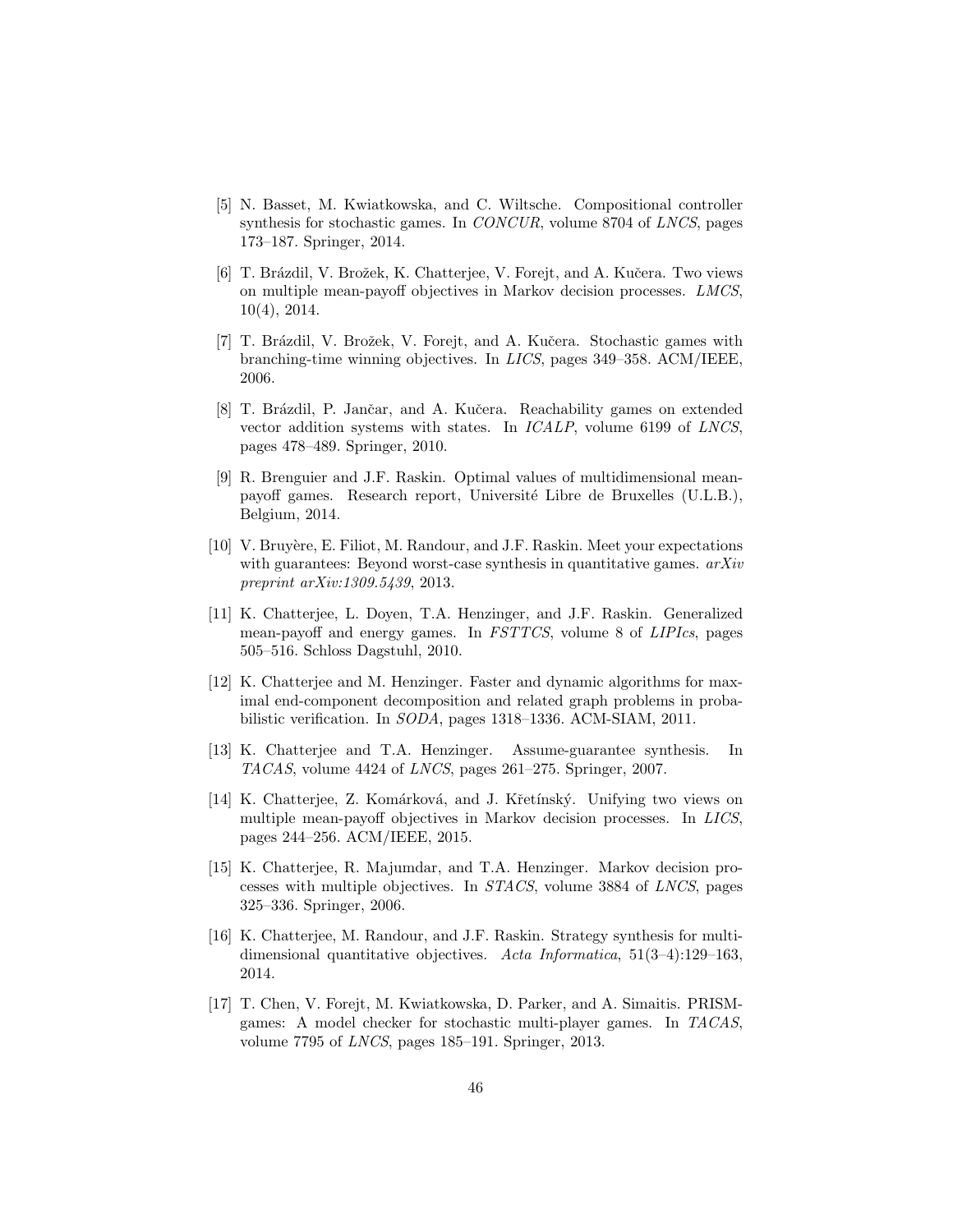- [18] T. Chen, V. Forejt, M. Kwiatkowska, A. Simaitis, A. Trivedi, and M. Ummels. Playing stochastic games precisely. In CONCUR, volume 7454 of LNCS, pages 348–363, 2012.
- <span id="page-47-2"></span>[19] T. Chen, V. Forejt, M. Kwiatkowska, A. Simaitis, and C. Wiltsche. On stochastic games with multiple objectives. In MFCS, volume 8087 of LNCS, pages 266–277. Springer, 2013.
- <span id="page-47-3"></span>[20] T. Chen, M. Kwiatkowska, A. Simaitis, and C. Wiltsche. Synthesis for multi-objective stochastic games: An application to autonomous urban driving. In QEST, volume 8054 of LNCS, pages 322–337. Springer, 2013.
- <span id="page-47-1"></span>[21] L. Cheung, N. Lynch, R. Segala, and F. Vaandrager. Switched PIOA: Parallel composition via distributed scheduling. TCS, 365(1–2):83–108, 2006.
- <span id="page-47-6"></span>[22] B.A. Davey and H.A. Priestley. Introduction to lattices and order. Cambridge University Press, 1990.
- [23] L. De Alfaro. Formal verification of probabilistic systems. PhD thesis, Stanford University, 1997.
- <span id="page-47-0"></span>[24] L. de Alfaro and T.A. Henzinger. Interface automata. SIGSOFT Software Engineering Notes, 26(5):109–120, 2001.
- [25] L. de Alfaro, T.A. Henzinger, and R. Jhala. Compositional methods for probabilistic systems. In CONCUR, volume 2154 of LNCS, pages 351–365. Springer, 2001.
- [26] A. Ehrenfeucht and J. Mycielski. Positional strategies for mean payoff games. International Journal of Game Theory, 8(2):109–113, 1979.
- [27] K. Etessami, M. Kwiatkowska, M.Y. Vardi, and M. Yannakakis. Multiobjective model checking of Markov decision processes.  $LMCS$ ,  $4(8):1-21$ , 2008.
- <span id="page-47-5"></span>[28] J. Filar and K. Vrieze. Competitive Markov decision processes. Springer, 1996.
- [29] V. Forejt, M. Kwiatkowska, and D. Parker. Pareto curves for probabilistic model checking. In ATVA, volume 7561 of LNCS, pages 317–332. Springer, 2012.
- [30] M. Gelderie. Strategy composition in compositional games. In ICALP, volume 7966 of LNCS, pages 263–274. Springer, 2013.
- [31] S. Ghosh, R. Ramanujam, and S. Simon. Playing extensive form games in parallel. In CLIMA, volume 6245 of LNCS, pages 153–170. Springer, 2010.
- <span id="page-47-4"></span>[32] H. Gimbert and F. Horn. Solving simple stochastic tail games. In SODA, pages 847–862. ACM-SIAM, 2010.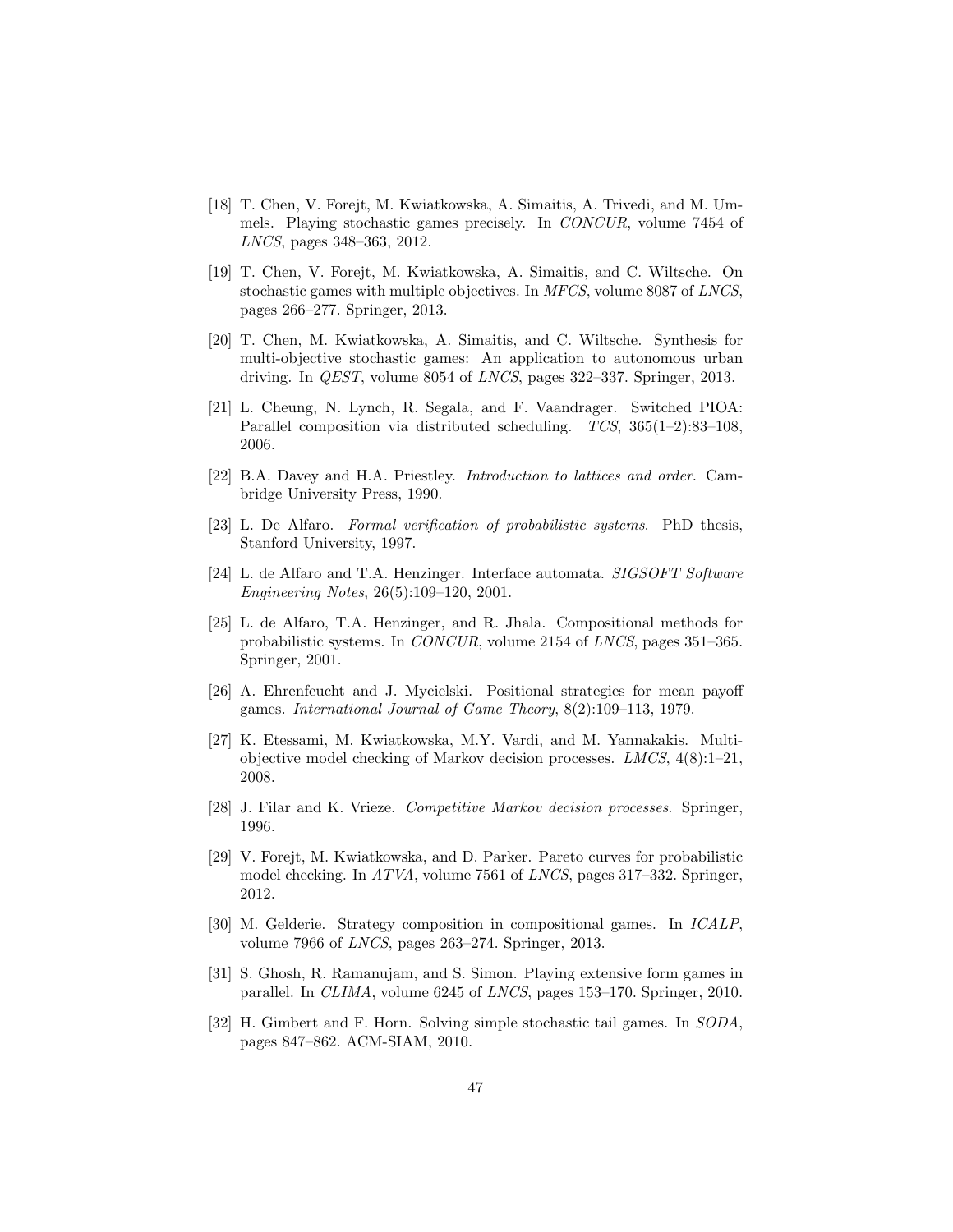- [33] H. Gimbert and E. Kelmendi. Two-player perfect-information shiftinvariant submixing stochastic games are half-positional. arXiv preprint arXiv:1401.6575, 2014.
- [34] F. Horn. Random Games. PhD thesis, Université Denis Diderot Paris 7  $&$  Rheinisch-Westfälische Technische Hochschule Aachen, 2008.
- [35] G. Katz, D. Peled, and S. Schewe. Synthesis of distributed control through knowledge accumulation. In CAV, volume 6806 of LNCS, pages 510–525. Springer, 2011.
- <span id="page-48-0"></span>[36] M. Kwiatkowska, G. Norman, D. Parker, and H. Qu. Compositional probabilistic verification through multi-objective model checking. Information and Computation, 232:38–65, 2013.
- [37] M. Kwiatkowska and D. Parker. Automated verification and strategy synthesis for probabilistic systems. In  $ATVA$ , volume 8172 of LNCS, pages 5–22. Springer, 2013.
- <span id="page-48-1"></span>[38] M. Kwiatkowska, D. Parker, and C. Wiltsche. PRISM-games 2.0: A tool for multi-objective strategy synthesis for stochastic games. In TACAS, 2016. (submitted).
- [39] Marta Kwiatkowska and Maria Svorenova. Quantitative verification and strategy synthesis for stochastic games. In ECC, 2016. To appear.
- <span id="page-48-2"></span>[40] D.A. Levin, Y. Peres, and E.L. Wilmer. Markov chains and mixing times. AMS, 2009.
- [41] L. MacDermed and C.L. Isbell. Solving stochastic games. In NIPS, pages 1186–1194. Curran Associates, Inc., 2009.
- [42] P. Madhusudan and P.S. Thiagarajan. A decidable class of asynchronous distributed controllers. In CONCUR, volume 7454 of LNCS, pages 145–160. Springer, 2002.
- [43] S. Mohalik and I. Walukiewicz. Distributed games. In FSTTCS, volume 2914 of LNCS, pages 338–351. Springer, 2003.
- [44] A. Pneuli and R. Rosner. Distributed reactive systems are hard to synthesize. In FOCS, pages 746–757. IEEE, 1990.
- [45] M.L. Puterman. Markov decision processes: discrete stochastic dynamic programming. Wiley-Interscience, 2009.
- [46] Michael O. Rabin. Probabilistic automata. Information and Control,  $6(3):230 - 245, 1963.$
- [47] M. Randour, J.F. Raskin, and O. Sankur. Variations on the stochastic shortest path problem. In VMCAI, volume 8318 of LNCS, pages 1–18. Springer, 2014.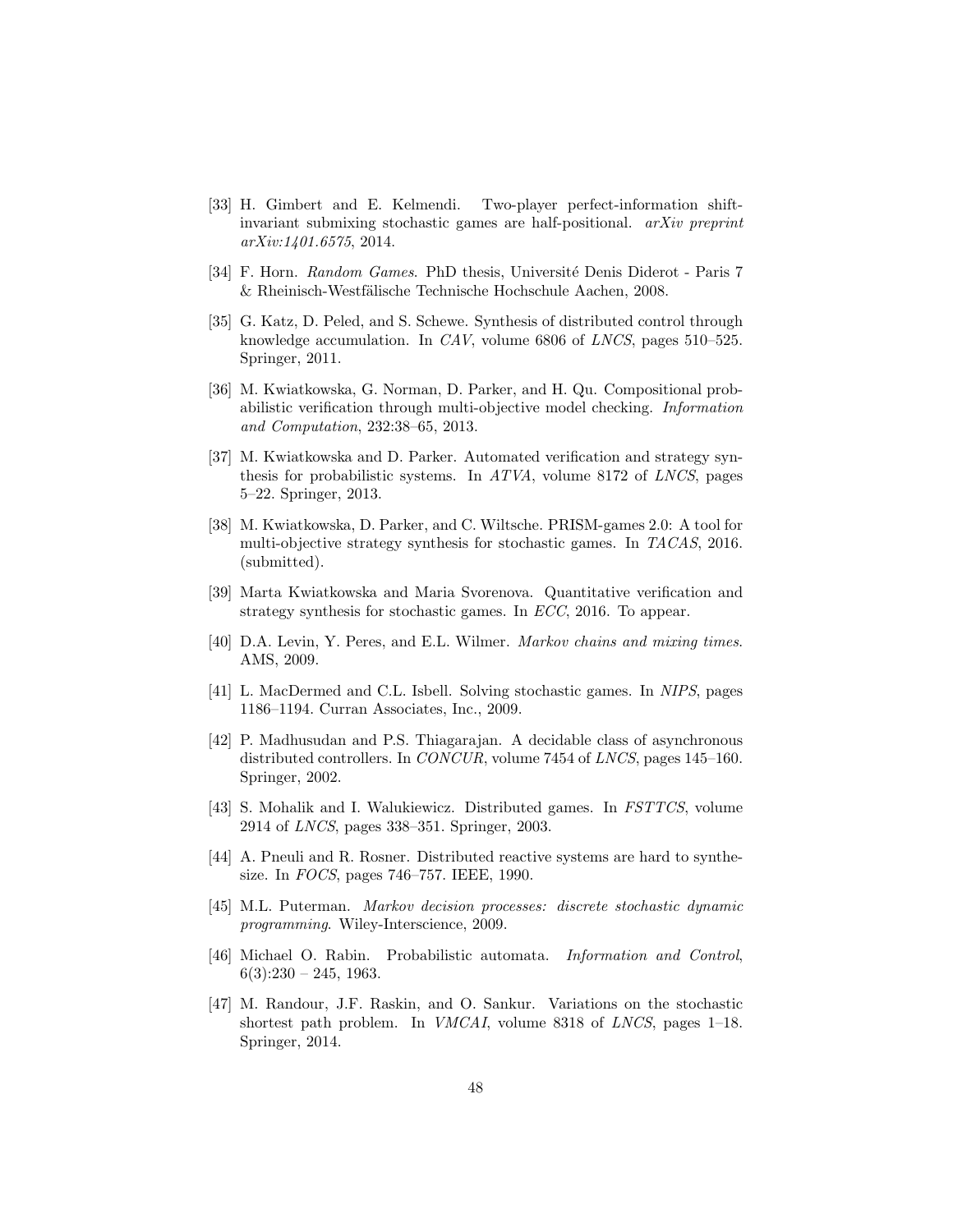- [48] M. Randour, J.F. Raskin, and O. Sankur. Percentile queries in multidimensional Markov decision processes. In CAV, volume 9206 of LNCS, pages 123–139. Springer, 2015.
- <span id="page-49-4"></span>[49] R.T. Rockafellar. Convex Analysis. Princeton University Press, 1997.
- [50] S.M. Ross. Stochastic processes, volume 2. John Wiley & Sons New York, 1996.
- <span id="page-49-5"></span>[51] O. Sankur. Robustness in Timed Automata: Analysis, Synthesis, Implementation. Thèse de doctorat, LSV, ENS Cachan, France, 2013.
- <span id="page-49-0"></span>[52] R. Segala. Modelling and Verification of Randomized Distributed Real Time Systems. PhD thesis, Massachusetts Institute of Technology, 1995.
- [53] Lloyd S Shapley. Stochastic games. PNAS, 39(10):1095, 1953.
- [54] N. Shimkin and A. Shwartz. Guaranteed performance regions in Markovian systems with competing decision makers. Automatic Control, 38(1):84–95, 1993.
- <span id="page-49-3"></span>[55] A. Simaitis. Automatic Verification of Competitive Stochastic Systems. PhD thesis, University of Oxford, 2013.
- [56] A. Sokolova and E.P. de Vink. Probabilistic automata: system types, parallel composition and comparison. In VOSS, volume 2925 of LNCS, pages 1–43. Springer, 2004.
- [57] Y. Velner. Finite-memory strategy synthesis for robust multidimensional mean-payoff objectives. In LICS, pages 79:1–79:10. ACM/IEEE, 2014.
- [58] C. von Essen and B. Jobstmann. Synthesizing efficient controllers. In VMCAI, volume 7148 of LNCS, pages 428–444. Springer, 2012.
- [59] D.J. White. Multi-objective infinite-horizon discounted Markov decision processes. J. Math. Anal. Appl., 89(2):639–647, 1982.
- <span id="page-49-1"></span>[60] C. Wiltsche. Assume-Guarantee Strategy Synthesis for Stochastic Games. PhD thesis, University of Oxford, 2016. (forthcoming).

## Appendix A. Proofs of results of Section [2](#page-7-0)

Appendix A.1. Proof of Proposition [1](#page-13-0)

*Proof.* The belief  $\mathfrak{d}^{\Diamond}_{\lambda}$  after seeing a path  $\lambda$  is defined inductively as follows: λ  ${\mathfrak d}^\diamondsuit_s \,=\, \pi_{\mathsf d}(s),\ {\mathfrak d}_{\lambda s'} \,\stackrel{\text{\tiny def}}{=} \pi_{\mathsf u}({\mathfrak d}^\diamondsuit_\lambda)$  $\frac{\Diamond}{\lambda}, s'$ ). We define  $\mathfrak{d}^{\square}_{\lambda}$  for Player  $\square$  similarly. We first remark that, given a game  $G$  and two strategies  $\pi, \sigma$ , then  $\mathbb{P}_{G}^{\pi,\sigma}$  enjoys the following recursive definition  $\mathbb{P}_{\mathcal{G}}^{\pi,\sigma}(s) = \varsigma(s)$ ,

<span id="page-49-2"></span>
$$
\mathbb{P}_{\mathcal{G}}^{\pi,\sigma}(\lambda s') = \mathbb{P}_{\mathcal{G}}^{\pi,\sigma}(\lambda) \sum_{\mathfrak{m},\mathfrak{n}} \mathfrak{d}_{\lambda}^{\lozenge}(\mathfrak{m}) \mathfrak{d}_{\lambda}^{\square}(\mathfrak{n}) \sum_{\mathfrak{m}',\mathfrak{n}'} \Delta((s,\mathfrak{m},\mathfrak{n}),(s',\mathfrak{m}',\mathfrak{n}')). \qquad (A.1)
$$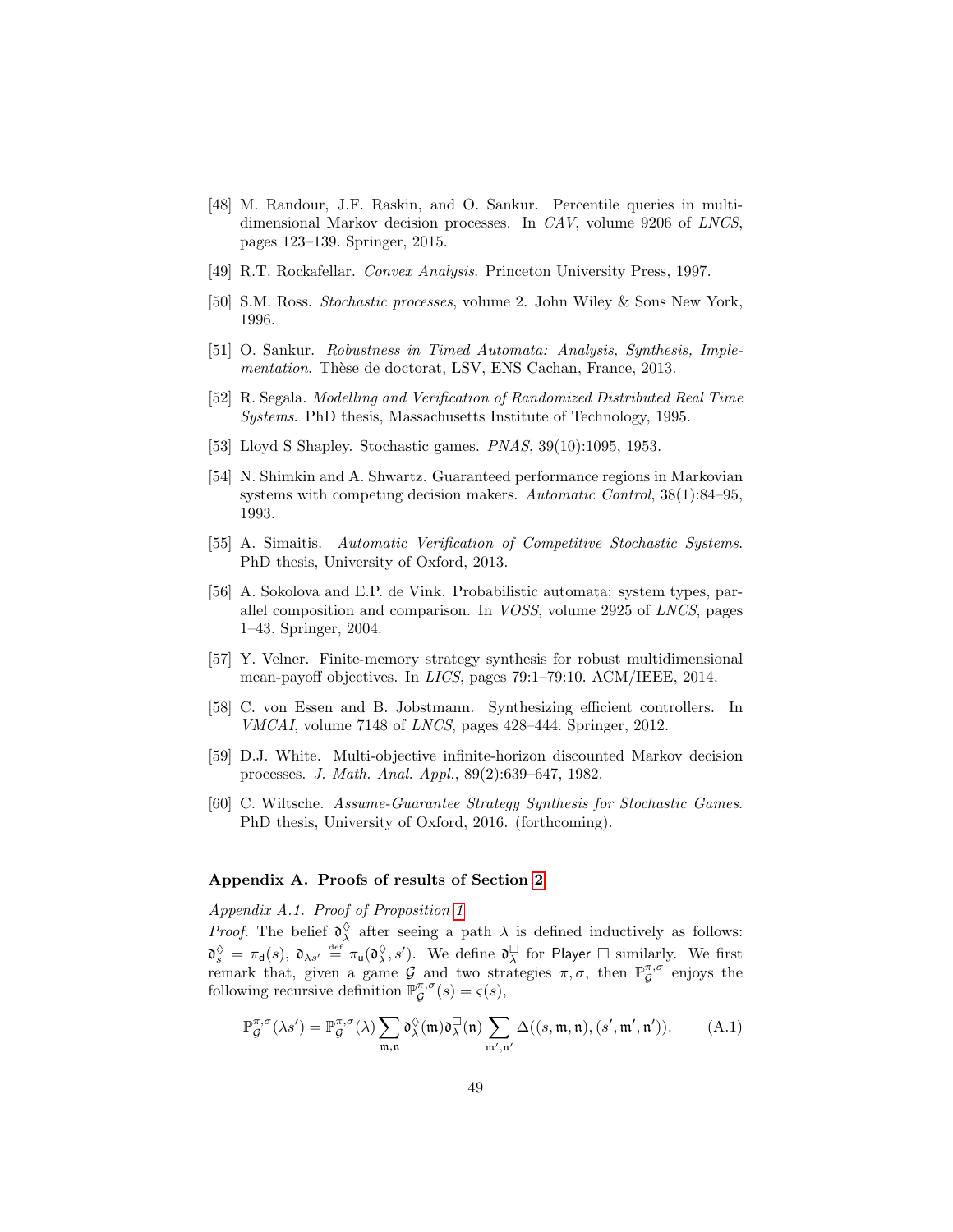Indeed,  $\mathfrak{d}^{\lozenge}_{\lambda}$  $\chi^{\Diamond}(\mathfrak{m})\mathfrak{d}^{\Box}_{\lambda}(\mathfrak{n})$  is the probability of having memory element  $\mathfrak{m}$  and  $\mathfrak{n}$  knowing the path  $\lambda$  and  $\sum_{\mathfrak{m}',\mathfrak{n}'} \Delta((s,\mathfrak{m},\mathfrak{n}),(s',\mathfrak{m}',\mathfrak{n}'))$  is the probability to have state s' knowing that  $\lambda$  ends in s with memory element m and n.

For the deterministic update strategy  $\bar{\pi}$ , [\(A.1\)](#page-49-2) can be written as:

<span id="page-50-0"></span>
$$
\mathbb{P}_{\mathcal{G}}^{\bar{\pi},\sigma}(\lambda s') = \mathbb{P}_{\mathcal{G}}^{\pi,\sigma}(\lambda) \sum_{\mathfrak{n}} \mathfrak{d}_{\lambda}^{\square}(\mathfrak{n}) \sum_{\mathfrak{n}'} \Delta((s,\mathfrak{d}_{\lambda}^{\lozenge},\mathfrak{n}),(s',\mathfrak{d}_{\lambda s'}^{\lozenge},\mathfrak{n}')). \tag{A.2}
$$

To show that [\(A.1\)](#page-49-2) and [\(A.2\)](#page-50-0) yield the same inductive definition, it suffices to note that the base case is satisfied since  $\mathbb{P}_{\mathcal{G}}^{\bar{\pi},\sigma}(s) = \varsigma(s) = \mathbb{P}_{\mathcal{G}}^{\pi,\sigma}(s)$ , and show that

<span id="page-50-1"></span>
$$
\Delta((s,\mathfrak{d}_{\lambda}^{\lozenge},\mathfrak{n}),(s',\mathfrak{d}_{\lambda s'}^{\lozenge},\mathfrak{n}'))=\sum_{\mathfrak{m},\mathfrak{m}'}\mathfrak{d}_{\lambda}^{\lozenge}(\mathfrak{m})\Delta((s,\mathfrak{m},\mathfrak{n}),(s',\mathfrak{m}',\mathfrak{n}')).
$$
 (A.3)

The right-hand side of [\(A.3\)](#page-50-1) is equal to

$$
\sum_{\mathfrak{m}} \mathfrak{d}_{\lambda}^{\Diamond}(\mathfrak{m}) \sum_{\mathfrak{m}'} \pi_{\mathfrak{u}}(\mathfrak{m}, s')(\mathfrak{m}') \cdot \sigma_{\mathfrak{u}}(\mathfrak{n}, s')(\mathfrak{n}') \cdot \begin{cases} \pi_{\mathsf{c}}(s, \mathfrak{m})(s') & \text{if } s \in S_{\Diamond} \\ \sigma_{\mathsf{c}}(s, \mathfrak{n})(s') & \text{if } s \in S_{\Box} \\ \Delta(s, s') & \text{if } s \in S_{\bigcirc} \end{cases} \tag{A.4}
$$

which after simplification using  $\sum_{\mathfrak{m}'} \pi_{\mathfrak{u}}(\mathfrak{m}, s')(\mathfrak{m}') = 1$  and  $\pi_{\mathsf{c}}(s, \mathfrak{d}^{\lozenge}_{\lambda})$  $\chi^{\Diamond}(s') = \sum_{\mathfrak{m} \in \mathfrak{M}} \mathfrak{d}^{\Diamond}_{\lambda}$  $_\lambda^\Diamond(\mathfrak{m})\pi_{\mathsf{c}}(s,\mathfrak{m})(s')$  $\sqrt{ }$  $\pi_{\mathsf{c}}(s,\mathfrak{d}_{\lambda}^{\lozenge})$  $\lambda^{(s)}(s')$  if  $s \in S_{\lozenge}$ 

yields  $\sigma_{\mathsf{u}}(\mathfrak{n},s')(\mathfrak{n}')\cdot$  $\int$  $\mathcal{L}$  $\sigma_{\mathsf{c}}(s,\mathfrak{n})(s')$  if  $s \in S_{\square}$  $\Delta(s, s')$  if  $s \in S_{\bigcirc}$ which is equal to the left-hand side

of [\(A.3\)](#page-50-1):  $\Delta((s, \mathfrak{d}_{\lambda}^{\lozenge}))$  $(\lambda, \mathfrak{n}), (s', \mathfrak{d}^{\lozenge}_{\lambda s'}, \mathfrak{n}')).$  We have proved that  $\mathbb{P}_{\mathcal{G}}^{\pi, \sigma}$  and  $\mathbb{P}_{\mathcal{G}}^{\bar{\pi}, \sigma}$  satisfy the same inductive definition, thus they are equal.

## Appendix A.2. Some properties of long-run behaviour

We state here several results about the (multi-objective) long-run behaviours of stochastic models as introduced in Section [2.3.](#page-13-1)

We begin by recalling standard definitions for Markov chains. A bottom strongly connected component (BSCC) of a DTMC  $\mathcal D$  is a nonempty maximal subset of states  $\mathcal{B} \subseteq S$  s.t. every state in  $\mathcal{B}$  is reachable from any other state in B, and no state outside B is reachable. A state  $s \in S$  of a DTMC D is called recurrent if it is in some BSCC  $\beta$  of  $\mathcal{D}$ . A state which is not recurrent is called transient. A DTMC is irreducible if its state space comprises a single BSCC. Given a BSCC  $\mathcal{B} \subseteq S$  of a DTMC  $\mathcal{D}$ , the *stationary distribution*  $\mu_{\mathcal{B}} \in D(S)$ is such that  $\sum_{s\in\mathcal{B}}\mu_{\mathcal{B}}(s)\cdot\Delta(s,t)=\mu_{\mathcal{B}}(t)$  holds for all  $t\in\mathcal{B}$ ; its existence and uniqueness is demonstrated, e.g., by Proposition M.2 in [\[28\]](#page-47-5).

<span id="page-50-3"></span><span id="page-50-2"></span>**Theorem 17** (Theorem 4.16 in [\[40\]](#page-48-2)). Let  $D$  be an irreducible DTMC with a single BSCC B, and let r be a reward structure. The sequence  $\frac{1}{N+1}$ rew<sup>N</sup> $(r)(\lambda)$ almost surely converges to  $\sum_{s \in \mathcal{B}} \mu_{\mathcal{B}}(s) \cdot r(s)$ , where  $\lambda \in \Omega_{\mathcal{D}}$ .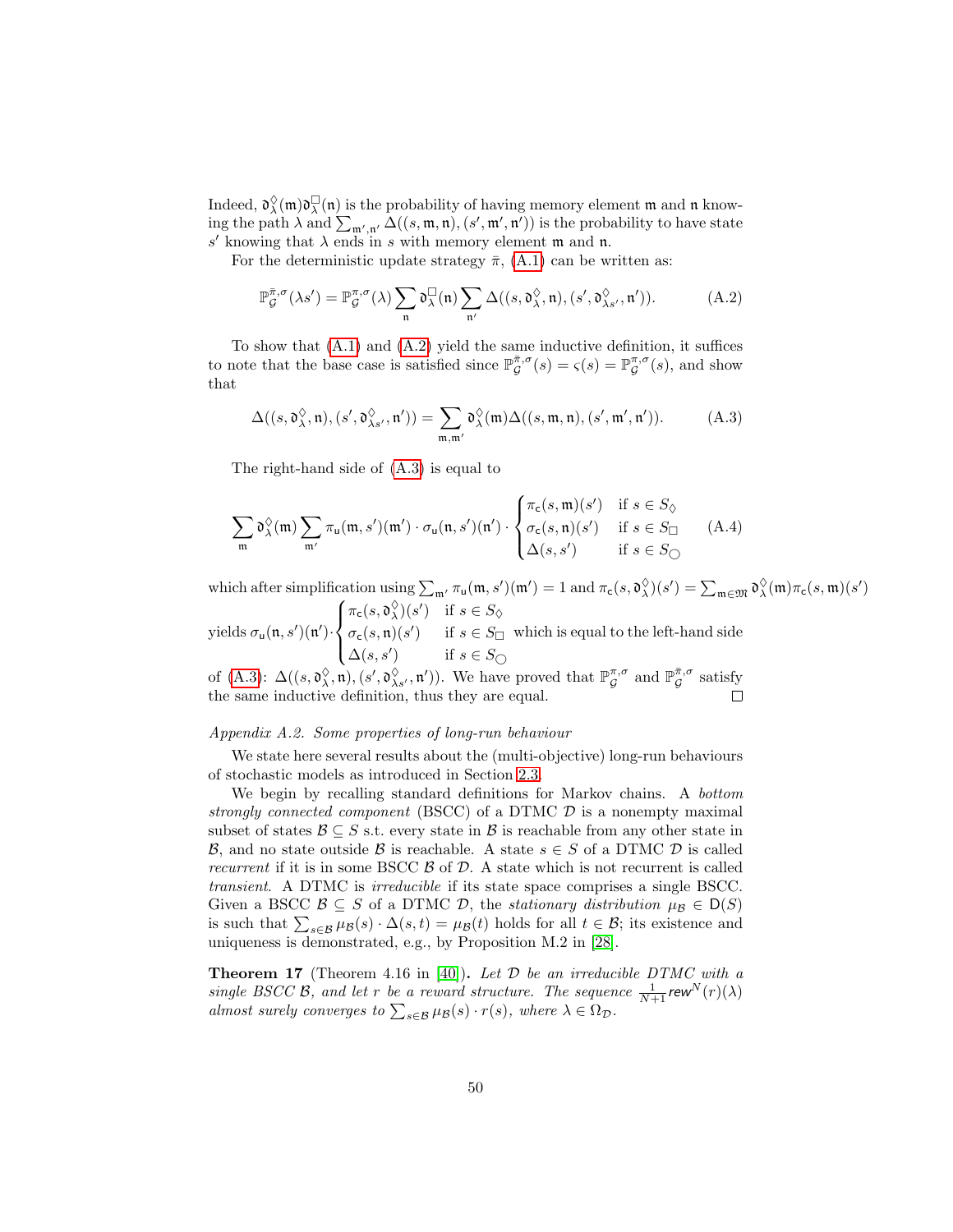**Remark 4.** From the previous theorem, the mean-payoff in a BSCC  $\beta$  is the same at every state  $s \in \mathcal{B}$ , and we define, for a reward structure  $\vec{r}$ ,  $mp(\vec{r})(\mathcal{B}) \stackrel{\text{def}}{=} \sum_{s \in \mathcal{B}} \vec{r}(s) \mu(\mathcal{B})$ .  $\sum_{s\in\mathcal{B}} \vec{r}(s) \mu_{\mathcal{B}}(s).$ 

<span id="page-51-1"></span>**Lemma 15.** Given a finite DTMC D and a reward structure  $\vec{r}$ , for  $\lambda \in \Omega_{\mathcal{D}}$ the limit  $\lim_{N\to\infty}\frac{1}{N+1}$  rew<sup>N</sup> $(\vec{r})(\lambda)$  almost surely exists and takes values  $\vec{x}$  in the finite set  $\{mp(\vec{r})(\mathcal{B}) \mid \mathcal{B}$  is a BSCC of  $\mathcal{D}\}$  with probability

$$
\sum_{\mathcal{B} \text{ s.t. } mp(\vec{r})(\mathcal{B}) = \vec{x}} \mathbb{P}_{\mathcal{D}}(F\mathcal{B}).
$$

*Proof.* Note first that, for every path  $\lambda \in \Omega_{\mathcal{D}}$ ,  $\frac{1}{N+1}$  rew<sup>N</sup>( $\vec{r}$ )( $\lambda$ ) converges if and only if, for every suffix  $\lambda'$  of  $\lambda$ ,  $\frac{1}{N+1}$  rew<sup>N</sup> $(\vec{r})(\lambda')$  converges to the same limit. For every recurrent state t of  $\mathcal{D}$ , we denote by  $W_t$  the set of paths  $\lambda$  such that t is the first recurrent state along  $\lambda$ . Paths  $\lambda \in W_t$  have suffixes  $\lambda'$  distributed according to  $\mathbb{P}_{\mathcal{D},t}$ . By Theorem [17,](#page-50-2)  $\frac{1}{N+1}$ rew<sup>N</sup> $(\vec{r})(\lambda')$  almost surely converges to  $\sum_{t' \in \mathcal{B}} \mu_{\mathcal{B}}(t') r(t')$ . Thus, with probability  $\mathbb{P}_{\mathcal{D}}(\mathsf{F}\mathcal{B}) = \sum_{t \in \mathcal{B}} P_{\mathcal{D}}(W_t)$ , the sequence  $\frac{1}{N+1}$  rew<sup>N</sup> $(\vec{r})(\lambda)$  converges to mp $(\vec{r})(\beta)$ . To conclude, it suffices to recall that  $\sum_{\mathcal{B}\in\mathfrak{B}(\mathcal{D})} P_{\mathcal{D}}(\mathsf{F}\,\mathcal{B}) = 1$ , and thus the result holds almost surely.

<span id="page-51-3"></span>**Remark 5.** Consequently,  $mp(\vec{r})(\lambda) \ge 0$  for almost all paths of a DTMC  $\mathcal{D}$  if and only if  $mp(\vec{r})(\mathcal{B}) \geq 0$  for every BSCC  $\mathcal{B}$  of  $\mathcal{D}$  that is reached.

<span id="page-51-2"></span>Lemma 16. Given a finite DTMC and two reward structures r and c with c weakly positive, then the sequence rew<sup>N</sup>(r)/(1+rew<sup>N</sup>(c)) converges almost surely to  $mp(r)/mp(c)$ .

*Proof.* Fix a finite DTMC  $D$ . By Lemma [15,](#page-51-1) the limit inferior can be replaced by the true limit in  $mp(c)$  and  $mp(r)$ . ratio $(r/c)(\lambda) = \frac{mp(r)(\lambda)}{mp(c)(\lambda)}$ . Using the conditions on  $c$  imposed by the definition of ratio rewards, we have that, with probability one,  $mp(c) > 0$ . Hence,

$$
\frac{\mathsf{mp}(r)(\lambda)}{\mathsf{mp}(c)(\lambda)} = \frac{\lim_{N \to \infty} \frac{1}{N+1} \mathsf{rew}^N(r)(\lambda)}{\lim_{N \to \infty} \frac{1}{N+1} \mathsf{rew}^N(c)(\lambda)} = \lim_{N \to \infty} \frac{\frac{1}{N+1} \mathsf{rew}^N(r)(\lambda)}{\frac{1}{N+1} \mathsf{rew}^N(c)(\lambda)}.
$$

There is no indeterminacy for this quotient of limits, as the denominator is positive and the numerator is finite. Simplifying the  $\frac{1}{N+1}$  term yields the equality  $\frac{\text{mp}(r)(\lambda)}{\text{mp}(c)(\lambda)} = \lim_{N \to \infty} \frac{\text{rew}^{N}(r)(\lambda)}{\text{rew}^{N}(c)(\lambda)}$  $\frac{\text{rewr}^{\text{new}}(r)(\lambda)}{\text{rewr}(c)(\lambda)}$ . This is almost surely equal to ratio $(r/c)(\lambda)$  =  $\lim_{N\to\infty} \frac{\operatorname{rew}^N(r)(\lambda)}{1+\operatorname{rew}^N(r)(\lambda)}$  $\frac{\text{rew''}(r)(\lambda)}{1+\text{rew''}(c)(\lambda)}$  since rew<sup>N</sup>(c)( $\lambda$ )  $\rightarrow +\infty$  almost surely.

As a consequence of Lemma [15](#page-51-1) and Lemma [16](#page-51-2) it follows that mean-payoff and ratio rewards are linear in finite DTMCs.

<span id="page-51-0"></span>**Proposition 13.** Given a finite DTMC, let  $\vec{r}$  be an n-dimensional reward structure and c a weakly positive reward structure. For every  $\vec{x} \in \mathbb{R}^n_{\geq 0}$ , it almost surely holds that  $mp(\vec{x} \cdot \vec{r}) = \vec{x} \cdot mp(\vec{r})$  and ratio $(\vec{x} \cdot \vec{r}/c) = \vec{x} \cdot r$ atio $(\vec{r}/c)$ .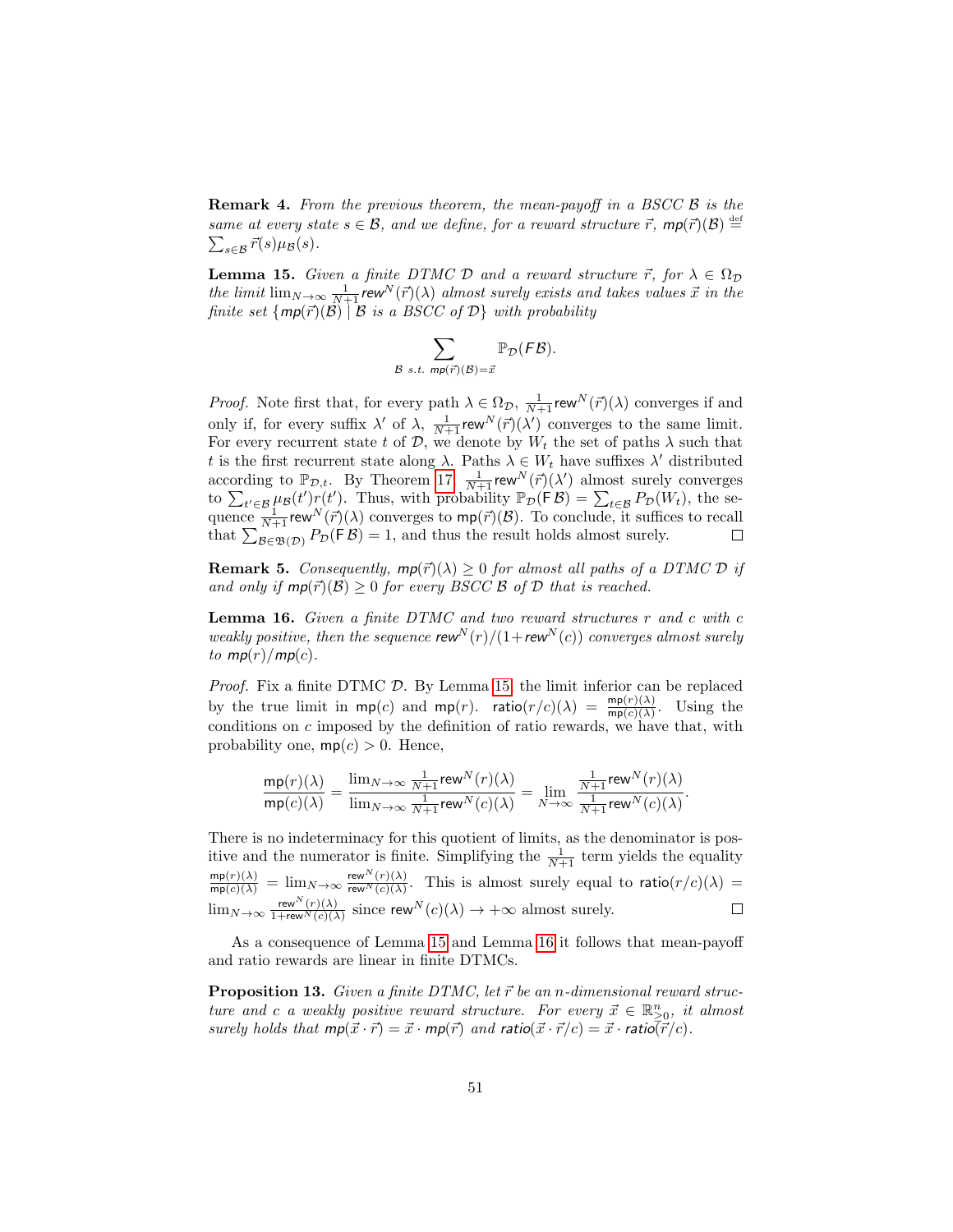## Appendix A.3. Proof of Proposition [2](#page-17-0)

*Proof.* First note that Pratio( $\vec{r}/\vec{c}$ )( $\vec{v}$ ) holds iff Pratio(( $\vec{r} - \vec{v} \cdot \vec{c}$ )( $\vec{c}$ )(0) holds. So, up to replacing  $\vec{r} - \vec{v} \cdot \vec{c}$  by  $\vec{r}$ , we can assume without loss of generality that  $\vec{v} = 0$ . We now show equivalence between Pmp( $\vec{r}/(0)$  and Pratio( $\vec{r}/\vec{c}/(0)$ . Fix a Player  $\Box$  strategy  $\sigma$  and a dimension i. By weak positivity of  $c_i$ , for almost every path the sequence  $(1 + \mathsf{rew}^N(c_i)(\lambda))/(N+1)$  has a positive limit inferior and, as it takes only positive values, this implies that it has a positive lower bound. It is also upper-bounded as  $(1 + \mathsf{rew}^N(c_i)(\lambda))/(N + 1) \leq 1 +$  $N \max_{s \in S} c_i(s)/(N+1) \rightarrow 1 + \max_{s \in S} c_i(s)$ . Now, note that for two realvalued sequences  $a_N$  and  $b_N$  such that  $\lim a_N \geq 0$ ,  $b_N$  is positive,  $\inf b_N > 0$ and  $\sup b_N < \infty$  then  $\lim a_N / b_N \geq 0$ . We apply this remark with sequences  $a_N(\lambda) = \text{rew}^N(r_i)(\lambda)/(N+1)$  and  $b_N(\lambda) = (1 + \text{rew}^N(c_i)(\lambda))/(N+1)$ , where  $\lambda$  is a path such that  $mp(c_i)(\lambda) > 0$ . Then for almost every path the following equivalence holds: ratio $(r_i/c_i)(\lambda) = \underline{\lim} a_N(\lambda)/b_N(\lambda) \geq 0$  iff mp $(r_i)(\lambda) \geq 0$ . Thus,  $\pi$  is winning for Pratio( $\vec{r}/\vec{c}$ )(0) iff it is winning for Pmp( $\vec{r} - \vec{v} \cdot \vec{c}$ )(0).  $\Box$ 

#### Appendix B. Proofs of results of Section [3](#page-19-0)

### Appendix B.1. Proof of Theorem [6](#page-21-1)

We first state a technical lemma used in the proof of Theorem [6.](#page-21-1)

<span id="page-52-0"></span>**Lemma 17.** Let  $(X_n)_{\geq n}$  be a sequence of real-valued random variables. If  $\mathbb{P}(\underline{\lim}_{n\to\infty}X_n\geq v)=1$ , then, for every  $\delta>0$ ,  $\mathbb{P}(X_n\lt v-\delta)\to 0$  as  $n\to\infty$ .

*Proof.* Assume that  $\mathbb{P}(\underline{\lim}_{n\to\infty}X_n \geq v) = 1$ , and fix  $\delta > 0$ . Let  $A_n \stackrel{\text{def}}{=}$  $\bigcup_{m\geq n}\{e | X_m(e) < v - \delta\}$ . As  $A_n$  is a non-increasing sequence of events, as  $n \to \infty$ , it holds that  $\mathbb{P}(A_n) \to \mathbb{P}(\bigcap_{n \geq 1} A_n)$ , which is zero by hypothesis of the lemma. Hence  $\mathbb{P}(X_n < v - \delta)$  also tends to zero as  $n \to \infty$ , since  $\mathbb{P}(X_n < v - \delta) \leq P(A_n).$  $\Box$ 

We can now proceed to the proof of Theorem [6.](#page-21-1)

*Proof.* Let  $\pi$  be a Player  $\Diamond$  strategy achieving  $Pmp(\vec{r})$ . We show that, for every  $\varepsilon > 0$ , Player  $\Diamond$  has a finite DU strategy to achieve Pmp( $\vec{r} + \varepsilon$ ). Let  $\mathcal{M} = \mathcal{G}^{\pi}$ .

Denote by  $S_M$  and  $S_g$  the respective states spaces of M and G. Without loss of generality, we assume that the memory of  $\pi$  is the set  $\Omega_{\mathcal{G}}^{\text{fin}}$  of paths in  $\mathcal{G}$ , and so  $M$  is an infinite tree where each state is identified uniquely by a path  $\lambda \in \Omega_{\mathcal{G}}^{\text{fin}}$ . Consider the set  $S_{\mathcal{M},\mathcal{G}} \stackrel{\text{def}}{=} {\text{last}}(\lambda) \in S_{\mathcal{G}} \mid \lambda \in S_{\mathcal{M}}$  of states of the game that appear in some state of M. For every  $\lambda \in S_{\mathcal{M}}$ ,  $\mathbb{P}_{\mathcal{M},\lambda}^{\sigma}(\textsf{mp}(\vec{r}) \geq 0) = 1$  holds for all Player  $\Box$  strategies  $\sigma$ . Consider, for each state  $s \in S_{\mathcal{M},\mathcal{G}}$ , a path  $\lambda_s \in S_{\mathcal{M}}$ with last( $\lambda_s$ ) = s, which uniquely identifies a state in M (note that, given s,  $\lambda_s$ ) is not unique, but it suffices to pick an arbitrary one). Then, for every Player  $\Box$ strategy  $\sigma$  and every state s, it holds that  $\mathbb{P}^{\sigma}_{\mathcal{M},\lambda_s}(\underline{\lim}_{N\to\infty}\frac{1}{N+1}$ rew $^N(\vec{r})\geq 0)=1$ , and hence, by Lemma [17,](#page-52-0) the quantity  $p_{s,h,\sigma} \stackrel{\text{def}}{=} \mathbb{P}^{\sigma}_{\mathcal{M},\lambda_s}(\frac{1}{h+1} \text{rew}^h(\vec{r}) \leq -\varepsilon/2)$ (defined for a fixed  $h > 0$ ) tends to 0 as  $\varepsilon \to 0$ . We define  $p_{h,\sigma} \stackrel{\text{def}}{=} \max_s p_{s,h,\sigma}$ ,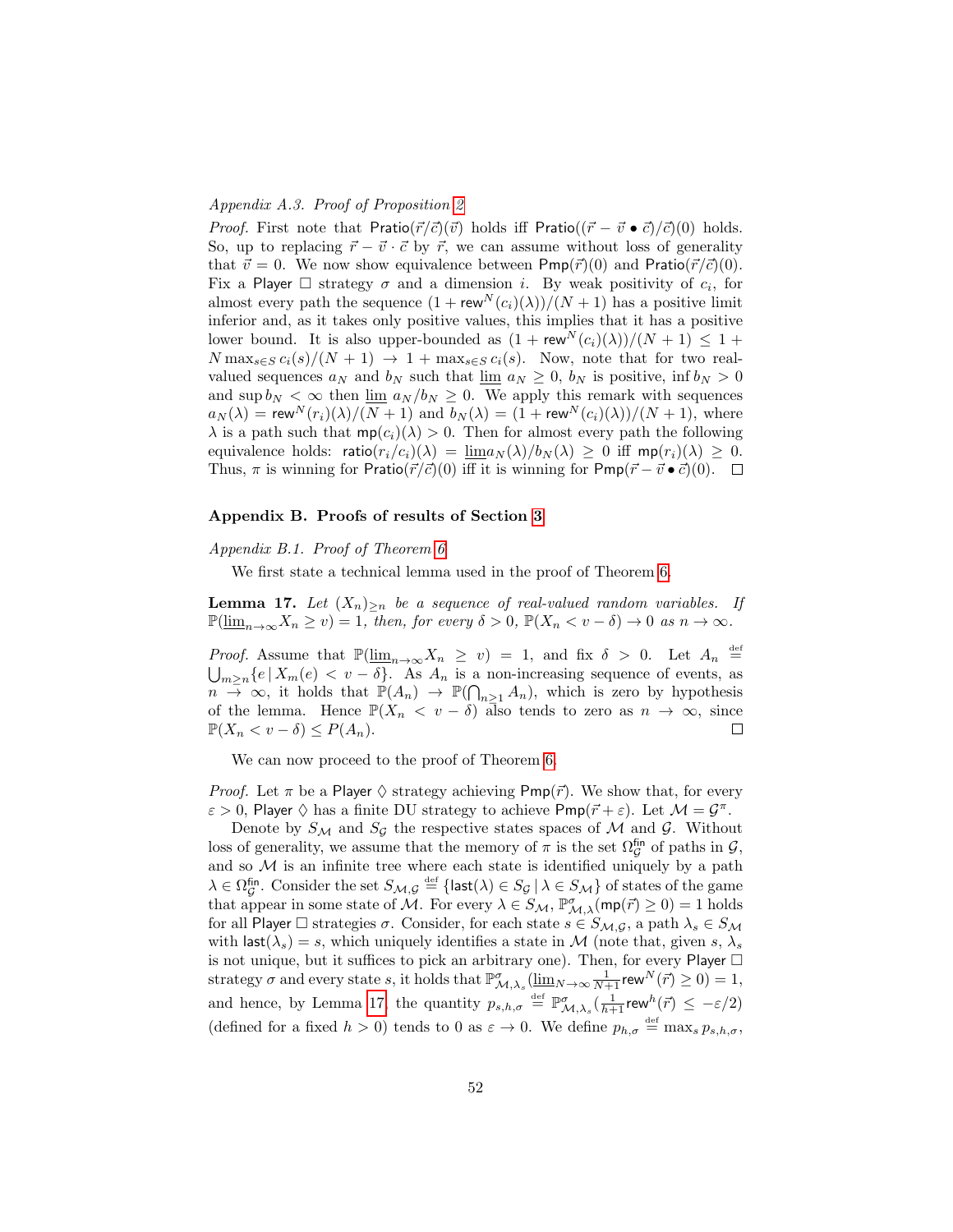and let  $p_h$  be the maximum  $p_{s,h,\sigma}$  over all MD Player  $\Box$  strategies  $\sigma$ . As the maxima are taken over finite sets, we have that  $p_h \to 0$  as  $h \to \infty$ .

Now for a fixed positive integer h, construct the finite DU Player  $\diamond$  strategy  $\pi_h$  that plays as follows: starting from  $s \in S_{\mathcal{M},\mathcal{G}}$ , it initialises its memory to  $\lambda_s$  and plays  $\pi$  for h steps; then, from whatever state  $t \in S_{\mathcal{M},\mathcal{G}}$  it arrived at, it resets its memory to  $\lambda_t$  and plays  $\pi$  for a further h steps, and so on. Fix any MD strategy of Player  $\Box$ , and a BSCC B of the finite induced DTMC  $\mathcal{D} = \mathcal{G}^{\pi_h, \sigma}$ . Given a state  $s \in S_{\mathcal{M},\mathcal{G}}$ , let  $\tilde{s} = (s, \lambda_s, \mathfrak{n})$  be the corresponding state of  $\mathcal{D}$  (where n is the only memory element of  $\sigma$ ). Note that by definition of  $\pi_h$ , a state of the form  $\tilde{s}$  with  $s \in S_{\mathcal{M},\mathcal{G}}$  is seen every h steps. In particular B must contain at least one state  $\tilde{s}_0$  with  $s_0 \in S_{\mathcal{M},\mathcal{G}}$ . By Remark [4,](#page-50-3) we then have  $\mathbb{P}_{\mathcal{D}}(\mathsf{mp}(\vec{r}) =$  $mp(\vec{r})(\mathcal{B})) = 1$ , so it suffices to find a lower-bound for  $mp(\vec{r})(\mathcal{B})$ , which is equivalent to find a lower-bound for  $\lim_{N\to\infty}\frac{1}{N+1}\mathbb{E}_{\mathcal{D},\tilde{s}_0}[\text{rew}^N(\vec{r})]$ . We have constructed  $\pi_h$  so that every h steps a state in  $S_{\mathcal{M},\mathcal{G}}$  is encountered, and hence it holds, for every  $k \geq 0$ , that  $\mathbb{E}_{\mathcal{D},\tilde{s}_0}[\text{rew}^{kh}(\vec{r})] \geq k \cdot \min_{s \in S_{\mathcal{M},\mathcal{G}}} \mathbb{E}_{\mathcal{D},\tilde{s}}[\text{rew}^{h}(\vec{r})]$ . From a state  $s \in S_{\mathcal{M},\mathcal{G}}$ , with probability less than  $p_{h,\sigma}$ , the reward accumulated is at least  $-h\rho^*$ , where  $\rho^* = \max_{s \in S_{\mathcal{G}}, i} |r_i(s)|$ . Further, with probability greater than  $1 - p_{h,\sigma}$  the reward accumulated is at least  $-h\varepsilon/2$ . Therefore, for every state  $s \in S_{\mathcal{M},\mathcal{G}}, \ \mathbb{E}_{\mathcal{D},\tilde{s}}[\text{rew}^h(\vec{r})] \geq -p_{h,\sigma}\rho^* - (1-p_{h,\sigma})h\varepsilon/2 \geq -p_h\rho^* - h\varepsilon/2.$  Hence,  $\mathbb{E}_{\mathcal{D},\tilde{s}}[\mathsf{rew}^{\bar{k}h}(\vec{r})] \ge -kh(p_h\rho^*+\varepsilon/2).$  Dividing by  $kh+1$  and letting  $k$  go towards infinity, we get that  $\mathbb{E}_{\mathcal{D},\tilde{s}_0}[\text{mp}(\vec{r})] = \lim_k \frac{1}{kh+1} \mathbb{E}_{\mathcal{D},\tilde{s}_0}[\text{rew}^{kh}(\vec{r})] \ge -p_h\rho^* - \varepsilon/2.$ We therefore have, for every BSCC B of  $\mathcal{D}$ , that  $mp(\vec{r})(\vec{B}) \ge -p_h\rho^* - \varepsilon/2$ , and hence, by Remark [5,](#page-51-3) Player  $\Diamond$  achieves  $Pmp(\vec{r} + p_h\rho^* + \varepsilon/2)$  against all MD Player  $\Box$  strategies. Then, by Theorem [3,](#page-20-0) Player  $\Diamond$  achieves  $Pmp(\vec{r}+p_h\rho^*+\varepsilon/2)$ against all Player  $\Box$  strategies. Since  $p_h \to 0$ , we can find h large enough so that  $p_h \rho^* \leq \varepsilon/2$ , and hence have  $\mathsf{Pmp}(\vec{r} + \varepsilon)$  against every  $\sigma$ .  $\Box$ 

### Appendix B.2. Proof of Proposition [6](#page-21-1)

Proof. The proof method is based on similar results in [\[16,](#page-46-2) [55\]](#page-49-3). Consider the game G in Figure [B.14](#page-54-0) with objective Pmp( $\vec{r}$ )(0). From  $s_0$ , when Player  $\Box$ chooses a sequence w of actions with  $|w| \leq n+1$ , the total rewards are shifted by the vector  $-(\alpha_w, 2^{|w|} - 1 - \alpha_w)$ , where  $\alpha_w \stackrel{\text{def}}{=} \sum_{j=1}^{|w|} \delta_{w_j = a} 2^{j-1}$  is the number corresponding to the binary word  $w$  represented with the least significant bit first, with a coding for 1 and b for 0.

Exponential memory DU strategy. We show that there is a winning DU strategy  $\pi$  for Player  $\Diamond$  with exponential memory  $\mathfrak{M} \stackrel{\text{\tiny def}}{=} \bigcup_{k=1}^{n+1} \{a,b\}^k$ , which at state  $s_{n+1}$  plays the distribution  $\nu_w$  defined by  $\nu_w(a) \stackrel{\text{def}}{=} \frac{\alpha_w}{2^{n+1}-1}$  and  $\nu_w(b) \stackrel{\text{def}}{=}$  $1 - \nu_w(a)$ , where  $w \in \mathfrak{M}$  is the current memory, determining  $\alpha_w$ . This strategy compensates the shift incurred while going through the Player  $\Box$  states, and hence, for every loop, the expected total reward is  $(0, 0)$ . Thus also the expected mean-payoff is  $(0,0)$ . We now show that the almost sure mean-payoff is  $(0,0)$ . As the strategy  $\pi$  has finite memory, the induced PA  $\mathcal{G}^{\pi}$  is finite, and it suffices to consider MD strategies for Player  $\Box$  in  $\mathcal{G}^{\pi}$ , cf. Lemma [1.](#page-15-0) Let  $R_i$  be the random variable equals to the total reward of the ith loop. The random variables  $(R_i)_{i\geq 0}$  are independent identically distributed and of expectation zero, and we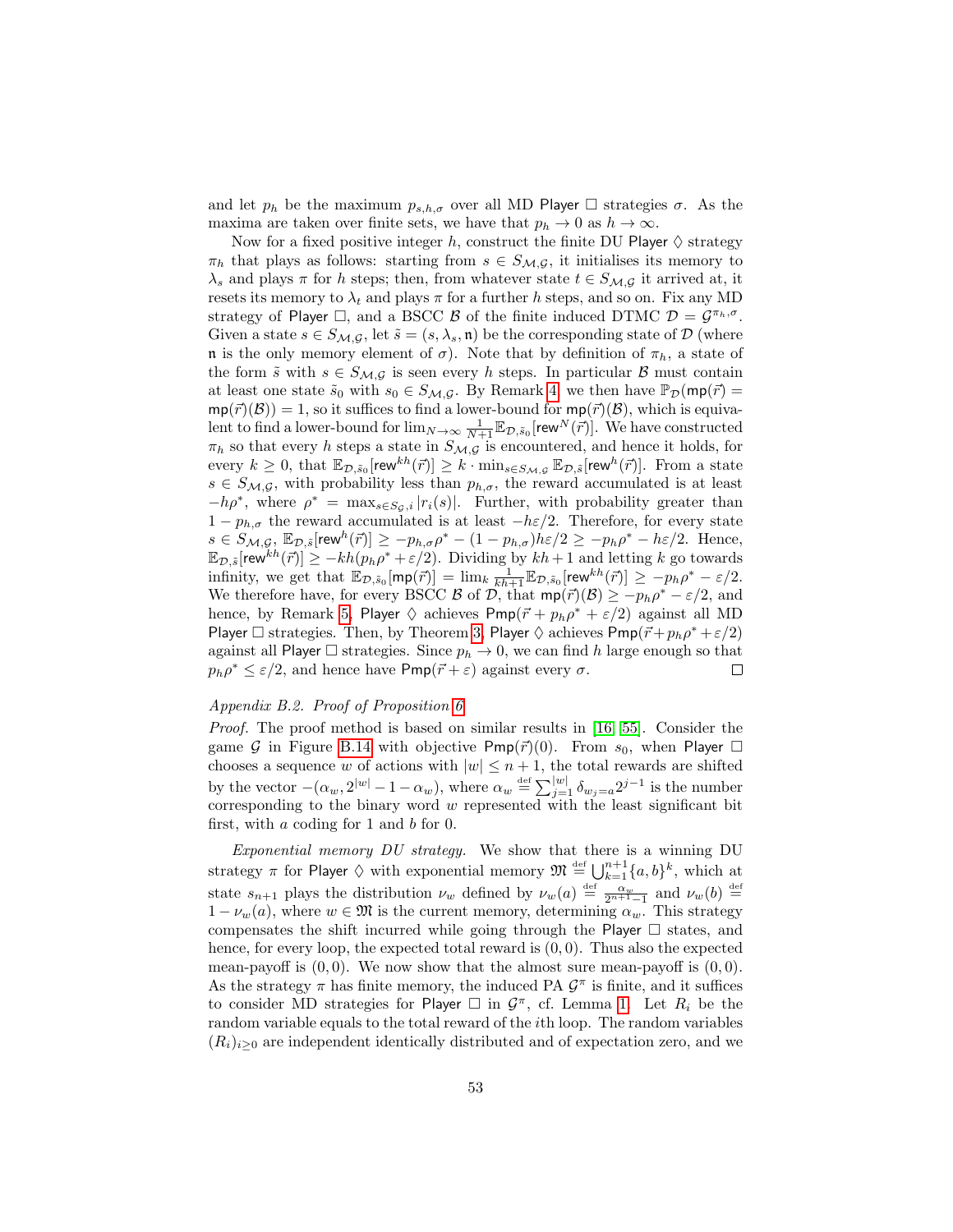<span id="page-54-0"></span>

Figure B.14: Finite-memory SU strategies are exponentially more succinct than finite-memory DU strategies for  $Pmp(\vec{r})$ .

apply the strong law of large numbers to obtain that  $(1/N)\sum_{i=0}^{N} R_i$  converges almost surely towards the common mean 0. Hence,  $\pi$  is winning for almost sure convergence.

Linear memory SU strategy. We now show how the distribution  $\nu_w$  can be simulated by an SU strategy  $\pi$  that contains only  $2(n + 1)$  memory elements. Let  $\mathfrak{M} \stackrel{\text{def}}{=} \bigcup_{i=0}^{n+1} \{a_i, b_i\}$ , and let  $\pi_{\mathsf{c}}(s_{n+1}, l_{n+1}) \stackrel{\text{def}}{=} l$  for  $l \in \{a, b\}$ , that is,  $l_i$  is the memory at state  $s_i$  corresponding intuitively to the intention of Player  $\diamondsuit$  to play the action l.

We denote by  $\mathbb{P}(l_i|w)$  the probability of Player  $\diamond$  being in memory  $l_i$  after having read the sequence w of length i, starting from  $s_0$ . We now inductively define a memory update function such that, for  $i \leq n+1$  and  $w \in \{a, b\}^i$ ,  $\mathbb{P}(a_i|w) = \frac{\alpha_w}{2^i-1}$  (and  $\mathbb{P}(b_i|w) = 1 - \mathbb{P}(a_i|w)$ ), so that, in particular, when  $i =$  $n + 1$ , Player  $\diamond$  chooses the next move according to the distribution  $\nu_w$ . In the base case (when  $i = 0$  and w is the empty word),  $\mathbb{P}(a_0|w) = 1$  necessitates that the initial memory as well as the memory when returning after each loop to  $s_0$ is  $\pi_{\mathsf{d}}(s_0) \stackrel{\text{def}}{=} \pi_{\mathsf{u}}(l_{n+1}, l') \stackrel{\text{def}}{=} a_0.$ 

When going from  $s_i$  to  $s_{i+1}$  via an action q, the memory  $l_i \in \{a_i, b_i\}$  in  $s_i$  is updated to  $l'_{i+1}$  in  $s_{i+1}$ , under the condition

<span id="page-54-2"></span><span id="page-54-1"></span>
$$
\mathbb{P}(l'_{i+1}|wq) = \mathbb{P}(a_i|w) \cdot \pi_{\mathsf{u}}(a_i, q)(l'_{i+1}) + \mathbb{P}(a_i|w) \cdot \pi_{\mathsf{u}}(b_i, q)(l'_{i+1}).\tag{B.1}
$$

Taking  $l' = a$  and taking q to be a or b in [\(B.1\)](#page-54-1) gives as necessary conditions

$$
\mathbb{P}(a_{i+1}|wa) = \frac{\alpha_w + 2^i}{2^{i+1} - 1} = \frac{\alpha_w}{2^i - 1} \cdot \pi_u(a_i, a)(a_{i+1}) + \left(1 - \frac{\alpha_w}{2^i - 1}\right) \cdot \pi_u(b_i, a)(a_{i+1})
$$
\n(B.2)

$$
\mathbb{P}(a_{i+1}|wb) = \frac{\alpha_w}{2^{i+1} - 1} = \frac{\alpha_w}{2^i - 1} \cdot \pi_u(a_i, a)(a_{i+1}) + \left(1 - \frac{\alpha_w}{2^i - 1}\right) \cdot \pi_u(b_i, b)(a_{i+1});
$$
\n(B.3)

Taking  $l' = b$  in [\(B.1\)](#page-54-1) gives symmetric conditions.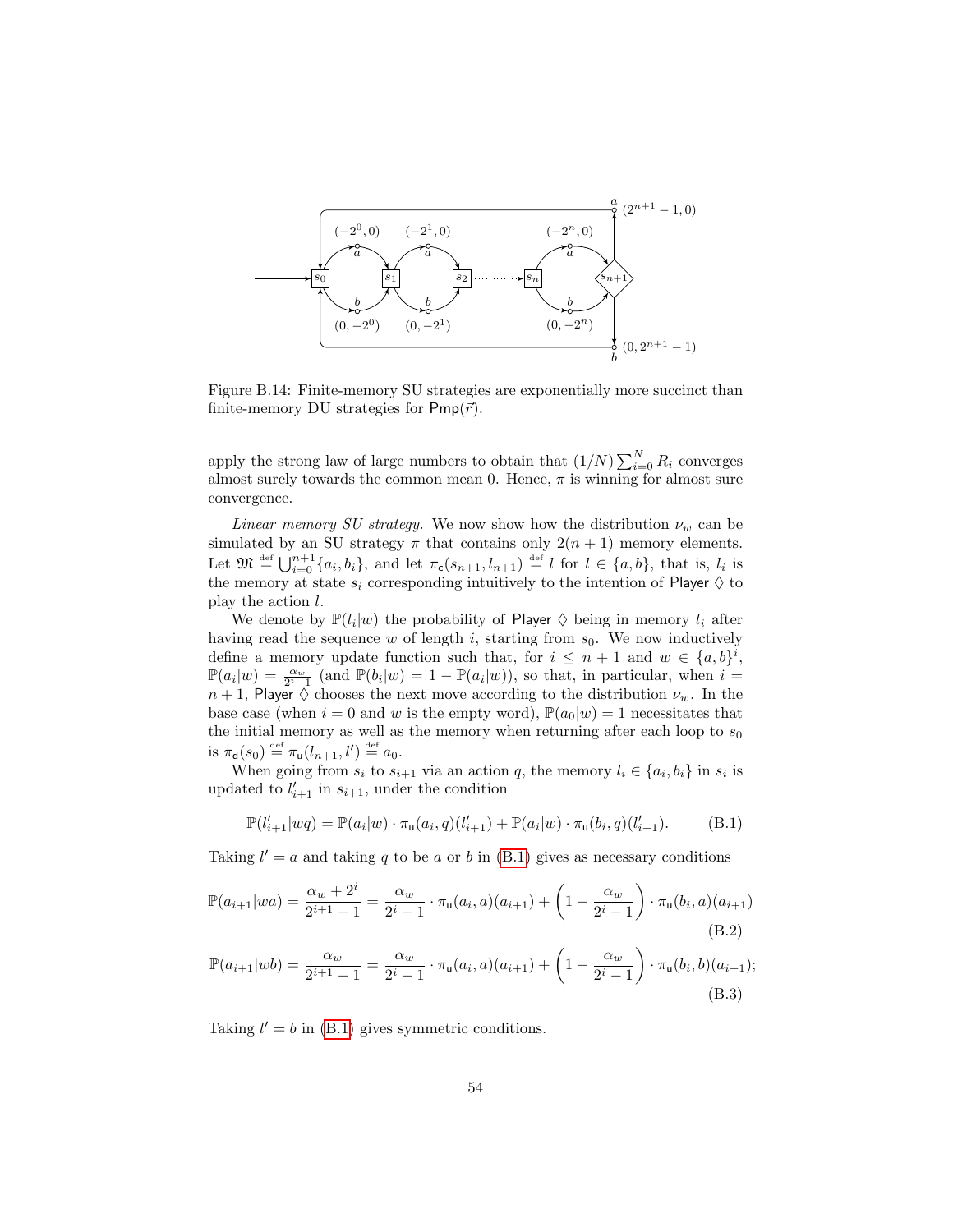We now define the memory update function according to these conditions. Define  $\pi_u(a_i, a) \stackrel{\text{def}}{=} a_{i+1}$  and  $\pi_u(b_i, b) \stackrel{\text{def}}{=} b_{i+1}$ , following the intuition that there is no need to change the intention to play  $a$  or  $b$ , corresponding to the current memory  $a_i$  and  $b_i$ , respectively, when the intention is followed. Further, using the conditions in [\(B.2\)](#page-54-2), we obtain, for  $l, \overline{l} \in \{a, b\}$  with  $\overline{l} \neq l$  that  $\pi_u(l_i, \overline{l})(l_{i+1}) \stackrel{\text{def}}{=}$  $\frac{2^{i}-1}{2^{i+1}-1}$  and  $\pi_{\mathsf{u}}(l_i,\bar{l})(\bar{l}_{i+1}) \stackrel{\text{def}}{=} \frac{2^{i}}{2^{i+1}}$  $\frac{2^{i}}{2^{i+1}-1}$ . We have thus defined  $\pi$  so that at  $s_{n+1}$  the choices it made were according to  $\nu_w$ . Then, as shown above, this strategy is winning. Moreover,  $\pi$  contains  $2(n + 1)$  memory elements, and is therefore exponentially smaller than the DU strategy described above. Note that this strategy could have been described with only two memory elements  $a$  and  $b$  but the strategy would still need a linear space to encode the memory updates (as distinct game transitions lead to distinct updating rules).

No sub-exponential DU strategy. We show that every finite DU strategy achieving  $Pmp(\vec{r})$  requires at least exponential memory. Consider a finite DU strategy  $\pi$  with less than  $2^{n+1} - 1$  memory elements. We show that it loses against some finite strategy  $\sigma$ . For every memory element  $\mathfrak{m} \in \mathfrak{M}$ , there exist at least two distinct sequences  $w_m^1$  and  $w_m^2$  such that the memory updated from  $\mathfrak m$  is the same after seeing either  $w_{\mathfrak m}^1$  or  $w_{\mathfrak m}^2$ , denoted  $f(\mathfrak m)$ , and such that  $\mathsf{rew}(w^1_\mathfrak{m}) \ge \mathsf{rew}(w^2_\mathfrak{m}) + 1$  for  $r_1$ . Consider the finite memory strategy  $\sigma^1$ (resp.  $\sigma^2$ ) that simulates the deterministic memory of  $\pi$  and plays the actions in  $w_{\mathfrak{m}}^1$  (resp.  $w_{\mathfrak{m}}^2$ ) from  $s_0$  and memory  $\mathfrak{m}$ . The strategy  $\pi$  reacts to  $f(\mathfrak{m})$  at state  $s_{n+1}$ , so the rewards associated to  $w_m^1$  or  $w_m^2$  are not compensated. Let  $\mathcal{D}_i \stackrel{\text{def}}{=} \mathcal{G}^{\pi,\sigma^i}$ . We extend the reasoning to k loops as follows. For pairwise associated sequences  $w^i = w^i_{m_1} l_1 w^i_{m_2} l_2 \cdots w^i_{m_k} l_k$  with  $i \in \{1, 2\}$ , it holds that rew $(r_1)(w^1) \geq$  rew $(r_1)(w^2) + k$  and  $\mathbb{P}_{\mathcal{D}_1}(w^1) = \mathbb{P}_{\mathcal{D}_2}(w^2)$ . Hence, the average rewards in the two DTMCs are separated by  $1/L$ , where L is the length of a loop. Hence, if  $\pi$  wins against  $\sigma^1$ , then  $\mathbb{P}_{\mathcal{D}_1}(\textsf{mp}(r_1) = 0) = \mathbb{P}_{\mathcal{D}_1}(\textsf{mp}(r_2) = 0) = 1$ , and hence,  $\mathbb{P}_{\mathcal{D}_2}(\textsf{mp}(r_1) \leq -1/L) = 1$ . The strategy  $\pi$  loses against  $\sigma^1$  or  $\sigma^2$ , which concludes the proof.  $\Box$ 

#### Appendix B.3. Proof of Proposition [5](#page-22-0)

The proof uses notations on matrix and vectors that we introduce now. We recall that we use boldface notation for vectors over the state space; in particular, given a scalar a, we write a for the vector with a in each component. With this notation a one-dimensional reward structure  $r$  is represented by the vector **r** whose sth component is  $r(s)$ . We use the notation  $|\mathbf{v}|_s$  to refer to the sth component  $v_s$  of a vector **v**. and use the notation  $[A]_{s,t}$  to refer to the sth row and tth column of a matrix A. We use the induced matrix norm of A defined by  $||A||_{\infty} \stackrel{\text{def}}{=} \max_{1 \leq i \leq m} \sum_{j=1}^{n} |A_{ij}|$ . This norm is sub-multiplicative, i.e.  $||AB||_{\infty} \leq ||A||_{\infty}||B||_{\infty}$ . Given a vector **v** with entries indexed by the state space S, we denote by  $\mathbf{v}_E$  the vector with entries indexed by the subset  $E \subseteq S$ , such that  $[\mathbf{v}_E]_s = v_s$  for all  $s \in E$ . Similarly, given a matrix A with entries indexed by a set S, we denote by  $A_{E,E'}$  the  $|E| \times |E'|$  submatrix of A with entries indexed by  $E, E' \subseteq S$ , such that  $[A_{E,E'}]_{s,t} = A_{s,t}$  for  $(s,t) \in E \times E'.$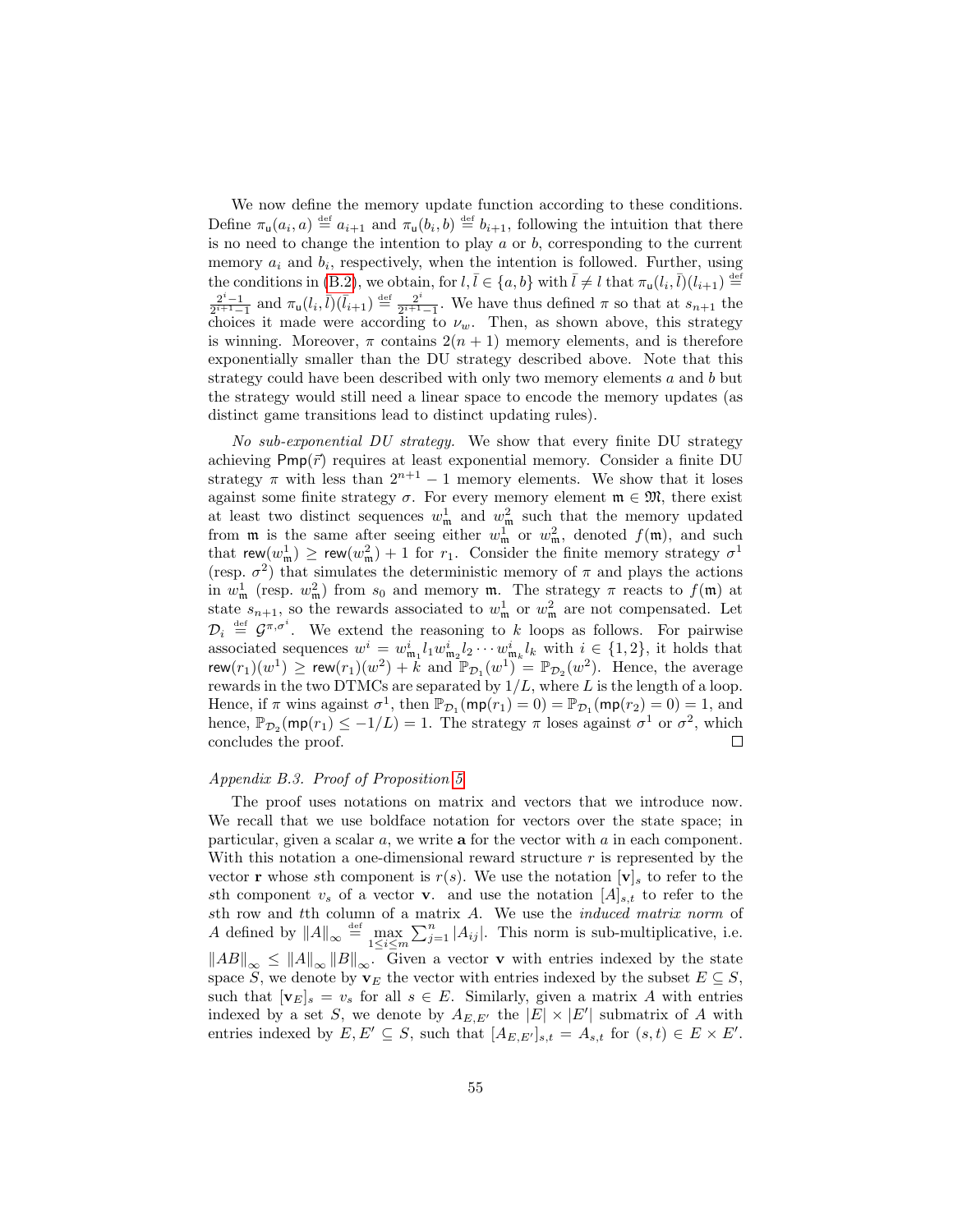

Figure B.15: Matrices  $U^{(i)}$  and  $P^{[m]}$  to define the ultimately periodic matrix based strategy for Player  $\Box$  to spoil  $\mathsf{EE}(r - \varepsilon)$  in the proof of Proposition [5.](#page-22-0)

For a state  $s \in S$  and  $E \subseteq S$ , we write  $A_{s,E}$  instead of  $A_{\{s\},E}$  and  $A_E$  instead of  $A_{E,E}$ . We denote by  $I_S$  the  $|S| \times |S|$  identity matrix with entries indexed by  $S$ . A square matrix  $A$  with nonnegative real entries is  $(right)$  stochastic if  $\sum_{t} A_{s,t} = 1$  for all rows s of A.

*Proof.* The proof is as follows. For k large enough and for states in  $S_{\infty}$ , there is no cut-off used to define  $\mathbf{u}^{k}$ , and hence  $\mathbf{u}^{k}$  satisfies the same linear equations as the expected non-truncated energy  $e^k$ , which we proceed to express in terms of matrices. We then construct a finite memory Player  $\Box$  strategy from the sequence  $\mathbf{u}^k$  and the associated matrices, so that the expected energy with respect to the reward r is bounded. By operating with the reward  $r - \varepsilon$ , we substract  $-\varepsilon$  at each step, and so the expected energy goes to  $-\infty$ , falsifying  $\mathsf{EE}(r-\varepsilon).$ 

Let  $k_0$  be the least integer such that, for all  $k \geq k_0$ ,  $u_s^k < 0$  for every  $s \in S_{\infty}$ . For  $k \geq 0$  and  $s \in S_{\square}$ , let  $\sigma_k(s)$  be a successor of s, for which the minimum is attained, that is,  $u_s^{k+1} = \min\{0, r(s) + u_{\sigma_k(s)}^k\}$ . Let  $U^{(k)}$  be the  $S \times S$  matrix for  $M$  defined by

$$
U_{s,t}^{(k)} = \begin{cases} 1 & \text{if } s \in S_{\square} \land t = \sigma_k(s) \\ \Delta(s,t) & \text{if } s \in S_{\square} \\ 0 & \text{otherwise,} \end{cases}
$$

for all  $s, t \in S$ . Let  $U^{(j,i)}$  be the matrix product  $U^{(j-1)} \cdot U^{(j-2)} \cdots U^{(i)}$  for  $j > i$ , and let  $U^{(i,i)} = I$  (the identity). We use the following block decomposition of the matrix  $U^{(k)}$ 

<span id="page-56-1"></span>
$$
U^{(k)} = \begin{pmatrix} U_{S_{\infty}}^{(k)} & U_{S_{\infty}, S_{\text{fin}}}^{(k)} \\ 0 & U_{S_{\text{fin}}}^{(k)} \end{pmatrix}.
$$
 (B.4)

The zero block in the lower left corner of  $U^{(k)}$  arises because all successors of states in  $S_{fin}$  are in  $S_{fin}$ . In particular,  $U_{S_{\infty}}^{(j,i)}$  $S_{\infty}^{(j,i)} = U_{S_{\infty}}^{(j-1)}$  $\frac{S_{\infty}(j-1)}{S_{\infty}} \cdot U_{S_{\infty}}^{(j-2)}$  $\cup_{S_{\infty}}^{(j-2)}$   $\cdots$   $\cdots$   $U_{S_{\infty}}^{(i)}$  $S_{\infty}^{(i)}$  .

<span id="page-56-0"></span>**Remark 6.** For every  $k \geq k_0$ , it holds that  $\mathbf{u}_{S_\infty}^{k+1} = \mathbf{r}_{S_\infty} + [U^{(k)} \cdot \mathbf{u}^k]_{S_\infty}$ .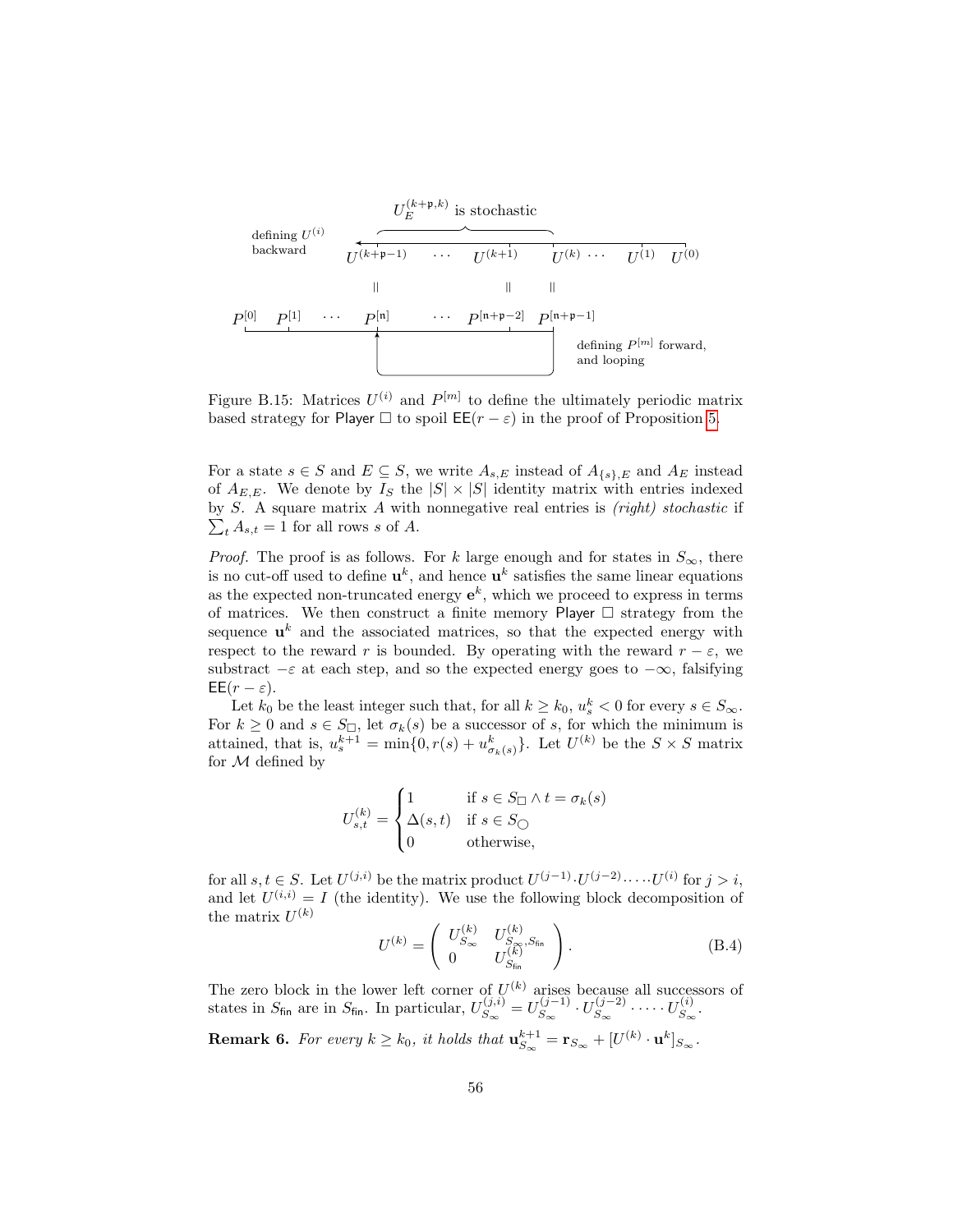We now proceed to show Proposition [5](#page-22-0) as a consequence of Lemmas [18–](#page-57-0)[23.](#page-59-0)

<span id="page-57-0"></span>**Lemma 18.** For every  $l \geq 0$ , there exists a constant  $b_l \geq 0$ , such that, for every  $k \geq k_0$ , it holds that  $\|\mathbf{u}_{S_{\infty}}^{k+l}\|_{\infty} \leq ||U_{S_{\infty}}^{(k+l,k)}||$  $\|S_\infty^{(k+l,k)}\|_\infty\cdot\|{\mathbf{u}}_{S_\infty}^k\|_\infty+b_l.$ 

Proof. We show the following more general statement by induction:

<span id="page-57-1"></span>
$$
\mathbf{u}_{S_{\infty}}^{k+l} \ge U_{S_{\infty}}^{(k+l,k)} \cdot \mathbf{u}_{S_{\infty}}^k + \mathbf{a} - l\rho^*,
$$
 (B.5)

where **a** and  $\rho^*$  are the constant vector with equal components  $a \stackrel{\text{def}}{=} \min_{s \in S_{fin}} u_s^*$ and  $\rho^* \stackrel{\text{def}}{=} \max_{s \in S} |r(s)|$ , respectively.

The base case, for  $l = 0$ , is satisfied. Now assume that the result is true for some index l, and we show that it implies that it is true for  $l+1$ . Recall that for  $k \geq k_0$  and  $s \in S_\infty$ , there is no cut-off of positive values in  $u_s^k$ . We thus obtain

$$
\mathbf{u}_{S_{\infty}}^{k+l+1} = \mathbf{r}_{S_{\infty}} + [U^{(k+l)} \cdot \mathbf{u}^{k+l}]_{S_{\infty}}
$$
\n(Remark 6)

$$
= \mathbf{r}_{S_{\infty}} + U_{S_{\infty}}^{(k+l)} \cdot \mathbf{u}_{S_{\infty}}^{k+l} + U_{S_{\infty},S_{\text{fin}}}^{(k+l)} \cdot \mathbf{u}_{S_{\text{fin}}}^{k+l}
$$
(by (B.4))

$$
\geq -\rho^* + U_{S_{\infty}}^{(k+l)} \cdot \mathbf{u}_{S_{\infty}}^{k+l} + U_{S_{\infty},S_{\text{fin}}}^{(k+l)} \cdot \mathbf{a}
$$
 (definition of **a** and  $\rho^*$ )  
\n
$$
\geq -\rho^* + U_{S_{\infty}}^{(k+l)} \cdot (U_{S_{\infty}}^{(k+l,k)} \cdot \mathbf{u}_{S_{\infty}}^k + \mathbf{a} - l\rho^*) + U_{S_{\infty},S_{\text{fin}}}^{(k+l)} \cdot \mathbf{a}
$$

(induction hypothesis)

$$
\geq U_{S_{\infty}}^{(k+l+1,k)} \cdot \mathbf{u}_{S_{\infty}}^k + (U_{S_{\infty}}^{(k+l)} + U_{S_{\infty},S_{\text{fin}}}^{(k+l)}) \cdot \mathbf{a} - (l+1)\boldsymbol{\rho}^*
$$
 (rearranging)  
\n
$$
\geq U_{S_{\infty}}^{(k+l+1,k)} \cdot \mathbf{u}_{S_{\infty}}^k + \mathbf{a} - (l+1)\boldsymbol{\rho}^*.
$$
 (*U*<sup>(k+l)</sup> is stochastic)

It now suffices to define  $b_l \stackrel{\text{def}}{=} a - l\rho^*$ , and take the norm in [\(B.5\)](#page-57-1):

$$
\|\mathbf{u}_{S_{\infty}}^{k+l}\|_{\infty} = \max_{s \in S_{\infty}} (-\mathbf{u}_{s}^{k+l})
$$
 (norm)  
\n
$$
\leq \max_{s \in S_{\infty}} (U_{S_{\infty}}^{(k+l,k)} \cdot (-\mathbf{u}_{S_{\infty}}^{k}) + b_{l})
$$
 (by (B.5))  
\n
$$
= \|U_{S_{\infty}}^{(k+l,k)} \cdot (-\mathbf{u}_{S_{\infty}}^{k})\|_{\infty} + b_{l}
$$
  
\n
$$
\leq \|U_{S_{\infty}}^{(k+l,k)}\|_{\infty} \cdot \|\mathbf{u}_{S_{\infty}}^{k}\|_{\infty} + b_{l}.
$$
 (sub-multiplicativity)  $\square$ 

<span id="page-57-2"></span>**Lemma 19.** Let  $b \geq 0$ , and let  $(x_m)_{m \in \mathbb{N}}$  and  $(c_m)_{m \in \mathbb{N}}$  be non-negative real sequences. If  $x_m \to \infty$  as  $m \to \infty$ , and, for every  $m \geq 0$ ,  $x_{m+1} \leq c_m x_m + b$ and  $c_m \leq 1$ , then it holds that  $\sup_{m\geq 0} c_m = 1$ .

*Proof.* Assume toward a contradiction that there exists  $\theta$  < 1 such that, for every  $m, c_m \leq \theta$ . As  $x_m \to \infty$ , there exists  $m_0$  such that, for every  $m \geq m_0$ , it holds that  $x_m > b/(1 - \theta)$ , and hence that  $x_{m+1}/x_m \leq c_m + b/x_m < \theta +$  $b/(b/(1-\theta)) = 1$ . This yields that, from the index  $m_0$ , the sequence  $(x_m)_{m \geq m_0}$ is decreasing, and thus cannot go to  $+\infty$ , a contradiction.  $\Box$ 

<span id="page-57-3"></span>**Lemma 20.** If  $S_{\infty} \neq \emptyset$ , then there exists a set  $E \subseteq S_{\infty}$  and indices  $j > i \geq k_0$ such that  $U_E^{(i,j)}$  $E^{(i,j)}$  is stochastic.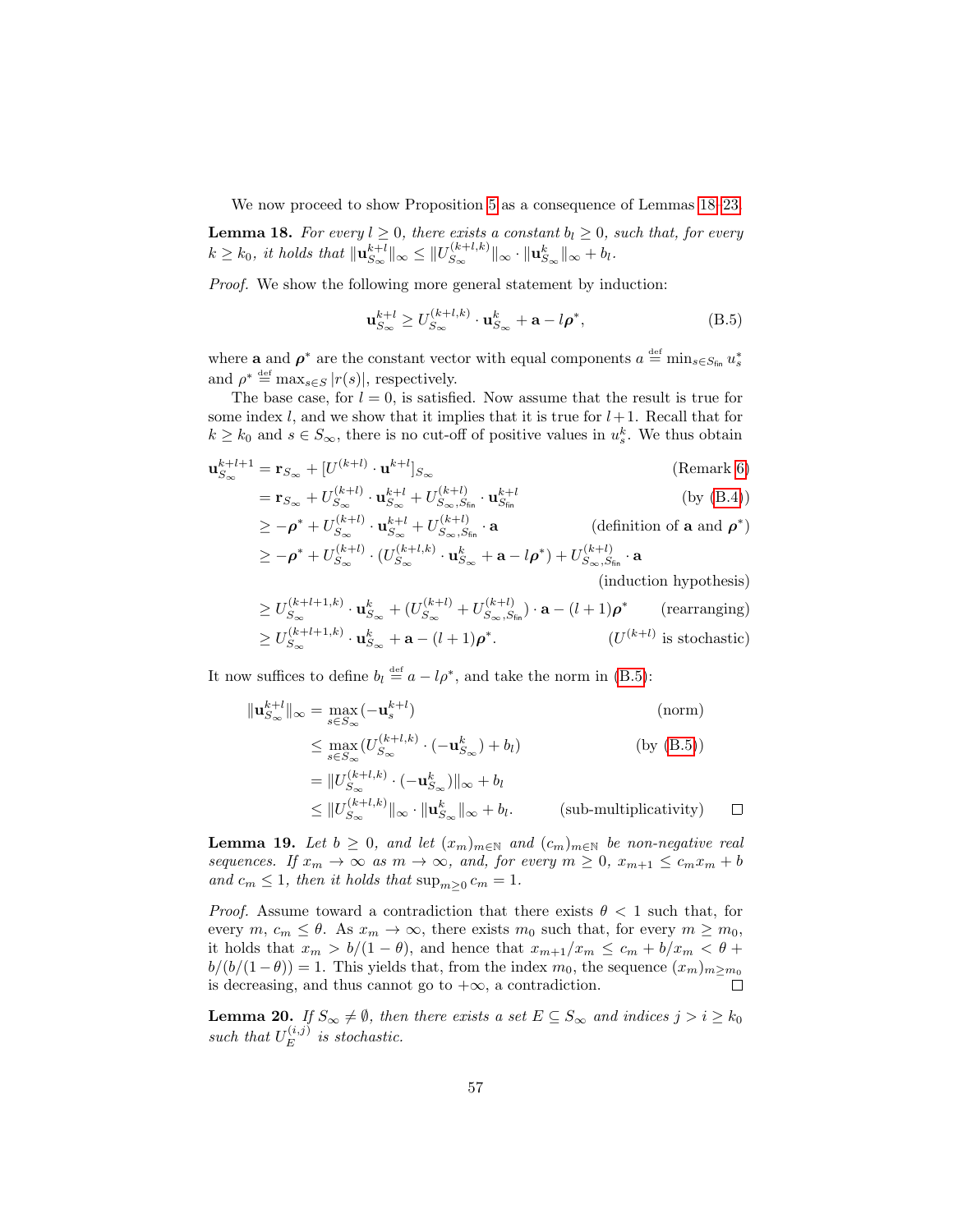*Proof.* Given a subset of states  $A \subseteq S$ , and a  $S \times S$  stochastic matrix P, we define  $\mathtt{Reach}(A, P) \stackrel{\text{\tiny def}}{=} \{s' \mid \exists s \in A \mathbin{.} P_{s, s'} > 0\}.$  Note that  $P_E$  is stochastic if and only if Reach $(E, P) \subseteq E$ , and further that Reach(Reach $(A, P), P') =$ Reach $(A, P \cdot P')$ . Let  $l = 2^{|S|}, s \in S$  and  $k \in \mathbb{N}$ . Consider the sets Reach $({s}, U^{(k+l, k+l)}),$  $\texttt{Reach}(\{s\}, U^{(k+l,k+l-1)}), \ldots, \ \texttt{Reach}(\{s\}, U^{(k+l,k)}).$  By the pigeonhole principle, there are at least two indices i, j with  $k \leq i \leq j \leq k+l$  such that  $\texttt{Reach}(\{s\}, U^{(k+l,j)}) = \texttt{Reach}(\{s\}, U^{(k+l,i)}),$  and we denote this common set by  $E_{s,k}$ . We thus have that

$$
\begin{aligned} \texttt{Reach}(E_{s,k},U^{(j,i)}) &= \texttt{Reach}(\texttt{Reach}(\{s\},U^{(k+l,j)}),U^{(j,i)}) \\ &= \texttt{Reach}(\{s\},U^{(k+l,j)}\cdot U^{(j,i)}) \\ &= \texttt{Reach}(\{s\},U^{(k+l,i)}) \\ &= E_{s,k}. \end{aligned}
$$

Hence  $U_{E_{i,k}}^{(j,i)}$  $E_{s,k}^{(j,i)}$  is stochastic. It now suffices to prove that  $E_{s,k} \subseteq S_{\infty}$  for some  $s \in S_{\infty}$  and  $k \geq k_0$ . Assume for the sake of contradiction that  $E_{s,k} \cap S_{\text{fin}} \neq \emptyset$ for every  $s \in S_{\infty}$  and  $k \geq k_0$ . By definition of  $E_{s,k}$  there exists i such that  $E_{s,k} = \text{Reach}(\{s\}, U^{(k+l,i)})$  and hence such that  $U_{s,S_{\text{fin}}}^{(k+l,i)}$  $s_{s,S_{\text{fin}}}^{(k+l,i)} \neq 0$ . Now recall that  $U_{S_{\epsilon}}^{(i,k)}$  $S_{fin}^{(i,k)}$  is stochastic, since every successor of a state in  $S_{fin}$  is in  $S_{fin}$ . We deduce that  $U_{s, S_{\epsilon}}^{(k+l,k)}$  $\frac{1}{s,S_{\text{fin}}}^{(k+l,k)} = U_{s,S_{\text{fin}}}^{(k+l,i)}$  $\frac{1}{s, S_{\text{fin}}}^{(k+l,i)} \cdot U_{S_{\text{fin}}}^{(i,k)}$  $S_{\text{fin}}^{(i,k)} \neq 0$ . The matrix  $U^{(k+l,k)}$  is the product of l matrices, each of which has entries either zero or greater than  $p_{\min}$ , the minimal probability on edges of the PA M. Therefore, coefficients of  $U^{(k+l,k)}$  are either zero or greater than  $p_{\min}^l$ , and so  $||U_{s,S_{\text{fin}}}^{(k+l,k)}||$  $\|s_{s,S_{fin}}^{(k+l,k)}\|_{\infty} \geq p_{\min}^l$ . Since  $U^{(k+l,k)}$  is stochastic, its row-sum are equal to one, that is,  $\sum_{s' \in S_{\text{fin}}} U_{s,s'}^{(k+l,k)} + \sum_{s' \in S_{\infty}} U_{s,s'}^{(k+l,k)} = 1$ , for every  $s \in S$  and  $k \geq 0$ . This implies that  $\sum_{s' \in S_{\infty}} U_{s,s'}^{(k+l,k)} \leq 1 - p_{\min}^l$ , for every  $s \in S$  and  $k \geq 0$ . We let  $c_m \stackrel{\text{def}}{=} ||U_{S_{\infty}}^{(k_0+lm+1,k_0+lm)}$  $S_{\infty}$ <sup>( $\kappa_0$ +*tm*+*t*, $\kappa_0$ +*tm*)||<sub>∞</sub>, and have by</sup> the above discussion that  $\sup_m c_m \leq 1 - p_{\min}^l < 1$ , to which we now derive a contradiction. Let  $x_m \stackrel{\text{def}}{=} \| \mathbf{u}_{S_{\infty}}^{k_0 + lm} \|_{\infty}$ , for which we have, by Lemma [18,](#page-57-0) that  $x_{m+1} \leq c_m \cdot x_m + b_l$ . We now use Lemma [19](#page-57-2) to obtain  $\sup_m c_m = 1$ , a contradiction.  $\Box$ 

We now define Player  $\square$  strategies and the expected energies they induce in terms of matrices. We consider ultimately periodic sequences of matrices that after a finite prefix n keep repeating the same p elements in a loop. Formally, an ultimately periodic sequence  $(P^{[m]})_{m \in \mathbb{N}}$  with prefix n and period p is such that the mth element is equal to the element of index m mod  $(\mathfrak{n}, \mathfrak{p})$  (that is,  $P^{[m]} = P^{[m \mod (n,p)]}),$  where

$$
m \mod(\mathfrak{n}, \mathfrak{p}) \stackrel{\text{def}}{=} \begin{cases} m & \text{if } m \leq \mathfrak{n} + \mathfrak{p} - 1 \\ \mathfrak{n} + (m - \mathfrak{n} \mod \mathfrak{p}) & \text{otherwise.} \end{cases}
$$

A stochastic matrix P conforms to M if, for every  $s \in S_{\bigcirc}$  and all  $s' \in \Delta(s)$ , it holds that  $P_{s,s'} = \Delta(s, s')$ . We define a finite strategy by an ultimately periodic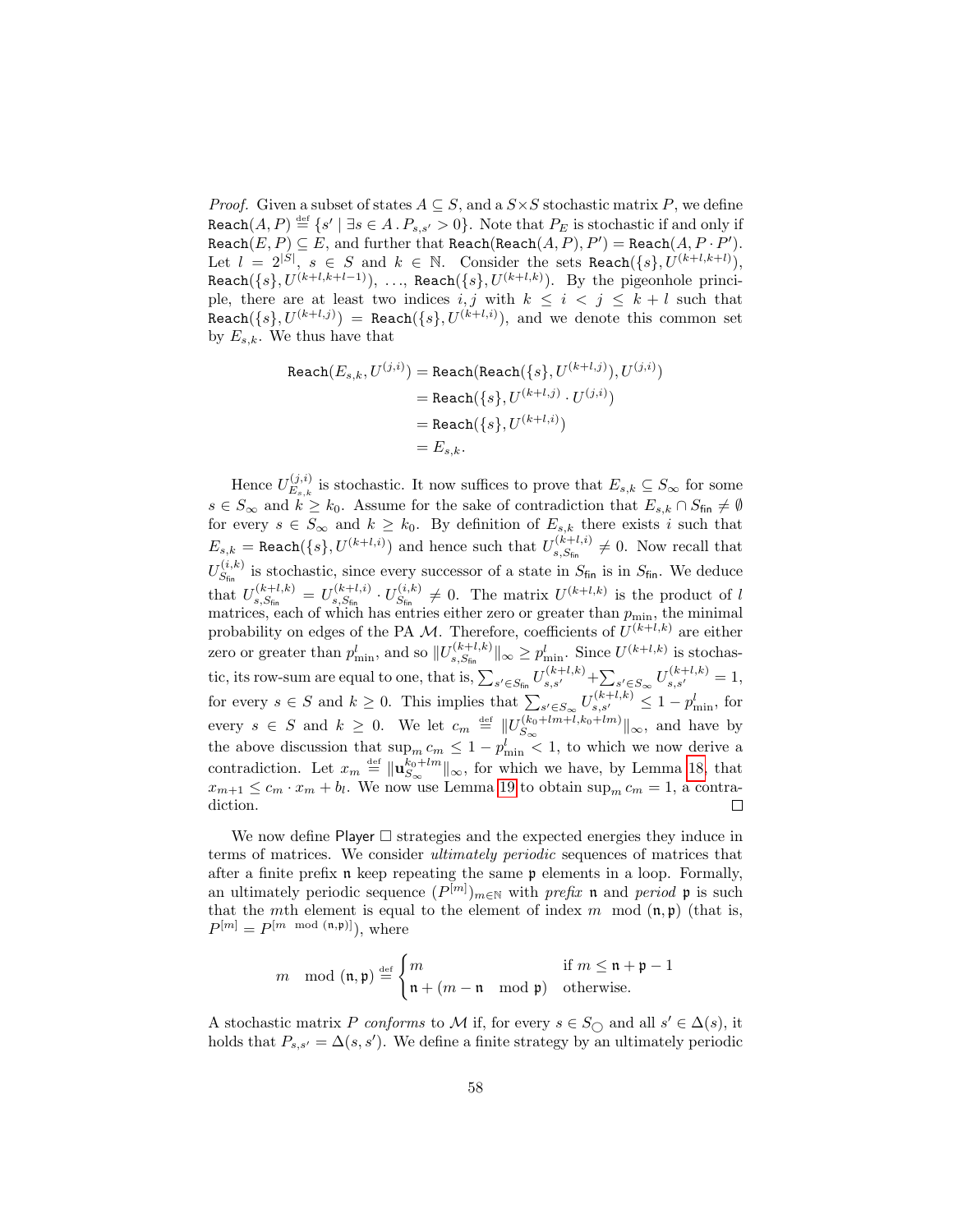sequence of matrices  $(P^{[k]})_{k \in \mathbb{N}}$  that conform to M: the memory is a counter  $m \leq \mathfrak{n} + \mathfrak{p}$  that is updated at every step from m to  $m+1 \mod (\mathfrak{n}, \mathfrak{p})$ ; and in state s and memory  $\mathfrak m$  the choice function selects s' with probability  $P_{s,s'}^{[\mathfrak m]}$ . To express several steps of the strategy, we introduce the interval matrices  $P^{[m,m+l]}$  =  $P^{[m]} \cdots P^{[m+l-1]}$  with  $P^{[m,m]} = I_S$ , and the corresponding cumulative matrices  $\hat{P}^{[m,m+l]} = \sum_{q=0}^{l-1} P^{[m,m+q]}$  with  $\tilde{P}^{[m,m]} = 0$ .

For every step  $k \geq 0$  and memory  $\mathfrak{m}$ , we define a vector  $\mathbf{e}_{(\mathfrak{m})}^k(r)$ , where the entry for s is defined as  $e_{s,m}^k$  in the PA with reward structure r, that is, the expected energy for r after k steps at state  $(s, \mathfrak{m})$  of the induced DTMC.

<span id="page-59-1"></span>Lemma 21. Given a strategy based on an ultimately periodic matrix with prefix n and period p, it holds that  $e^l_{(m \mod(n,p))}(r) = \hat{P}^{[m,m+l]} \cdot \mathbf{r}$ , for all  $l \geq 0$  and  $m \geq 0$ .

*Proof.* We show this statement by induction on l. The base case for  $l = 0$  is satisfied. Now assume the statement holds for  $l$ , and we show for  $l + 1$ . As the strategy with memory m mod  $(n, p)$  plays according to the matrix  $P^{[m]}$ , and increments its memory to  $m + 1 \mod(n, p)$ , it holds that

$$
\mathbf{e}_{(m \mod (\mathfrak{n}, \mathfrak{p}))}^{l+1}(r) = \mathbf{r} + P^{[m]} \cdot \mathbf{e}_{(m+1 \mod (\mathfrak{n}, \mathfrak{p}))}^{l}(r)
$$

$$
= P^{[m]} \cdot \hat{P}^{[m+1, m+l+1]} \cdot \mathbf{r}
$$

$$
= \hat{P}^{[m, m+l+1]} \cdot \mathbf{r}.
$$

We now show that the strategy based on ultimately periodic matrices is able to decrease the expected energy in the periodic phase by a nonzero amount every p number of steps.

<span id="page-59-2"></span>Lemma 22. Given a strategy based on an ultimately periodic matrix with prefix **n** and period **p**, and a set E such that  $A = P_E^{[\mathfrak{n},\mathfrak{n}+\mathfrak{p}]}$  $E^{[ $\mathsf{L},\mathsf{L}+\mathsf{P}]}$  is stochastic, then, for all$  $j \geq 0$ , it holds that  $[e_{\text{in}}^{j}]$  $[\hat{P}^{j\mathfrak{p}}_{(\mathfrak{n})}(r-\varepsilon)]_E = \sum_{k=0}^{j-1} A^k \cdot [\hat{P}^{[\mathfrak{n},\mathfrak{n}+\mathfrak{p}]} \cdot \mathbf{r}]_E - j \mathfrak{p} \varepsilon.$ 

*Proof.* Note first that  $P^{[\mathfrak{n},\mathfrak{n}+j\mathfrak{p}]} = (P^{[\mathfrak{n},\mathfrak{n}+\mathfrak{p}]})^j$ , that  $\hat{P}^{[\mathfrak{n},\mathfrak{n}+j\mathfrak{p}]} \cdot \mathbf{1} = j\mathfrak{p}$ , and that  $\hat{P}^{[n,n+j\mathfrak{p}]} = \sum_{k=0}^{j-1} (P^{[n,n+\mathfrak{p}]})^k \cdot \hat{P}^{[n,n+\mathfrak{p}]}$ . Since the restriction of  $P^{[n,n+\mathfrak{p}]}$  to the set E is stochastic, it holds, for every vector **x**, that  $[P^{[n,n+p]} \cdot \mathbf{x}]_E = P^{[n,n+p]}_E$  $E^{[{\mathfrak{n}}, {\mathfrak{n}}+{\mathfrak{p}}]}$   $\cdot$   $\mathbf{x}_E$ . We apply Lemma [21](#page-59-1) with  $l = j\mathfrak{p}$  and  $m = \mathfrak{n}$ , and thus get, for all  $j \geq 0$ , that

$$
[\mathbf{e}_{(\mathbf{n})}^{j\mathbf{p}}(r-\varepsilon)]_E = [\hat{P}^{[\mathbf{n},\mathbf{n}+j\mathbf{p}]} \cdot (\mathbf{r}-\varepsilon)]_E
$$
  
\n
$$
= \left[ \sum_{k=0}^{j-1} (P^{[\mathbf{n},\mathbf{n}+\mathbf{p}]})^k \cdot \hat{P}^{[\mathbf{n},\mathbf{n}+\mathbf{p}]} \cdot \mathbf{r} - j\mathbf{p}\varepsilon \right]_E
$$
  
\n
$$
= \sum_{k=0}^{j-1} (P_E^{[\mathbf{n},\mathbf{n}+\mathbf{p}]})^k \cdot [\hat{P}^{[\mathbf{n},\mathbf{n}+\mathbf{p}]} \cdot \mathbf{r}]_E - j\mathbf{p}\varepsilon.
$$

<span id="page-59-0"></span>We now describe a situation where the cut-off of positive values in the definition of  $\mathbf{u}^k$  does not occur.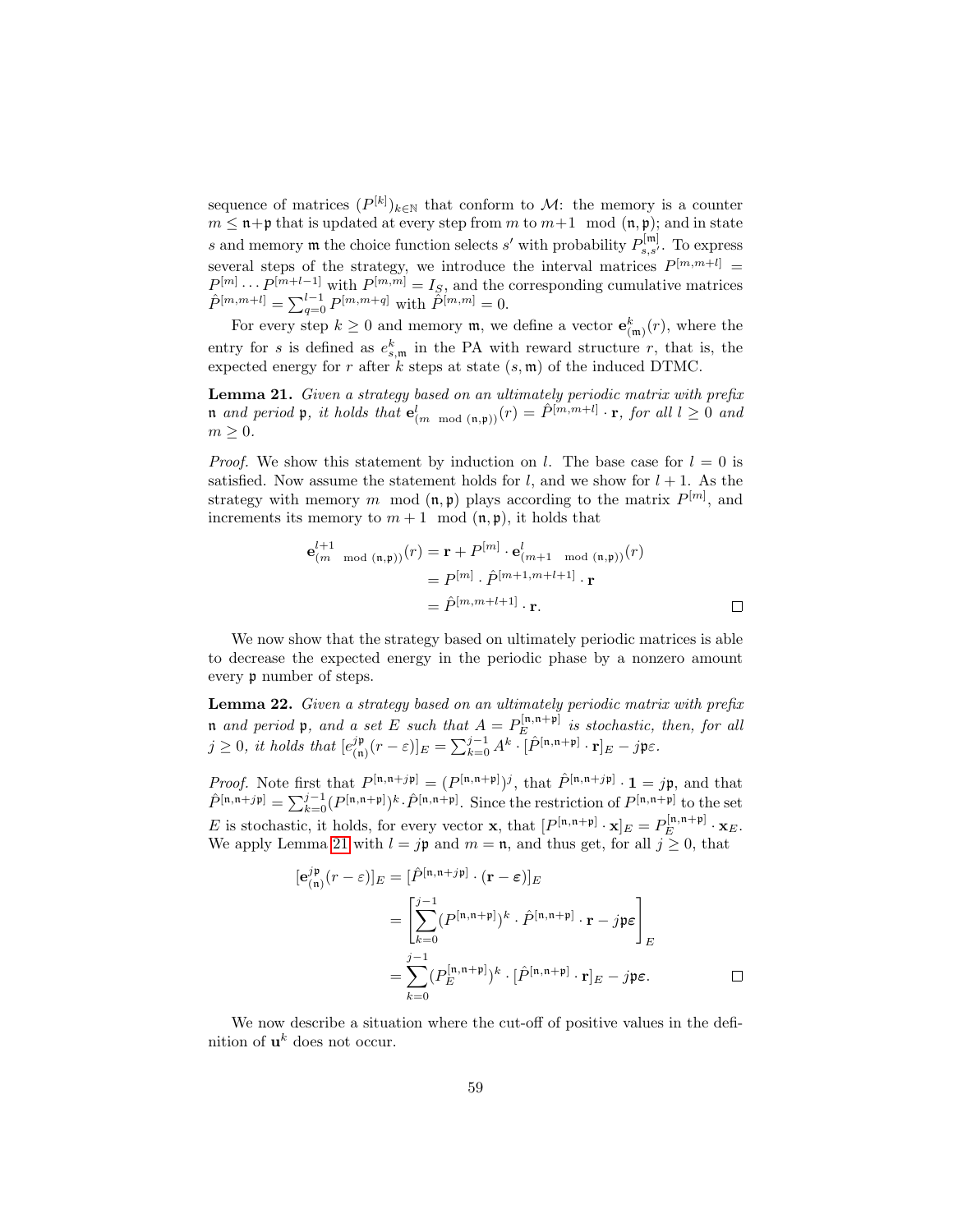**Lemma 23.** For  $k \geq k_0$ , and  $E \subseteq S_\infty$  such that  $U_E^{(k+p,k)}$  $E^{(\kappa+p,\kappa)}$  is stochastic,

$$
\mathbf{u}_{E}^{k+\mathfrak{p}} = [\hat{U}^{(k+\mathfrak{p},k)} \cdot \mathbf{r}]_{E} + U_{E}^{(k+\mathfrak{p},k)} \cdot \mathbf{u}_{E}^{k}.
$$
 (B.6)

*Proof.* We show, by induction on  $l$ , the following more general statement: for all  $l \geq 0, k \geq k_0$ , and  $E, E' \subseteq S_\infty$  such that  $E' = \texttt{Reach}(E, U^{(k+l,k)}),$  it holds that

$$
\mathbf{u}_{E}^{k+l} = [\hat{U}^{(k+l,k)} \cdot \mathbf{r}]_{E} + U_{E,E'}^{(k+l,k)} \cdot \mathbf{u}_{E'}^{k}.
$$

The base case for  $l = 0$  is straightforward. Now suppose that the result holds for l, and we show it for  $l + 1$ . Let  $k \geq k_0$  and  $E, E' \subseteq S_\infty$  such that  $E' = \text{Reach}(E, U^{(k+l+1,k)})$ , and let  $E'' = \text{Reach}(E, U^{(k+l+1,k+1)})$ . Note that Reach $(E'', U^{(k)}) = E' \subseteq S_{\infty}$ , and hence that  $E'' \subseteq S_{\infty}$ , since every predecessor of a state in  $S_{\infty}$  is in  $S_{\infty}$ . As  $k + 1 \ge k_0$  and  $E'' \subseteq S_{\infty}$ , it holds that  $\mathbf{u}_{E''}^{k+1} = \mathbf{r}_{E''} + U_{E'',E'}^{(k+1)} \mathbf{u}_{E'}^k$ , and hence we can conclude the proof by

$$
\mathbf{u}_{E}^{k+l+1} = [\hat{U}^{(k+l+1,k+1)} \cdot \mathbf{r}]_{E} + U_{E,E''}^{(k+l+1,k+1)} \cdot \mathbf{u}_{E''}^{k+1}
$$
\n
$$
= [\hat{U}^{(k+l+1,k+1)} \cdot \mathbf{r}]_{E} + U_{E,E''}^{(k+l+1,k+1)} \cdot \mathbf{r}_{E''} + U_{E,E''}^{(k+l+1,k+1)} \cdot U_{E'',E'}^{(k+l)} \cdot \mathbf{u}_{E'}^{k}
$$
\n
$$
= [\hat{U}^{(k+l+1,k)} \cdot \mathbf{r}]_{E} + U_{E,E'}^{(k+l+1,k)} \cdot \mathbf{u}_{E'}^{k},
$$

where the first equality is due to the induction hypothesis.

 $\Box$ 

We can now complete the proof of Proposition [5.](#page-22-0) We assume that  $S_{\infty} \neq \emptyset$ . By Lemma [20,](#page-57-3) there exists a set  $E \subseteq S_{\infty}$ , and indices  $k_0 \leq k < k + \mathfrak{p}$ , such that  $\texttt{Reach}(E, U^{(k+\mathfrak{p},k)}) = E.$  By Lemma [23,](#page-59-0) it holds that  $\mathbf{u}_E^{k+\mathfrak{p}} = \mathbf{y} + A \cdot \mathbf{u}_E^k$  with  $\mathbf{y} = [\hat{U}^{(k+\mathfrak{p},k)} \cdot \mathbf{r}]_E$  and  $A = U_E^{(k+\mathfrak{p},k)}$  $E^{\kappa+\mathfrak{p},\kappa}$ .

We define Player  $\Box$  strategy  $\sigma$  based on ultimately periodic matrices  $U^{(k+p)}$ ,  $\dots, U^{(k+1)}$  (involved in the definition of A). The prefix of this strategy ensures that the set  $E$  is reachable from the initial states, and hence that the states of  $E$ are in the induced DTMC  $\mathcal{M}^{\sigma}$ . We let  $P^{[0]}, \ldots P^{[n-1]}$  be matrices that conform to M, such that  $E \cap \text{Reach}(\text{supp}(\varsigma), P^{[0,n-1]}) \neq \emptyset$ ; for instance, we can take  $P^{[i]}$  to be the matrix corresponding to choosing successors in Player  $\Box$  states with uniform probability. Then we define the periodic phase with  $\mathfrak p$  matrices by letting  $P^{[n+i]} = U^{(k+p-i)}$  for  $0 \le i \le \mathfrak{p} - 1$ .

Note that  $P^{[\mathfrak{n},\mathfrak{n}+\mathfrak{p}]} = U^{(k+\mathfrak{p},k)}$  and  $\mathbf{y} \stackrel{\text{def}}{=} [\hat{U}^{(k+\mathfrak{p},k)} \cdot \mathbf{r}]_E = [\hat{P}^{[\mathfrak{n},\mathfrak{n}+\mathfrak{p}]} \cdot \mathbf{r}]_E$ . Further, for states  $s \in E \cap \text{Reach}(\text{supp}(\varsigma), P^{[0,n-1]})$ , we have that the state  $(s, \mathfrak{n})$  is in the induced DTMC  $\mathcal{M}^{\sigma}$ . We now show that  $e^{j\mathfrak{p}}_{(s,\mathfrak{n})} \to -\infty$  as  $j \to \infty$ , and hence that the strategy  $\sigma$  spoils  $\mathsf{EE}(r - \varepsilon)$ . From Lemma [22](#page-59-2) we have  $[e^{j\mathfrak{p}}]$  $(\mathbf{r}(\mathbf{r})_{\mathbf{r}})_{E} = \sum_{k=0}^{j-1} A^{k} \cdot \mathbf{y} - j \mathbf{\mathfrak{p}} \varepsilon$ . It remains to show that the sequence  $\sum_{k=0}^{j-1} A^k \cdot \mathbf{y}$  is upper-bounded, in order to have convergence of  $\mathbf{e}_{(s)}^{jp}$  $\binom{JP}{(s,\mathfrak{n})}$  toward  $-\infty$ . We have  $y = u_E^{k+p} - A \cdot u_E^k \leq (I - A) \cdot u_E^k$ , and thus

$$
\left(\sum_{i=0}^{j-1} A^i\right) \cdot \mathbf{y} \le \left(\sum_{i=0}^{j-1} A^i\right) \cdot (I - A) \cdot \mathbf{u}_E^k = (I - A^j) \cdot \mathbf{u}_E^k \le -A^j \cdot \mathbf{u}_E^k \le ||\mathbf{u}_E^k||_{\infty} \cdot \mathbf{1},
$$

where we use for the last inequality that  $||A^j||_{\infty} = 1$ , since  $A^j$  is stochastic.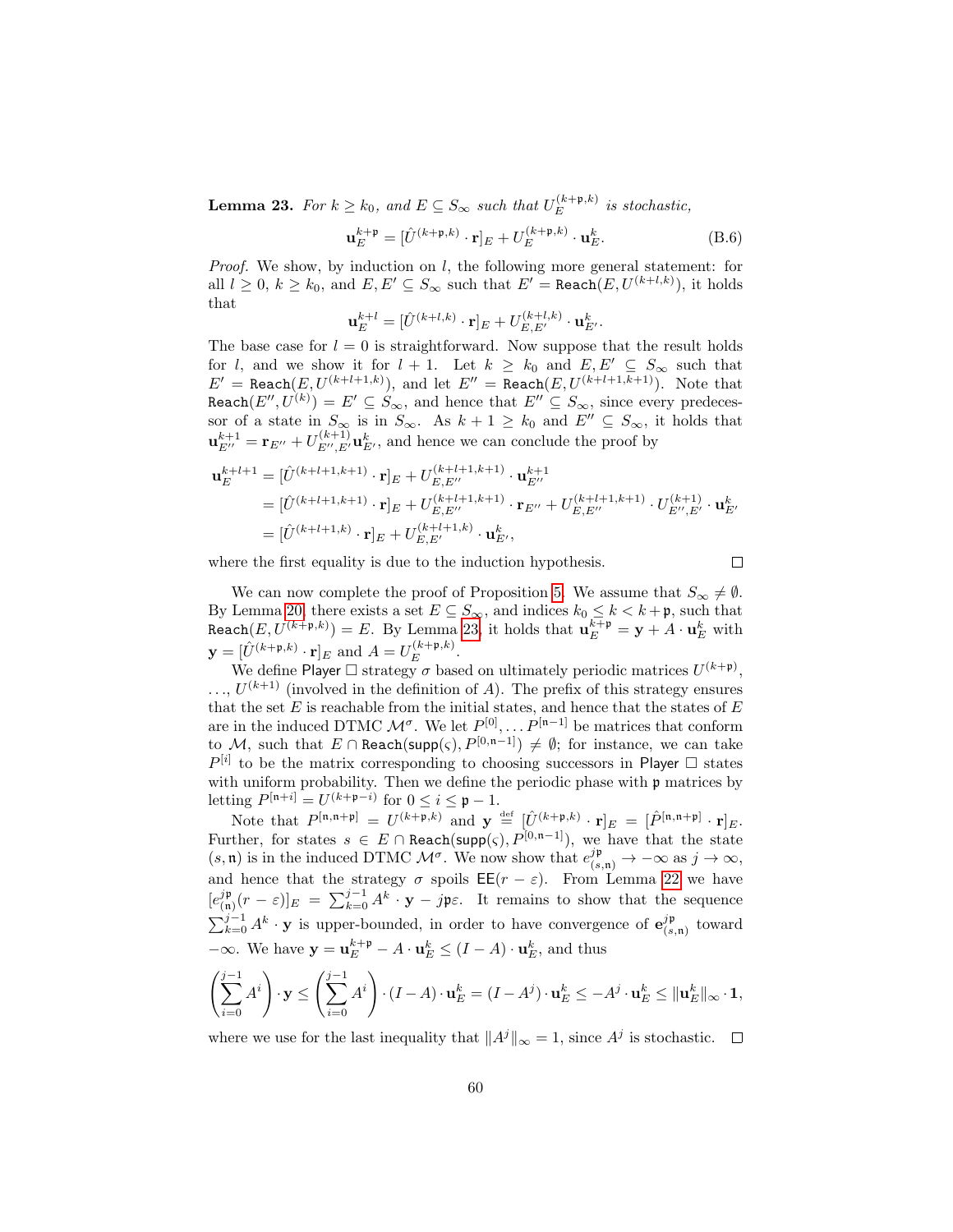## Appendix B.4. Proof of Lemma [4](#page-23-0)

*Proof.* Fix a Player  $\Box$  strategy  $\sigma$  for M. We first show by induction on k that  $u_s^k \leq e_{s,\mathfrak{m}}^k$  for every s and  $\mathfrak{m}$ . The base case for  $k = 0$  is satisfied as  $e_{s,\mathfrak{m}}^k = u_s^k = 0$ . Now assume that  $u_s^k \leq e_{s,\mathfrak{m}}^k$  holds for some k and for every s,  $\mathfrak{m}$ , and we show it holds for  $k + 1$ . In each Player  $\Box$  state s, we have

$$
u_s^{k+1} \le r(s) + \min_{t \in \Delta(s)} u_t^k
$$
 (definition)  
\n
$$
\le r(s) + \sum_{(t,\mathfrak{m}') \in \Delta^{\sigma}(s,\mathfrak{m})} \Delta^{\sigma}((s,\mathfrak{m}),(t,\mathfrak{m}'))u_t^k
$$
  
\n
$$
\le r(s) + \sum_{(t,\mathfrak{m}') \in \Delta^{\sigma}(s,\mathfrak{m})} \Delta^{\sigma}((s,\mathfrak{m}),(t,\mathfrak{m}'))e_{t,\mathfrak{m}'}^k
$$
 (induction hypothesis)  
\n
$$
= e_{s,\mathfrak{m}}^{k+1}.
$$
 (definition)

Since Player  $\Box$  can falsify  $\mathsf{EE}(r)$ , for every  $v_0$  there is  $(s, \mathfrak{m})$  such that  $e_{s, \mathfrak{m}}^k \leq v_0$ and hence  $u_s^* \leq u_s^k \leq e_{s,\mathfrak{m}}^k \leq v_0$ . As M is finite and  $v_0$  can be taken arbitrary low, it means that there is one state for which  $u_s^* = -\infty$ , and thus  $S_{\infty} \neq \emptyset$ .

## Appendix B.5. Proof of Lemma [5](#page-23-1)

*Proof.* Instead of proving  $\forall \sigma \cdot \mathcal{G}^{\pi,\sigma} \models \psi \Rightarrow \forall \sigma \cdot \mathcal{G}^{\pi,\sigma} \models \varphi$ , we prove the stronger statement  $\forall \sigma \, .$   $(\mathcal{G}^{\pi,\sigma} \models \psi \Rightarrow \mathcal{G}^{\pi,\sigma} \models \varphi)$ . Fix finite strategies  $\pi$  and  $\sigma$ . Let  $\mathcal{D} =$  $\mathcal{G}^{\pi,\sigma}$ , which is a finite DTMC. By Lemma [15,](#page-51-1) the limit  $\lim_{N\to\infty}\frac{1}{N+1}$ rew $^N(\vec{r})$ almost surely exists. For every N and path  $\lambda$ , we have  $\left|\frac{1}{N+1} \text{rew}^N(\vec{r})(\lambda)\right| \leq$  $\max_{s \in S_{\mathcal{D}}} |\vec{r}(s)|$ , where the maximum is taken componentwise, and so we have

<span id="page-61-0"></span>
$$
\mathbb{E}_{\mathcal{D},s} \left[ \lim_{N \to \infty} \frac{1}{N+1} \text{rew}^N(\vec{r}) \right] = \lim_{N \to \infty} \mathbb{E}_{\mathcal{D},s} \left[ \frac{1}{N+1} \text{rew}^N(\vec{r}) \right] \tag{B.7}
$$

by the Lebesgue dominated convergence theorem.

*Proof of (i).* By Theorem [3](#page-20-0) it suffices to consider MD Player  $\Box$  strategies. Assume that  $\mathsf{EE}(\vec{r})$  is satisfied. Fix a finite shortfall  $\vec{v}_0$  such that, for all  $s \in S_{\mathcal{D}}$ , it holds that

$$
\forall N \ge 0. \mathbb{E}_{\mathcal{D},s}[\text{rew}^N(\vec{r})] \ge \vec{v}_0 \qquad \qquad \text{(by assumption)}
$$
  

$$
\forall N \ge 0. \mathbb{E}_{\mathcal{D},s}[\frac{1}{N+1}\text{rew}^N(\vec{r})] \ge \frac{\vec{v}_0}{N+1} \qquad \text{(dividing by } N+1)
$$
  

$$
\lim_{N \to \infty} \mathbb{E}_{\mathcal{D},s}[\frac{1}{N+1}\text{rew}^N(\vec{r})] \ge 0 \qquad \qquad \text{(taking limits)}
$$
  

$$
\mathbb{E}_{\mathcal{D},s}[\lim_{N \to \infty} \frac{1}{N+1}\text{rew}^N(\vec{r})] \ge 0. \qquad \qquad \text{(by (B.7))}
$$

From Lemma [15,](#page-51-1) whenever s is in a BSCC  $\beta$  of  $\mathcal D$  (that is,  $\mathbb P_{\mathcal D,s}(F\beta) = 1$ ), we have  $\text{mp}(\vec{r})(\mathcal{B}) = \mathbb{E}_{\mathcal{D},s}[\lim_{N \to \infty} \frac{1}{N+1} \text{rew}^N(\vec{r})]$ . Therefore, for every BSCC  $\mathcal{B},$  $mp(\vec{r})(\mathcal{B}) \geq \vec{0}$ . Thus, again by Lemma [15,](#page-51-1) Pmp( $\vec{r}$ ) is satisfied.

*Proof of (ii).* Assume  $\pi$  is DU, and so, by Proposition [6,](#page-23-2) it suffices to consider finite Player  $\Box$  strategies. Fix  $\varepsilon > 0$ . Assume that  $\mathcal{D} \models \textsf{Pmp}(\vec{r})$ , and so, by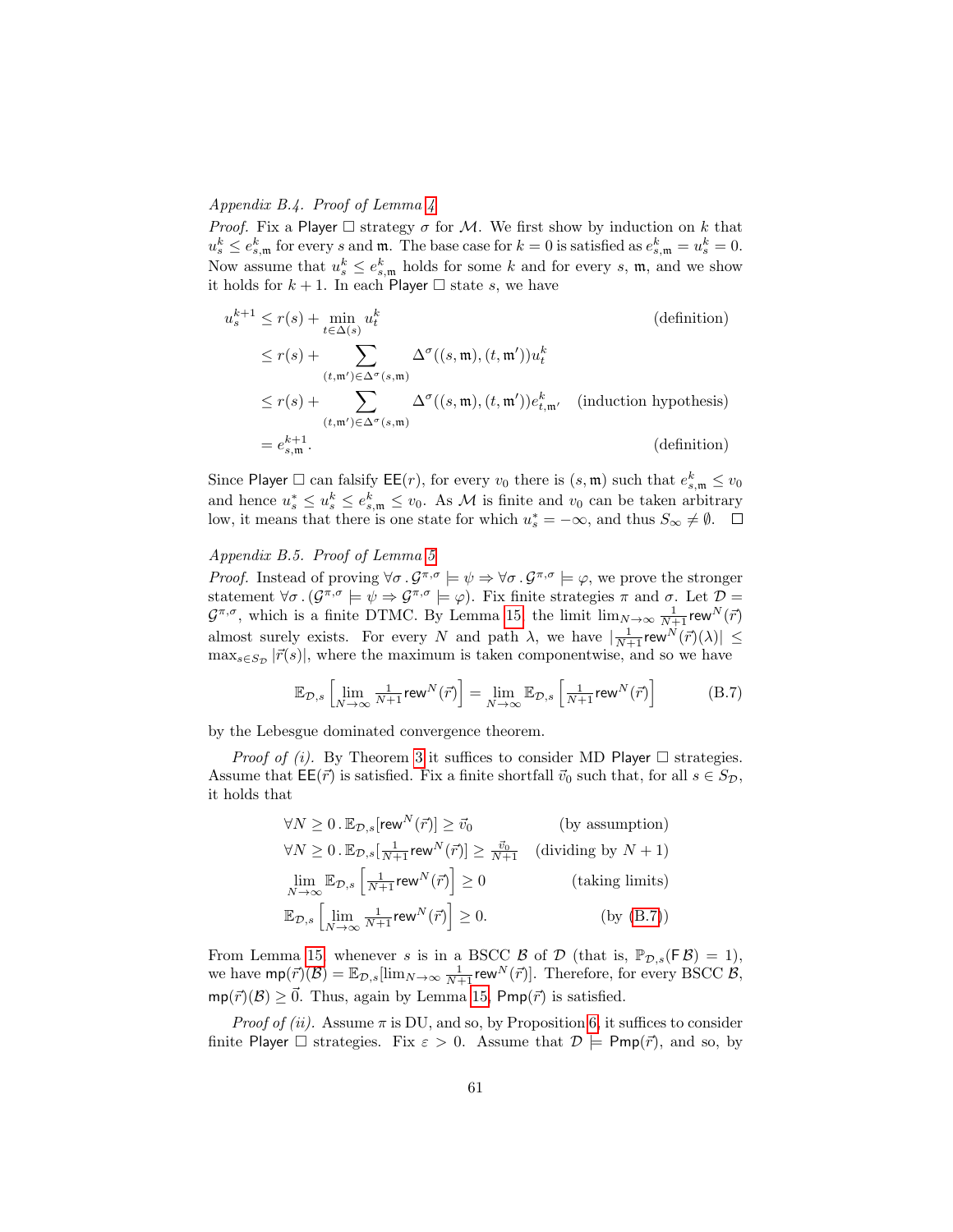Lemma [15,](#page-51-1) rew $(\vec{r})(\vec{B}) \ge 0$  for every BSCC  $\vec{B}$  of  $\vec{D}$ . Thus, for all states  $s \in S_{\mathcal{D}}$ , we have

 $\lim_{N \to \infty} \mathbb{E}_{\mathcal{D},s}[\frac{1}{N+1} \text{rew}^N(\vec{r})] \ge \vec{0}$  (by [\(B.7\)](#page-61-0))

$$
\label{eq:3.1} \begin{aligned} \exists N_{\varepsilon,s} \geq 0 \, . \, \forall N \geq N_{\varepsilon,s} \, . \, \mathbb{E}_{\mathcal{D},s}[\tfrac{1}{N+1} \text{rew}^N(\vec{r})] \geq -\vec{\varepsilon} \qquad & \text{(definition of limit)}\\ \forall N \geq 0 \, . \, \mathbb{E}_{\mathcal{D},s}[\text{rew}^N(\vec{r})] \geq -(N+1) \cdot \vec{\varepsilon} + \vec{v}_0^s \\ & \text{(fixing $N_{\varepsilon,s}$ and letting $v_{0,i}^s \stackrel{\text{def}}{=} \min_{N \leq N_{\varepsilon,s}} \mathbb{E}_{\mathcal{D},s}[\text{rew}^N(r_i)])}\\ \forall N \geq 0 \, . \, \mathbb{E}_{\mathcal{D},s}[\text{rew}^N(\vec{r}+\varepsilon)] \geq \vec{v}_0^s \geq \vec{v}_0. \qquad & \text{(letting $v_{0,i} \stackrel{\text{def}}{=} \min_{s \in S_{\mathcal{D}}} v_{0,i}^s$)} \end{aligned}
$$

Since  $\vec{v}_0$  is finite,  $\mathcal D$  satisfies  $\mathsf{EE}(\vec{r} + \vec{\varepsilon})$ .

$$
\Box
$$

## Appendix B.6. Proof of Lemma [6](#page-24-0)

*Proof.* Let  $f_{\pi}$  be an  $\varepsilon$ -consistent memory mapping for  $\vec{v}_0$ , and we write  $\vec{m}_s$  for  $f_\pi(\mathfrak{m},s)$ . Let  $\sigma$  be a Player  $\Box$  strategy, let  $\mathcal{D} \stackrel{\text{\tiny def}}{=} \mathcal{G}^{\pi,\sigma}$ , and let  $s_o$  be a state of D, which has the form  $s_o = (p_o, \vec{m}_{p_o}, \mathfrak{n})$ , where  $\vec{m}_{p_o}$  is the mapped memory of Player  $\Diamond$ . We show that  $\mathbb{E}_{\mathcal{D},s_o}$  rew $N(\vec{r}) \geq \vec{\mathfrak{m}}_{p_o} - N\epsilon$ . For this we show that the memory of  $\pi$  is always above  $\vec{\mathfrak{m}}_{p_o} - \mathbb{E}_{\mathcal{D},s_o}[\mathsf{rew}^{\tilde{N}}(\vec{r})] - N\varepsilon$ , and, since this memory is always non-positive, we get the desired result.

Let  $Y_N$ :  $\Omega_{\mathcal{D}} \to \mathbb{R}^n$  be the random variable that assigns  $\vec{\mathfrak{m}}_s$  to a path  $\lambda = s_0 s_1 \dots$  for which  $s_N = (s, \vec{\mathfrak{m}}_s, \mathfrak{n})$ . Since  $\mathbb{E}_{\mathcal{D}, s_o}[Y_N] \leq \vec{0}$  for all  $N \geq 0$ , it is sufficient to show, for all  $s_o$ , that

<span id="page-62-0"></span>
$$
\mathbb{E}_{\mathcal{D},s_o}[Y_N] \ge \vec{\mathfrak{m}}_{p_o} - \mathbb{E}_{D,s_o}[\text{rew}^N(\vec{r})] - N \cdot \varepsilon
$$
\n(B.8)

in order to conclude that  $\mathbb{E}_{\mathcal{D},s_o}[\text{rew}^N(\vec{r})] \geq \vec{0}$ , and thus that  $\mathcal D$  satisfies  $\mathsf{EE}(\vec{r}+\vec{\varepsilon})$ .

We show [\(B.8\)](#page-62-0) by induction on the length N of paths  $\Omega_{\mathcal{D}}$ . In the base case, for  $N = 0$ , we have  $\mathbb{E}_{\mathcal{D}, s_o}[Y_0] = \vec{\mathfrak{m}}_{p_o}$ , corresponding to the memory at the initial state  $s_o$ . For the induction step, assume that  $\mathbb{E}_{\mathcal{D}, s_o}[Y_N] \geq \vec{\mathfrak{m}}_{p_o}$  $\mathbb{E}_{\mathcal{D},s_o}[\text{rew}^N(\vec{r})] - N\varepsilon$ . Let  $W_N$  be the set of all finite paths of length N in  $\mathcal{D},$ and we use the notation  $\lambda' = \lambda(s, \vec{\mathfrak{m}}_s, \mathfrak{n})$  for paths  $\lambda' \in W_N$ . We have

$$
\mathbb{E}_{\mathcal{D},s_o}[Y_{N+1}|\lambda'] = \begin{cases} \sum_t \pi_{\mathsf{c}}(s,\mathfrak{m})(t) \cdot \sum_{\mathfrak{m}'} \pi_{\mathsf{u}}(\mathfrak{m},t)(\mathfrak{m}') \cdot \vec{\mathfrak{m}}'_t & \text{if } s \in S_{\lozenge} \\ \sum_t \sigma_{\mathsf{c}}(s,\mathfrak{n})(t) \cdot \sum_{\mathfrak{m}'} \pi_{\mathsf{u}}(\mathfrak{m},t)(\mathfrak{m}') \cdot \vec{\mathfrak{m}}'_t & \text{if } s \in S_{\square} \\ \sum_t \mu(t) \cdot \sum_{\mathfrak{m}'} \pi_{\mathsf{u}}(\mathfrak{m},t)(\mathfrak{m}') \cdot \vec{\mathfrak{m}}'_t & \text{if } s = (a,\mu) \in S_{\square} .\end{cases}
$$

Therefore, by the  $\varepsilon$ -consistency of the memory mapping  $f_{\pi}$ , we have

$$
\mathbb{E}_{\mathcal{D},s_o}[Y_{N+1}|\lambda'] \ge \vec{\mathfrak{m}}_s - \vec{r}(s) - \varepsilon. \tag{B.9}
$$

Further, evaluating expectations over paths in  $W_N$  yields

$$
\mathbb{E}_{\mathcal{D},s_o}[\text{rew}^{N+1}(\vec{r})] - \mathbb{E}_{\mathcal{D},s_o}[\text{rew}^N(\vec{r})] = \sum_{\lambda' \in W_N} \vec{r}(s) \cdot \mathbb{P}_{\mathcal{D},s_o}(\lambda') \tag{B.10}
$$

<span id="page-62-3"></span><span id="page-62-2"></span><span id="page-62-1"></span>
$$
\mathbb{E}_{\mathcal{D},s_o}[Y_N] = \sum_{\lambda' \in W_N} \mathbb{P}_{\mathcal{D},s_o}(\lambda') \cdot \vec{\mathfrak{m}}_s. \tag{B.11}
$$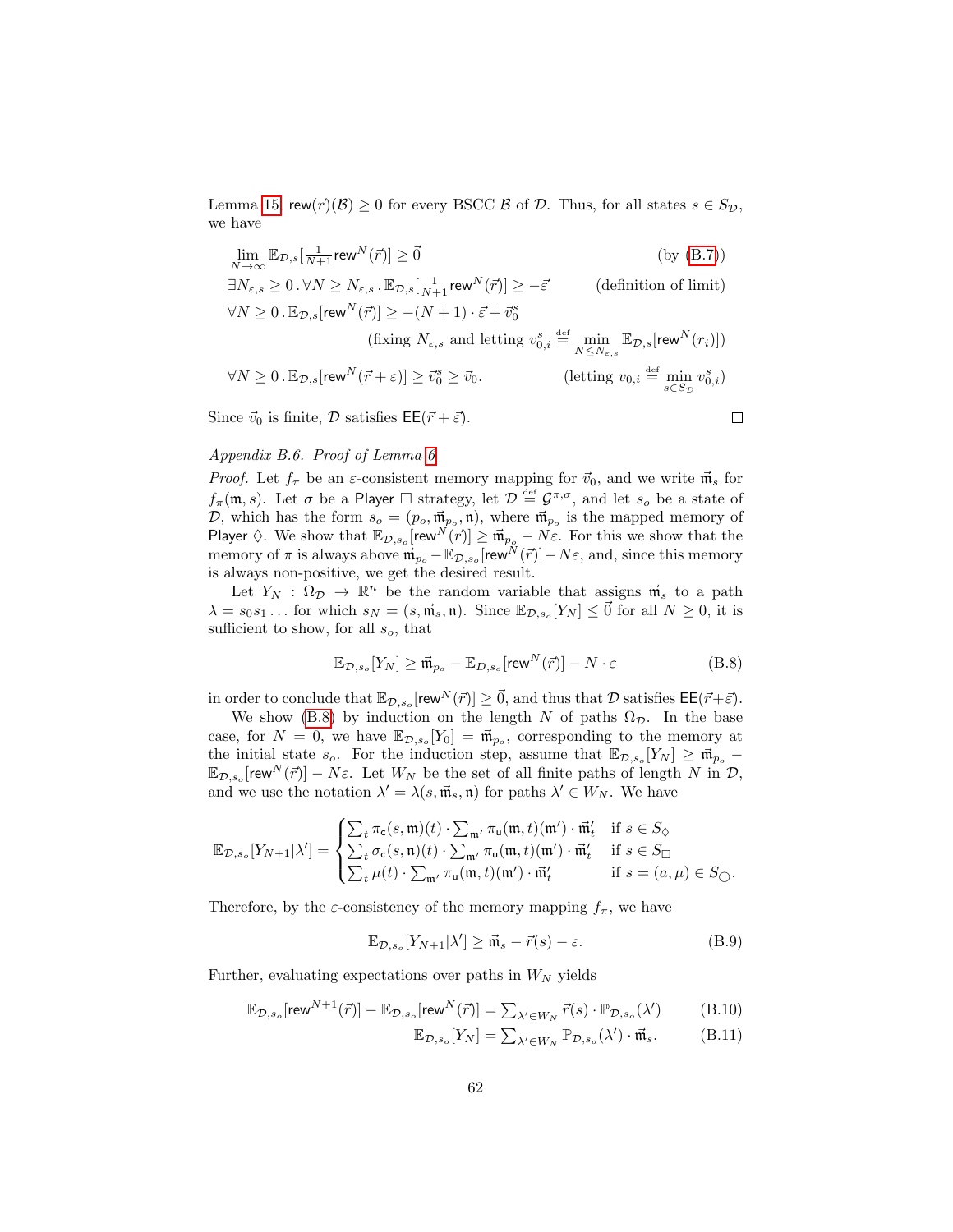We can now conclude our induction step to establish  $(B.8)$  as follows:

$$
\mathbb{E}_{\mathcal{D},s_o}[Y_{N+1}] = \sum_{\lambda' \in W_N} \mathbb{E}_{\mathcal{D},s_o}[Y_{N+1}|\lambda'] \cdot \mathbb{P}_{\mathcal{D},s_o}(\lambda')
$$
 (law of total probability)  
\n
$$
\geq \sum_{\lambda' \in W_N} (\vec{m}_s - \vec{r}(s) - \varepsilon) \cdot \mathbb{P}_{\mathcal{D},s_o}(\lambda')
$$
 (by equation (B.9))  
\n
$$
= \mathbb{E}_{\mathcal{D},s_o}[Y_N] - (\mathbb{E}_{\mathcal{D},s_o}[\text{rew}^{N+1}(\vec{r})] - \mathbb{E}_{\mathcal{D},s_o}[\text{rew}^{N}(\vec{r})]) - \varepsilon
$$
  
\n(by equations (B.10) and (B.11))  
\n
$$
\geq \vec{m}_{p_o} - \mathbb{E}_{\mathcal{D},s_o}[\text{rew}^{N+1}(\vec{r})] - (N+1) \cdot \varepsilon.
$$
 (induction hypothesis)

## Appendix B.7. Proof of Proposition [8](#page-25-1)

We first recall concepts about fixpoints from [\[22\]](#page-47-6). Given a partially ordered set C with a partial order  $\preceq$ , and a set  $Y \subseteq \mathcal{C}$ , an element  $x \in \mathcal{C}$  is an upper bound of Y if  $y \leq x$  for all  $y \in Y$ , and the supremum of Y is its least upper bound, written sup Y. Given a map  $\Phi : \mathcal{C} \to \mathcal{C}$ , we say that  $x \in \mathcal{C}$  is a fixpoint of  $\Phi$  if  $\Phi(x) = x$ . We write fix( $\Phi$ ) for the least fixpoint of  $\Phi$ .

A nonempty subset  $D$  of an ordered set  $\mathcal C$  is *directed* if, for every finite subset  $F \subseteq D$ , an upper bound of F is in D. An ordered set C is a *complete partially* ordered set (CPO) if sup D exists for each directed subset D of C, and C has a bottom element  $\perp$ , which is the least element with respect to the order  $\preceq$ . A map  $\Phi : \mathcal{C} \to \mathcal{C}$  over a CPO  $\mathcal{C}$  is *Scott-continuous* if, for every directed set D in C,  $\Phi(\sup D) = \sup \Phi(D)$ . By Lemma 3.15 in [\[22\]](#page-47-6), every continuous map is order-preserving, meaning that  $\Phi(x) \preceq \Phi(y)$  for all  $x, y \in \mathcal{C}$  such that  $x \preceq y$ .

<span id="page-63-0"></span>**Theorem 18** (Theorem 4.5 (ii) in [\[22\]](#page-47-6), Kleene fixpoint theorem). Let  $C$  be a CPO, and let  $\Phi : \mathcal{C} \to \mathcal{C}$  be a Scott-continuous map. The least fixpoint fix( $\Phi$ ) exists and is equal to  $\sup_{k\geq 0} \Phi^k(\perp)$ .

We now give more details on the set  $\mathcal{C}_M$  and show that it is a CPO. For  $D \subseteq \mathcal{C}_M$ , the supremum sup D is defined via  $[\sup\{X \in D\}]_s \stackrel{\text{def}}{=} \bigcap_{X \in D} X_s$  for all  $s \in S$ . The intersection of convex, closed, M-downward-closed sets is itself convex, closed, and M-downward-closed, and so sup  $D \in \mathcal{C}_M$  for any directed set D. Hence,  $C_M$  is a CPO.

*Proof.* The properties claimed in the proposition are consequences of Scott continuity of  $F_M$  and the Kleene fixpoint theorem, (Theorem [18\)](#page-63-0). To show Scott continuity, it is sufficient to show that, for every countable directed set  $D$ , we have that  $[F_M(\sup D)]_s = \sup([F_M(D)]_s)$  for all  $s \in S$ . Take any countable directed set  $D = \{X^k \in \mathcal{C}_M \mid k \geq 0\} \subseteq \mathcal{C}_M$ , and any  $s \in S$ . We first show intermediate results about this directed set D.

<span id="page-63-1"></span>**Lemma 24.** For finite  $T \subseteq S$ ,  $\mathsf{conv}(\bigcup_{t \in T} \bigcap_{k \geq 0} X_t^k) = \bigcap_{k \geq 0} \mathsf{conv}(\bigcup_{t \in T} X_t^k)$ .

*Proof.* We first define  $Y^k \stackrel{\text{def}}{=} \text{conv}(\bigcup_{t \in T} X_t^k)$ , and let  $Y^{\infty} \stackrel{\text{def}}{=} \bigcap_{k \geq 0} Y^k$ . The sets  $X_t^k$  are compact and convex, and so their convex hull  $Y^k$  is also compact and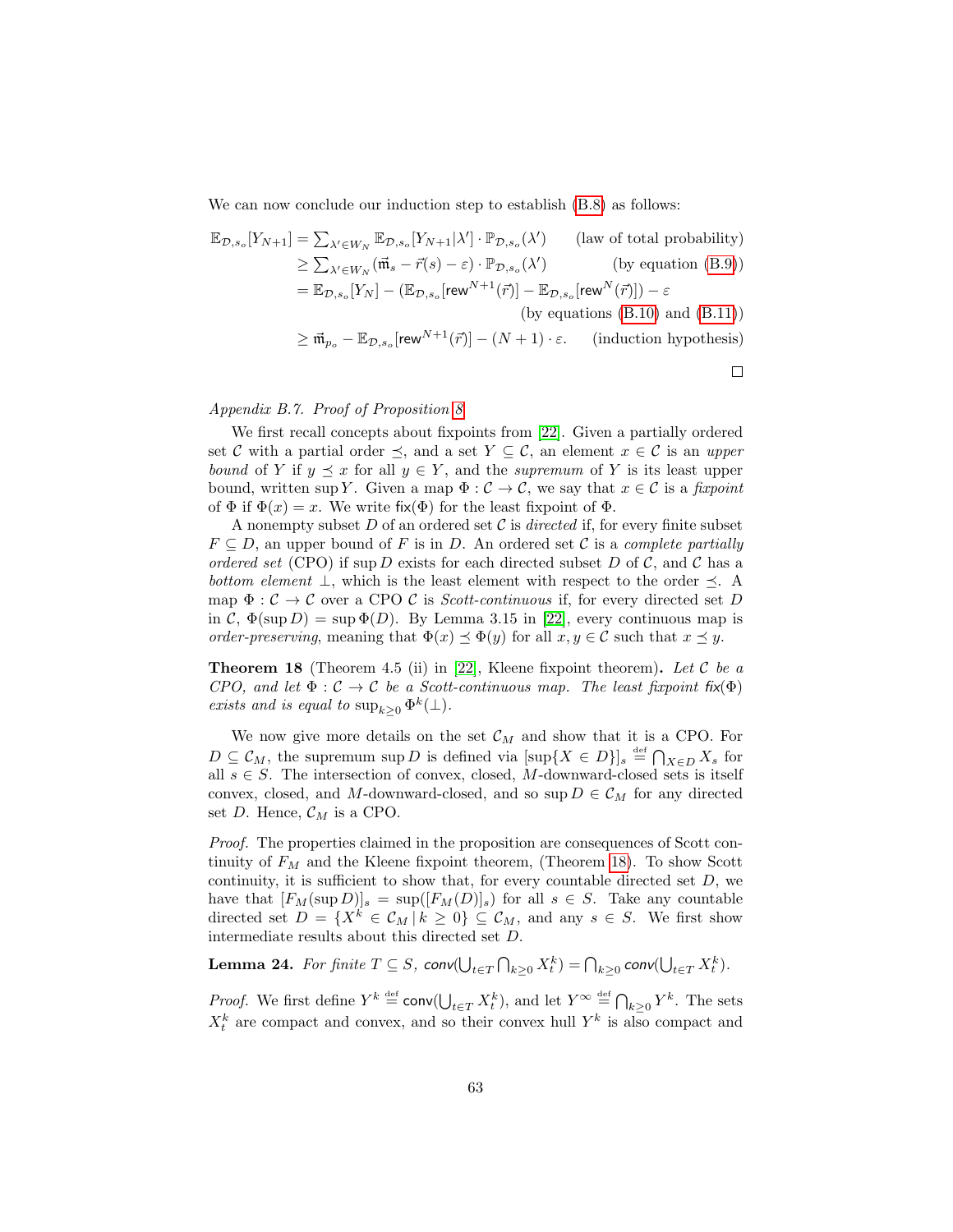convex, by Theorem 17.2 in [\[49\]](#page-49-4). Moreover,  $Y^k$  is M-downward closed, and so, for every  $k, Y^k \in \mathcal{P}_{c,M}$ .

We now show the equality of the lemma. For the  $\subseteq$  direction, take  $\vec{y} \in$ conv $(\bigcup_{t\in T}\bigcap_{k\geq 0}X_t^k)$ . Then  $\vec{y}=\sum_{t\in T}\mu(t)\cdot\vec{x}_t$  for some distribution  $\mu\in\mathsf{D}(T)$ and some  $\vec{x}_t \in \bigcap_{k \geq 0} X_t^k$ . Hence, for every  $k, \, \vec{y} \in Y^k$ , and so  $\vec{y} \in Y^{\infty}$ .

For the  $\supseteq$  direction, take  $\vec{y}^{\infty} \in Y^{\infty}$ . We note that, for every  $k \geq 0$ ,  $\vec{y}^{\infty} =$  $\sum_{t \in T} \mu_k(t) \cdot \vec{x}_t^k$  for some distribution  $\mu_k \in D(T)$  and some vector  $\vec{x}_t^k \in X_t^k$ . The sets  $X^k$  are in  $\mathcal{P}_{c,M}$ , and thus compact, and so one can extract a subsequence of indices  $i_k$  such that  $\mu_{i_k}$  and  $\vec{x}_t^{i_k}$  converge toward limits, which we respectively denote  $\mu$  and  $\vec{x}_t$  for every  $t \in T$ . Moreover,  $\lim_{k \to \infty} \vec{x}_t^{i_k} = \vec{x}_t \in Y_t^l$  for every  $l \geq 0$  as  $Y^l$  is compact. Hence,  $\vec{x}_t \in \bigcap_{k \geq 0} X_t^k$  for every t and we conclude  $\vec{y}^{\infty} = \sum_{t \in T} \mu(t) \cdot \vec{x_t} \in \mathsf{conv}(\bigcup_{t \in T} \bigcap_{k \geq 0} X_t^k).$  $\Box$ 

<span id="page-64-0"></span>**Lemma 25.** For finite  $T \subseteq S$ ,  $\bigcap_{t \in T} \bigcap_{k \geq 0} X_t^k = \bigcap_{k \geq 0} \bigcap_{t \in T} X_t^k$ .

Proof. Straightforward reordering of countable intersections.

<span id="page-64-1"></span>**Lemma 26.** For finite  $T \subseteq S$ ,  $\sum_{t \in T} \mu(t) \times \bigcap_{k \geq 0} X_t^k = \bigcap_{k \geq 0} \sum_{t \in T} \mu(t) \times X_t^k$ .

 $\Box$ 

*Proof.* The  $\subseteq$  direction is straightforward. For the  $\supseteq$  direction, take  $\vec{x} \in$  $\bigcap_{k\geq 0} \sum_{t\in T} \mu(t) \times X_t^k$ , and so, for all  $k\geq 0$ , there exist vectors  $\vec{x}_t^k \in X_t^k$  for  $t \in T$ , such that  $\vec{x} = \sum_{t \in T} \mu(t) \cdot \vec{x}_t^k$ . We extract a subsequence of indices  $i_k$ such that  $\vec{x}_t^{i_k}$  tends to a limit  $\vec{x}_t$ , which necessarily lies in  $\bigcap_{k\geq 0} X_t^k$ , by the same arguent as in Lemma [25.](#page-64-0) Hence  $\vec{x} = \sum_{t \in T} \mu(t) \vec{x}_t \in \sum_{t \in T} \mu(t) \times \bigcap_{k \geq 0} X_t^k$ .

We now continue the proof of Proposition [8](#page-25-1) by considering three cases. For  $s \in S_{\diamondsuit}$ , we have

$$
[F_M(\sup(D))]_s \stackrel{\text{def}}{=} \text{Box}_M \cap \text{dwc}(\vec{r}(s) + \text{conv}(\bigcup_{t \in \Delta(s)} \bigcap_{k \ge 0} X_t^k))
$$
  
\n
$$
= \text{Box}_M \cap \text{dwc}(\vec{r}(s) + \bigcap_{k \ge 0} \text{conv}(\bigcup_{t \in \Delta(s)} X_t^k))
$$
 (Lemma 24)  
\n
$$
= \bigcap_{k \ge 0} (\text{Box}_M \cap \text{dwc}(\vec{r}(s) + \text{conv}(\bigcup_{t \in \Delta(s)} X_t^k)))
$$
  
\n
$$
\stackrel{\text{def}}{=} [\text{sup } F_M(D)]_s.
$$

For  $s \in S_{\square}$ , we have

$$
[F_M(\sup(D))]_s = \text{Box}_M \cap \text{dwc}(\vec{r}(s) + \bigcap_{t \in \Delta(s)} \bigcap_{k \ge 0} X_t^k)
$$
  
\n
$$
= \text{Box}_M \cap \text{dwc}(\vec{r}(s) + \bigcap_{k \ge 0} \bigcap_{t \in \Delta(s)} X_t^k)
$$
  
\n
$$
= \bigcap_{k \ge 0} (\text{Box}_M \cap \text{dwc}(\vec{r}(s) + \bigcap_{t \in \Delta(s)} X_t^k))
$$
  
\n
$$
\stackrel{\text{def}}{=} [\text{sup } F_M(D)]_s.
$$
 (Lemma 25)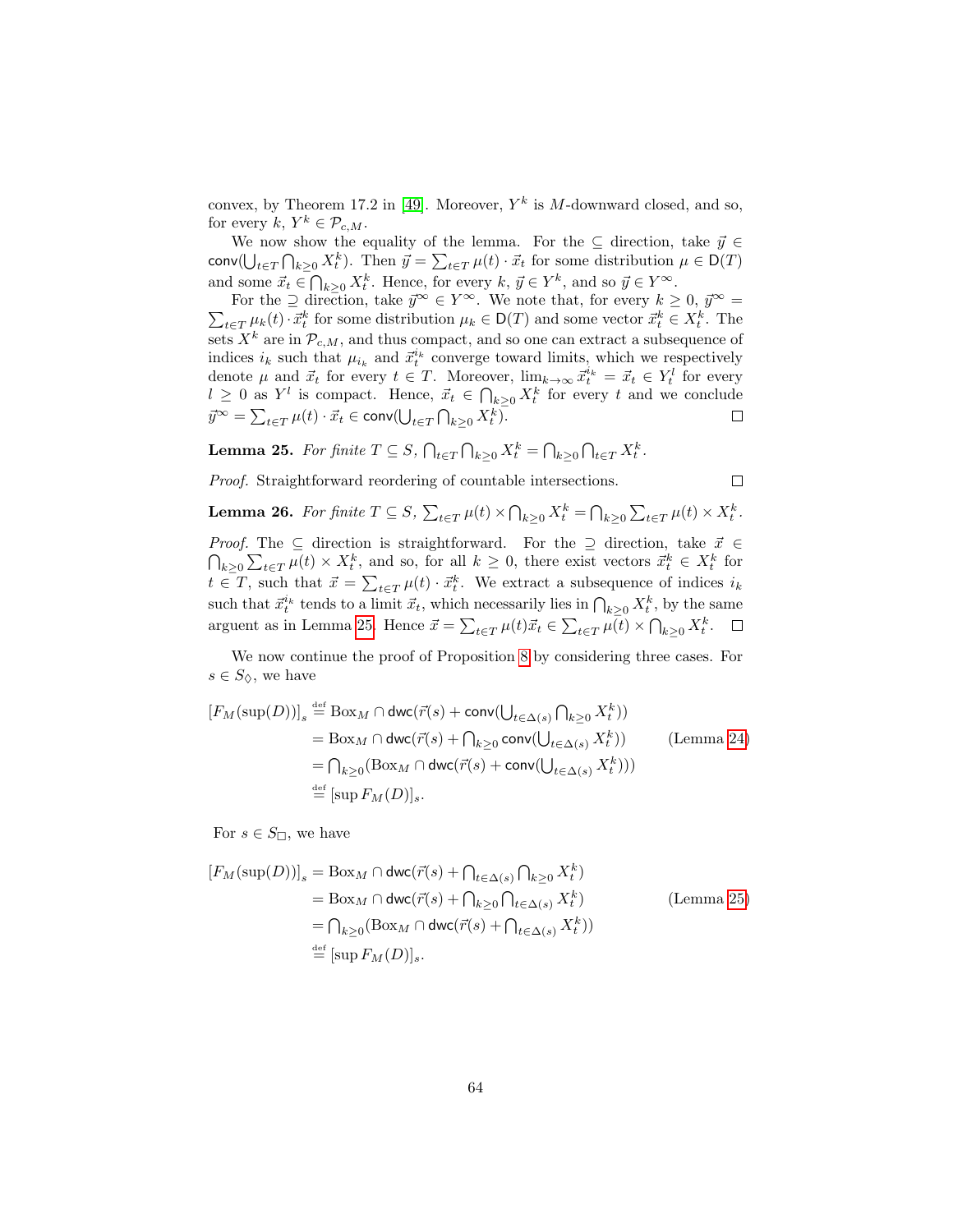Finally, for  $s \in S_{\bigcirc}$ , we have

$$
[F_M(\sup(D))]_s \stackrel{\text{def}}{=} \text{Box}_M \cap \text{dwc}(\vec{r}(s) + \sum_{t \in \Delta(s)} \Delta(s, t) \times \bigcap_{k \ge 0} X_t^k)
$$
  
\n
$$
= \text{Box}_M \cap \text{dwc}(\vec{r}(s) + \bigcap_{k \ge 0} \sum_{t \in \Delta(s)} \Delta(s, t) \times X_t^k) \quad \text{(Lemma 26)}
$$
  
\n
$$
= \bigcap_{k \ge 0} (\text{Box}_M \cap \text{dwc}(\vec{r}(s) + \sum_{t \in \Delta(s)} \Delta(s, t) \times X_t^k))
$$
  
\n
$$
\stackrel{\text{def}}{=} [\text{sup } F_M(D)],
$$

This concludes the proof of Scott continuity for  $F_M$ . Then, by Theorem [18,](#page-63-0) the least fixpoint exists, and is equal to  $f(x) = \bigcap_{k \geq 0} F_M^k(\perp_M)$ .  $\Box$ 

### Appendix B.8. Proof of Proposition [9](#page-26-0)

Proof. We first show two intermediate lemmas. In Lemma [27,](#page-65-0) we show that we can consider the fixpoints fix  $[F_{M,\mathcal{M}}]_s$  for a PA M, and in Lemma [28](#page-66-0) we reduce the problem to the study of one-dimensional expected truncated energy, which we used earlier in Proposition [5](#page-22-0) and Lemma [4.](#page-23-0)

<span id="page-65-0"></span>**Lemma 27.** Given a game G, a DU strategy  $\pi$  and a constant M, if  $[f\mathbf{i} \mathbf{x}(F_{M,\mathcal{G}^{\pi}})]_s \neq$  $\emptyset$  for all  $s \in S_{\mathcal{G}^{\pi}}$ , then  $[\text{fix}(F_{M,\mathcal{G}})]_s \neq \emptyset$  for every  $s \in \text{supp}(\varsigma)$ .

*Proof.* We first describe how to compare elements of the CPOs  $\mathcal{C}_{M,\mathcal{G}}$  and  $\mathcal{C}_{M,\mathcal{G}}$ <sup> $\pi$ </sup> associated with  $F_{M,\mathcal{G}}$ <sup>π</sup> and  $F_{M,\mathcal{G}}$ , respectively. Given  $X \in \mathcal{C}_{M,\mathcal{G}}$  and  $Y \in \mathcal{C}_{M,\mathcal{G}}$ <sup>π</sup> we say that  $Y \succ X$  if the following conditions are satisfied:

$$
\begin{cases} Y_{(s,\mathfrak{m})} \subseteq X_s & \text{for } (s,\mathfrak{m}) \in S_{\mathcal{G}^\pi} \text{ with } s \in S_{\square} \cup S_{\bigcirc}; \\ \sum_{s' \in \Delta(s)} \pi_{\mathsf{c}}(s,\mathfrak{m})(s')Y_{((s,s'),\mathfrak{m})} \subseteq X_s & \text{for } s \in S_{\lozenge} \text{ and } \mathfrak{m} \text{ such that } ((s,s'),\mathfrak{m}) \in S_{\mathcal{G}^\pi} \text{ for some } s' \in S_{\bigcirc} \end{cases}
$$

We now show that  $fix(F_{M,\mathcal{G}^{\pi}}) \succ fix(F_{M,\mathcal{G}})$ . Recall that  $fix(F_{M,\mathcal{G}^{\pi}}) = \cap_{k \in \mathbb{N}} Y^k$ and  $\operatorname{fix}(F_{M,\mathcal{G}}) = \bigcap_{k \in \mathbb{N}} X^k$  where  $Y^k \stackrel{\text{def}}{=} F^k_{M,\mathcal{G}^{\pi}}(\perp_M)$  and  $X^k \stackrel{\text{def}}{=} F^k_{M,\mathcal{G}^{\pi}}(\perp_M)$ . It hence suffices to show by induction that, for every  $k \in \mathbb{N}, Y^k \succ X^k$ .

For  $k = 0$ , the property holds as all sets involved are equal to  $B\alpha_M$ . We now assume that the property is proved at rank  $k-1$  and show that it holds at rank k.

Let  $s \in S_{\Diamond}$  and  $\mathfrak{m}$  such that  $((s, s'), \mathfrak{m}) \in S_{\mathcal{G}^{\pi}}$  for some  $s' \in S_{\Diamond}$ . It holds that

$$
\sum_{s' \in \Delta(s)} \pi_{\mathsf{c}}(s, \mathfrak{m})(s') Y^{k}_{((s, s'), \mathfrak{m})} = \sum_{s' \in \Delta(s)} \pi_{\mathsf{c}}(s, \mathfrak{m})(s') \text{Box}_{M} \cap \text{dwc} \left( \vec{r}(s) + Y^{k-1}_{(s', \pi_{\mathsf{u}}(\mathfrak{m}, s'))} \right)
$$

$$
\subseteq \sum_{s' \in \Delta(s)} \pi_{\mathsf{c}}(s, \mathfrak{m})(s') \text{Box}_{M} \cap \text{dwc} \left( \vec{r}(s) + X^{k-1}_{s'} \right)
$$

$$
\subseteq \text{conv} \left( \bigcup_{s' \in \Delta(s)} \text{Box}_{M} \cap \text{dwc} \left( \vec{r}(s) + X^{k-1}_{s'} \right) \right)
$$

$$
= X^{k}_{s}.
$$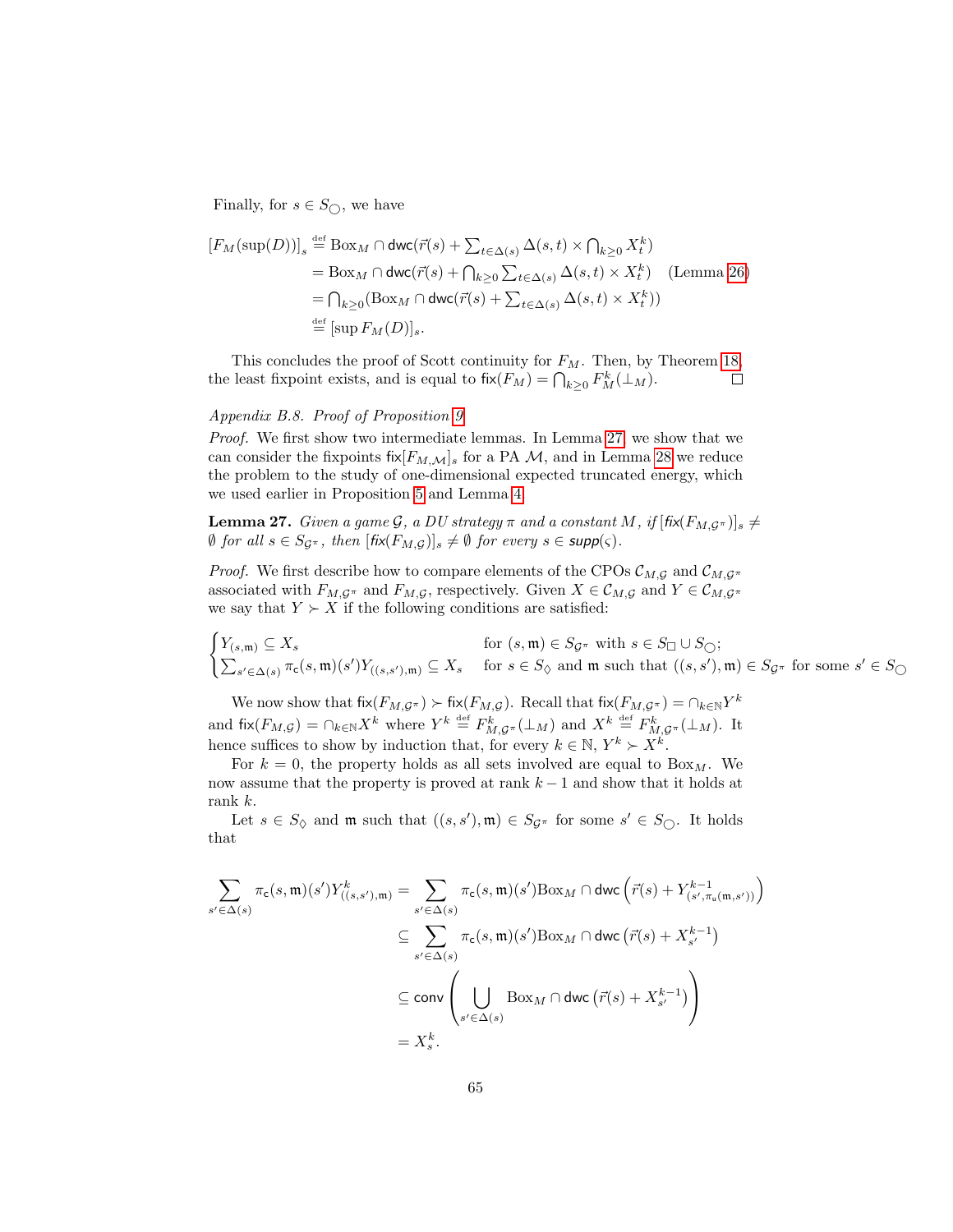Let  $(s, \mathfrak{m}) \in \mathcal{G}^{\pi}$  with  $s \in S_{\square}$ . It holds that

$$
\begin{aligned} Y_{(s,\mathfrak{m})}^{k} &= \mathrm{Box}_{M} \cap \mathrm{dwc} \left( \vec{r}(s) + \bigcap_{t \in \Delta(s)} Y_{(t,\pi_{\mathfrak{u}}(\mathfrak{m},t))}^{k-1} \right) \\ &\subseteq \mathrm{Box}_{M} \cap \mathrm{dwc} \left( \vec{r}(s) + \bigcap_{t \in \Delta(s)} X_{t}^{k-1} \right) \\ &= X_{s}^{k}. \end{aligned}
$$

Let  $(s, \mathfrak{m}) \in \mathcal{G}^{\pi}$  with  $s \in S_{\bigcirc}$ . It holds that

$$
Y^k_{(s,\mathfrak{m})} = \mathrm{Box}_M \cap \mathrm{dwc} \left( \vec{r}(s) + E_1 + E_2 \right)
$$

where

$$
E_1 \stackrel{\text{def}}{=} \sum_{s' \in \Delta(s) \cap S_{\square}} \mu(s') Y_{(s', \pi_{\mathfrak{u}}(\mathfrak{m}, s'))}^{k-1}
$$

and

$$
E_2 \stackrel{\text{def}}{=} \sum_{s' \in \Delta(s) \cap S_{\diamondsuit}} \mu(s') \sum_{s'' \in \Delta(s')} \pi_{\mathsf{c}}(s', \pi_{\mathsf{u}}(\mathfrak{m}, s'))(s'') Y^{k-1}_{(s's'', \pi_{\mathsf{u}}(\mathfrak{m}, s'))}.
$$

Applying the induction hypothesis yields

$$
Y_{s,\mathfrak{m}}^k\subseteq \mathrm{Box}_{M}\cap\mathsf{dwc}\left(\vec{r}(s)+\sum_{s'\in\Delta(s)}\mu(s')X_{s'}^{k-1}\right)=X_s^k.
$$

We have shown by induction that, for every  $k \in \mathbb{N}, Y^k \succ X^k$ . Thus  $fix(F_M, \mathcal{G}^*)$ fix( $F_{M,\mathcal{G}}$ ). The conclusion of the lemma follows.  $\Box$ 

<span id="page-66-0"></span>**Lemma 28.** Given a PA M with rewards  $\vec{r}$  and a state s, if  $f\{ik[F_{M,\mathcal{M}}]_{s} = \emptyset$ for every  $M < \infty$ , then there exists i such that  $u_s^* = -\infty$  for the reward  $r_i$ .

*Proof.* Fix a PA  $M = \langle S, (S_{\square}, S_{\square}), \varsigma, A, \chi, \Delta \rangle$ . We prove the lemma by contraposition: given a state  $s_0$ , we assume that  $u_{s_0}^*$  >  $-\infty$  for rewards  $r_i$  for all i, and show that there is an M for which  $f[x]F_{M,\mathcal{M}}]_{s_0} \neq \emptyset$ . We consider a multi-dimensional version of the truncated energy sequence defined in [\(2\)](#page-22-1), and get that the fixpoint of the multi-dimensional truncated energy, as  $k \to \infty$ , is

$$
\vec{u}_s^* = \begin{cases} \min(\vec{0}, \vec{r}(s) + \min_{t \in \Delta(s)} \vec{u}_t^*) & \text{if } s \in S_{\square} \\ \min(\vec{0}, \vec{r}(s) + \sum_{t \in \Delta(s)} \Delta(s, t) \vec{u}_t^* & \text{if } s \in S_{\square} \end{cases}
$$

where the minima are taken componentwise.

Observe that, for a state s, if  $\vec{u}_s^*$  has no infinite coordinate, then neither do its successors. As all states of the PA are reachable from the initial state, then for every state  $s, \, \vec{u}_s^*$  has no infinite coordinate. Therefore, there is a global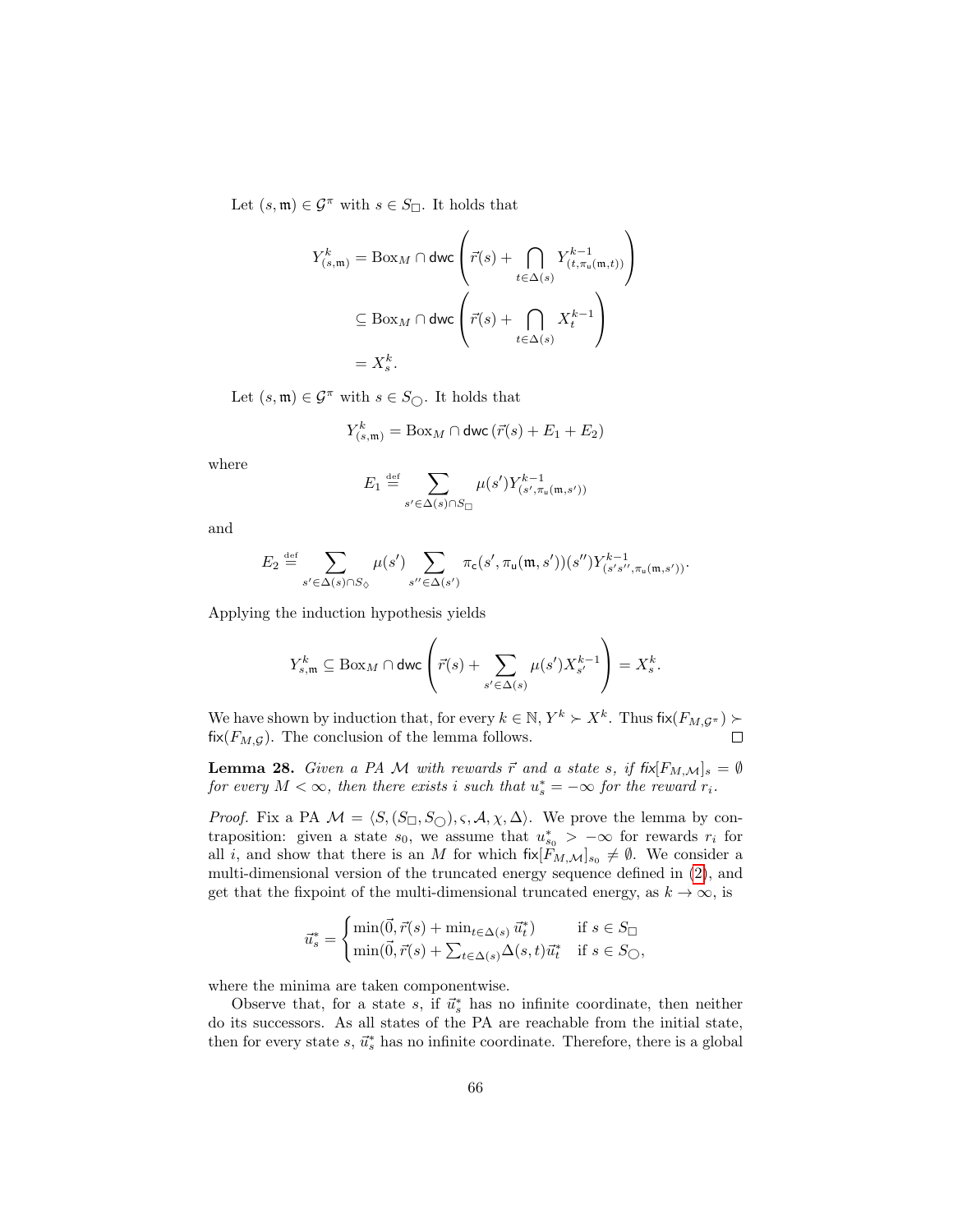bound M, such that  $\vec{u}_s^* \in \text{Box}_M$  for every s. We now show that  $Y \in \mathcal{C}_M$ , defined by  $Y_s \stackrel{\text{def}}{=} \text{Box}_M \cap \text{dwc}(\vec{u}_s^*)$ , is a fixpoint of  $F_{M,\mathcal{M}}$ , and hence that the least-fixpoint of  $F_{M,\mathcal{M}}$  is non-empty. Taking the downward-closure gives

$$
\operatorname{dwc}(\vec{u}_s^*) = \begin{cases} \mathbb{R}_{\leq 0} \cap (\vec{r}(s) + \bigcap_{t \in \Delta(s)} \operatorname{dwc}(\vec{u}_t^*)) & \text{if } s \in S_{\square} \\ \mathbb{R}_{\leq 0} \cap (\vec{r}(s) + \sum_{t \in \Delta(s)} \Delta(s, t) \times \operatorname{dwc}(\vec{u}_t^*)) & \text{if } s \in S_{\square}, \end{cases}
$$

and hence

$$
Y_s = \begin{cases} \n\text{Box}_M \cap (\vec{r}(s) + \bigcap_{t \in \Delta(s)} \text{dwc}(\vec{u}_t^*)) & \text{if } s \in S_{\square} \\ \n\text{Box}_M \cap (\vec{r}(s) + \sum_{t \in \Delta(s)} \Delta(s, t) \times \text{dwc}(\vec{u}_t^*)) & \text{if } s \in S_{\square}. \n\end{cases}
$$

Since  $\vec{u}_t^* \in \text{Box}_M$ ,  $Y_t$  is nonempty, and we have

$$
\vec{r}(s) + \bigcap_{t \in \Delta(s)} \text{dwc}(\vec{u}_t^*) = \text{dwc}(\vec{r}(s) + \bigcap_{t \in \Delta(s)} Y_t) \quad \text{for } s \in S_{\Box}
$$

$$
\vec{r}(s) + \sum_{t \in \Delta(s)} \Delta(s, t) \times \text{dwc}(\vec{u}_t^*) = \text{dwc}(\vec{r}(s) + \sum_{t \in \Delta(s)} \Delta(s, t) \times Y_t) \quad \text{for } s \in S_{\bigcirc}.
$$

This implies that  $Y = F_{M,\mathcal{M}}(Y)$ , and hence that  $f_{N,\mathcal{M}}|_{s_0} \subseteq Y_{s_0}$ . We thus conclude from  $Y_{s_0} \neq \emptyset$  that  $f_{\alpha}[F_{M,\mathcal{M}}]_{s_0} \neq \emptyset$ .

We can now conclude the proof of Proposition [9.](#page-26-0) Fix a game  $\mathcal G$  and  $\varepsilon > 0$ . We show the contrapositive: if, for every M,  $[\text{fix}(F_{M,\mathcal{G}})]_s = \emptyset$  for some  $s \in \text{supp}(\varsigma)$ , then  $\mathsf{EE}(\vec{r} - \varepsilon)$  is not achievable by a finite strategy (against finite strategies). Assume that, for every M,  $[\text{fix}(F_{M,\mathcal{G}})]_s = \emptyset$ , for some  $s \in \text{supp}(\varsigma)$ , and let  $\pi$ be an arbitrary finite DU strategy. By Lemma [27,](#page-65-0)  $[\text{fix}(F_{M,\mathcal{G}^{\pi}})]_s = \emptyset$  for some  $s \in S_{\mathcal{G}^{\pi}}$ . Thus by Lemma [28](#page-66-0) there is a dimension i such that  $u_s^* = -\infty$  for some  $s \in S_{\mathcal{G}^{\pi}}$  for the reward  $r_i$ , and hence  $S_{\infty} \neq \emptyset$ . We conclude, using Proposition [5,](#page-22-0) that Player  $\Box$  can spoil  $\mathsf{EE}(r - \varepsilon)$  in the PA  $\mathcal{G}^{\pi}$ . We have thus shown the contrapositive, that is, there is no winning strategy for Player  $\diamondsuit$  to achieve  $\mathsf{EE}(\vec{r} - \varepsilon)$ , whenever, for every M,  $[\text{fix}(F_{M,\mathcal{G}})]_s = \emptyset$  for some  $s \in \text{supp}(\varsigma)$ .  $\Box$ 

## Appendix B.9. Proof of Proposition [10](#page-27-0)

The proof we use a Ramsey like theorem (Theorem [19\)](#page-67-0). We first recall the necessary definitions. A graph  $G = (V, E)$  consists of a finite set V of nodes and a set  $E \subseteq V \times V$  of edges. A graph is linearly-ordered complete, if for some strict linear order  $\succ$  on V,  $(v, w) \in E$  if and only if  $v \succ w$ . An *n*-colouring of a graph  $(V, E)$  is a function  $E \to \{1, \ldots, n\}$ , assigning one of n possible colours to each edge. A monochromatic directed path of length  $N$  is a sequence of nodes  $v_1, \ldots, v_N$  such that  $(v_i, v_{i+1}) \in E$  for all  $1 \leq i \leq N$ , and such that each node  $v_i$  is assigned the same colour.

<span id="page-67-0"></span>**Theorem 19** (Theorem 4.5.2 of [\[51\]](#page-49-5)). Let  $G = (V, E)$  be a linearly-ordered complete graph over m nodes, with an n-colouring of its edges. Then G contains a monochromatic directed path of length  $\lfloor \sqrt{m/n-2} \rfloor - 1$ .

<span id="page-67-1"></span>We first consider a single state in Lemma [29,](#page-67-1) and then use an inductive argument on the number of states to find the bound for all states in Proposition [10.](#page-27-0)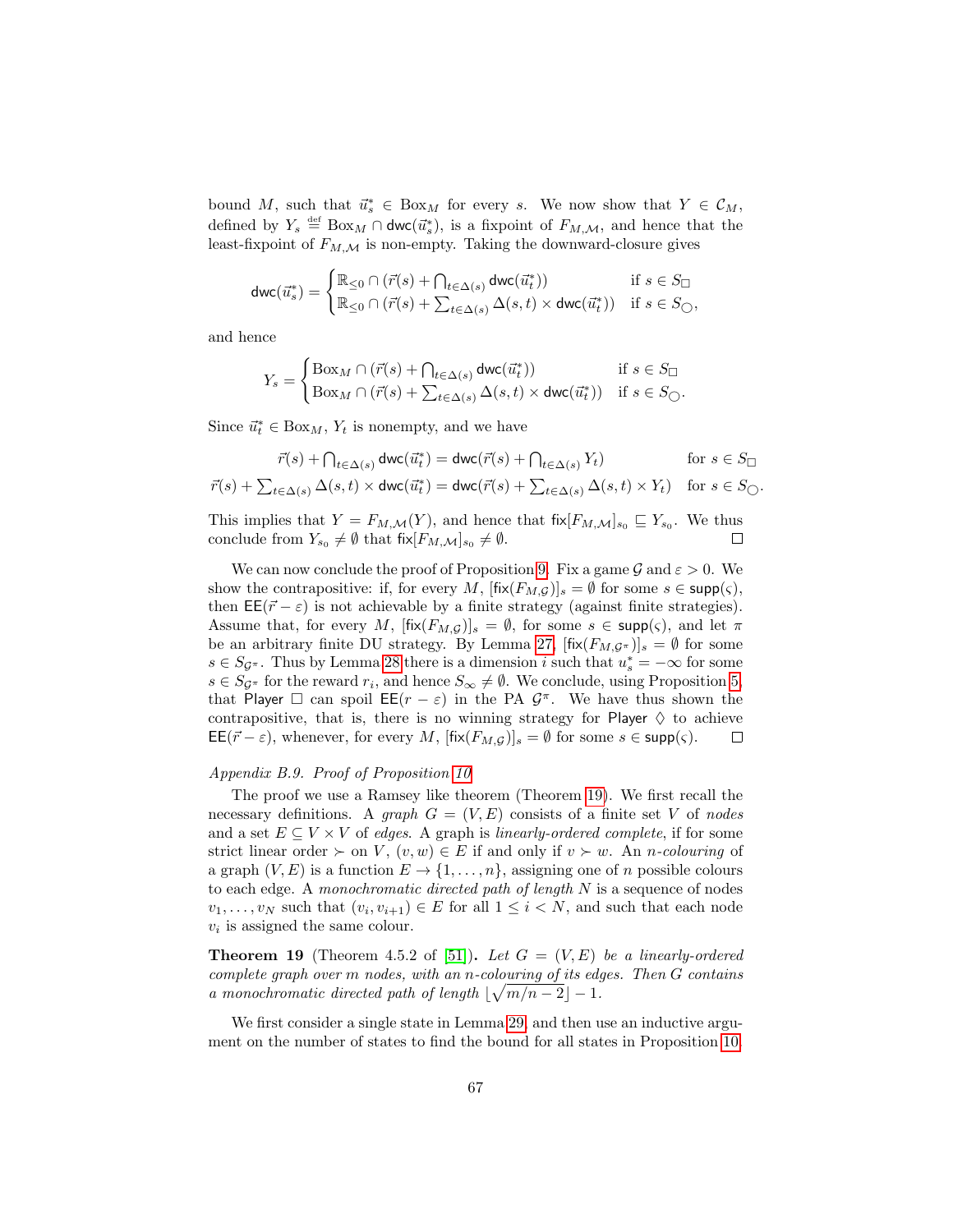<span id="page-68-0"></span>

 $\vec{x}^k$  has to lie.

rows represent distance greater than  $\varepsilon$  in dimensions  $r_1$  and  $r_2$  resp.

Figure B.16: Illustrations for Lemma [29](#page-67-1) for two dimensions  $r_1$  and  $r_2$ .

**Lemma 29.** Let  $(Y^k)_{k \in \mathbb{N}}$  be a sequence over  $\mathcal{P}_{c,M}$  that is non-decreasing for  $\subseteq$ . For every  $I \subseteq \mathbb{N}$  such that  $|I| \geq k^* \stackrel{\text{def}}{=} n \cdot ((\lceil \frac{M}{\varepsilon} \rceil + 1)^2 + 2)$ , there exists  $k \in I$ such that  $Y^{k+1} + \varepsilon \sqsubseteq Y^k$ .

*Proof.* Fix a sequence  $(Y^k)_{k \in \mathbb{N}}$  non-decreasing for  $\subseteq$ , and fix  $I \subseteq \mathbb{N}$  such that  $|I| \geq k^*$ . We assume towards a contradiction that for every  $k \in I$ ,  $Y^{k+1} + \varepsilon \not\sqsubseteq$  $Y^k$ . Consider the linearly-ordered complete graph over nodes I, and with edges  $(j, k)$  for  $j < k$  and  $j, k \in I$ . We define below an *n*-colouring c of this graph where colours represent dimensions of the  $M$ -polyhedrals, see Figure [B.16](#page-68-0) (b). Note first that, if two sets satisfy  $B \not\sqsubseteq A$ , then there exists  $\vec{x} \in A \setminus \text{dwc}(B)$ . Hence, the hypothesis  $Y^{k+1} + \varepsilon \not\sqsubseteq Y^k$  for every  $k \in I$  implies the existence of a sequence  $(\vec{x}^k)_{k \in I} \in Y^k \setminus \text{dwc}(Y^{k+1} + \varepsilon)$  of points, illustrated in Figure [B.16](#page-68-0) (a). We show that, for all  $j < k$ , there exists a coordinate  $c(j, k)$  for which  $x_{c(j,k)}^j - x_{c(j,k)}^k > \varepsilon$ and define  $c(j, k)$  as the colour of the edge  $(j, k)$ . Assume otherwise, that is,  $\vec{x}^j - \vec{\varepsilon} \leq \vec{x}^k$  for  $j < k$ . Then  $\vec{x}^j - \vec{\varepsilon} \in \text{dwc}(Y^k)$ , and, since  $Y^k \sqsubseteq Y^{j+1}$ , we deduce  $\vec{x}^j \in \text{dwc}(Y^{j+1} + \vec{\varepsilon}),$  a contradiction to the definition of the sequence  $(\vec{x}^k)_{k \leq m}$ . By Theorem [19,](#page-67-0) there exists a monochromatic path  $j_1 \rightarrow j_2 \rightarrow \cdots \rightarrow j_l$  of length  $l = \lfloor \sqrt{|I|/n-2} \rfloor - 1 \ge \lceil \frac{M}{\varepsilon} \rceil$ , and thus by denoting c the colour of this path it holds that  $x_c^{j_1} > x_c^{j_2} + \varepsilon > \ldots > x_c^{j_l} + l\varepsilon \ge -M + \frac{M}{\varepsilon} \varepsilon \ge 0$ , a contradiction.

<span id="page-68-1"></span>**Lemma 30.** Let U be a finite set, let P be a predicate over  $U \times N$ , and let K be a positive integer. The implication " $P1 \Rightarrow P2$ " holds, where

P1 "For every  $s \in U$  and every  $I \subseteq \mathbb{N}$  such that  $|I| \geq K$ , there exists  $i \in I$ , such that  $P(s, i)$  holds."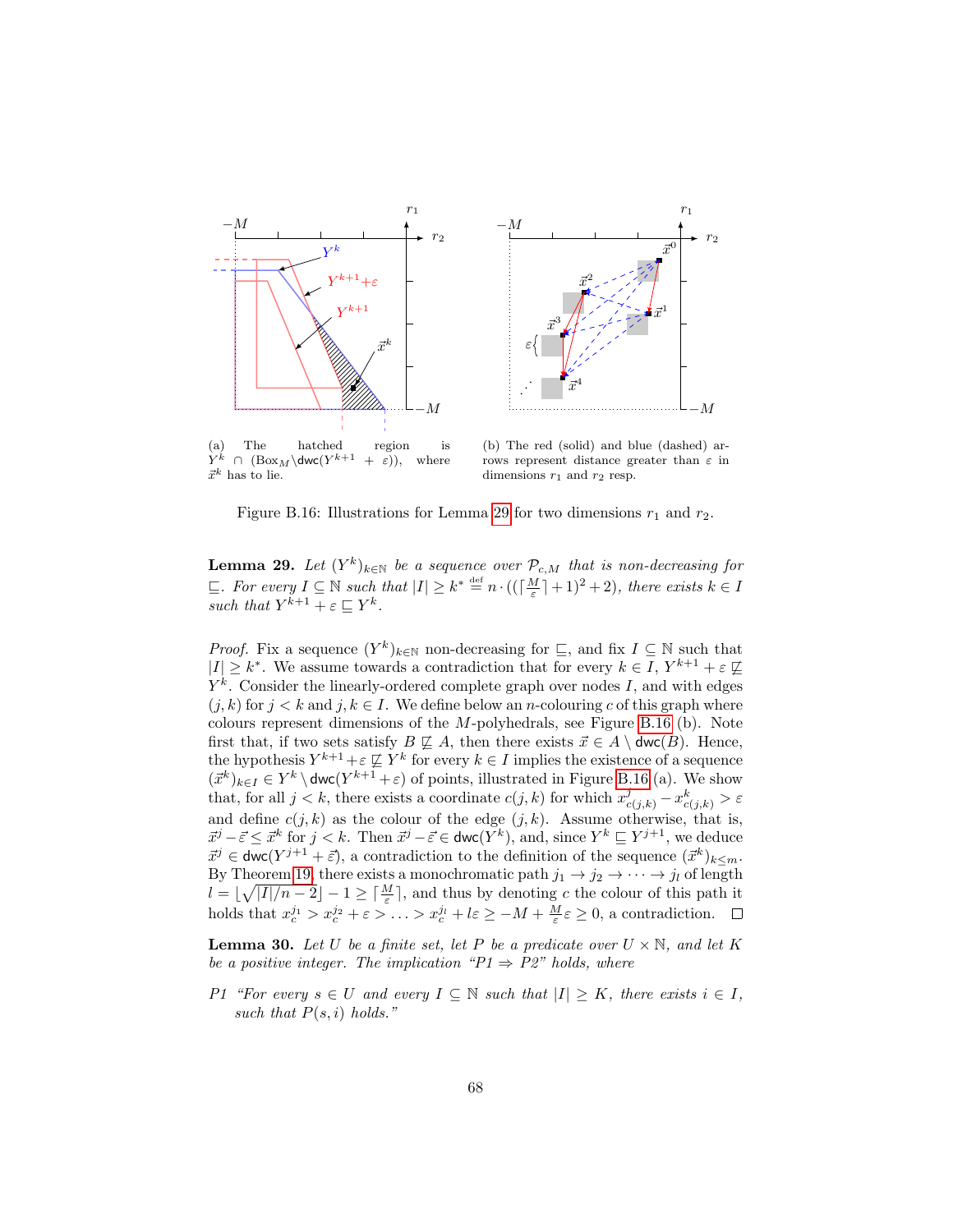# P2 "For every  $I \subseteq \mathbb{N}$  such that  $|I| \geq K^{|U|}$ , there exists  $i \in I$  such that, for every  $s \in U$ ,  $P(s, i)$  holds."

*Proof.* We show the result by induction on the cardinality of  $U$ . If  $U$  is empty the result is true. Now assume that the implication " $P1 \Rightarrow P2$ " holds for sets U' of cardinality c, and let  $U = U' \cup \{t\}$  be of cardinality  $c+1$ . Let P be a predicate over  $U \times \mathbb{N}$  and let K be a positive integer, such that P1 is satisfied for U. Let  $I \subseteq \mathbb{N}$  such that  $|I| \geq K^{|U|}$ . We want to find an index i such that  $P(s, i)$  holds for all  $s \in U$ . We partition I into K parts  $I_1, \ldots, I_K$ , each containing at least  $K^{|U|-1}$  elements. Since P1 is satisfied for U, it is also satisfied for  $U \setminus \{t\}$ , and so, by the induction hypothesis, for every  $I_k$  there is an index  $i_k \in I_k$  such that, for every  $s \in U \setminus \{t\}$ ,  $P(s, i_k)$  holds. The set  $\{i_1, \ldots, i_K\}$  contains K elements and hence we can apply  $P1$  (which holds for U by assumption), and extract one i such that also  $P(t, i)$  is true. Hence, i is such that for every  $s \in U$ ,  $P(s, i)$  is true, concluding the induction step.

We can now conclude the proof of Proposition [10.](#page-27-0)

Fix M and  $\varepsilon > 0$ . Let G be a game with state space S. Let  $(X^k)_{k \geq 0}$  be a sequence over  $\mathcal{C}_M$  that is non-decreasing for  $\subseteq$ . We apply Lemma [30](#page-68-1) with  $U = S, K = k^*$ , and with the predicate  $X_s^{k+1} + \varepsilon \sqsubseteq X_s^k$  for P, noting that P1 is satisfied by Lemma [29,](#page-67-1) and that P2 is the statement we set out to prove.  $\Box$ 

 $\Box$ 

## Appendix B.10. Proof of Lemma [7](#page-28-2)

*Proof.* Let  $X \in \mathcal{C}_M$  such that  $F_M(X) + \varepsilon \subseteq X$  and  $[F_M(X)]_s \neq \emptyset$  for every  $s \in \text{supp}(\varsigma)$ . We now show that the strategy constructed in Section [3.4.3](#page-27-1) is welldefined. First note that  $s \in T_X$  for every  $s \in \text{supp}(\varsigma)$ , and, if  $s \in T_X \cap (S_{\square} \cup S_{\square})$ , then, for every  $t \in \text{succ}(s)$ ,  $[F_M(X)]_t + \varepsilon \subseteq X_t \neq \emptyset$ , and hence  $t \in T_X$ .

For any  $s \in T_X$ , depending on the type of s (i.e. Player  $\Diamond$ , Player  $\Box$ , or move), we define an auxiliary set  $Y_s$  without the cut-off by  $Box_M$ . We then show that we can find the required distributions  $\alpha$  and  $\beta$ , and the extreme points for every point in  $Y_s$ , and prove that for all extreme points  $\vec{p}$  of  $X_s$  we have  $\vec{p} - \varepsilon$  in  $Y_s$ for  $k \geq 0$ , allowing us to show well-definedness of the strategy. Take  $s \in T_X$ .

- Case  $s \in S_{\lozenge}$ . Let  $Y_s \stackrel{\text{def}}{=} \vec{r}(s) + \text{conv}(\bigcup_{t \in \Delta(s) \cap T_X} X_t)$ . Take any  $\vec{p}' \in Y_s$ . There are distributions  $\alpha \in D(\Delta(s) \cap T_X)$ ,  $\beta^t \in D([1, n])$ , and points  $\vec{q}_i^t \in \mathsf{C}(X_t)$  for  $t \in \Delta(s) \cap T_X$ , such that  $\sum_t \alpha(t) \cdot \sum_i \beta^t(i) \cdot \vec{q}_i^t \geq \vec{p}' - \vec{r}(s)$ .
- Case  $s \in S_{\Box}$ . Let  $Y_s \stackrel{\text{def}}{=} \text{dwc}(\vec{r}(s) + \bigcap_{t \in \Delta(s)} X_t)$ . Take any  $\vec{p}' \in Y_s$ . For any  $t \in \Delta(s)$ , there are distributions  $\beta^t \in D([1, n])$  and points  $\vec{q}_i^t \in C(X_t)$ such that  $\sum_i \beta_i^t \cdot \vec{q}_i^t \geq \vec{p}' - \vec{r}(s)$ .
- Case  $s = (a, \mu) \in S_{\bigcirc}$ . Let  $Y_s \stackrel{\text{def}}{=} \vec{r}(s) + \sum_{t \in \text{supp}(\mu)} \mu(t) \times X_t$ . Take any  $\vec{p} \in Y_s$ . Due to the Minkowski sum, there are distributions  $\beta^t \in D([1, n])$ and points  $\vec{q}_i^t \in \mathsf{C}(X_t)$  such that  $\sum_{t \in \mathsf{supp}(\mu)} \mu(t) \cdot \sum_i \beta_i^t \cdot \vec{q}_i^t \geq \vec{p}' - \vec{r}(s)$ .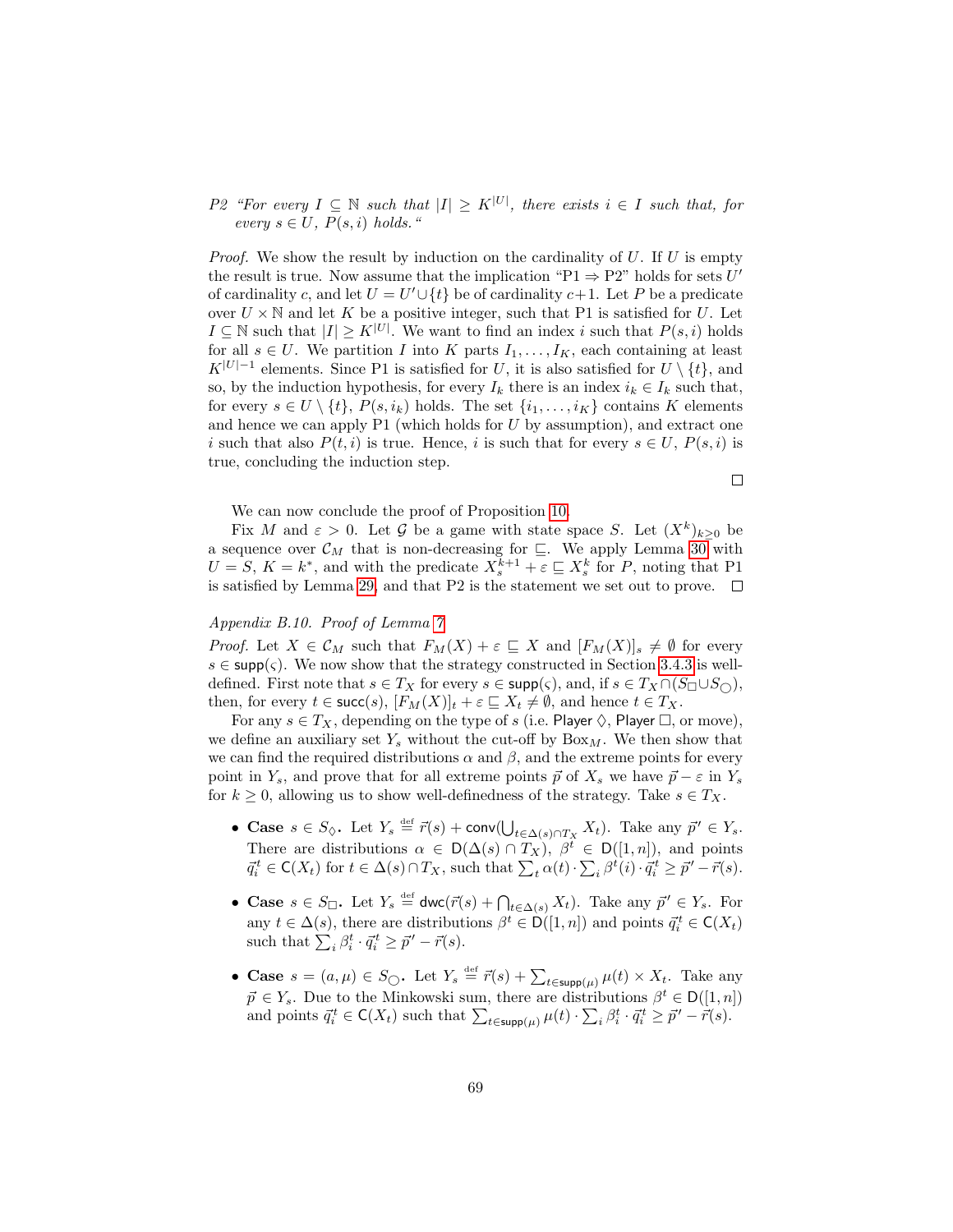Note that, if two sets satisfy  $A \sqsubseteq B$ , they also satisfy  $A - \varepsilon \sqsubseteq B - \varepsilon$ . We have  $F_M(X) + \varepsilon \sqsubseteq X$ , and so  $\mathsf{dwc}(Y_s) \cap \text{Box}_M = [F_M(X)]_s \sqsubseteq X_s - \overline{\varepsilon}$ , for all  $s \in T_X$ . Then, for any point  $\vec{p} \in \mathsf{C}(X_s)$ , it holds that  $\vec{p} - \varepsilon \in \mathsf{dwc}(Y_s) \cap \text{Box}_M$ . Hence, we can find for  $\vec{p}' = \vec{p} - \vec{\varepsilon}$  the corresponding distributions and extreme points to construct the strategy  $\pi$ , together with the memory mapping  $f_{\pi}$ , which is  $\varepsilon$ -consistent for  $\vec{q}_0^s \geq -M$ .  $\Box$ 

#### Appendix C. Proofs of results of Section [4](#page-29-0)

Appendix C.1. Proof that expected ratio rewards are globally-bounded

**Lemma 31.** ratio(r/c) is integrable and globally bounded by  $B \stackrel{\text{def}}{=} \max_S r(s)/c_{\min}$ .

*Proof.* Fix two strategies  $\pi, \sigma$ . The function  $|ratio(r/c)|$  is non-negative and measurable, so the quantity  $\mathbb{E}_{\mathcal{G}}^{\pi,\sigma}(|\textsf{ratio}(r/c)|)$  is well-defined in  $\mathbb{R}_{\geq 0} \cup \{+\infty\}.$ We show that this quantity is finite and bounded by B independently of  $\pi, \sigma$ . We let  $\rho^* = \max_{S} r(s)$  and use that, for every  $N$ ,  $\frac{\text{rew}^{N}(r)}{N+1} \leq \rho^*$ . Hence,

$$
\mathbb{E}_\mathcal{G}^{\pi,\sigma}(|\text{ratio}(r/c)|)=\mathbb{E}_\mathcal{G}^{\pi,\sigma}\left(\underline{\lim}_{N\to\infty}\frac{|\text{rew}^N(r)(\lambda)|}{1+\text{rew}^N(c)(\lambda)}\right)\leq \rho^*\mathbb{E}_\mathcal{G}^{\pi,\sigma}\left(\underline{\lim}_{N\to\infty}\frac{N+1}{1+\text{rew}^N(c)(\lambda)}\right).
$$

.

Note that for a sequence  $(x_N)_{N>0}$  of positive numbers it holds that

$$
\underline{\lim}_{N \to \infty} \frac{1}{x_N} = \frac{1}{\overline{\lim}_{N \to \infty} x_N} \le \frac{1}{\underline{\lim}_{N \to \infty} x_N}
$$

This implies that almost surely

$$
\underline{\lim}_{N\to\infty}\frac{N+1}{1+\mathop{\rm rew}\nolimits^N(c)(\lambda)}\leq\frac{1}{\underline{\lim}_{N\to\infty}\left(\frac{1+\mathop{\rm rew}\nolimits^N(c)(\lambda)}{N+1}\right)}=\frac{1}{\mathop{\rm mp}(c)(\lambda)}\leq\frac{1}{c_{\min}}.
$$

Hence,  $\mathbb{E}_{\mathcal{G}}^{\pi,\sigma}(|\textsf{ratio}(r/c)|) \leq \max_{S} r(s)/c_{\min}$  as expected.

 $\Box$ 

## Appendix C.2. Proof of Theorem [9](#page-31-0)

*Proof.* Consider  $\vec{u} \in$  Pareto( $\psi$ ), then the vector  $\vec{u} - \varepsilon/4$  is achievable. Using Theorem [8,](#page-30-0) there exists a vector  $\vec{y} \in \mathbb{R}^N$  with every  $\vec{y}_i$  non-negative and nonnull such that  $\bigwedge_{i=1}^{n} \mathbb{E}_{\mathcal{G}}^{\pi,\sigma}[\vec{y}_i \cdot \vec{\varrho}_i] \geq \vec{y}_i \cdot (\vec{u}_i - \varepsilon/4)$  is achievable. Up to dividing each  $\vec{y}_i$  by  $\|\vec{y}_i\|_{\infty}$  we assume that  $\|\vec{y}_i\|_{\infty} = 1$ . Let  $\vec{x}$  be such that  $\vec{x} - \varepsilon/(4B) \le \vec{y} \le \vec{x}$ and such that each coordinate of  $\vec{x}$  is multiple of  $\varepsilon/(4B)$ . It remains to show that  $\bigwedge_{i=1}^n \mathbb{E}_{\mathcal{G}}^{\pi,\sigma}[\vec{x}_i \cdot \vec{\varrho}_i] \geq \vec{x}_i \cdot \vec{u}_i - \varepsilon$  and that  $\vec{x} \in \text{Grid}$ . Fix  $i \leq n$ , we first note that  $|({\vec{x}}_i - {\vec{y}}_i) \cdot {\vec{\varrho}}_i| \leq ||{\vec{x}}_i - {\vec{y}}_i||_{\infty} B \leq \varepsilon/4$ . Hence

$$
|\mathbb{E}_{\mathcal{G}}^{\pi,\sigma}[(\vec{x}_i-\vec{y}_i)\cdot\vec{\varrho}_i]|\leq \mathbb{E}_{\mathcal{G}}^{\pi,\sigma}[|(\vec{x}_i-\vec{y}_i)\cdot\vec{\varrho}_i|]\leq \mathbb{E}_{\mathcal{G}}^{\pi,\sigma}[\varepsilon/4]=\varepsilon/4.
$$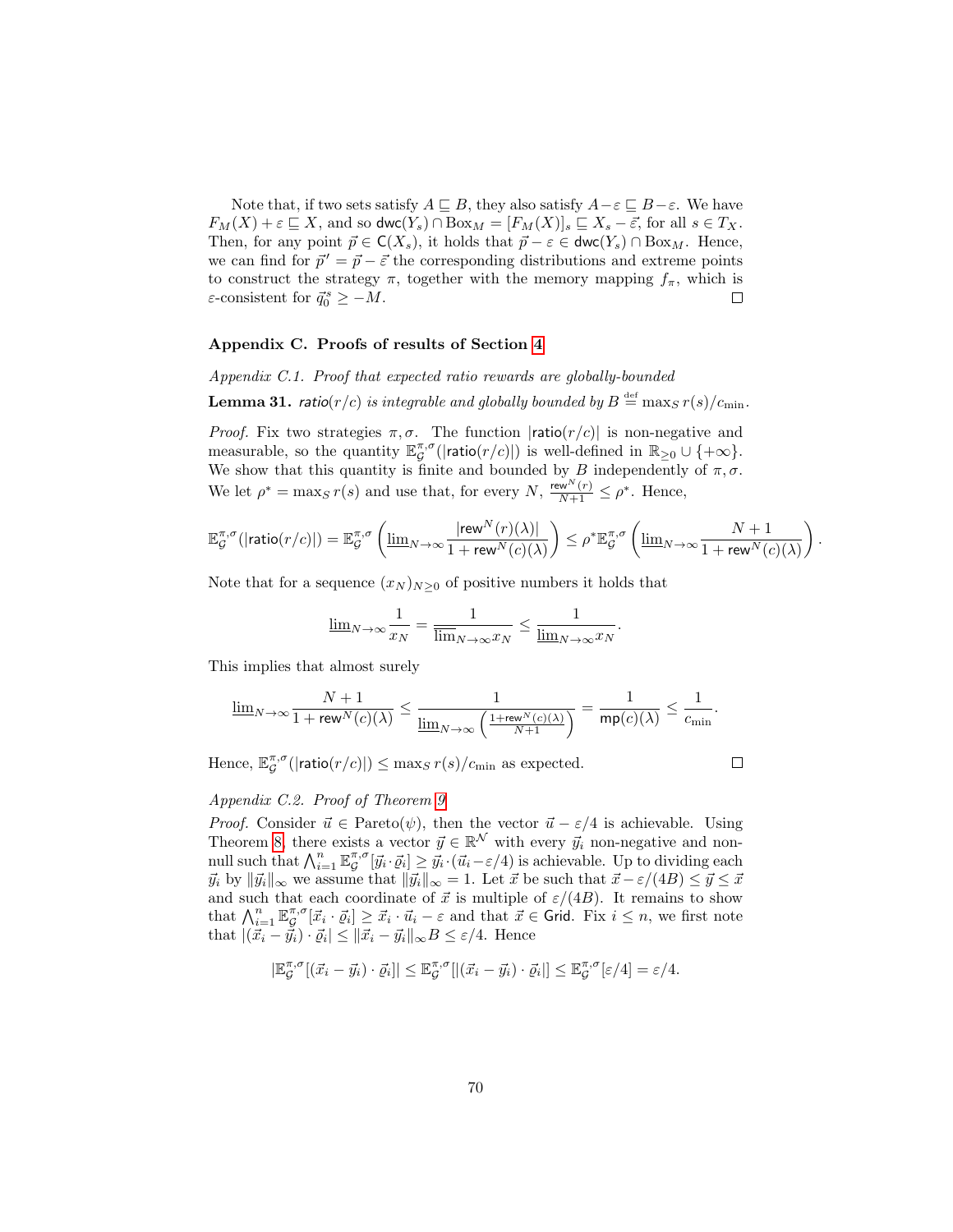and then

$$
\mathbb{E}_{\mathcal{G}}^{\pi,\sigma}[\vec{x}_i \cdot \vec{\varrho}_i] \geq \mathbb{E}_{\mathcal{G}}^{\pi,\sigma}[\vec{y}_i \cdot \vec{\varrho}_i] - \varepsilon/4
$$
  
\n
$$
\geq \vec{y}_i \cdot (\vec{u}_i - \varepsilon/4) - \varepsilon/4
$$
  
\n
$$
\geq (\vec{x}_i - \varepsilon/(4B)) \cdot (\vec{u}_i - \varepsilon/4) - \varepsilon/4
$$
  
\n
$$
\geq \vec{x}_i \cdot \vec{u}_i - (\varepsilon/4)(\|\vec{x}_i\|_{\infty} + \|\vec{u}_i\|_{\infty}/B) - \varepsilon/4
$$
  
\n
$$
\geq \vec{x}_i \cdot \vec{u}_i - \varepsilon.
$$

The last inequality is justified by  $\|\vec{u}_i\|_{\infty} \leq B$  and  $\|\vec{x}_i\|_{\infty} \leq \|\vec{y}_i\|_{\infty} + \varepsilon/(4B) \leq$  $1 + \varepsilon/(4B) \leq 2$ . It also holds that  $\|\vec{x}_i\|_{\infty} \geq \|\vec{y}_i\|_{\infty} - \varepsilon/(4B) \geq 1 - \varepsilon/(4B)$ , and hence  $\vec{x} \in$  Grid.  $\Box$ 

### Appendix C.3. Proof of Theorem [10](#page-32-0)

*Proof.* Take  $\vec{u}$  an approximable target for  $\bigwedge_{i=1}^{n} \bigvee_{j=1}^{m} \mathbb{E}[\varrho_{i,j}] \geq u_{i,j}$ . Then we apply Theorem [9](#page-31-0) with  $\varepsilon/2$ . Thus one can find a weight vector  $\vec{x} \in \mathsf{Grid}$  such that  $\vec{x} \cdot_n(\vec{u}-\varepsilon/2) \in P_{\varepsilon/2}(\vec{x})$ . For every i,  $\vec{x}_i$  has a positive component which is at least  $\varepsilon/(8B)$ , and hence  $\vec{x} \cdot_{n} \varepsilon/2 \geq \varepsilon'$ , where we define  $\varepsilon' \stackrel{\text{def}}{=} \varepsilon^{2}/(16B)$ . By assumption, one can synthesise an  $\varepsilon'$ -optimal strategy  $\pi$  for  $\mathsf{E}(\vec{x} \cdot n \vec{\varrho}) (\vec{x} \cdot n (\vec{u} - \varepsilon/2))$ , meaning that  $\pi$  is winning for  $\vec{x} \cdot_n (\vec{u} - \varepsilon/2) - \varepsilon'$ . By definition of  $\varepsilon'$  it holds that  $\vec{x} \cdot_n (\vec{u} - \varepsilon/2) - \varepsilon' \geq \vec{x} \cdot_n (\vec{u} - \varepsilon/2) - \vec{x} \cdot_n \varepsilon/2 = \vec{x} \cdot_n (\vec{u} - \varepsilon)$ . Thus,  $\pi$  is winning for  $\mathsf{E}(\vec{x} \cdot_n \vec{\varrho}) (\vec{x} \cdot_n (\vec{u} - \varepsilon))$ , and hence for  $\bigwedge_{i=1}^n \bigvee_{j=1}^m \mathbb{E}[\varrho_{i,j}] \geq u_{i,j} - \varepsilon$ .

## Appendix C.4. Proof of Theorem [11](#page-32-2)

*Proof.* By Proposition [2](#page-17-0) and Remark [1,](#page-16-0)  $\varphi_{\vec{x}}$  implies  $\bigwedge_{i=1}^{n} \mathbb{E}(\text{ratio}(\vec{x}_i \cdot \vec{r}_i/c_i)) \geq$  $\vec{x}_i \cdot \vec{u}_i$ . We need to consider only pairs of finite strategies as the statements are for finite Player  $\diamond$  strategies winning against finite Player  $\Box$  strategies (we recall that  $\varphi_{\vec{x}}$  is Player  $\Box$ -positional by Theorem [3\)](#page-20-0). Fix two finite strategies  $\pi, \sigma$ , then the induced DTMC  $\mathcal{G}^{\pi,\sigma}$  is finite. Hence, by Proposition [13,](#page-51-0) ratio $(\vec{x}_i \cdot \vec{r}_i/c_i)$  =  $\vec{x}_i \cdot$ ratio $(\vec{r}_i/c_i)$  and then  $\mathbb{E}_{\mathcal{G}}^{\pi,\sigma}$ (ratio $(\vec{x}_i \cdot \vec{r}_i/c_i) = \mathbb{E}_{\mathcal{G}}^{\pi,\sigma}(\vec{x}_i \cdot \textsf{ratio}(\vec{r}_i/c_i)$ . Now we can apply Theorem [8](#page-30-0) and deduce that  $\pi$  is winning for  $\psi$  against finite strategies whenever it is winning for  $\varphi_{\vec{x}}$ , where  $c_{\min}$  is a bound such that for every *i* it holds that  $mp(c_i) \geq c_{\text{min}}$  almost surely under any pair of strategies. Let  $\varepsilon > 0$  and  $\varepsilon' \stackrel{\text{def}}{=} \varepsilon \cdot c_{\min} \cdot \min(\vec{x}_i \cdot \vec{x}_i / ||\vec{x}_i||_{\infty})$ . Let  $\pi, \sigma$  be two finite strategies. Now, note that almost surely  $\varepsilon' \leq (\vec{x}_i \cdot \vec{x}_i) \cdot \textsf{mp}(c_i) \cdot \varepsilon / ||\vec{x}_i||_{\infty}$ . Hence  $\textsf{mp}(\vec{x}_i \cdot \vec{r}_i - (\vec{x}_i \cdot \vec{u}_i)c_i) \geq -\varepsilon'$ implies  $\textsf{mp}(\vec{x}_i \cdot \vec{r}_i - (\vec{x}_i \cdot (\vec{u}_i - (\varepsilon/\|\vec{x}_i\|_{\infty})\vec{x}_i))c_i) \geq 0$ . Thus, if  $\pi$  is  $\varepsilon'$ -optimal for  $\varphi_{\vec{x}}$  then it is winning for  $\psi$  with the targets  $u_{i,j} - (x_{i,j}/\|\vec{x}_i\|_{\infty}) \cdot \varepsilon$ , and hence with the  $\varepsilon$ -optimal targets  $u_{i,j} - \varepsilon$ .  $\Box$ 

### Appendix C.5. Proof of Lemma [9](#page-33-0)

*Proof.* If Pmp( $\vec{r}$ ) then  $Emp(\vec{r})$  by Remark [1.](#page-16-0) We show the other direction by contraposition. If  $Pmp(\vec{r})$  does not hold in a PA M with a single MEC, then there exists a finite strategy  $\sigma$  such that  $\mathbb{P}^{\sigma}_{\mathcal{M}}(\text{mp}(r_i) < 0) > 0$  for some *i*. By Lemma [15,](#page-51-1) there exists a BSCC  $\beta$  in the induced DTMC  $\mathcal{M}^{\sigma}$  such that  $mp(r)(\mathcal{B})$  < 0. By Lemma [2,](#page-15-1) the set of states of the PA corresponding to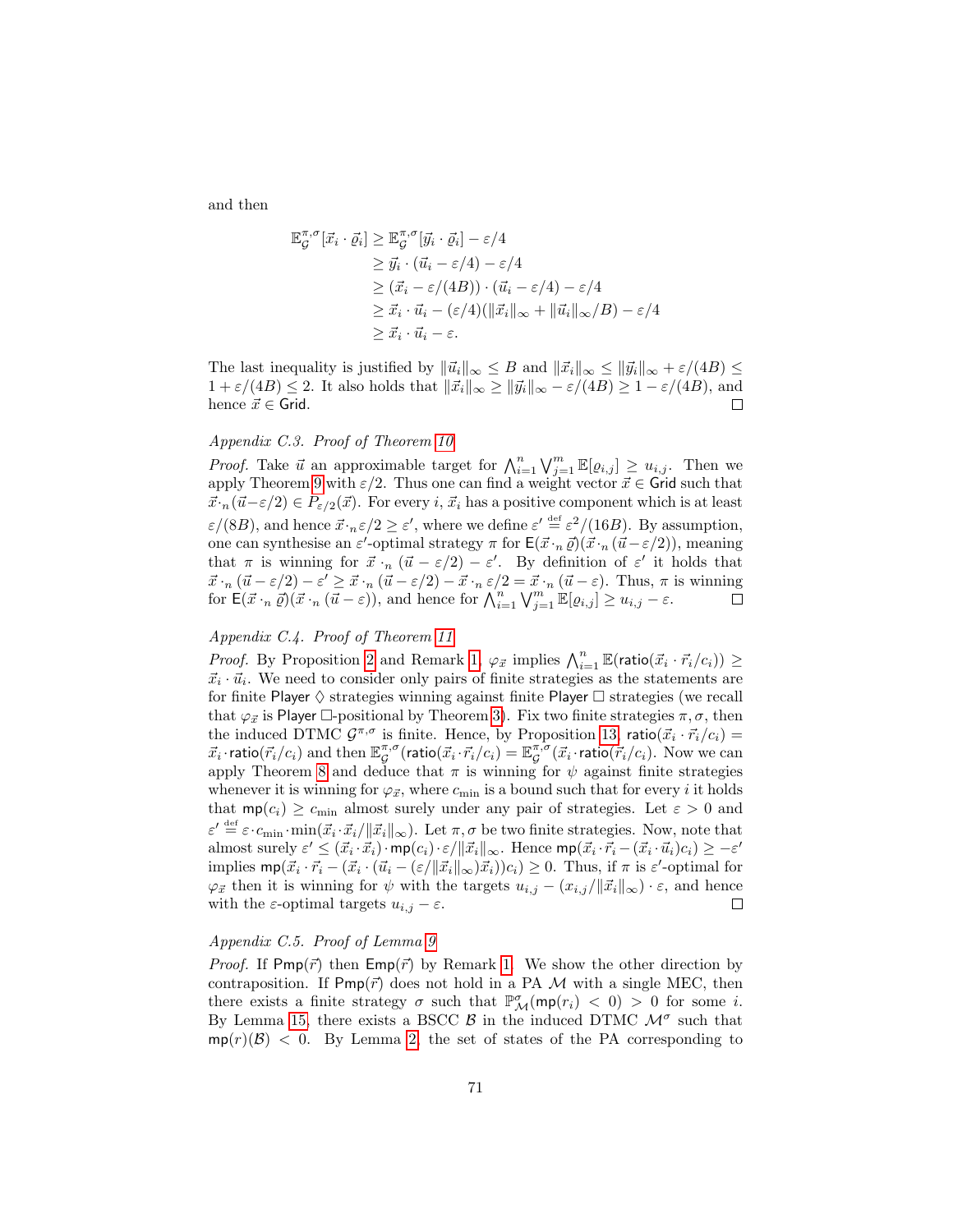the BSCC, formally given by  $\mathcal{B}_\mathcal{M} \stackrel{\text{def}}{=} \{s \mid \exists \mathfrak{m} \ldotp (s, \mathfrak{m}) \in \mathcal{B}\},\$  is reachable with probability one by an MD strategy from all states in  $M$ . Hence, the strategy σ' that first reaches  $\mathcal{B}_\mathcal{M}$  and then plays as σ to form the BSCC  $\mathcal B$  is finite and induces a DTMC with a single BSCC  $\mathcal{B}'$  in which the mean-payoff is  $\text{mp}(r)(\mathcal{B}') =$  $\text{mp}(r)(\mathcal{B}) < 0$ . By Lemma [15,](#page-51-0) we have  $\mathbb{P}^{\sigma'}_{\mathcal{M}}(\text{mp}(r) = \text{mp}(r)(\mathcal{B})) = \mathbb{P}^{\sigma'}_{\mathcal{M}}(\mathsf{F}\mathcal{B}) = 1$ . Thus  $\mathbb{P}^{\sigma'}_{\mathcal{M}}(\mathsf{mp}(r) < 0) = 1$ , and hence  $\mathbb{E}^{\sigma}_{\mathcal{M}}[\mathsf{mp}(r_i)] < 0$ . We conclude that  $Emp(\vec{r})$  does not hold when  $Pmp(\vec{r})$  does not.  $\Box$ 

# Appendix C.6. Proof of Lemma [10](#page-33-0)

*Proof.* We first show that in the definition of  $\vec{z}_i^{\mathcal{E}} \stackrel{\text{def}}{=} \min_{t \in S_{\mathcal{E}}} \inf_{\sigma} \mathbb{E}_{\mathcal{E},t}^{\sigma}[\text{mp}(r_i)],$ the minimum is reached for every state of the MEC.

<span id="page-72-0"></span>**Lemma 32.** Given a MEC  $\mathcal{E}$ , and an index i, the value  $\inf_{\sigma} \mathbb{E}_{\mathcal{E},t}^{\sigma}$  [mp(r<sub>i</sub>)] does not depend on t, and is hence equal to  $\vec{z}_i^{\mathcal{E}}$ .

*Proof.* Consider two states t, t' of a MEC  $\mathcal{E}$ . Consider a strategy  $\sigma$  in the PA  $\mathcal{E}_t$ . Consider the strategy  $\sigma'$  in  $\mathcal{E}_{t'}$  that first plays memoryless deterministic to reach t with probability 1 (it is possible in a MEC) and then switches to  $\sigma$  as soon as t is reached for the first time. Then  $\mathbb{E}_{\mathcal{E},t'}^{\sigma'}[\mathsf{mp}(r_i)] = \mathbb{E}_{\mathcal{E},t}^{\sigma}[\mathsf{mp}(r_i)]$ . Hence, for every  $t, t'$ ,  $\inf_{\sigma'} \mathbb{E}_{\mathcal{E},t'}^{\sigma'}[\text{mp}(r_i)] \leq \inf_{\sigma} \mathbb{E}_{\mathcal{E},t}^{\sigma}[\text{mp}(r_i)]$ . Reversing role of  $t, t'$  leads to an equality.  $\Box$ 

We can now proceed to the proof of Lemma [10.](#page-33-0)

Let  $\sigma$  be an arbitrary Player  $\Box$  strategy. Given a MEC  $\mathcal{E} = (S_{\mathcal{E}}, \Delta_{\mathcal{E}})$ , we denote by  $\mathcal{E}^{(k)}$  the set of paths that stay forever in  $\mathcal E$  after the first k steps, and define  $\mathcal{E}^{(\infty)} = \cup_k \mathcal{E}^{(k)}$ . We define the distributions  $\gamma^k(\mathcal{E}) \stackrel{\text{def}}{=} \mathbb{P}_{\mathcal{G}}^{\pi,\sigma}(\mathcal{E}^{(k)})$  and  $\gamma(\mathcal{E}) \stackrel{\text{def}}{=} \mathbb{P}_{\mathcal{G}}^{\pi,\sigma}(\mathcal{E}^{(\infty)})$ . Note that  $(\mathcal{E}_{\geq 0}^{(k)})$  $\geq 0$  is a non-decreasing sequence with respect to  $\subseteq$ , and hence  $\gamma^k(\mathcal{E})$  is a non-decreasing sequence that converges towards  $\gamma(\mathcal{E})$ . By Theorem 3.2 of [\[23\]](#page-47-0), with probability 1, the (player and stochastic) states seen infinitely often along a path form an end component, and hence are included in a MEC. Since MECs are disjoint, a further consequence is that  $\sum_{\mathcal{E}} \gamma(\mathcal{E}) = 1.$ 

Now fix  $\delta > 0$ . Consider, for every state s that is in some MEC  $\mathcal{E}$ , and every δ > 0, a δ-optimal strategy  $\sigma_{s,\delta}$ , that is, such that  $\mathbb{E}^{\sigma_{s,\delta}}_{\mathcal{M},s}[\text{mp}(\vec{r})] \leq \vec{z}^{\mathcal{E}} + \delta$  (which exists due to Lemma [32\)](#page-72-0). Consider the strategy  $\sigma_{k,\delta}$  that plays as  $\sigma$  for the k first steps, and then switches to the  $\delta$ -optimal strategy  $\sigma_{s,\delta}$  if it is at a state s in some MEC, or plays arbitrarily if not in a MEC. Hence, it holds that

$$
\vec{0} \leq \mathbb{E}_{\mathcal{M}}^{\sigma_{k,\delta}}[ \mathrm{mp}(\vec{r})] \leq \sum_{\mathcal{E}} \sum_{s \in S_{\mathcal{E}}} \mathbb{P}_{\mathcal{M}}^{\sigma}( \mathsf{F}^{=k} \left\{ s \right\} ) \cdot \mathbb{E}_{\mathcal{M},s}^{\sigma_{s,\delta}}[ \mathrm{mp}(\vec{r})] + (1- \sum_{\mathcal{E}} \mathbb{P}_{\mathcal{M}}^{\sigma}( \mathsf{F}^{=k} \, S_{\mathcal{E}})) \rho^* ],
$$

where the second term is an upper bound on the reward contributed by the paths that are not in a MEC after k steps. We define  $p_k(\mathcal{E}) \stackrel{\text{def}}{=} \mathbb{P}^{\sigma}_{\mathcal{M}}(\mathsf{F}^{=k} S_{\mathcal{E}}) =$  $\sum_{s \in S_{\mathcal{E}}} \mathbb{P}^{\sigma}_{\mathcal{M}}(\mathsf{F}^{=k} \{s\}),$  and have that

<span id="page-72-1"></span>
$$
\vec{0} \le \sum_{\mathcal{E}} p_k(\mathcal{E}) (\vec{z}^{\mathcal{E}} + \delta) + (1 - \sum_{\mathcal{E}} p_k(\mathcal{E})) \rho^*.
$$
 (C.1)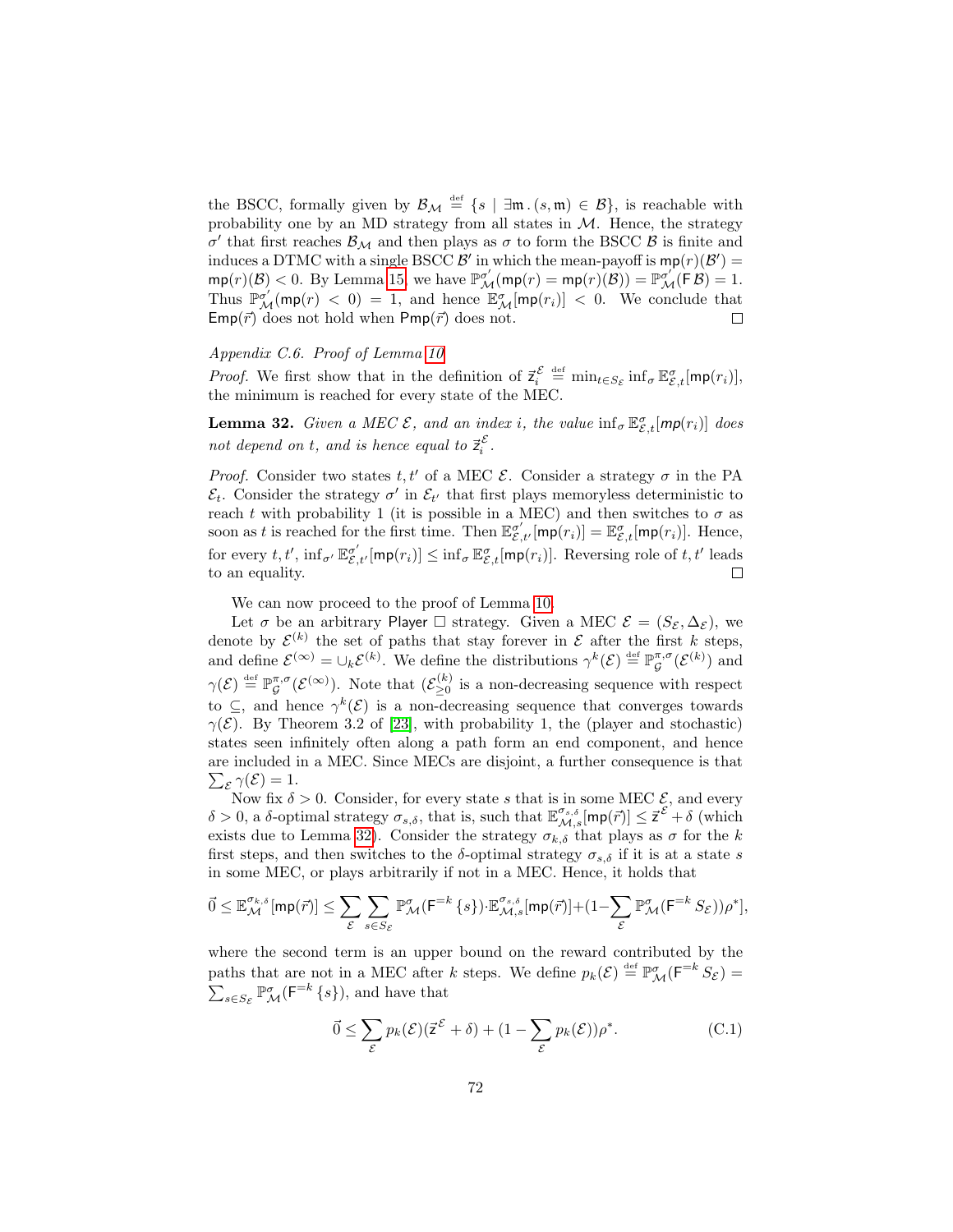We now show that  $p_k(\mathcal{E}) \to \gamma(\mathcal{E})$  for every  $\mathcal{E}$ . Indeed, it holds that

$$
\gamma^{k}(\mathcal{E}) \le p_{k}(\mathcal{E}) \le 1 - \sum_{\mathcal{E}' \neq \mathcal{E}} p_{k}(\mathcal{E}') \le 1 - \sum_{\mathcal{E}' \neq \mathcal{E}} \gamma^{k}(\mathcal{E}'),
$$

and the outermost terms converge to the same limit  $\gamma(\mathcal{E}) = 1 - \sum_{\mathcal{E}' \neq \mathcal{E}} \gamma(\mathcal{E}'),$ and hence so does the inner term  $p_k(\mathcal{E})$ . Finally, we let  $k \to +\infty$  and  $\delta \to 0$  in [\(C.1\)](#page-72-1) to obtain the desired result  $\vec{0} \le \sum_{\mathcal{E} \in \mathfrak{E}} \gamma(\mathcal{E}) \vec{z}^{\mathcal{E}}$ .  $\Box$ 

## Appendix C.7. Proof of Lemma [11](#page-34-0)

*Proof.* "Only if" direction. Assume G is CM. Fix a finite DU Player  $\diamond$  strategy π, and let  $\mathcal{E} = (S_{\mathcal{E}}, \Delta_{\mathcal{E}})$  be a MEC of  $\mathcal{G}^{\pi}$ . It suffices to show that there exists an IC H such that  $S_{\mathcal{H}} \subseteq S_{\mathcal{G},\mathcal{E}}$ , since by the CM property  $S_{\mathcal{H}}$  is reachable almost surely. We first build a Player  $\Box$ -closed subgame  $\mathcal{H}'$  as follows. Define  $\mathcal{H}' \stackrel{\text{def}}{=} \langle S_{\mathcal{G},\mathcal{E}},(S_{\mathcal{G},\mathcal{E}} \cap S_{\Diamond}, S_{\mathcal{G},\mathcal{E}} \cap S_{\Box}, S_{\mathcal{G},\mathcal{E}} \cap S_{\bigcirc}), s'_{\text{init}}, \mathcal{A}', \chi', \Delta' \rangle$ , where  $s'_{\text{init}} \in S_{\mathcal{G},\mathcal{E}}$ is arbitrary, the move  $(a, \mu)$  is in  $S'_{\bigcirc}$  whenever there is **m** such that  $(a, \mu^{\pi}_{m})$  is in  $\mathcal E$  (which also defines  $\chi'$ ), and  $\Delta'$  is defined by  $\Delta'(s,(a,\mu)) = \Delta_{\mathcal E}((s,\mathfrak{m}),a,\mu_{\mathfrak{m}}^{\pi})$ whenever  $s \in S_{\square}$  and  $\mathfrak{m}$  as before,  $\Delta'(s,(a,\mu)) = \Delta_{\mathcal{E}}((s,(a,\mu),\mathfrak{m}),a,\mu_{\mathfrak{m}}^{\pi})$  whenever  $s \in S_{\lozenge}$  and  $\mathfrak{m}$  as before. Hence,  $s \stackrel{a}{\longrightarrow} \mu$  in G whenever  $s \stackrel{a}{\longrightarrow} \mu$  in  $\mathcal{H}'$ , and so we have  $\Delta' \subseteq \Delta$ . Further, since there is a finite path within  $\mathcal E$  between each  $s', t' \in S_{\mathcal{E}}$ , there is also a finite path within  $\mathcal{H}'$  between each  $s, t \in S_{\mathcal{G},\mathcal{E}}$ ; hence,  $\mathcal{H}'$  is a game. Finally, since for a MEC in  $\mathcal{G}^{\pi}$  we require that  $\text{supp}(\mu_{\mathfrak{m}}^{\pi}) \subseteq S_{\mathcal{E}}$ whenever  $\Delta_{\mathcal{E}}(s', a, \mu_{\mathfrak{m}}^{\pi}) > 0$ , all successors of Player  $\Box$  states  $S_{\mathcal{G},\mathcal{E}} \cap S_{\Box}$  must be in  $S_{\mathcal{G},\mathcal{E}}$ . Thus,  $\mathcal{H}'$  is Player  $\Box$ -closed. We now remove all but one choice per Player  $\diamond$  state in  $\mathcal{H}'$ , and obtain a subgame  $\mathcal{H}''$  of  $\mathcal{G}$ , which corresponds to an MDP as Player  $\diamond$  has no longer any choice. Since we remove only Player  $\diamond$ choices,  $\mathcal{H}''$  is still Player  $\Box$  closed. A corollary of Lemma 2.2 of [\[12\]](#page-46-0) is that every bottom strongly connected component (g-BSCC) in the graph of an MDP is a MEC. We can thus take a g-BSCC in the graph of  $\mathcal{H}$ , which corresponds to a MEC, and thus an irreducible Player  $\Box$ -closed subgame H of G.

"If" direction. Assume that, for every finite DU Player  $\Diamond$  strategy  $\pi$ , for every MEC  $\mathcal{E}$  of  $\mathcal{G}^{\pi}$ ,  $S_{\mathcal{G},\mathcal{E}}$  is almost surely reachable from every state of  $\mathcal{G}$ . Take any IC H in G. Hence, for any  $\pi'$ ,  $\mathcal{H}^{\pi'}$  forms a single MEC  $\mathcal{E}$ . Take the strategy  $\pi$  that plays arbitrarily outside of H, and plays  $\pi'$  upon reaching H. Then  $\mathcal E$  is also a MEC in  $\mathcal{G}^{\pi}$ . By assumption,  $S_{\mathcal{G},\mathcal{E}}$  is almost surely reachable from every state of G. Since  $S_{\mathcal{G},\mathcal{E}} = S_{\mathcal{H}}, S_{\mathcal{H}}$  is almost surely reachable from every state of  $\mathcal{G}$ , and hence  $\mathcal{G}$  is CM.  $\Box$ 

#### Appendix C.8. Proof of Lemma [12](#page-35-0)

Lemma [35](#page-74-0) below ensures that we can safely interchange the quantification over  $\sigma$ , t, and N used to define  $\vec{z}^{\varepsilon}$ . That means that, for every  $\varepsilon$ , there exists an N such that  $\frac{\operatorname{rew}^{N-1}(\vec{r})}{N}$  $\frac{\zeta^{2} - 1}{N}$  stays above the threshold  $\vec{z}^{\mathcal{E}} - \varepsilon$ , independently of the Player  $\square$  strategy and of the state considered as starting state.

<span id="page-73-0"></span>We first show two following technical lemmas.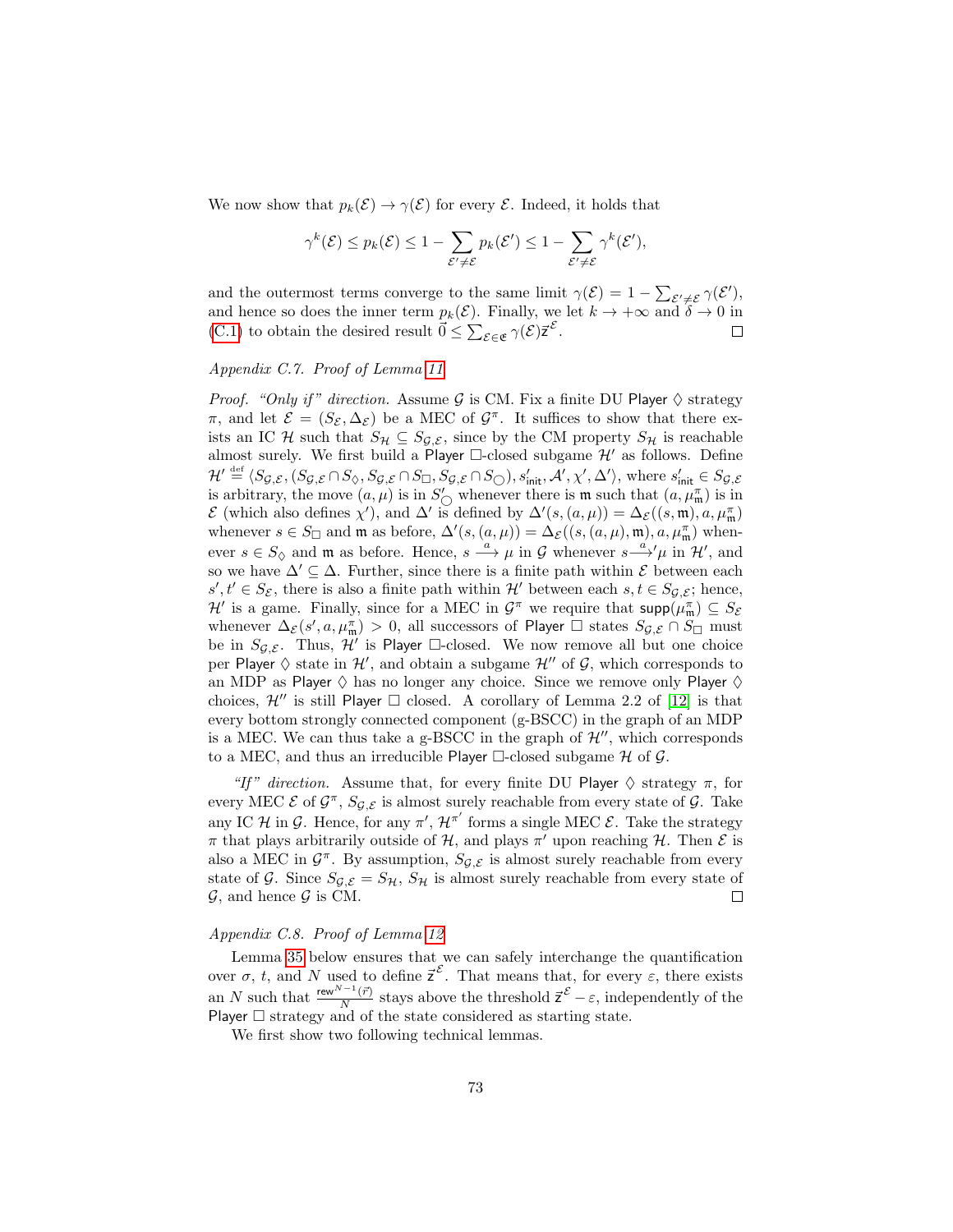**Lemma 33.** Let  $D$  be a DTMC, let  $b \ge 0$ , let  $(c_K)_{K \in \mathbb{N}}$  be a sequence of positive reals, and let  $(X_K)_{K\in\mathbb{N}}$ ,  $(Y_K)_{K\in\mathbb{N}}$ ,  $(Z_K)_{K\in\mathbb{N}}$  be sequences of real-valued random variables on  $\Omega_{\mathcal{D}}$  such that  $Z_K \geq 0$ ,  $|X_K| \leq b \cdot c_K$ , and  $|Y_K| \leq b \cdot Z_K$ . Then

$$
\left| \mathbb{E}_{\mathcal{D}}\left[\frac{X_K + Y_K}{c_K + Z_K}\right] - \mathbb{E}_{\mathcal{D}}\left[\frac{X_K}{c_K}\right] \right| \leq \frac{2b}{c_K} \mathbb{E}_{\mathcal{D}}[Z_K].
$$

Proof. From the assumptions of the lemma, we obtain

$$
\begin{aligned}\n\left| \mathbb{E}_{\mathcal{D}} \left[ \frac{X_K + Y_K}{c_K + Z_k} \right] - \mathbb{E}_{\mathcal{D}} \left[ \frac{X_K}{c_K} \right] \right| &= \left| \mathbb{E}_{\mathcal{D}} \left[ \frac{Y_K}{c_K + Z_K} \right] - \mathbb{E}_{\mathcal{D}} \left[ \frac{X_K \cdot Z_K}{c_K(c_K + Z_K)} \right] \right| \\
&\leq \mathbb{E}_{\mathcal{D}} \left[ \frac{|Y_K|}{c_K + Z_K} \right] + \mathbb{E}_{\mathcal{D}} \left[ \frac{|X_K| \cdot Z_K}{c_K(c_K + Z_K)} \right] \\
&\leq \mathbb{E}_{\mathcal{D}} \left[ \frac{b \cdot Z_K}{c_K} \right] + \mathbb{E}_{\mathcal{D}} \left[ \frac{b \cdot c_K \cdot Z_K}{c_K^2} \right] \\
&\leq \frac{2b}{c_K} \mathbb{E}_{\mathcal{D}} [Z_K].\n\end{aligned}
$$

<span id="page-74-1"></span>**Lemma 34.** Let  $G$  be a game with states  $S$  and with minimum non-zero probability  $p_{\min}$ . For any  $s, t \in S$  such that t is reachable from s almost surely, the expected number of steps to reach t from s with an MD strategy is bounded from above by  $|S| \cdot p_{\min}^{-|S|}$ .

*Proof.* After |S| steps, t is reached from s with probability at least  $p^* \triangleq p_{\min}^{|S|}$ , Thus, the expected number of steps to reach  $S_{\mathcal{H}}$  from s is upper bounded by  $N_{\text{trans}} \stackrel{\text{def}}{=} |S|p^* + 2|S|p^*(1-p^*) + 3|S|p^*(1-p^*)^2 + \cdots = |S|/p^*.$ 

<span id="page-74-0"></span>**Lemma 35.** For every MEC  $\mathcal{E}$  of a finite PA with rewards  $\vec{r}$ , it holds that

$$
\underline{\lim}_{N\to\infty}\min_{t\in S_{\mathcal{E}}}\inf_{\sigma}\mathbb{E}_{\mathcal{E},t}^{\sigma}\left[\frac{\text{rew}^{N-1}(\vec{r})}{N}\right]\geq\vec{z}^{\mathcal{E}}.
$$

*Proof.* Fix a MEC  $\mathcal{E} = (S_{\mathcal{E}}, \Delta_{\mathcal{E}})$  of a finite PA  $\mathcal{M} = \langle S, (S_{\Box}, S_{\Box}), \varsigma, \mathcal{A}, \chi, \Delta \rangle$ . Denote by  $p_{\min}$  the minimum non-zero probability in M, and let  $\rho^* \stackrel{\text{def}}{=} \max_{s \in S, i} |r_i(s)|$ . Assume toward a contradiction that there exists  $\delta > 0$  and i such that

$$
\underline{\lim}_{N\to\infty}\min_{t\in S_{\mathcal{E}}}\inf_{\sigma}\mathbb{E}_{\mathcal{E},t}^{\sigma}\left[\frac{\operatorname{rew}^{N-1}(r_{i})}{N}\right]<\mathsf{z}_{i}^{\mathcal{E}}-\delta.
$$

In particular, we can fix  $N \geq \lfloor 2\rho^* |S_{\mathcal{E}}| p_{\min}^{-|S_{\mathcal{E}}|} \delta^{-1} \rfloor$ ,  $t \in S_{\mathcal{E}}$ , and  $\sigma$ , such that

$$
\mathbb{E}_{\mathcal{E},t}^{\sigma} \left[ \frac{\operatorname{rew}^{N-1}(r)}{N} \right] < \mathsf{z}_i^{\mathcal{E}} - \delta.
$$

We show that there exists a strategy  $\sigma'$  such that  $\mathbb{E}^{\sigma'}_{\mathcal{E},t}[\mathsf{mp}(\vec{r}_i)] < \mathsf{z}^{\mathcal{E}}_i$ , that is, it contradicts the definition of  $z_i^{\mathcal{E}}$ . From Lemma [34,](#page-74-1) we have that  $|S_{\mathcal{E}}| \cdot p_{\min}^{-|S_{\mathcal{E}}|}$ is an upper bound for the expected number of steps to reach  $t$  from  $s$  for MD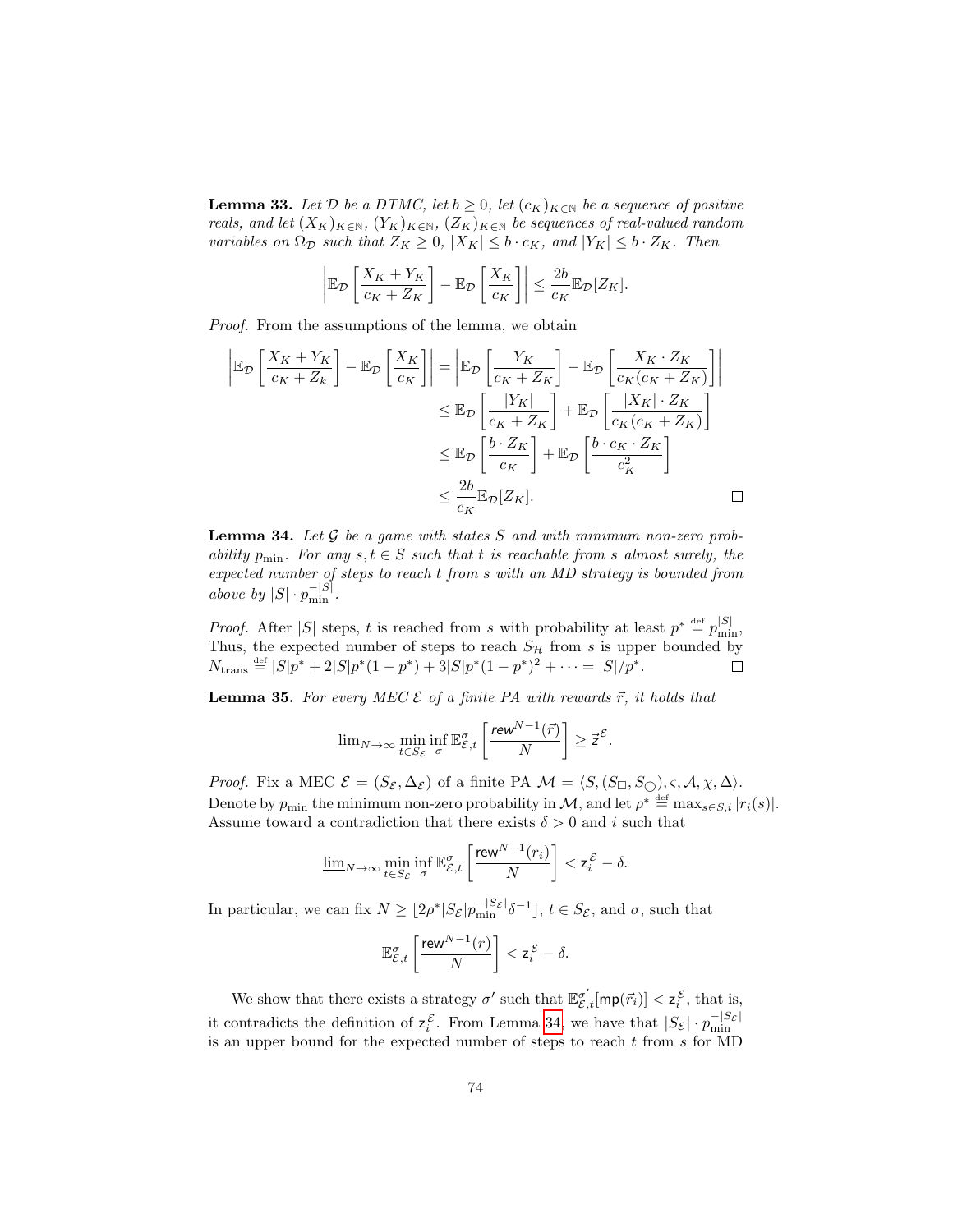strategies. We construct the strategy  $\sigma'$  as follows. Starting from t,  $\sigma'$  plays in the first phase the first N steps of  $\sigma$ , then plays in the second phase an MD strategy to reach t, and then repeats ad infinitum the two previous phases. For a path  $\lambda$ , we let  $N^{(K)}(\lambda)$  be the index of the beginning of the K<sup>th</sup> loop, and  $+\infty$  if  $\lambda$  contains no loops. We have

$$
\mathbb{E}_{\mathcal{E},t}^{\sigma'}[\mathsf{mp}(r_i)] = \mathbb{E}_{\mathcal{E},t}^{\sigma'}\left[\underline{\lim}_{k\to\infty}\frac{1}{k+1}\mathsf{rew}^k(r_i)\right]
$$
(definition)  

$$
\leq \mathbb{E}_{\mathcal{E},t}^{\sigma'}\left[\underline{\lim}_{K\to\infty}\frac{1}{N(K)+1}\mathsf{rew}^{N(K)}(r_i)\right]
$$
(sub-sequence)

$$
\leq \mathbb{E}_{\mathcal{E},t}^{\sigma'} \left[ \underline{\lim}_{K \to \infty} \frac{1}{N^{(K)} + 1} \text{rew}^{N^{(K)}}(r_i) \right] \qquad \text{(sub-sequence)}
$$
\n
$$
\leq \underline{\lim}_{K \to \infty} \mathbb{E}_{\mathcal{E},t}^{\sigma'} \left[ \frac{1}{N^{(K)} + 1} \text{rew}^{N^{(K)}}(r_i) \right] \qquad \text{(Fatou's Lemma)}
$$

For a path  $\lambda$ , we denote by  $c_K(\lambda) - 1 \stackrel{\text{def}}{=} NK$  (resp.  $Z_K(\lambda)$ ) the total cumulated steps in the first phase (resp. second phase) during the first  $K$  loops. We denote by  $X_K(\lambda)$  (resp.  $Y_K(\lambda)$ ) the respective cumulated reward of  $r_i$ . We have  $\mathbb{E}_{\mathcal{E},t}^{\sigma'}\left[\frac{1}{N^{(K)}+1}\text{rew}^{N^{(K)}}(r_i)\right] \stackrel{\text{def}}{=} \mathbb{E}_{\mathcal{E},t}^{\sigma'}\left[\frac{X_K+Y_K}{c_K+Z_K}\right],$  and so from Lemma [33](#page-73-0) we obtain

$$
\mathbb{E}_{\mathcal{E},t}^{\sigma'}\left[\frac{1}{N^{(K)}+1}\text{rew}^{N^{(K)}}(r_i)\right] \leq \mathbb{E}_{\mathcal{E},t}^{\sigma'}\left[\frac{X_K}{c_K}\right] + \frac{2\rho^*}{c_K}\mathbb{E}_{\mathcal{E},t}^{\sigma'}[Z_K].\tag{C.2}
$$

We now consider the two terms on the right-hand side of [\(C.2\)](#page-75-0). By definition of  $\sigma'$  in the first phase, the first term equals  $\frac{K}{1+KN}\mathbb{E}^{\sigma}_{\mathcal{E},t}$  [rew<sup>N-1</sup>( $r_i$ )]. The second term is upper-bounded by  $\delta$ , since  $(2\rho^*/c_K)\mathbb{E}_{\mathcal{E},t}^{\sigma'}[Z_K] \leq (2\rho^*/KN)K|S_{\mathcal{E}}|p_{\min}^{-|S_{\mathcal{E}}|}$  $2\rho^*|S_{\mathcal{E}}|p_{\min}^{-|S_{\mathcal{E}}|}/N \leq \delta$ . We can now conclude

$$
\mathbb{E}^{\sigma'}_{\mathcal{E},t}[\mathsf{mp}(r_i)] \le \underline{\lim}_{K \to \infty} \frac{K}{1+KN} \mathbb{E}^{\sigma}_{\mathcal{E},t}[\mathsf{rew}^{N-1}] + \delta = \frac{1}{N} \mathbb{E}^{\sigma}_{\mathcal{E},t}[\mathsf{rew}^{N-1}] + \delta < u_i^{\mathcal{E}}.
$$

This contradicts the definition of  $u_i^{\mathcal{E}}$  and the proof is complete.

<span id="page-75-0"></span>
$$
\qquad \qquad \Box
$$

We can now prove Lemma [12.](#page-35-0)

*Proof.* Let  $\mathfrak E$  be the set of L MECs  $\mathcal E_l$  of  $\mathcal G^{\pi^l}$ , indexed by l. We show that the strategy  $\pi$  constructed in Definition [7,](#page-35-1) with appropriately chosen step counts  $N_l$ , satisfies the lemma, that is, it approximates  $\gamma$ . Throughout the proof, we refer to the strategy  $\pi$ , keeping the step counts as parameters. From Lemma [11,](#page-34-0) every MEC is almost surely reachable in  $G$  from any state s. Thus, we have an upper bound  $N_{\triangleright} = |S| \cdot p^*$  on the mean time spent between two MECs. For every l, we define  $A_l$  such that, for every  $N_l \geq A_l$ ,  $\min_{t \in S_{\mathcal{E}_l}} \inf_{\sigma} \mathbb{E}_{\mathcal{E}_l,t}^{\sigma} \left[ \text{rew}^{N_l-1}(\vec{r}) \right] \geq$  $N_l(\vec{z}^{\mathcal{E}_l} - \varepsilon/3)$ , which exists by virtue of Lemma [35.](#page-74-0) We now define the step counts for  $\pi$  by  $N_l \stackrel{\text{def}}{=} \lfloor h\gamma(\mathcal{E}_l) \rfloor$ , and let  $N \stackrel{\text{def}}{=} \sum_{l=1}^L N_l$  with h chosen such that

- <span id="page-75-1"></span>(h1) for every l,  $N_l \geq A_l$ ;
- <span id="page-75-2"></span>(h2)  $1/h \leq \varepsilon/(3\sum_{l=1}^{L} ||\vec{z}^{\mathcal{E}_l}||_{\infty});$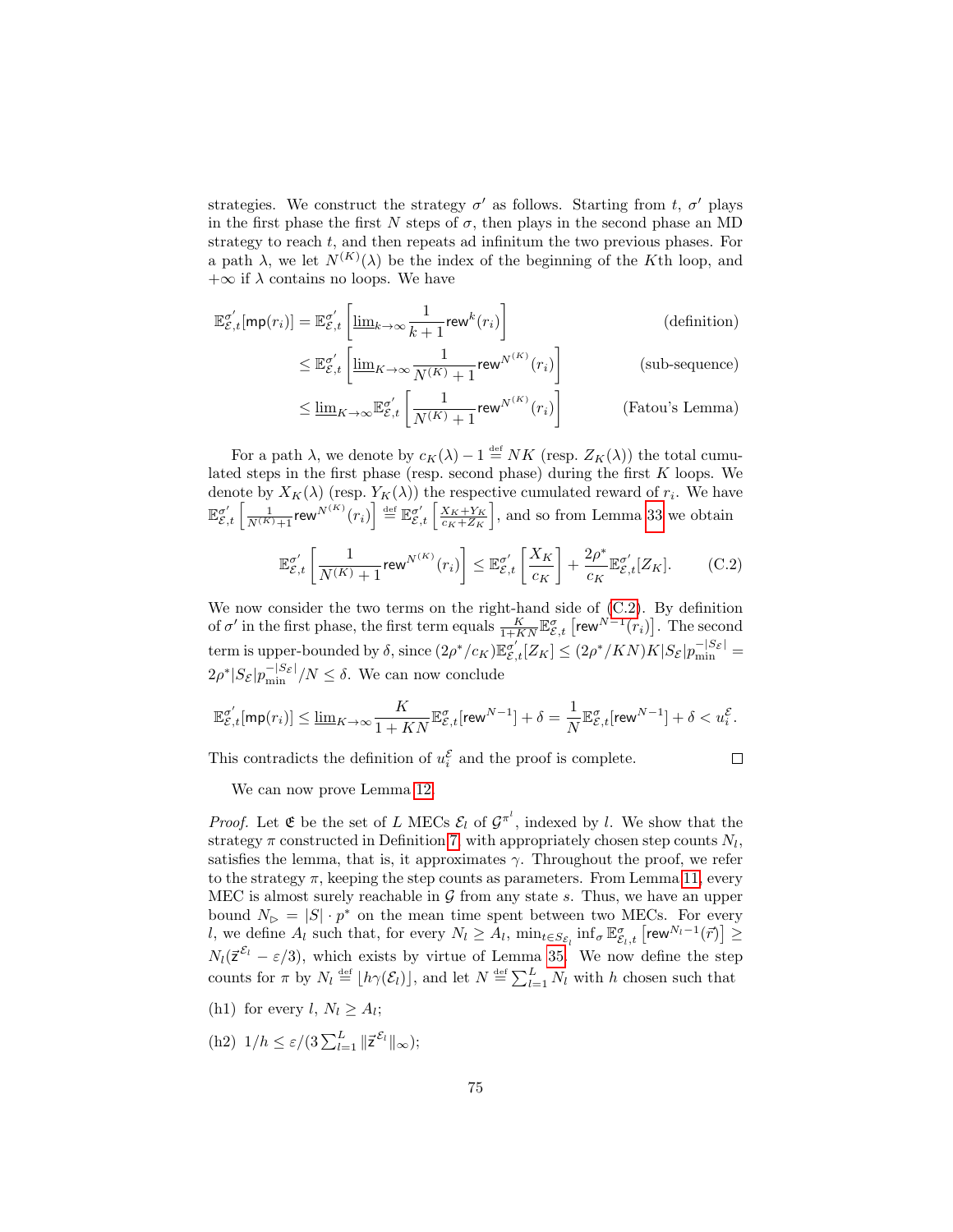<span id="page-76-2"></span><span id="page-76-0"></span>(h3)  $(L\gamma(\mathcal{E}_l) + 1)/(h - L) \leq \varepsilon/(3\sum_l ||\vec{z}^{\mathcal{E}_l}||_{\infty});$  and (h4)  $\frac{1}{N} 2\rho^* LN_{\triangleright} \leq \varepsilon/3$ .

For an infinite path  $\lambda$ , we let  $N^{(K)}(\lambda)$  be the index of the beginning of the Kth loop, or  $+\infty$  if  $\lambda$  has fewer than K loops. For every finite DU strategy σ, it holds for almost every path  $\lambda$  that  $N^{(K)}(\lambda)$  is finite for all K, and thus  $\lim_{k\to\infty}\frac{1}{k+1}$ rew $^k(\vec{r})(\lambda) = \lim_{K\to\infty}\frac{1}{N^{(K)}+1}$ rew $^{N^{(K)}}(\vec{r})(\lambda)$ . Hence,

$$
\mathbb{E}_{\mathcal{G}}^{\pi,\sigma} \left[ \mathsf{mp}(\vec{r}) \right] = \mathbb{E}_{\mathcal{G}}^{\pi,\sigma} \left[ \lim_{k \to \infty} \frac{1}{k+1} \mathsf{rew}^k(\vec{r}) \right] \tag{definition}
$$
\n
$$
= \mathbb{E}_{\mathcal{G}}^{\pi,\sigma} \left[ \lim_{K \to \infty} \frac{1}{N^{(K)} + 1} \mathsf{rew}^{N^{(K)}}(\vec{r}) \right] \tag{almost sure equality}
$$
\n
$$
= \lim_{K \to \infty} \mathbb{E}_{\mathcal{G}}^{\pi,\sigma} \left[ \frac{1}{N^{(K)} + 1} \mathsf{rew}^{N^{(K)}}(\vec{r}) \right]. \tag{Lebesgue's theorem}
$$

For a path  $\lambda \in \Omega_{\mathcal{D}}$ , we denote by  $c_K - 1 \stackrel{\text{def}}{=} NK$  (resp.  $Z_k(\lambda)$ ), the total cumulated time spent on the MEC phase (resp. inter-MEC phase) during the first K loops. We denote by  $X_K(\lambda)$  (resp.  $Y_K(\lambda)$ ) the respective cumulated reward. We are interested in the limit when  $K\to\infty$  of

$$
\mathbb{E}_\mathcal{G}^{\pi,\sigma}\left[\frac{1}{N^{(K)}+1}\mathrm{rew}^{N^{(K)}}\right] = \mathbb{E}_\mathcal{G}^{\pi,\sigma}\left(\frac{X_K+Y_K}{c_K+Z_K}\right)
$$

and from Lemma [33](#page-73-0) we therefore get that

$$
\mathbb{E}_{\mathcal{G}}^{\pi,\sigma}\left[\frac{1}{N^{(K)}+1}\text{rew}^{N^{(K)}}\right] \geq \mathbb{E}_{\mathcal{G}}^{\pi,\sigma}\left(\frac{X_K}{c_K}\right) - \frac{2\rho^*}{c_K}\mathbb{E}_{\mathcal{G}}^{\pi,\sigma}(Z_K). \tag{C.3}
$$

<span id="page-76-1"></span>,

We let  $X_{l,k}(\lambda)$  be the reward accumulated in the *l*th MEC phase during the *k*th loop, and thus have  $X_K = \sum_{k=0}^{K-1} \sum_{l=1}^{L} X_{l,k}$ . By virtue of ([h1\)](#page-75-1),  $N_l \geq A_l$ , and hence it holds that  $\mathbb{E}_{\mathcal{G}}^{\pi,\sigma}[X_{l,k}] \geq N_l(\bar{z}^{\mathcal{E}_l} - \frac{1}{3}\varepsilon)$ . Therefore,

$$
\mathbb{E}_{\mathcal{G}}^{\pi,\sigma}\left(\frac{X_K}{c_K}\right) = \frac{1}{1+KN} \sum_{k=0}^{K-1} \sum_{l=1}^{L} \mathbb{E}_{\mathcal{G}}^{\pi,\sigma}[X_{l,k}]
$$
  
\n
$$
\geq \frac{1}{1+KN} \sum_{k=0}^{K-1} \sum_{l=1}^{L} N_l(\vec{z}^{\mathcal{E}_l} - \frac{1}{3}\varepsilon)
$$
  
\n
$$
\geq \frac{K}{1+KN} \sum_{l=1}^{L} N_l \vec{z}^{\mathcal{E}_l} - \frac{1}{3}\varepsilon.
$$

Taking the limit, we get

$$
\lim_{K \to \infty} \mathbb{E}_{\mathcal{G}}^{\pi,\sigma} \left( \frac{X_K}{c_K} \right) \ge \sum_{l=1}^{L} \frac{N_l}{N} \vec{z}^{\mathcal{E}_l} - \frac{1}{3} \varepsilon
$$
\n
$$
\ge \sum_{l=1}^{L} \gamma(\mathcal{E}_l) \vec{z}^{\mathcal{E}_l} - \sum_{l=1}^{L} \left| \gamma(\mathcal{E}_l) - \frac{N_l}{N} \right| \| \vec{z}^{\mathcal{E}_l} \|_{\infty} - \frac{1}{3} \varepsilon
$$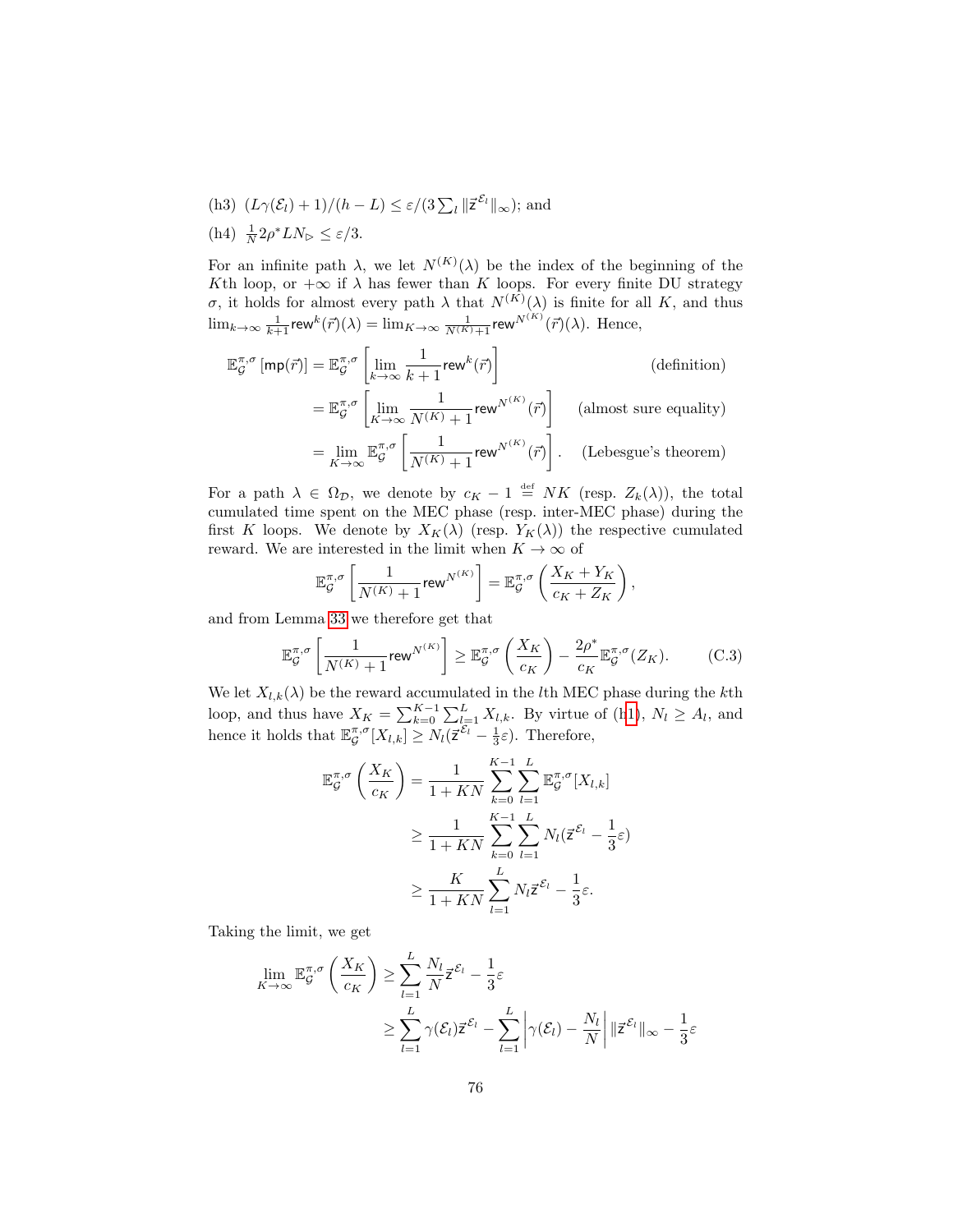Note that

$$
\frac{N_l}{N} \ge \frac{h\gamma(\mathcal{E}_l)-1}{\sum_{l'=1}^L h\gamma(\mathcal{E}_{l'})} \ge \gamma(\mathcal{E}_l)-\frac{1}{h},
$$

and that

$$
\frac{N_l}{N} \leq \frac{h\gamma(\mathcal{E}_l)+1}{\sum_{l'=1}^L (h\gamma(\mathcal{E}_{l'})-1)} = \frac{h\gamma(\mathcal{E}_l)+1}{h-L} = \gamma(\mathcal{E}_i) + \frac{1}{h-L}(L\gamma(\mathcal{E}_l)+1).
$$

Using condition ([h2\)](#page-75-2) and ([h3\)](#page-76-0) on h, we get  $|\gamma(\mathcal{E}_l) - \frac{N_l}{N}| \leq \varepsilon/(3\sum_{l'=1}^L ||\vec{u}^{\mathcal{E}_{l'}}||)$ , and hence

<span id="page-77-0"></span>
$$
\lim_{K \to \infty} \mathbb{E}_{\mathcal{G}}^{\pi,\sigma} \left( \frac{X_K}{c_K} \right) \ge \sum_{l=1}^L \gamma(\mathcal{E}_l) \overline{z}^{\mathcal{E}_l} - \frac{2}{3} \varepsilon. \tag{C.4}
$$

We now upper-bound the absolute value of the second term of  $(C.3)$  using

$$
\frac{2\rho^*}{c_K} \mathbb{E}_\mathcal{G}^{\pi,\sigma}(Z_K) \le \frac{2\rho^*}{KN} KLN_\rhd = \frac{1}{N} 2\rho^* LN_\rhd \le \varepsilon/3,
$$
 (C.5)

where the last inequality comes from condition  $(h4)$  $(h4)$  on h, and hence on N. Applying the bounds  $(C.4)$  and  $(C.5)$  to  $(C.3)$ , we obtain

<span id="page-77-1"></span>
$$
\mathbb{E}_{\mathcal{G}}^{\pi,\sigma}[\mathsf{mp}(\vec{r})] \geq \sum_{l=1}^{L} \gamma(\mathcal{E}_{l}) \vec{z}^{\mathcal{E}_{l}} - \varepsilon.
$$

# Appendix D. Proofs of results of Section [5](#page-37-0)

Appendix D.1. Proof of Lemma [13](#page-41-0)

Proof. Let  $\mathcal{M} = \langle S, (S_{\Box}, S_{\bigcirc}), \varsigma, \mathcal{A}, \chi, \Delta \rangle$ ,  $\mathcal{M}' = \langle S', (S'_{\Box}, S'_{\bigcirc}), \varsigma', \mathcal{A}', \chi', \Delta' \rangle$ , and  $\sigma = \langle \mathfrak{N}, \sigma_c, \sigma_u, \sigma_d \rangle$ . We construct an SU strategy  $\sigma'$  that simulates  $\sigma$  applied to  $M$  by keeping the current state in  $M$  and the memory of  $\sigma$  in its own memory. The functional simulation ensures that every path of  $\mathcal{M}^{\sigma}$  corresponds to a path in  $(M')^{\sigma'}$ , and so after seeing memory  $(s, \mathfrak{m})$  the strategy  $\sigma'$  picks the next move that  $\sigma$  would pick in state s with memory  $m$ . Our aim is to show that the trace distributions of  $({\cal M}')^{\sigma'}$  and  ${\cal M}^{\sigma}$  are equivalent. We formally let  $\sigma' \stackrel{\text{def}}{=} \langle \mathfrak{N}', \sigma'_{\mathsf{c}}, \sigma'_{\mathsf{u}}, \sigma'_{\mathsf{d}} \rangle$ , where we define  $\mathfrak{N}' \stackrel{\text{def}}{=} \mathfrak{N} \times S$ , and where, for all  $(\mathfrak{m}, s), (\mathfrak{n}, (a, \mu)), (\mathfrak{o}, t) \in \mathfrak{N}'$  and all  $s' \xrightarrow{a} ' \mu'$  in  $\mathcal{M}'$ , such that  $s' = \mathcal{F}(s)$ ,  $\mu' = \overline{\mathcal{F}}(\mu), t' = \mathcal{F}(t) \in \text{supp}(\mu'),$  we define

<span id="page-77-3"></span><span id="page-77-2"></span>
$$
\sigma'_{\mathsf{d}}(s')((\mathfrak{m},s)) \stackrel{\text{def}}{=} \sigma_{\mathsf{d}}(s)(\mathfrak{m}) \cdot \frac{\varsigma(s)}{\varsigma'(s')}
$$

$$
\sigma'_{\mathsf{u}}((\mathfrak{m},s), (a,\mu'))((\mathfrak{n}, (a,\mu))) \stackrel{\text{def}}{=} \frac{\sigma_{\mathsf{u}}(\mathfrak{m}, (a,\mu))(\mathfrak{n})}{\sigma'_{\mathsf{c}}(s', (\mathfrak{m},s))(a,\mu')}
$$
 (D.1)

$$
\sigma'_{\mathsf{u}}((\mathfrak{n}, (a, \mu)), t')((\mathfrak{o}, t)) \stackrel{\text{def}}{=} \sigma_{\mathsf{u}}(\mathfrak{n}, t)(\mathfrak{o}) \cdot \frac{\mu(t)}{\mu'(t')}
$$
\n
$$
\sigma'_{\mathsf{u}}(\mathfrak{o}', (\mathfrak{m}, \mathfrak{e}))(a, \mu') \stackrel{\text{def}}{=} \sum_{\sigma \in \mathsf{u}} \sigma_{\mathsf{u}}(\mathfrak{e}, \mathfrak{m})(a, \mu)
$$
\n(D.2)

$$
\sigma'_{\mathsf{c}}(s',(\mathfrak{m},s))(a,\mu') \stackrel{\text{def}}{=} \sum_{\overline{\mathcal{F}}(\mu)=\mu'} \sigma_{\mathsf{c}}(s,\mathfrak{m})(a,\mu).
$$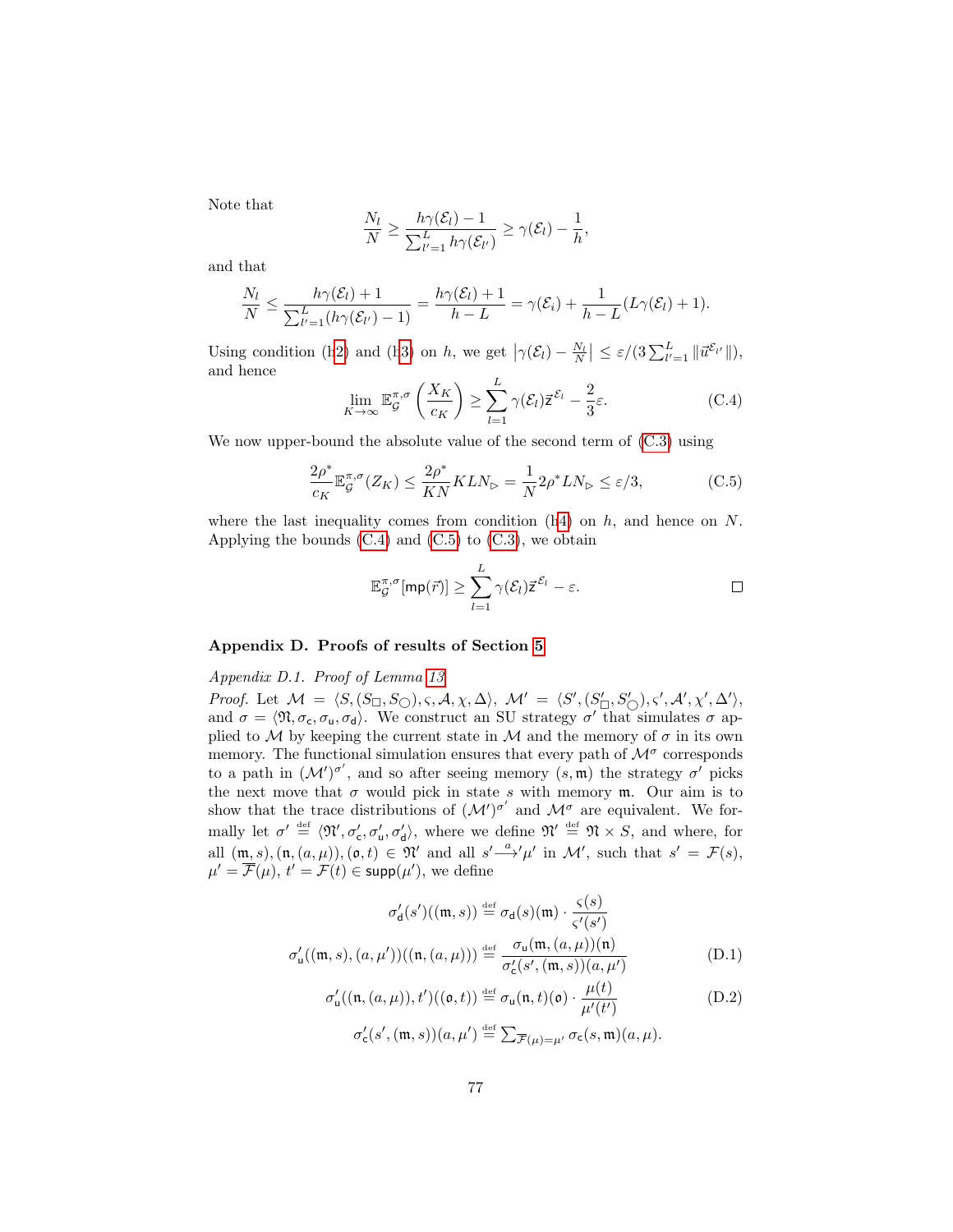Denote by  $\mathbb{P}_{\mathcal{D}}(\mathfrak{m},\lambda) \stackrel{\text{def}}{=} \mathbb{P}_{\mathcal{D}}(\lambda) \cdot \mathfrak{d}_{\lambda}(\mathfrak{m})$  the probability of the path  $\lambda$  and the memory **m** after seeing  $\lambda$ . A functional simulation  $\mathcal{F}$  must be defined for the reachable states of  $M$ , and so it extends inductively to a total function on paths of M by defining  $\mathcal{F}(\lambda(a,\mu)s) \stackrel{\text{def}}{=} \mathcal{F}(\lambda)(a,\overline{\mathcal{F}}(\mu))\mathcal{F}(s)$ . We now show by induction on the length of paths that  $\mathbb{P}^{\sigma'}_{\mathcal{M}'}((\mathfrak{m}, s), \lambda') = \mathbb{P}^{\sigma'}_{\mathcal{M}}(\mathfrak{m}, \lambda)$  if  $\mathcal{F}(\lambda) = \lambda'$ , and  $\mathbb{P}^{\sigma'}_{\mathcal{M}'}((\mathfrak{m}, s), \lambda') = 0$  otherwise.

For the base case, for any  $(\mathfrak{m}, s) \in \mathfrak{N}'$  and  $s' \in S'$  such that  $s' = \mathcal{F}(s)$ , we have that  $\mathbb{P}^{\sigma'}_{\mathcal{M}'}((\mathfrak{m}, s), s') = \varsigma'(s') \cdot \sigma'_{\mathsf{d}}(s', (\mathfrak{m}, s)) = \sigma_{\mathsf{d}}(s)(\mathfrak{m}) \cdot \varsigma(s) = \mathbb{P}^{\sigma}_{\mathcal{M}}(\mathfrak{m}, s);$  if, on the other hand,  $s' \neq \mathcal{F}(s)$  then  $\sigma'_d(s', (\mathfrak{m}, s)) = 0$ , and so  $\mathbb{P}_{\mathcal{M}'}^{\sigma'}((\mathfrak{m}, s), s') = 0$ .

For the induction step, assume the equality holds for  $\lambda \in \Omega_{\mathcal{M}}^{\text{fin}}$  and  $\lambda' \in \Omega_{\mathcal{M'}}^{\text{fin}}$ , and we consider paths  $\lambda(a,\mu)t \in \Omega_{\mathcal{M}}^{\text{fin}}$  and  $\lambda'(a,\mu')t' \in \Omega_{\mathcal{M}}^{\text{fin}}$ . We have that

$$
\mathbb{P}^{\sigma'}_{\mathcal{M}'}((\mathfrak{o},t),\lambda'(a,\mu')t')=\sum_{(\mathfrak{m},\text{last}(\lambda)),(\mathfrak{n},(a,\mu))\in\mathfrak{N}'}\mathbb{P}^{\sigma'}_{\mathcal{M}'}((\mathfrak{m},s),\lambda')\cdot p_1\cdot p_2,
$$

where

$$
\begin{array}{l} p_1=\sigma'_{\text{c}}(\text{last}(\lambda'),(\mathfrak{m},\text{last}(\lambda)))(a,\mu')\cdot \sigma'_{\text{u}}((\mathfrak{m},\text{last}(\lambda)),(a,\mu'))((\mathfrak{n},(a,\mu)))\\ p_2=\mu'(t')\cdot \sigma'_{\text{u}}((\mathfrak{n},(a,\mu)),t')((\mathfrak{o},t')).\end{array}
$$

We consider first the case where  $\mathcal{F}(\lambda(a,\mu)t) \neq \lambda'(a,\mu')t'$ : if  $\mathcal{F}(\lambda) \neq \lambda'$ , then from the induction hypothesis  $\mathbb{P}^{\sigma'}_{\mathcal{M}'}((\mathfrak{m}, s), \lambda') = 0$ ; and if  $\mathcal{F}((a, \mu)t) \neq (a, \mu')t'$ , then  $p_2 = 0$  from [\(D.2\)](#page-77-2). Now suppose that  $\mathcal{F}(\lambda(a,\mu)t) = \lambda'(a,\mu')t'$ . From [\(D.1\)](#page-77-3) we have that  $p_1 = \sigma_\text{u}(\text{m}, (a,\mu))(\text{n})$  and from [\(D.2\)](#page-77-2) we have that  $p_2 =$  $\mu(t) \cdot \sigma_{\mathsf{u}}(\mathfrak{n}, t)(\mathfrak{o})$ . Applying the induction hypothesis, we conclude the induction, since

$$
\mathbb{P}^{\sigma'}_{\mathcal{M}'}((\mathfrak{o},t),\lambda'(a,\mu')t') = \sum_{\mathfrak{m},\mathfrak{n}\in\mathfrak{N}} \mathbb{P}^{\sigma}_{\mathcal{M}}(\mathfrak{m},\lambda)\cdot\sigma_{\mathsf{u}}(\mathfrak{m},(a,\mu))(\mathfrak{n})\cdot\mu(t)\cdot\sigma_{\mathsf{u}}(\mathfrak{n},t)(\mathfrak{o})
$$

$$
= \mathbb{P}^{\sigma}_{\mathcal{M}}(\mathfrak{o},\lambda(a,\mu)t).
$$

We thus have

$$
\tilde{\mathbb{P}}^{\sigma'}_{\mathcal{M}'}(w) = \sum_{\substack{\lambda' \in \mathsf{paths}(w) \\ (\mathfrak{m},s) \in \mathfrak{N}'}} \mathbb{P}^{\sigma'}_{\mathcal{M}'}((\mathfrak{m},s),\lambda') = \sum_{\substack{\lambda' \in \mathsf{paths}(w) \\ \mathcal{F}(\lambda)=\lambda' \\ \mathfrak{m} \in \mathfrak{N}}} \mathbb{P}^{\sigma}_{\mathcal{M}}(\mathfrak{m},\lambda) \stackrel{*}{=} \sum_{\lambda \in \mathsf{paths}(w)} \mathbb{P}^{\sigma}_{\mathcal{M}}(\lambda) \stackrel{\text{def}}{=} \tilde{\mathbb{P}}^{\sigma}_{\mathcal{M}}(w).
$$

where the equation marked with  $*$  is a consequence of trace( $\lambda$ ) = trace( $\mathcal{F}(\lambda)$ ). Thus,  $\sigma'$  and  $\sigma$  induce the same trace distribution, and  $\varphi$ , which is defined on traces, satisfies  $({\cal M}')^{\sigma'} \models \varphi \Leftrightarrow {\cal M}^{\sigma} \models \varphi$ .  $\Box$ 

## Appendix D.2. Proof of Lemma [14](#page-41-1)

Proof. Following Remark [3,](#page-40-0) we assume w.l.o.g. that the strategies are DU strategies. We construct a functional simulation by viewing states in the induced PA  $\mathcal{M} = (\Vert_{i \in I} \mathcal{G}^i)^{\Vert_{i \in I} \pi^i}$  as derived from the paths of the composed game  $\mathcal{G} = (\Vert_{i \in I} \mathcal{G}^i)$ . These paths are projected to components  $\mathcal{G}^i$  and then assigned a